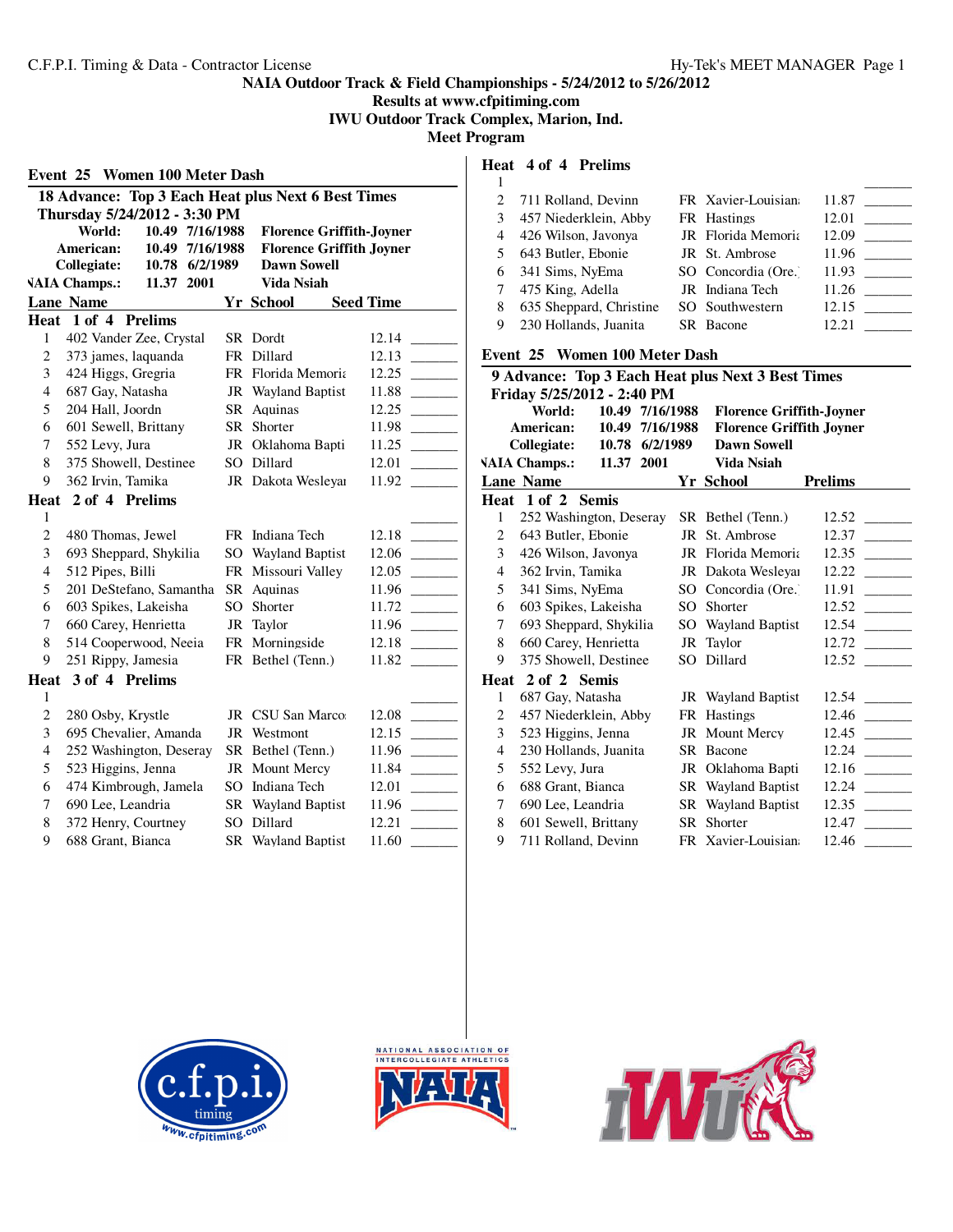# **Results at www.cfpitiming.com IWU Outdoor Track Complex, Marion, Ind.**

**Meet Program**

| Friday 5/25/2012 - 4:50 PM                                      |                         |  |       |                                 |  |                           |       |  |
|-----------------------------------------------------------------|-------------------------|--|-------|---------------------------------|--|---------------------------|-------|--|
| World:<br>10.49<br>7/16/1988<br><b>Florence Griffith-Joyner</b> |                         |  |       |                                 |  |                           |       |  |
| 10.49<br>7/16/1988<br>American:                                 |                         |  |       | <b>Florence Griffith Joyner</b> |  |                           |       |  |
|                                                                 | Collegiate:             |  | 10.78 | 6/2/1989                        |  | <b>Dawn Sowell</b>        |       |  |
| <b>VAIA Champs.:</b><br>11.37 2001                              |                         |  |       |                                 |  | Vida Nsiah                |       |  |
|                                                                 | <b>Lane Name</b>        |  |       |                                 |  | Yr School                 | Semis |  |
|                                                                 | Section 1 of 1 Finals   |  |       |                                 |  |                           |       |  |
| 1                                                               | 693 Sheppard, Shykilia  |  |       |                                 |  | SO Wayland Baptist        | 12.09 |  |
| 2                                                               | 523 Higgins, Jenna      |  |       |                                 |  | JR Mount Mercy            | 12.03 |  |
| 3                                                               | 690 Lee, Leandria       |  |       |                                 |  | <b>SR</b> Wayland Baptist | 11.98 |  |
| 4                                                               | 688 Grant, Bianca       |  |       |                                 |  | <b>SR</b> Wayland Baptist | 11.91 |  |
| 5                                                               | 552 Levy, Jura          |  |       |                                 |  | JR Oklahoma Bapti         | 11.73 |  |
| 6                                                               | 603 Spikes, Lakeisha    |  |       |                                 |  | SO Shorter                | 11.90 |  |
| 7                                                               | 341 Sims, NyEma         |  |       |                                 |  | SO Concordia (Ore.)       | 11.93 |  |
| 8                                                               | 252 Washington, Deseray |  |       |                                 |  | SR Bethel (Tenn.)         | 12.03 |  |
| 9                                                               | 362 Irvin, Tamika       |  |       |                                 |  | JR Dakota Wesleyar        | 12.05 |  |

#### **Event 26 Women 200 Meter Dash**

| 18 Advance: Top 4 Each Heat plus Next 6 Best Times              |                              |       |           |     |                                 |                  |       |  |
|-----------------------------------------------------------------|------------------------------|-------|-----------|-----|---------------------------------|------------------|-------|--|
|                                                                 | Thursday 5/24/2012 - 5:55 PM |       |           |     |                                 |                  |       |  |
| World:<br>21.34<br>9/29/1988<br><b>Florence Griffith-Joyner</b> |                              |       |           |     |                                 |                  |       |  |
|                                                                 | American:                    | 21.34 | 9/29/1988 |     | <b>Florence Griffith Joyner</b> |                  |       |  |
|                                                                 | <b>Collegiate:</b>           | 22.04 | 6/2/1989  |     | <b>Dawn Sowell</b>              |                  |       |  |
|                                                                 | <b>VAIA Champs.:</b>         | 23.10 | 1994      |     | <b>Sevethedn Fynes</b>          |                  |       |  |
|                                                                 | <b>Lane Name</b>             |       |           |     | Yr School                       | <b>Seed Time</b> |       |  |
|                                                                 | Heat 1 of 3 Prelims          |       |           |     |                                 |                  |       |  |
| 1                                                               |                              |       |           |     |                                 |                  |       |  |
| $\overline{c}$                                                  | 470 Brooks, Chloe            |       |           | SO. | Indiana Tech                    |                  | 24.17 |  |
| 3                                                               | 711 Rolland, Devinn          |       |           |     | FR Xavier-Louisian              |                  | 24.51 |  |
| $\overline{4}$                                                  | 474 Kimbrough, Jamela        |       |           | SO. | Indiana Tech                    |                  | 24.46 |  |
| 5                                                               | 475 King, Adella             |       |           | JR  | Indiana Tech                    |                  | 23.08 |  |
| 6                                                               | 603 Spikes, Lakeisha         |       |           | SO. | Shorter                         |                  | 24.11 |  |
| 7                                                               | 428 Hurd, Brandy             |       |           |     | <b>SR</b> Fresno Pacific        |                  | 24.97 |  |
| 8                                                               | 280 Osby, Krystle            |       |           |     | JR CSU San Marco:               |                  | 24.97 |  |
| 9                                                               |                              |       |           |     |                                 |                  |       |  |
|                                                                 | Heat 2 of 3 Prelims          |       |           |     |                                 |                  |       |  |
| 1                                                               |                              |       |           |     |                                 |                  |       |  |
| 2                                                               |                              |       |           |     |                                 |                  |       |  |
| 3                                                               | 250 Montague, Arielle        |       |           |     | JR Bethel (Tenn.)               |                  | 24.65 |  |
| 4                                                               | 687 Gay, Natasha             |       |           |     | JR Wayland Baptist              |                  | 23.47 |  |
| 5                                                               | 341 Sims, NyEma              |       |           | SO  | Concordia (Ore.)                |                  | 24.32 |  |
| 6                                                               | 362 Irvin, Tamika            |       |           |     | JR Dakota Weslevar              |                  | 24.33 |  |
| 7                                                               | 631 Martin, Yoniece          |       |           | SО  | Southern-NO                     |                  | 24.81 |  |

- 8 688 Grant, Bianca SR Wayland Baptist 24.01
- $\qquad \qquad \qquad$







# **Heat 3 of 3 Prelims**

|   | 693 Sheppard, Shykilia | SO Wayland Baptist        | 24.11 |
|---|------------------------|---------------------------|-------|
| 3 | 695 Chevalier, Amanda  | JR Westmont               | 24.99 |
| 4 | 483 Watt, Emaryne      | JR Indiana Tech           | 24.40 |
| 5 | 426 Wilson, Javonya    | JR Florida Memoria        | 24.54 |
| 6 | 552 Levy, Jura         | JR Oklahoma Bapti         | 23.23 |
|   | 690 Lee, Leandria      | <b>SR</b> Wayland Baptist | 24.29 |
| 8 | 457 Niederklein, Abby  | FR Hastings               | 24.88 |
| 9 |                        |                           |       |

#### **Event 26 Women 200 Meter Dash**

|      | 9 Advance: Top 3 Each Heat plus Next 3 Best Times            |                |           |                   |                                 |                |  |  |  |  |
|------|--------------------------------------------------------------|----------------|-----------|-------------------|---------------------------------|----------------|--|--|--|--|
|      | Saturday 5/26/2012 - 3:20 PM                                 |                |           |                   |                                 |                |  |  |  |  |
|      | 21.34 9/29/1988<br>World:<br><b>Florence Griffith-Joyner</b> |                |           |                   |                                 |                |  |  |  |  |
|      | American:                                                    | 21.34          | 9/29/1988 |                   | <b>Florence Griffith Joyner</b> |                |  |  |  |  |
|      | Collegiate:                                                  | 22.04 6/2/1989 |           |                   | <b>Dawn Sowell</b>              |                |  |  |  |  |
|      | <b>VAIA Champs.:</b>                                         | 23.10          | - 1994    |                   | <b>Sevethedn Fynes</b>          |                |  |  |  |  |
|      | <b>Lane Name</b>                                             |                |           |                   | Yr School                       | <b>Prelims</b> |  |  |  |  |
| Heat | $1$ of $2$                                                   | <b>Semis</b>   |           |                   |                                 |                |  |  |  |  |
| 1    | 428 Hurd, Brandy                                             |                |           |                   | <b>SR</b> Fresno Pacific        | 25.95          |  |  |  |  |
| 2    | 474 Kimbrough, Jamela                                        |                |           | SO                | Indiana Tech                    | 25.38          |  |  |  |  |
| 3    | 688 Grant, Bianca                                            |                |           |                   | <b>SR</b> Wayland Baptist       | 25.25          |  |  |  |  |
| 4    | 690 Lee, Leandria                                            |                |           |                   | <b>SR</b> Wayland Baptist       | 25.34          |  |  |  |  |
| 5    | 362 Irvin, Tamika                                            |                |           |                   | JR Dakota Wesleyar              | 24.76          |  |  |  |  |
| 6    | 552 Levy, Jura                                               |                |           | JR Oklahoma Bapti | 24.97                           |                |  |  |  |  |
| 7    | 250 Montague, Arielle                                        |                |           |                   | JR Bethel (Tenn.)               | 25.24          |  |  |  |  |
| 8    | 470 Brooks, Chloe                                            |                |           | SO                | Indiana Tech                    | 25.34          |  |  |  |  |
| 9    | 687 Gay, Natasha                                             |                |           |                   | <b>JR</b> Wayland Baptist       | 25.60          |  |  |  |  |
| Heat | 2 of 2 Semis                                                 |                |           |                   |                                 |                |  |  |  |  |
| 1    | 483 Watt, Emaryne                                            |                |           |                   | JR Indiana Tech                 | 25.91          |  |  |  |  |
| 2    | 631 Martin, Yoniece                                          |                |           | SO.               | Southern-NO                     | 25.27          |  |  |  |  |
| 3    | 693 Sheppard, Shykilia                                       |                |           | SO.               | <b>Wayland Baptist</b>          | 25.36          |  |  |  |  |
| 4    | 711 Rolland, Devinn                                          |                |           | FR.               | Xavier-Louisian                 | 25.11          |  |  |  |  |
| 5    | 475 King, Adella                                             |                |           | JR                | Indiana Tech                    | 23.87          |  |  |  |  |
| 6    | 341 Sims, NyEma                                              |                |           | SO                | Concordia (Ore.)                | 24.89          |  |  |  |  |
| 7    | 603 Spikes, Lakeisha                                         |                |           | SO                | Shorter                         | 25.24          |  |  |  |  |
| 8    | 426 Wilson, Javonya                                          |                |           | JR                | Florida Memoria                 | 25.48          |  |  |  |  |
| 9    | 457 Niederklein, Abby                                        |                |           |                   | FR Hastings                     | 25.88          |  |  |  |  |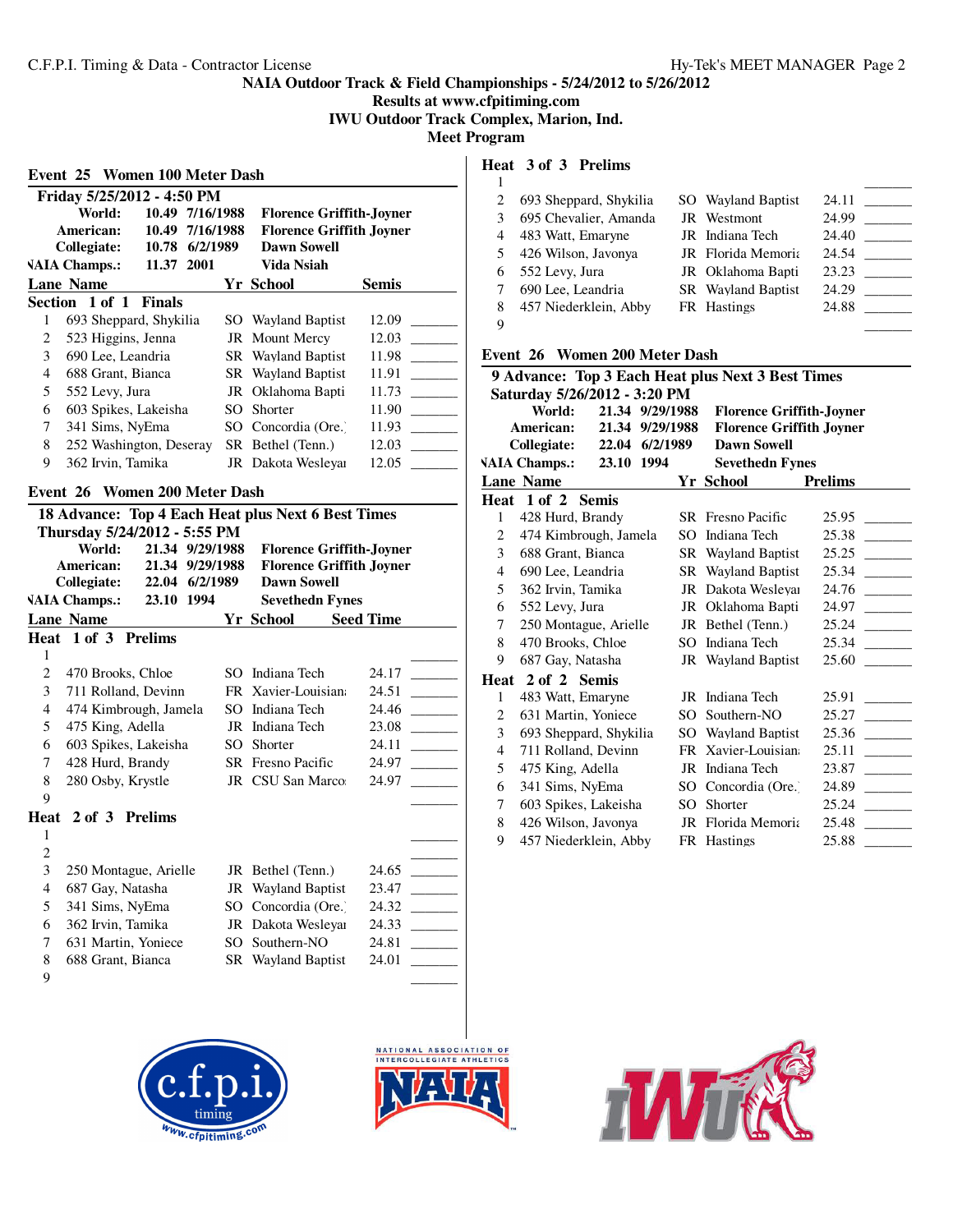**Results at www.cfpitiming.com**

**IWU Outdoor Track Complex, Marion, Ind.**

**Meet Program**

| <b>Women 400 Meter Dash</b><br>Event 27                    |                                                   |            |  |     |                      |  |                  |  |  |
|------------------------------------------------------------|---------------------------------------------------|------------|--|-----|----------------------|--|------------------|--|--|
|                                                            | 9 Advance: Top 3 Each Heat plus Next 3 Best Times |            |  |     |                      |  |                  |  |  |
| Friday 5/25/2012 - 3:00 PM                                 |                                                   |            |  |     |                      |  |                  |  |  |
| 47.60 10/6/1985<br>World:<br>Marita Koch                   |                                                   |            |  |     |                      |  |                  |  |  |
| American:<br>9/17/2006<br><b>Sandi Richards</b><br>48.70   |                                                   |            |  |     |                      |  |                  |  |  |
| Collegiate:<br>50.10 6/11/1989<br><b>Monique Henderson</b> |                                                   |            |  |     |                      |  |                  |  |  |
|                                                            | <b>VAIA Champs.:</b>                              | 51.44 1996 |  |     | <b>Fatimat Yusuf</b> |  |                  |  |  |
|                                                            | <b>Lane Name</b>                                  |            |  |     | Yr School            |  | <b>Seed Time</b> |  |  |
|                                                            | Heat 1 of 2 Prelims                               |            |  |     |                      |  |                  |  |  |
| 1                                                          | 543 Wright, Trayshaenae                           |            |  |     | FR Northwood         |  | 57.32            |  |  |
| 2                                                          | 684 Joseph, Manolitha                             |            |  | JR  | Warner               |  | 56.65            |  |  |
| 3                                                          | 631 Martin, Yoniece                               |            |  | SO  | Southern-NO          |  | 56.44            |  |  |
| $\overline{\mathcal{L}}$                                   | 423 Hanna, Ashley                                 |            |  |     | SR Florida Memoria   |  | 55.53            |  |  |
| 5                                                          | 546 Chambers, Verone                              |            |  |     | SR Oklahoma Bapti    |  | 52.71            |  |  |
| 6                                                          | 588 Ballard, Ashley                               |            |  | SO. | Shorter              |  | 55.18            |  |  |
| 7                                                          | 628 Jenkins, Safia                                |            |  | SR. | Southern-NO          |  | 56.18            |  |  |
| 8                                                          | 593 Helm, Daisy                                   |            |  |     | FR Shorter           |  | 56.63            |  |  |
| 9                                                          | 689 Holmes, Quanisha                              |            |  |     | SO Wayland Baptist   |  | 57.01            |  |  |
|                                                            | Heat 2 of 2 Prelims                               |            |  |     |                      |  |                  |  |  |
| 1                                                          |                                                   |            |  |     |                      |  |                  |  |  |
| 2                                                          | 472 Flake, Kirsten                                |            |  |     | FR Indiana Tech      |  | 56.87            |  |  |
| 3                                                          | 393 Bonnema, Katie                                |            |  | SO. | Dordt                |  | 56.45            |  |  |
| 4                                                          | 250 Montague, Arielle                             |            |  |     | JR Bethel (Tenn.)    |  | 55.77            |  |  |
| 5                                                          | 559 Warrior, Stacy                                |            |  |     | SO Oklahoma Bapti    |  | 53.84            |  |  |
| 6                                                          | 605 Walker, Ayana                                 |            |  | FR  | Shorter              |  | 54.20            |  |  |
| 7                                                          | 679 Nelson, Kapree                                |            |  | SO  | Vanguard             |  | 55.78            |  |  |
| 8                                                          | 432 Wyrick, Deirdre                               |            |  |     | JR Fresno Pacific    |  | 56.63            |  |  |
| 9                                                          | 215 Vann, Myelle                                  |            |  | SO  | Ashford              |  | 57.01            |  |  |

#### **Event 27 Women 400 Meter Dash**

|                 | Saturday 5/26/2012 - 4:10 PM |               |             |                           |                |
|-----------------|------------------------------|---------------|-------------|---------------------------|----------------|
| World:<br>47.60 |                              | 10/6/1985     | Marita Koch |                           |                |
|                 | American:                    | 48.70         | 9/17/2006   | <b>Sandi Richards</b>     |                |
|                 | Collegiate:                  | 50.10         | 6/11/1989   | <b>Monique Henderson</b>  |                |
|                 | <b>VAIA Champs.:</b>         | 51.44 1996    |             | <b>Fatimat Yusuf</b>      |                |
|                 | <b>Lane Name</b>             |               |             | Yr School                 | <b>Prelims</b> |
|                 | Section 1 of 1               | <b>Finals</b> |             |                           |                |
| 1               | 679 Nelson, Kapree           |               |             | SO Vanguard               | 56.14          |
| $\mathfrak{D}$  | 393 Bonnema, Katie           |               |             | SO Dordt                  | 55.72          |
| 3               | 588 Ballard, Ashley          |               |             | SO Shorter                | 55.21          |
| 4               | 423 Hanna, Ashley            |               |             | <b>SR</b> Florida Memoria | 54.87          |
| 5               | 546 Chambers, Verone         |               |             | SR Oklahoma Bapti         | 53.76          |
| 6               | 559 Warrior, Stacy           |               |             | SO Oklahoma Bapti         | 55.19          |
| 7               | 605 Walker, Ayana            |               |             | FR Shorter                | 55.27          |
| 8               | 250 Montague, Arielle        |               |             | JR Bethel (Tenn.)         | 55.36          |
| 9               | 628 Jenkins, Safia           |               |             | SR Southern-NO            | 56.06          |
|                 |                              |               |             |                           |                |



#### **Event 28 Women 800 Meter Run**

|    | Saturday 5/26/2012 - 4:30 PM |                   |           |                          |                |
|----|------------------------------|-------------------|-----------|--------------------------|----------------|
|    | World:                       | 1:53.28 7/26/1983 |           | Jarmila Kratochvilova    |                |
|    | American:                    | 1:56.40           | 8/11/1999 | <b>Jearl Miles Clark</b> |                |
|    | Collegiate: 1:59.11 6/1/1990 |                   |           | <b>Suzy Favor</b>        |                |
|    | VAIA Champs.: 2:02.12 2011   |                   |           | <b>Helen Crofts</b>      |                |
|    | <b>Lane Name</b>             |                   |           | Yr School                | <b>Prelims</b> |
|    | Section 1 of 1 Finals        |                   |           |                          |                |
| 1  | 700 Nealon, Theresa          |                   |           | JR Westmont              | 2:15.21        |
| 2  | 415 Hyatt, Baleigh           |                   |           | SR Embry-Riddle          | 2:13.36        |
| 3  | 301 Holt, Hillary            |                   |           | SO College of Idaho      | 2:12.64        |
| 4  | 272 Wiebe, Devan             |                   |           | FR British Columbi.      | 2:12.20        |
| 5. | 550 Helker, Hannah           |                   |           | FR Oklahoma Bapti        | 2:12.17        |
| 6  | 334 Limage, Junia            |                   |           | SR Concordia (Ore.       | 2:14.33        |
| 7  | 370 Young, Brittany          |                   |           | SO Dickinson St.         | 2:14.90        |
| 8  | 406 Garcilazo, Alma          |                   |           | SR Eastern Oregon        | 2:15.11        |
| 9  | 356 Oosterhouse, Julie       |                   |           | FR Cornerstone           | 2:14.51        |





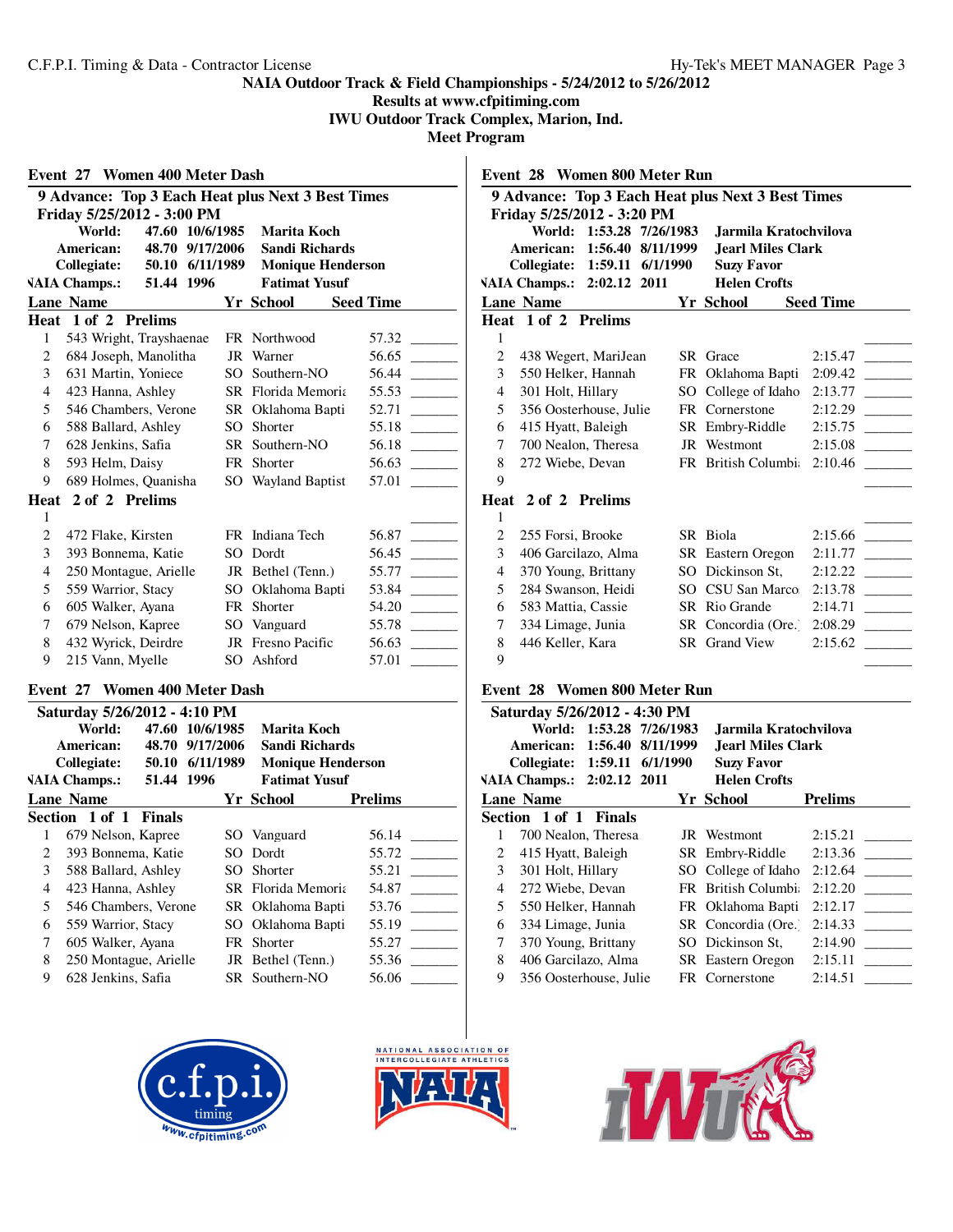**Results at www.cfpitiming.com IWU Outdoor Track Complex, Marion, Ind.**

**Meet Program**

| Event 29 Women 1500 Meter Run                               |                                                    |  |                             |                  |  |  |  |  |
|-------------------------------------------------------------|----------------------------------------------------|--|-----------------------------|------------------|--|--|--|--|
|                                                             | Saturday 5/26/2012 - 3:00 PM                       |  |                             |                  |  |  |  |  |
| World:<br>3:50.46 9/11/1993<br>Yunxia Ou                    |                                                    |  |                             |                  |  |  |  |  |
| <b>American:</b><br>3:57.12 7/26/1983<br><b>Mary Slaney</b> |                                                    |  |                             |                  |  |  |  |  |
| 3:59.90 6/7/2009<br><b>Jenny Barringer</b><br>Collegiate:   |                                                    |  |                             |                  |  |  |  |  |
|                                                             | <b>VAIA Champs.:</b><br>4:16.56 1992               |  | <b>Sarah Howell</b>         |                  |  |  |  |  |
|                                                             | <b>Lane Name</b>                                   |  | <b>Yr School</b>            | <b>Seed Time</b> |  |  |  |  |
|                                                             | Section 1 of 1<br><b>Finals</b>                    |  |                             |                  |  |  |  |  |
| 1                                                           | 419 Staker, Ellie                                  |  | SO Embry-Riddle             | 4:30.55          |  |  |  |  |
| 2                                                           | 703 Stuart, Kate                                   |  | SR Westmont                 | 4:31.21          |  |  |  |  |
| 3                                                           | 587 Armstrong, Sara                                |  | <b>SR</b> Shawnee State     | 4:37.10          |  |  |  |  |
| 4                                                           | 306 Perry, Kayloni                                 |  | SR College of Idaho         | 4:42.22          |  |  |  |  |
| 5                                                           | 361 Mascotti, Darcy                                |  | JR Cumberlands              | 4:37.33          |  |  |  |  |
| 6                                                           | 302 Johnson, Sarah                                 |  | SO College of Idaho         | 4:38.40          |  |  |  |  |
| 7                                                           | 301 Holt, Hillary                                  |  | SO College of Idaho         | 4:32.43          |  |  |  |  |
| 8                                                           | 641 Hudson, Carissa                                |  | JR Spring Arbor             | 4:30.29          |  |  |  |  |
| 9                                                           | 330 Ball, Natalie                                  |  | FR Concordia (Ore.)         | 4:41.68          |  |  |  |  |
| 10                                                          | 270 Slinn, Heather                                 |  | SO British Columbi          | 4:36.84          |  |  |  |  |
| 11                                                          | 284 Swanson, Heidi                                 |  | SO CSU San Marco            | 4:37.54          |  |  |  |  |
| 12                                                          | 681 Williams, Megan                                |  | JR Vanguard                 | 4:40.27          |  |  |  |  |
| 13                                                          | 359 Hoop, Danielle                                 |  | FR Cumberlands              | 4:41.43          |  |  |  |  |
| 14                                                          | 413 Coelho, Karina                                 |  | JR Embry-Riddle             | 4:35.10          |  |  |  |  |
| 15                                                          | 264 Bernard, Maria                                 |  | FR British Columbia         | 4:29.30          |  |  |  |  |
|                                                             |                                                    |  |                             |                  |  |  |  |  |
| Event 30                                                    | Women 5000 Meter Run                               |  |                             |                  |  |  |  |  |
|                                                             | 16 Advance: Top 6 Each Heat plus Next 4 Best Times |  |                             |                  |  |  |  |  |
|                                                             | Friday 5/25/2012 - 6:40 PM                         |  |                             |                  |  |  |  |  |
|                                                             | World: 14:11.15 6/6/2008                           |  | <b>Tirunesh Dibba</b>       |                  |  |  |  |  |
|                                                             | American: 14:44.76 8/27/2010                       |  | <b>Molly Huddle</b>         |                  |  |  |  |  |
|                                                             | Collegiate: 15:09.72 2004                          |  | <b>Kim Smith</b>            |                  |  |  |  |  |
|                                                             | VAIA Champs.: 16:39.04 2008                        |  | <b>Alissa McKaig</b>        |                  |  |  |  |  |
|                                                             | <b>Lane Name</b>                                   |  | Yr School                   | <b>Seed Time</b> |  |  |  |  |
|                                                             | Heat 1 of 2 Prelims                                |  |                             |                  |  |  |  |  |
| 1                                                           | 5 Stump, Rachel                                    |  | JR Biola                    | 17:38.41         |  |  |  |  |
| 2                                                           | 434 Burley, Cecilia                                |  | JR Friends                  | 17:45.07         |  |  |  |  |
| 3                                                           | 226 Sikma, Kristie                                 |  | FR Azusa Pacific            | 17:19.97         |  |  |  |  |
| $\overline{\mathcal{L}}$                                    | 220 Jimison, Lauren                                |  | SR Azusa Pacific            | 16:34.34         |  |  |  |  |
| 5                                                           | 620 Frantz, Seena                                  |  | JR Southern Oregor 17:46.08 |                  |  |  |  |  |
| 6                                                           | 275 Cortez, Chelsey                                |  | SO CSU San Marco: 17:07.89  |                  |  |  |  |  |
| 7                                                           | 586 Novack, Melanie                                |  | SO Savannah A&D 17:40.66    |                  |  |  |  |  |
| 8                                                           | 285 Thompson, Kelly                                |  | JR CSU San Marco 16:58.70   |                  |  |  |  |  |

**Heat 2 of 2 Prelims**

|    | 530 Petersen, Brittany | SR Northwest Chr 17:16.51  |                              |
|----|------------------------|----------------------------|------------------------------|
|    | 433 Arnold, Jordan     | JR Friends                 | 17:08.02                     |
| 3  | 504 Giffen, Gillian    | SR Milligan                | 17:46.60                     |
| 4  | 267 Regan, Jackie      |                            | FR British Columbi: 17:43.26 |
| 5. | 228 Telon, Melissa     |                            | SO Azusa Pacific 17:26.45    |
| 6  | 500 Ronoh, Sharon      | JR Lindsey Wilson 16:52.94 |                              |
| 7  | 567 Ellingboe, Kortney |                            | JR Olivet Nazarene 17:28.02  |
| 8  | 701 Rosendale, Danica  |                            | JR Westmont $17:46.54$       |
| 9  | 343 Whybark, Sarah     |                            | FR Concordia (Ore. 17:44.19  |
| 10 | 274 Cornwell, Suzanne  | SR CSU San Marco 16:39.92  |                              |

## **Event 30 Women 5000 Meter Run**

|    | Saturday 5/26/2012 - 5:10 PM |                             |                |
|----|------------------------------|-----------------------------|----------------|
|    | World: 14:11.15 6/6/2008     | Tirunesh Dibba              |                |
|    | American: 14:44.76 8/27/2010 | <b>Molly Huddle</b>         |                |
|    | Collegiate: 15:09.72 2004    | <b>Kim Smith</b>            |                |
|    | VAIA Champs.: 16:39.04 2008  | <b>Alissa McKaig</b>        |                |
|    | <b>Lane Name</b>             | Yr School                   | <b>Prelims</b> |
|    | Section 1 of 1 Finals        |                             |                |
| 1  | 567 Ellingboe, Kortney       | JR Olivet Nazarene 18:47.05 |                |
| 2  | 220 Jimison, Lauren          | SR Azusa Pacific            | 17:52.10       |
| 3  | 500 Ronoh, Sharon            | JR Lindsey Wilson 18:23.71  |                |
| 4  | 275 Cortez, Chelsey          | SO CSU San Marco 18:28.93   |                |
| 5  | 504 Giffen, Gillian          | SR Milligan                 | 18:36.97       |
| 6  | 274 Cornwell, Suzanne        | SR CSU San Marco 18:21.97   |                |
| 7  | 620 Frantz, Seena            | JR Southern Oregor 18:27.66 |                |
| 8  | 228 Telon, Melissa           | SO Azusa Pacific            | 18:24.83       |
| 9  | 433 Arnold, Jordan           | JR Friends                  | 18:35.24       |
| 10 | 267 Regan, Jackie            | FR British Columbi 18:36.46 |                |
| 11 | 529 Manley, Ally             | FR Northwest Chr            | 18:17.83       |
| 12 | 586 Novack, Melanie          | SO Savannah A&D 18:23.28    |                |
| 13 | 701 Rosendale, Danica        | JR Westmont                 | 18:52.91       |
| 14 | 343 Whybark, Sarah           | FR Concordia (Ore. 18:37.85 |                |
| 15 | 530 Petersen, Brittany       | SR Northwest Chr            | 18:25.58       |
| 16 | 285 Thompson, Kelly          | JR CSU San Marco 18:08.55   |                |



9 529 Manley, Ally FR Northwest Chr 17:22.69 \_

 $\qquad \qquad \qquad$ 



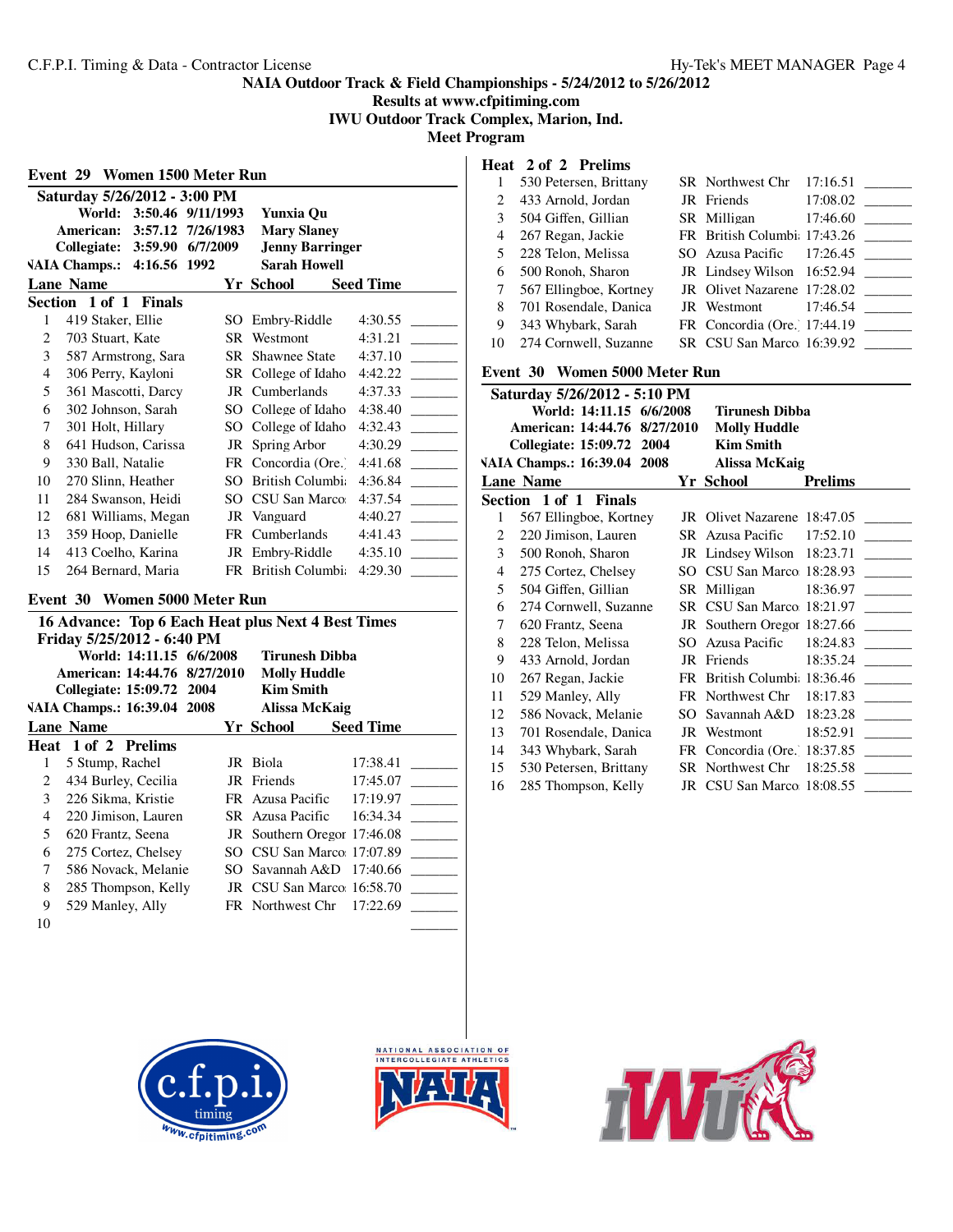**Results at www.cfpitiming.com IWU Outdoor Track Complex, Marion, Ind.**

|                                                       | Event 31 Women 10000 Meter Run |     |                              |                  |  |  |
|-------------------------------------------------------|--------------------------------|-----|------------------------------|------------------|--|--|
|                                                       | Thursday 5/24/2012 - 8:30 PM   |     |                              |                  |  |  |
| World: 29:31.78 9/8/1993<br><b>Junxia Wang</b>        |                                |     |                              |                  |  |  |
|                                                       | American: 30:22.22 8/15/2008   |     | <b>Shalane Flanagan</b>      |                  |  |  |
| Collegiate: 32:19.97 4/30/2004<br><b>Alicia Craig</b> |                                |     |                              |                  |  |  |
| VAIA Champs.: 34:22.95 2008<br>Alissa McKaig          |                                |     |                              |                  |  |  |
|                                                       | <b>Lane Name</b>               |     | Yr School                    | <b>Seed Time</b> |  |  |
|                                                       | Section 1 of 1 Finals          |     |                              |                  |  |  |
| 1                                                     | 226 Sikma, Kristie             |     | FR Azusa Pacific             | 36:23.17         |  |  |
| 2                                                     | 44 Foley, Bea                  |     | SR Viterbo                   | 36:06.39         |  |  |
| 3                                                     | 275 Cortez, Chelsey            |     | SO CSU San Marco: 37:08.03   |                  |  |  |
| $\overline{4}$                                        | 568 Falconer, Chantalle        |     | SO Olivet Nazarene 37:30.37  |                  |  |  |
| 5                                                     | 434 Burley, Cecilia            |     | JR Friends                   | 36:54.71         |  |  |
| 6                                                     | 500 Ronoh, Sharon              |     | JR Lindsey Wilson 35:45.31   |                  |  |  |
| 7                                                     | 202 Dhaseleer, Alina           |     | SR Aquinas                   | 37:54.31         |  |  |
| 8                                                     | 18 Brenon, Danielle            |     | SR Houghton                  | 36:32.30         |  |  |
| 9                                                     | 319 Kortze, Sarah              |     | SO Concordia (Neb. 37:19.95  |                  |  |  |
| 10                                                    | 285 Thompson, Kelly            |     | JR CSU San Marco: 36:26.50   |                  |  |  |
| 11                                                    | 626 Rudd, Alexandra            |     | SO Southern Oregor 37:20.60  |                  |  |  |
| 12                                                    | 668 Bos, Anna                  |     | FR Trinity Chr               | 36:54.77         |  |  |
| 13                                                    | 34 Spicher, Shea               | SO. | Shorter                      | 37:33.29         |  |  |
| 14                                                    | 585 Lieberman, Hannah          |     | SO Savannah A&D 37:58.11     |                  |  |  |
| 15                                                    | 339 Painter, Emily             |     | FR Concordia (Ore.) 36:38.41 |                  |  |  |
| 16                                                    | 620 Frantz, Seena              |     | JR Southern Oregor 37:05.01  |                  |  |  |
| 17                                                    | 467 Rouse, Courtney            |     | FR Illinois Tech             | 37:19.09         |  |  |
| 18                                                    | 220 Jimison, Lauren            |     | SR Azusa Pacific             | 33:58.91         |  |  |
| 19                                                    | 16 Birru, Obsie                |     | SR Grand View                | 34:50.97         |  |  |
| 20                                                    | 528 Hescock, Stephanie         |     | JR Northwest Chr             | 36:26.41         |  |  |
| 21                                                    | 710 Held, Cheryl               |     | JR William Wood              | 37:24.55         |  |  |
| 22                                                    | 256 Kerner, Jane               |     | SR Biola                     | 37:17.65         |  |  |

| <b>Event 32 Women Marathon</b> |                                                     |           |                               |                          |  |  |  |  |
|--------------------------------|-----------------------------------------------------|-----------|-------------------------------|--------------------------|--|--|--|--|
|                                | Saturday 5/26/2012 - 6:00 AM                        |           |                               |                          |  |  |  |  |
|                                | World::15:25.00 4/13/2003<br><b>Paula Radcliffe</b> |           |                               |                          |  |  |  |  |
|                                | American::19:36.00 4/23/2006                        |           | Deena Kastor                  |                          |  |  |  |  |
|                                | VAIA Champs.::46:40.01 2011                         |           | <b>Obsie Birru</b>            |                          |  |  |  |  |
|                                | <b>Lane Name</b>                                    |           | Yr School                     | <b>Seed Time</b>         |  |  |  |  |
|                                | Section 1 of 1 Finals                               |           |                               |                          |  |  |  |  |
| 1                              | 22 Dooley, Whitney                                  |           | FR Midland                    | 1:29:48.24               |  |  |  |  |
| $\overline{2}$                 | 9 Smith, Brooke                                     |           | SR CSU San Marcd: 29:54.00    |                          |  |  |  |  |
| 3                              | 34 Spicher, Shea                                    |           | SO Shorter                    | 1:26:06.00               |  |  |  |  |
| $\overline{4}$                 | 10 Villarreal, Caitlin                              |           | JR CSU San Marcd: 25:13.24    |                          |  |  |  |  |
| 5                              | 25 Mizok, Lindsay                                   |           | JR Montreat                   | 1:30:36.00               |  |  |  |  |
| 6                              | 7 Reimer, Sarah                                     | SO.       | British Columbil: 21:31.00    |                          |  |  |  |  |
| 7                              | 17 Budder, Talisa                                   |           | SO Haskell Indian 1:31:26.00  |                          |  |  |  |  |
| 8                              | 27 Dolliver, Aubrie                                 |           | SR Oklahoma Baptil:25:21.24   |                          |  |  |  |  |
| 9                              | 44 Foley, Bea                                       |           | SR Viterbo                    | 1:24:50.24               |  |  |  |  |
| 10                             | 4 Schliach, Kasey                                   |           | SO Biola                      | 1:27:41.00               |  |  |  |  |
| 11                             | 3 Rosa, Megan                                       |           | SO Baker                      | 1:29:18.24               |  |  |  |  |
| 12                             | 13 Ross, Aleiyah                                    |           | FR Embry-Riddle 1:30:42.00    |                          |  |  |  |  |
| 13                             | 42 Mock, Katie                                      |           | SR USC-Beaufort 1:30:51.00    |                          |  |  |  |  |
| 14                             | 38 Doll, Sara                                       |           | SR Sterling                   | 1:30:41.00               |  |  |  |  |
| 16                             | 31 Fullerton, Chelsea                               |           | FR Ottawa                     | 1:31:40.24               |  |  |  |  |
| 17                             | 36 Nelson, Sydnee                                   | JR        | Southwestern                  | 1:29:35.00               |  |  |  |  |
| 18                             | 18 Brenon, Danielle                                 |           | SR Houghton                   | 1:19:40.00               |  |  |  |  |
| 19                             | 2 Knippenberg, Megan                                |           | JR Azusa Pacific              | 1:29:39.00               |  |  |  |  |
| 20                             | 37 Shares, Ashley                                   |           | FR St. Xavier                 | 1:28:44.80               |  |  |  |  |
| 21                             | 6 Amenyogbe, Nelly                                  | JR        | British Columbil: 29:49.00    |                          |  |  |  |  |
| 22                             | 26 Danielsen, Keely                                 | SR        | <b>Mount Mercy</b>            | 1:31:13.24               |  |  |  |  |
| 23                             | 33 Rutledge, Katie                                  | $SO_{-}$  | Shorter                       | 1:31:08.00               |  |  |  |  |
| 24                             | 41 Hutson, Selena                                   |           | SR USC-Beaufort 1:29:39.00    |                          |  |  |  |  |
| 25                             | 23 Mitchell, Danielle                               |           | JR Milligan                   | 1:24:52.00               |  |  |  |  |
| 26                             | 12 Kachel, Lauren                                   |           | SR Cumberlands                | 1:26:50.00               |  |  |  |  |
| 27                             | 11 Hanson, Christina                                |           | SR Concordia (Neb1:27:21.24   |                          |  |  |  |  |
| 28                             | 43 Kent, Kimberly                                   |           | SO Vanguard<br>SR Friends     | 1:22:05.44               |  |  |  |  |
| 29<br>30                       | 15 Dunham, Lindsay<br>21 Kelch, Jordan              |           | SO Illinois Tech              | 1:31:00.00<br>1:30:44.00 |  |  |  |  |
| 31                             | 16 Birru, Obsie                                     |           | SR Grand View                 | 1:19:57.24               |  |  |  |  |
| 32                             | 30 Sesemann, Erin                                   |           | SR Okla. Christian 1:27:28.00 |                          |  |  |  |  |
| 33                             | 14 Cominator, Karissa                               |           | JR Friends                    | 1:23:00.00               |  |  |  |  |
| 34                             | 8 Zimmer, Lissa                                     |           | JR British Columbil: 26:44.86 |                          |  |  |  |  |
| 35                             | 35 Hendrixson, Jennifer                             | <b>SR</b> | Southwestern                  | 1:30:51.24               |  |  |  |  |
| 36                             | 28 Block, Cady                                      | <b>SR</b> | Okla. Christian 1:30:25.00    |                          |  |  |  |  |
| 37                             | 40 Hill, Nicole                                     | JR        | Trinity Chr                   | 1:32:19.00               |  |  |  |  |
| 38                             | 29 Cardenas, Melyssa                                | SR        | Okla. Christian 1:27:25.00    |                          |  |  |  |  |
| 39                             | 20 McHenry, Krystal                                 |           | SR Huntington                 | 1:32:05.00               |  |  |  |  |
| 40                             | 46 Corrao, Caitlyn                                  | SR        | Westmont                      | 1:27:57.00               |  |  |  |  |
| 41                             | 32 McDonald, Lindsey                                |           | JR Park U.                    | 1:25:45.00               |  |  |  |  |
| 42                             | 1 Sandula, Emily                                    | SR        | Aquinas                       | 1:27:09.24               |  |  |  |  |
|                                |                                                     |           |                               |                          |  |  |  |  |





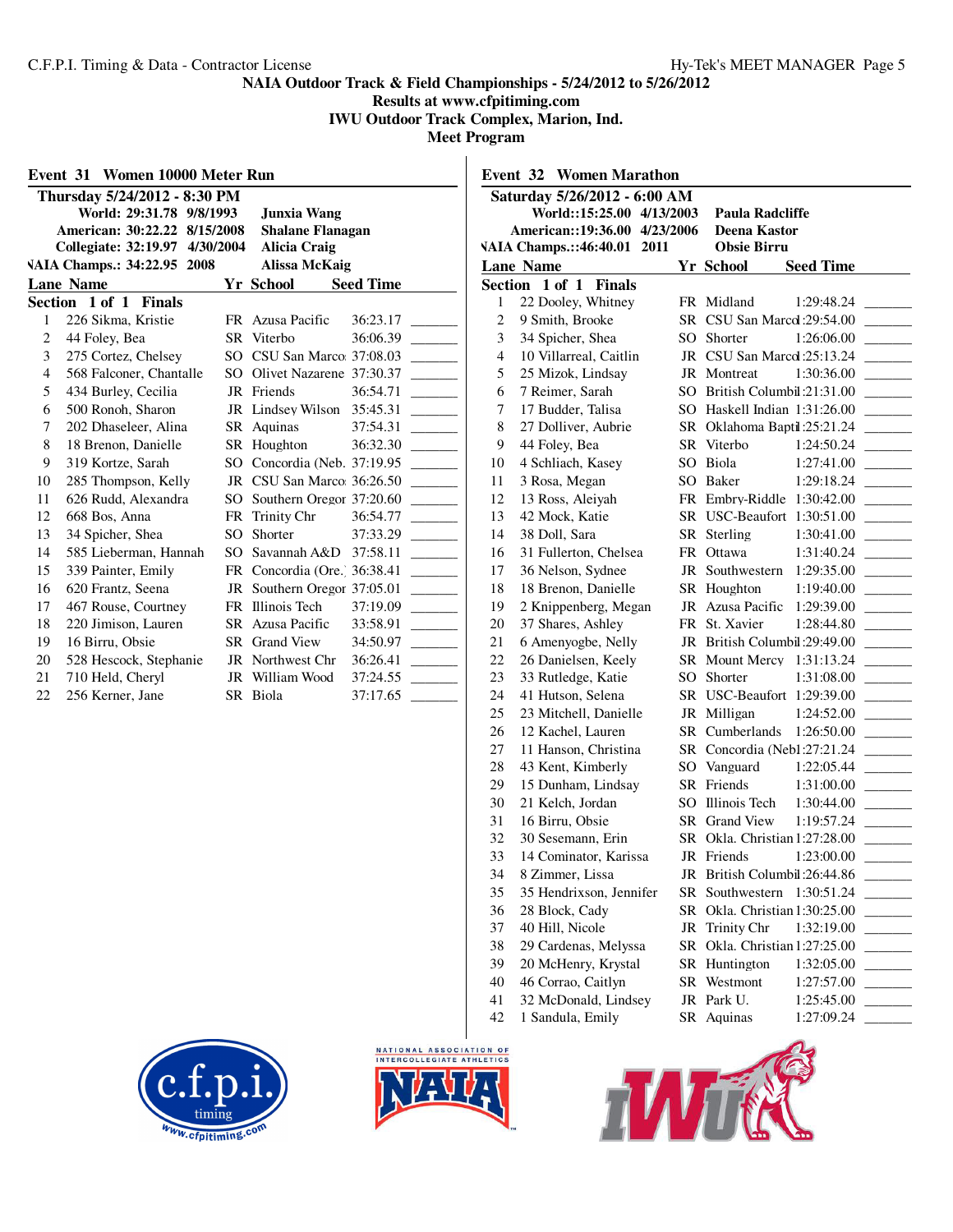**Results at www.cfpitiming.com**

**IWU Outdoor Track Complex, Marion, Ind.**

**Meet Program**

| Section 1 of 1 Finals |  |  |
|-----------------------|--|--|
|                       |  |  |

| 43 | 24 Robinson, Janey      | SR Milligan | 1:24:52.00 |
|----|-------------------------|-------------|------------|
|    | 44 45 Copley, Maxime    | JR Warner   | 1:31:51.00 |
|    | 45 19 Williams, Leah    | SO Houghton | 1:30:20.00 |
|    | 46 39 Hegelein, Kirstin | SR Taylor   | 1:31:01.77 |

# **Event 33 Women 100 Meter Hurdles**

|                | 9 Advance: Top 2 Each Heat plus Next 3 Best Times |                |                 |    |                           |                  |  |
|----------------|---------------------------------------------------|----------------|-----------------|----|---------------------------|------------------|--|
|                | Friday 5/25/2012 - 1:20 PM                        |                |                 |    |                           |                  |  |
|                | World:                                            |                | 12.21 8/20/1988 |    | <b>Yordanka Donkova</b>   |                  |  |
|                | American:                                         | 12.33          | 7/23/2000       |    | <b>Gail Devers</b>        |                  |  |
|                | Collegiate:                                       |                | 12.48 6/9/2006  |    | <b>Ginnie Powell</b>      |                  |  |
|                | <b>VAIA Champs.:</b>                              | 13.33 2004     |                 |    | <b>Davetta Shepherd</b>   |                  |  |
|                | <b>Lane Name</b>                                  |                |                 |    | <b>Yr School</b>          | <b>Seed Time</b> |  |
| Heat           | $1$ of $3$                                        | <b>Prelims</b> |                 |    |                           |                  |  |
| 1              |                                                   |                |                 |    |                           |                  |  |
| $\overline{c}$ | 242 Etter, Samantha                               |                |                 |    | JR Bethel (Ind.)          | 14.90            |  |
| 3              | 686 Calloway, Chyna                               |                |                 | SO | <b>Wayland Baptist</b>    | 14.67            |  |
| $\overline{4}$ | 369 Williams, Brianny                             |                |                 | JR | Dickinson St,             | 14.26            |  |
| 5              | 546 Chambers, Verone                              |                |                 | SR | Oklahoma Bapti            | 13.64            |  |
| 6              | 540 Hutson, Karen                                 |                |                 |    | FR Northwestern           | 14.13            |  |
| 7              | 414 Goring, Breanna                               |                |                 |    | JR Embry-Riddle           | 14.41            |  |
| 8              | 644 Luehrs, Rachel                                |                |                 |    | JR St. Ambrose            | 14.76            |  |
| 9              | 205 Heston, Erika                                 |                |                 |    | FR Aquinas                | 15.02            |  |
| Heat           | 2 of 3 Prelims                                    |                |                 |    |                           |                  |  |
| 1              |                                                   |                |                 |    |                           |                  |  |
| $\overline{2}$ | 591 Freeman, Mariah                               |                |                 | SO | Shorter                   | 14.93            |  |
| 3              | 290 Zetrenne, Nathelie                            |                |                 | JR | Campbellsville            | 14.68            |  |
| $\overline{4}$ | 234 Sloan, Tyler                                  |                |                 | FR | Baker                     | 14.31            |  |
| 5              | 222 Leslie, Breanna                               |                |                 |    | JR Azusa Pacific          | 13.88            |  |
| 6              | 281 Rosario, Amber                                |                |                 |    | SO CSU San Marco          | 14.03            |  |
| 7              | 691 Nation, Latanya                               |                |                 |    | <b>SR</b> Wayland Baptist | 14.35            |  |
| 8              | 611 Keeping, Cassie                               |                |                 | JR | Siena Heights             | 14.72            |  |
| 9              | 217 Chesley, Jordan                               |                |                 | SO | Azusa Pacific             | 14.96            |  |
| Heat           | 3 of 3 Prelims                                    |                |                 |    |                           |                  |  |
| 1              | 253 Andersen, Maggie                              |                |                 |    | FR Biola                  | 15.08            |  |
| $\overline{c}$ | 709 Emme, Madeline                                |                |                 |    | FR William Wood           | 14.89            |  |
| 3              | 553 Marical, Aspen                                |                |                 | FR | Oklahoma Bapti            | 14.67            |  |
| $\overline{4}$ | 595 Holden, Porsche                               |                |                 | SO | Shorter                   | 14.25            |  |
| 5              | 411 Bardge, Crystal                               |                |                 |    | SR Embry-Riddle           | 13.54            |  |
| 6              | 473 Ford, Andrea                                  |                |                 |    | FR Indiana Tech           | 14.21            |  |
| 7              | 468 Aikin, Tiffany                                |                |                 |    | SR Indiana Tech           | 14.55            |  |
| 8              | 476 Littlejohn, Kellie                            |                |                 |    | FR Indiana Tech           | 14.81            |  |
| 9              | 310 Baker, Jordan                                 |                |                 |    | SR Concordia (Cal.)       | 15.03            |  |
|                |                                                   |                |                 |    |                           |                  |  |

|                                                                 |                                                             |               | Event 33 Women 100 Meter Hurdles |                                                    |                  |  |  |  |  |
|-----------------------------------------------------------------|-------------------------------------------------------------|---------------|----------------------------------|----------------------------------------------------|------------------|--|--|--|--|
|                                                                 | Friday 5/25/2012 - 4:25 PM                                  |               |                                  |                                                    |                  |  |  |  |  |
|                                                                 | World:                                                      |               | 12.21 8/20/1988                  | Yordanka Donkova                                   |                  |  |  |  |  |
|                                                                 | <b>American:</b>                                            |               | 12.33 7/23/2000                  | <b>Gail Devers</b>                                 |                  |  |  |  |  |
| Collegiate:<br>12.48 6/9/2006                                   |                                                             |               |                                  | <b>Ginnie Powell</b>                               |                  |  |  |  |  |
| <b>VAIA Champs.:</b><br>13.33 2004                              |                                                             |               |                                  | <b>Davetta Shepherd</b>                            |                  |  |  |  |  |
|                                                                 | <b>Lane Name</b>                                            |               |                                  | Yr School                                          | <b>Prelims</b>   |  |  |  |  |
|                                                                 | Section 1 of 1                                              | <b>Finals</b> |                                  |                                                    |                  |  |  |  |  |
| 1                                                               | 686 Calloway, Chyna                                         |               |                                  | SO Wayland Baptist                                 | 14.56            |  |  |  |  |
| $\overline{2}$                                                  | 222 Leslie, Breanna                                         |               |                                  | JR Azusa Pacific                                   | 14.42            |  |  |  |  |
| 3                                                               | 595 Holden, Porsche                                         |               |                                  | SO Shorter                                         | 14.17            |  |  |  |  |
| 4                                                               | 546 Chambers, Verone                                        |               |                                  | SR Oklahoma Bapti                                  | 14.11            |  |  |  |  |
| 5                                                               | 411 Bardge, Crystal                                         |               |                                  | SR Embry-Riddle                                    | 13.29            |  |  |  |  |
| 6                                                               | 234 Sloan, Tyler                                            |               |                                  | FR Baker                                           | 14.06            |  |  |  |  |
| $\tau$                                                          | 281 Rosario, Amber                                          |               |                                  | SO CSU San Marco                                   | 14.11            |  |  |  |  |
| 8                                                               | 540 Hutson, Karen                                           |               |                                  | FR Northwestern                                    | 14.26            |  |  |  |  |
| 9                                                               | 691 Nation, Latanya                                         |               |                                  | SR Wayland Baptist                                 | 14.43            |  |  |  |  |
|                                                                 |                                                             |               |                                  |                                                    |                  |  |  |  |  |
|                                                                 | <b>Event 34 Women 400 Meter Hurdles</b>                     |               |                                  |                                                    |                  |  |  |  |  |
|                                                                 |                                                             |               |                                  | 18 Advance: Top 4 Each Heat plus Next 6 Best Times |                  |  |  |  |  |
|                                                                 | Thursday 5/24/2012 - 5:15 PM                                |               |                                  |                                                    |                  |  |  |  |  |
|                                                                 | World:                                                      |               | 52.34 8/8/2003                   | Yuliya Pechenkina                                  |                  |  |  |  |  |
|                                                                 | <b>Lashinda Demus</b><br><b>American:</b><br>52.47 9/1/2011 |               |                                  |                                                    |                  |  |  |  |  |
| <b>Collegiate:</b><br>53.54 6/12/2004<br><b>Sheenna Johnson</b> |                                                             |               |                                  |                                                    |                  |  |  |  |  |
|                                                                 |                                                             |               |                                  |                                                    |                  |  |  |  |  |
|                                                                 | <b>VAIA Champs.:</b>                                        | 55.14 1993    |                                  | <b>Deon Hemmings</b>                               |                  |  |  |  |  |
|                                                                 | <b>Lane Name</b>                                            |               |                                  | Yr School                                          | <b>Seed Time</b> |  |  |  |  |
|                                                                 | Heat 1 of 3 Prelims                                         |               |                                  |                                                    |                  |  |  |  |  |
| 1                                                               |                                                             |               |                                  |                                                    |                  |  |  |  |  |
| 2                                                               | 623 Maguin, Amelia                                          |               |                                  | FR Southern Oregor                                 | 1:04.35          |  |  |  |  |
| 3                                                               | 667 Draper, Ayla                                            |               |                                  | SO The Masters                                     | 1:02.90          |  |  |  |  |
| 4                                                               | 266 Nano, Anne-Mari                                         |               |                                  | SR British Columbi                                 | 1:03.93          |  |  |  |  |
| 5                                                               | 242 Etter, Samantha                                         |               |                                  | JR Bethel (Ind.)                                   | 1:03.59          |  |  |  |  |
| 6                                                               | 590 Davidson, Kryslynn                                      |               |                                  | FR Shorter                                         | 1:03.26          |  |  |  |  |
| 7                                                               | 699 Hodges, Elysia                                          |               |                                  | FR Westmont                                        | 59.65            |  |  |  |  |
| 8                                                               | 310 Baker, Jordan                                           |               |                                  | SR Concordia (Cal.)                                | 1:02.67          |  |  |  |  |
| 9                                                               | 471 Dixon, Zalika                                           |               |                                  | SO Indiana Tech                                    | 1:00.63          |  |  |  |  |
|                                                                 | Heat 2 of 3 Prelims                                         |               |                                  |                                                    |                  |  |  |  |  |
| 1                                                               |                                                             |               |                                  |                                                    |                  |  |  |  |  |
| $\overline{c}$                                                  | 553 Marical, Aspen                                          |               |                                  | FR Oklahoma Bapti                                  | 1:03.33          |  |  |  |  |
| 3                                                               | 279 Jsames, Ashley                                          |               |                                  | FR CSU San Marco                                   | 1:00.55          |  |  |  |  |
| 4                                                               | 702 Stormans, Laurel                                        |               | JR                               | Westmont                                           | 1:03.94          |  |  |  |  |
| 5                                                               | 663 Price, Erin                                             |               | SO                               | Taylor                                             | 1:03.35          |  |  |  |  |
| 6                                                               | 411 Bardge, Crystal                                         |               | SR                               | Embry-Riddle                                       | 1:00.55          |  |  |  |  |
| 7                                                               | 238 Kinnamont, Cynthia                                      |               |                                  | JR Berea                                           | 1:04.26          |  |  |  |  |
| 8                                                               | 627 Hunter, Tamara                                          |               | SO                               | Southern-NO                                        | 1:02.72          |  |  |  |  |





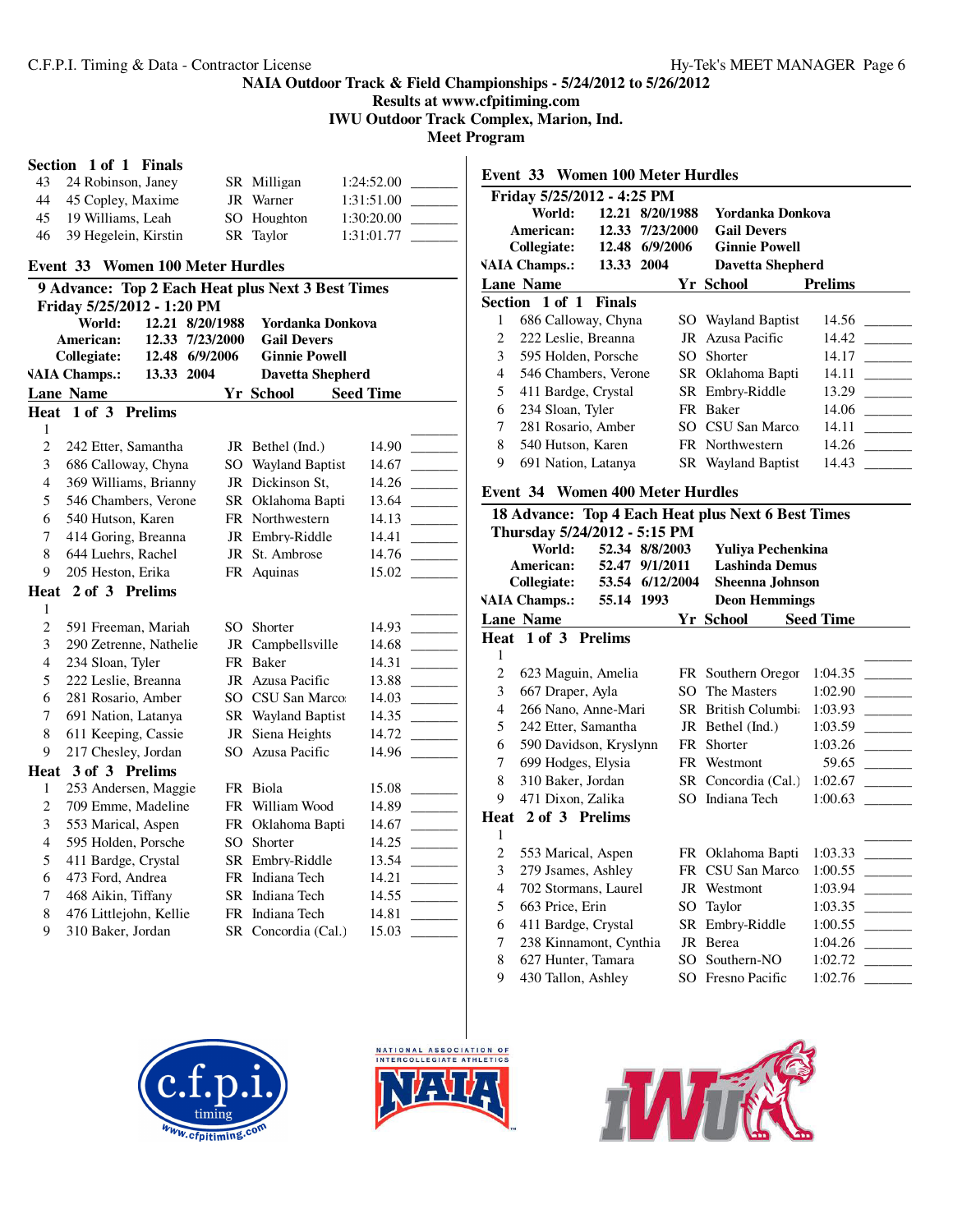**Results at www.cfpitiming.com**

**IWU Outdoor Track Complex, Marion, Ind.**

**Meet Program**

## **Heat 3 of 3 Prelims**

| $\mathcal{L}$ | 259 Sciarra, Alexandra | SO Biola            | 1:04.54 |
|---------------|------------------------|---------------------|---------|
| 3             | 558 Tracey, Nikita     | SO Oklahoma Bapti   | 57.89   |
|               | 307 Sibert, Jasmine    | SO College of Idaho | 1:03.81 |
| 5             | 686 Calloway, Chyna    | SO Wayland Baptist  | 1:02.02 |
| 6             | 594 Holden, Kennisha   | JR Shorter          | 1:00.90 |
|               | 596 Jude, Sarah        | FR Shorter          | 1:03.06 |
| 8             | 234 Sloan, Tyler       | FR Baker            | 1:03.67 |
|               | 611 Keeping, Cassie    | JR Siena Heights    | 1:03.21 |
|               |                        |                     |         |

# **Event 34 Women 400 Meter Hurdles**

| 9 Advance: Top 3 Each Heat plus Next 3 Best Times |                            |                 |          |           |                        |                |
|---------------------------------------------------|----------------------------|-----------------|----------|-----------|------------------------|----------------|
|                                                   | Friday 5/25/2012 - 5:15 PM |                 |          |           |                        |                |
|                                                   | World:                     | 52.34 8/8/2003  |          |           | Yuliya Pechenkina      |                |
|                                                   | American:                  | 52.47           | 9/1/2011 |           | <b>Lashinda Demus</b>  |                |
|                                                   | Collegiate:                | 53.54 6/12/2004 |          |           | <b>Sheenna Johnson</b> |                |
|                                                   | <b>VAIA Champs.:</b>       | 55.14 1993      |          |           | <b>Deon Hemmings</b>   |                |
|                                                   | <b>Lane Name</b>           |                 |          |           | Yr School              | <b>Prelims</b> |
|                                                   | Heat 1 of 2 Semis          |                 |          |           |                        |                |
| 1                                                 | 430 Tallon, Ashley         |                 |          |           | SO Fresno Pacific      | 1:04.03        |
| 2                                                 | 611 Keeping, Cassie        |                 |          |           | JR Siena Heights       | 1:03.44        |
| 3                                                 | 310 Baker, Jordan          |                 |          |           | SR Concordia (Cal.)    | 1:03.29        |
| 4                                                 | 594 Holden, Kennisha       |                 |          |           | JR Shorter             | 1:02.00        |
| 5                                                 | 558 Tracey, Nikita         |                 |          |           | SO Oklahoma Bapti      | 59.79          |
| 6                                                 | 279 Jsames, Ashley         |                 |          |           | FR CSU San Marco:      | 1:00.99        |
| 7                                                 | 627 Hunter, Tamara         |                 |          |           | SO Southern-NO         | 1:03.02        |
| 8                                                 | 663 Price, Erin            |                 |          |           | SO Taylor              | 1:03.82        |
| 9                                                 | 266 Nano, Anne-Mari        |                 |          |           | SR British Columbia    | 1:03.91        |
|                                                   | Heat 2 of 2 Semis          |                 |          |           |                        |                |
| 1                                                 | 307 Sibert, Jasmine        |                 |          |           | SO College of Idaho    | 1:04.10        |
| 2                                                 | 590 Davidson, Kryslynn     |                 |          | <b>FR</b> | Shorter                | 1:03.67        |
| 3                                                 | 686 Calloway, Chyna        |                 |          |           | SO Wayland Baptist     | 1:03.05        |
| $\overline{4}$                                    | 471 Dixon, Zalika          |                 |          | SO.       | Indiana Tech           | 1:02.93        |
| 5                                                 | 411 Bardge, Crystal        |                 |          |           | SR Embry-Riddle        | 1:00.86        |
| 6                                                 | 699 Hodges, Elysia         |                 |          |           | FR Westmont            | 1:02.84        |
| 7                                                 | 234 Sloan, Tyler           |                 |          |           | FR Baker               | 1:02.79        |
| 8                                                 | 242 Etter, Samantha        |                 |          |           | JR Bethel (Ind.)       | 1:03.53        |
| 9                                                 | 596 Jude, Sarah            |                 |          |           | FR Shorter             | 1:03.68        |
|                                                   |                            |                 |          |           |                        |                |

|                  | <b>Event 34 Women 400 Meter Hurdles</b> |               |                   |  |                             |                  |  |
|------------------|-----------------------------------------|---------------|-------------------|--|-----------------------------|------------------|--|
|                  | Saturday 5/26/2012 - 3:50 PM            |               |                   |  |                             |                  |  |
|                  | World:                                  |               | 52.34 8/8/2003    |  | Yuliya Pechenkina           |                  |  |
|                  | American:                               |               | 52.47 9/1/2011    |  | <b>Lashinda Demus</b>       |                  |  |
|                  | Collegiate:                             |               | 53.54 6/12/2004   |  | <b>Sheenna Johnson</b>      |                  |  |
|                  | <b>VAIA Champs.:</b>                    | 55.14 1993    |                   |  | <b>Deon Hemmings</b>        |                  |  |
| <b>Lane Name</b> |                                         |               |                   |  | <b>Yr School</b>            | <b>Semis</b>     |  |
|                  | Section 1 of 1 Finals                   |               |                   |  |                             |                  |  |
| $\mathbf{1}$     | 699 Hodges, Elysia                      |               |                   |  | FR Westmont                 | 1:03.04          |  |
| $\overline{c}$   | 234 Sloan, Tyler                        |               |                   |  | FR Baker                    | 1:02.58          |  |
| 3                | 594 Holden, Kennisha                    |               |                   |  | JR Shorter                  | 1:00.86          |  |
| 4                | 279 Jsames, Ashley                      |               |                   |  | FR CSU San Marco            | 1:00.59          |  |
| 5                | 558 Tracey, Nikita                      |               |                   |  | SO Oklahoma Bapti           | 1:00.01          |  |
| 6                | 411 Bardge, Crystal                     |               |                   |  | SR Embry-Riddle             | 1:00.96          |  |
| 7                | 686 Calloway, Chyna                     |               |                   |  | SO Wayland Baptist          | 1:01.58          |  |
| 8                | 471 Dixon, Zalika                       |               |                   |  | SO Indiana Tech             | 1:01.71          |  |
| 9                | 430 Tallon, Ashley                      |               |                   |  | SO Fresno Pacific           | 1:02.95          |  |
|                  | Event 35 Women 3000 Meter Steeplechase  |               |                   |  |                             |                  |  |
|                  | Saturday 5/26/2012 - 2:00 PM            |               |                   |  |                             |                  |  |
|                  | World:                                  |               | 8:58.81 8/17/2008 |  | Gulnara Galkina             |                  |  |
|                  | American:                               |               | 9:12.50 8/17/2009 |  | <b>Jenny Barringer</b>      |                  |  |
|                  | Collegiate:                             |               | 9:25.54 6/12/2009 |  | <b>Jenny Barringer</b>      |                  |  |
|                  | VAIA Champs.: 10:12.31 2009             |               |                   |  | <b>Justyna Mudy</b>         |                  |  |
|                  | <b>Lane Name</b>                        |               |                   |  | Yr School                   | <b>Seed Time</b> |  |
|                  | Section 1 of 1                          | <b>Finals</b> |                   |  |                             |                  |  |
| 1                | 355 Louisignau, Jill                    |               |                   |  | SO Cornerstone              | 11:19.88         |  |
| 2                | 265 Gutmanis, Micha                     |               | FR                |  | British Columbi: 11:26.44   |                  |  |
| 3                | 407 Hansen, Laura                       |               |                   |  | FR Eastern Oregon           | 11:27.33         |  |
| 4                | 345 Estabrook, Rachael                  |               |                   |  | JR Corban                   | 11:17.32         |  |
| 5                | 443 Fisher, Sadie                       |               |                   |  | SR Grand View               | 11:19.79         |  |
| 6                | 598 Massey, Sarah                       |               |                   |  | SR Shorter                  | 11:01.03         |  |
| 7                | 337 Moran, Lauren                       |               |                   |  | SR Concordia (Ore. 10:43.23 |                  |  |
| 8                | 486 Ewert, Kayla                        |               |                   |  | SO Indiana Wesleya 11:31.83 |                  |  |
| 9                | 680 Van Cott. Chelsea                   |               |                   |  | SR Vanguard                 | 11:18.08         |  |
| 10               | 421 Ostrem, Kristen                     |               |                   |  | SR Evangel                  | 11:25.88         |  |







 $SO$  College of Idaho 11:07.65  $\_\_$ 

11 655 Wallace, Jordan SO St. Xavier 11:25.79 12 254 Fischetti, Nychele SR Biola 10:44.62 \_\_\_\_\_\_\_\_\_ 13 664 Schmeltz, Elaine FR Taylor 11:24.35 \_\_\_\_\_\_\_\_\_ 14 625 Rozario, Jessie FR Southern Oregon 11:24.77 15 303 Klopfenstein, Sora SO College of Idaho 11:07.65

16 346 Welling, Courtney SR Corban 11:21.96 \_\_\_\_\_\_\_\_\_ 17 219 Higgens, Sarah SO Azusa Pacific 11:14.42 \_\_\_\_\_\_\_\_\_ 18 465 Jahn, Abby FR Illinois Tech 11:31.13 \_\_\_\_\_\_\_\_\_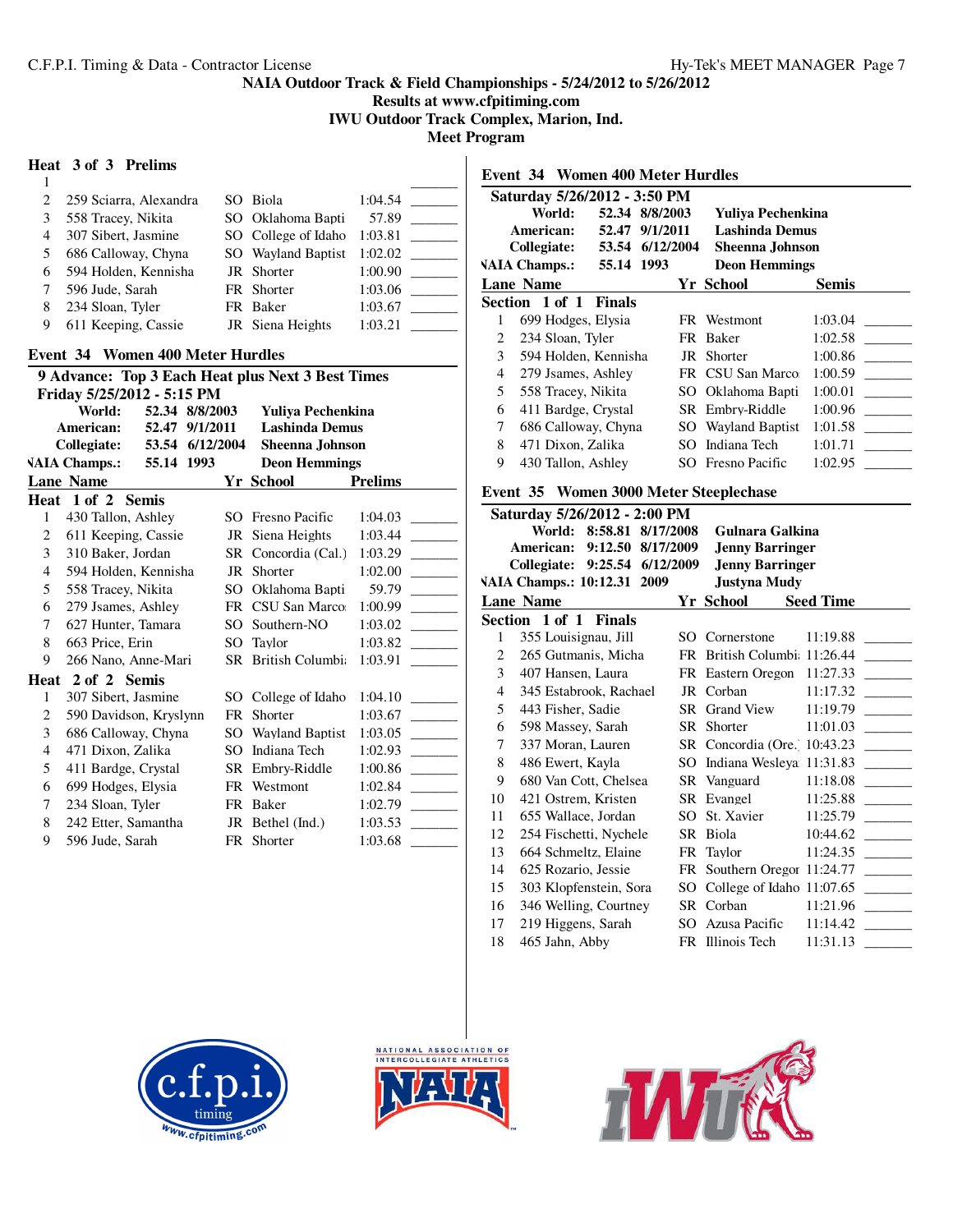**Results at www.cfpitiming.com**

**IWU Outdoor Track Complex, Marion, Ind.**

**Meet Program**

| Event 37 Women 4x100 Meter Relay                              | Event 37 Women 4x100 Meter Relay                                             |  |  |
|---------------------------------------------------------------|------------------------------------------------------------------------------|--|--|
| 9 Advance: Top 3 Each Heat plus Next 3 Best Times             | Saturday 5/26/2012 - 2:40 PM                                                 |  |  |
| Friday 5/25/2012 - 3:50 PM                                    | World:<br>41.37 10/6/1985<br><b>GDR</b>                                      |  |  |
| World:<br>41.37 10/6/1985<br><b>GDR</b>                       | Möller, Rieger, Auerswald, Göhr                                              |  |  |
| Möller, Rieger, Auerswald, Göhr                               | American:<br>41.47 8/9/1997<br><b>National Team</b>                          |  |  |
| American:<br>41.47 8/9/1997<br><b>National Team</b>           | <b>Gaines, Jones, Miller, Devers</b>                                         |  |  |
| <b>Gaines, Jones, Miller, Devers</b>                          | <b>Collegiate:</b><br>42.36 6/12/2009<br><b>Texas A&amp;M</b>                |  |  |
| <b>Collegiate:</b><br>42.36 6/12/2009<br><b>Texas A&amp;M</b> | Carter, Lucas, Duncan, Mayo                                                  |  |  |
| Carter, Lucas, Duncan, Mayo                                   | <b>VAIA Champs.:</b><br>44.32 1994<br><b>Central State</b>                   |  |  |
| <b>VAIA Champs.:</b><br>44.32 1994<br><b>Central State</b>    | <b>Edwards, Grant, Sterling, Pomales</b>                                     |  |  |
| <b>Edwards, Grant, Sterling, Pomales</b>                      | Lane Team<br>Relay<br><b>Prelims</b>                                         |  |  |
| Lane Team<br><b>Relay</b><br><b>Seed Time</b>                 | Section 1 of 1 Finals                                                        |  |  |
| Heat 1 of 2 Prelims                                           | $\mathbf{1}$<br>Aquinas                                                      |  |  |
| Missouri Baptist<br>$\mathbf{1}$                              | Florida Memorial<br>$\overline{c}$                                           |  |  |
| 2<br>Siena Heights                                            | 3<br>Bethel (Tenn.)                                                          |  |  |
| 47.58<br>3<br>Aquinas                                         | $\overline{4}$<br><b>Wayland Baptist</b>                                     |  |  |
| $\overline{4}$<br>Bethel (Tenn.)                              | Indiana Tech<br>5                                                            |  |  |
| 5<br>Wayland Baptist                                          | 6<br>Oklahoma Baptist                                                        |  |  |
| Indiana Tech<br>6                                             | $\tau$<br>Shorter                                                            |  |  |
| $\overline{7}$<br>Florida Memorial                            | 8<br>CSU San Marcos                                                          |  |  |
| 8<br>Mount Mercy                                              | 9<br>Dillard                                                                 |  |  |
| College of Idaho<br>9                                         |                                                                              |  |  |
| Heat 2 of 2 Prelims                                           | Event 38 Women 4x400 Meter Relay                                             |  |  |
| $\mathbf{1}$<br>Ashford                                       | 9 Advance: Top 2 Each Heat plus Next 5 Best Times                            |  |  |
| $\overline{2}$<br>Concordia (Ore.)                            | Friday 5/25/2012 - 8:15 PM                                                   |  |  |
| 3<br>Dillard                                                  | <b>Soviet Union</b><br>World: 3:15.17 10/1/1988                              |  |  |
| CSU San Marcos<br>4                                           | Ledovskaya, Nazarova, Pinigina, Bryzgina                                     |  |  |
| 5<br>Oklahoma Baptist                                         | American: 3:15.51 10/1/1988<br><b>National Team</b>                          |  |  |
| Shorter<br>6                                                  | Howard, Dixon, Brisco, Joyner                                                |  |  |
| 7<br>Wiley                                                    | Collegiate: 3:23.75 4/3/2004<br><b>Texas</b>                                 |  |  |
| Hastings<br>8                                                 | Jones, McIntosh, Chapple, Richards                                           |  |  |
| Southern Oregon<br>9                                          | VAIA Champs.: 3:33.46 1994<br><b>Southern- New Orleans</b>                   |  |  |
|                                                               | Fynes, Cole, Morgridge, McKenzie                                             |  |  |
|                                                               | Lane Team<br>Relay<br><b>Seed Time</b>                                       |  |  |
|                                                               | Heat 1 of 2 Prelims                                                          |  |  |
|                                                               | Hastings<br>1                                                                |  |  |
|                                                               | Dordt<br>2                                                                   |  |  |
|                                                               | 3<br>Southern-NO                                                             |  |  |
|                                                               | CSU San Marcos<br>4                                                          |  |  |
|                                                               | Oklahoma Baptist<br>5                                                        |  |  |
|                                                               | Wayland Baptist<br>6                                                         |  |  |
|                                                               | 7<br>Fresno Pacific<br>3:51.22<br><b>Contract Contract Contract Contract</b> |  |  |







8 Eastern Oregon 3:54.85 \_\_\_\_\_\_\_\_\_ 9 Taylor 3:55.91 \_\_\_\_\_\_\_\_\_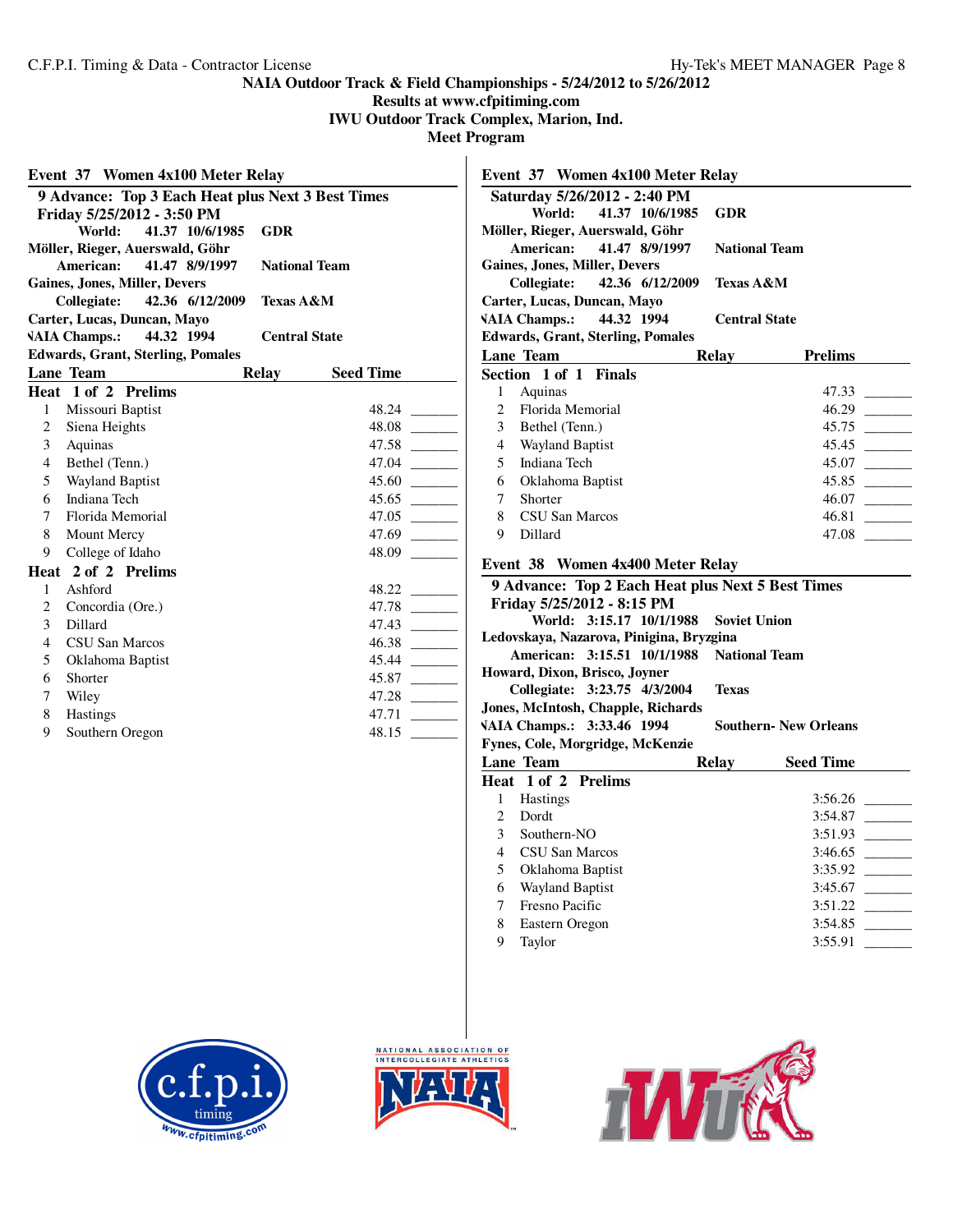**Results at www.cfpitiming.com**

**IWU Outdoor Track Complex, Marion, Ind.**

**Meet Program**

# **Heat 2 of 2 Prelims**

| Heat 2 of 2 Prelims                       |                             | Event 39 Women 4x800 Meter Relay                                      |                                                   |
|-------------------------------------------|-----------------------------|-----------------------------------------------------------------------|---------------------------------------------------|
|                                           |                             |                                                                       |                                                   |
| Ashford<br>$\overline{c}$                 |                             |                                                                       | 9 Advance: Top 2 Each Heat plus Next 5 Best Times |
| 3<br>Cornerstone                          | 3:52.75                     | Thursday 5/24/2012 - 6:30 PM<br>World: 7:50.17 8/5/1984               | <b>Soviet Union</b>                               |
| Bethel (Tenn.)<br>4                       | 3:50.40                     |                                                                       |                                                   |
| 5<br>Shorter                              |                             | Olizarenko, Gurina, Borisova, Podyalovskaya<br>American: 8:19.9h 1979 |                                                   |
| Indiana Tech<br>6                         | 3:45.57                     |                                                                       | <b>Tennessee</b>                                  |
| Azusa Pacific                             |                             | Collegiate: 8:20.22 1984                                              | <b>Simon Fraser</b>                               |
| 8<br><b>Olivet Nazarene</b>               | 3:53.67                     | VAIA Champs.: 8:41.76 2011                                            |                                                   |
| 9<br>Doane                                | 3:55.85                     | Kare, Butterworth, Crofts, Smith                                      |                                                   |
|                                           |                             | Lane Team                                                             | Relay<br><b>Seed Time</b>                         |
| Event 38 Women 4x400 Meter Relay          |                             | Heat 1 of 2 Prelims                                                   |                                                   |
| Saturday 5/26/2012 - 5:55 PM              |                             |                                                                       |                                                   |
| World: 3:15.17 10/1/1988                  | <b>Soviet Union</b>         | College of Idaho                                                      |                                                   |
| Ledovskaya, Nazarova, Pinigina, Bryzgina  |                             | Morningside<br>3                                                      |                                                   |
| American: 3:15.51 10/1/1988 National Team |                             | Concordia (Neb.)<br>4                                                 |                                                   |
| Howard, Dixon, Brisco, Joyner             |                             | Northwestern<br>5                                                     |                                                   |
| Collegiate: 3:23.75 4/3/2004              | <b>Texas</b>                | Embry-Riddle<br>6                                                     |                                                   |
| Jones, McIntosh, Chapple, Richards        |                             | Dordt<br>7                                                            |                                                   |
| VAIA Champs.: 3:33.46 1994                | <b>Southern-New Orleans</b> | 8<br>Cornerstone                                                      |                                                   |
| Fynes, Cole, Morgridge, McKenzie          |                             | Northwest U.<br>9                                                     | 9:24.94                                           |
| Lane Team<br>Relay                        | <b>Prelims</b>              | Heat 2 of 2 Prelims                                                   |                                                   |
| Section 1 of 1 Finals                     |                             | $\mathbf{1}$                                                          |                                                   |
| Fresno Pacific                            |                             | $\overline{c}$<br><b>Grand View</b>                                   |                                                   |
| Southern-NO                               |                             | 3<br>St. Francis                                                      |                                                   |
| 3<br>Indiana Tech                         | 3:46.76                     | Indiana Wesleyan<br>4                                                 |                                                   |
| CSU San Marcos<br>$\overline{4}$          |                             | Oklahoma Baptist<br>5                                                 |                                                   |
| Oklahoma Baptist<br>5                     |                             | Spring Arbor<br>6                                                     |                                                   |
| Shorter<br>6                              |                             | Rio Grande<br>7                                                       |                                                   |
| Bethel (Tenn.)                            |                             | <b>British Columbia</b><br>8                                          |                                                   |
| Wayland Baptist<br>8                      |                             | 9<br>Trinity Chr                                                      | 9:29.38                                           |
| 9<br>Azusa Pacific                        | 3:49.77                     |                                                                       |                                                   |





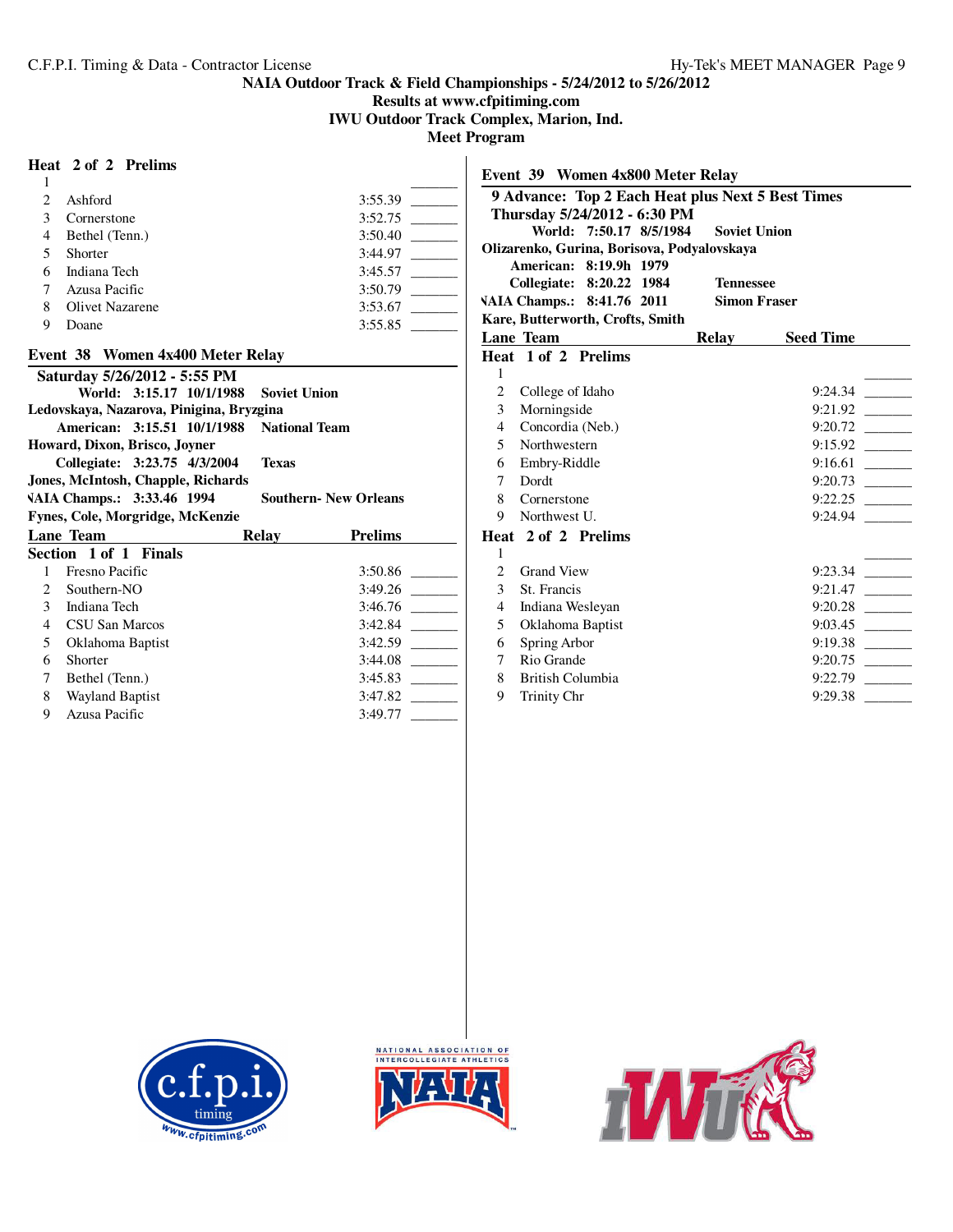# **Results at www.cfpitiming.com**

**IWU Outdoor Track Complex, Marion, Ind.**

| Event 39 Women 4x800 Meter Relay             |                                                |                     |                |  |  |  |  |  |
|----------------------------------------------|------------------------------------------------|---------------------|----------------|--|--|--|--|--|
| Friday 5/25/2012 - 6:00 PM                   |                                                |                     |                |  |  |  |  |  |
|                                              | World: 7:50.17 8/5/1984<br><b>Soviet Union</b> |                     |                |  |  |  |  |  |
|                                              | Olizarenko, Gurina, Borisova, Podyalovskaya    |                     |                |  |  |  |  |  |
| American: 8:19.9h 1979                       |                                                |                     |                |  |  |  |  |  |
| Collegiate: 8:20.22 1984<br><b>Tennessee</b> |                                                |                     |                |  |  |  |  |  |
|                                              | VAIA Champs.: 8:41.76 2011                     | <b>Simon Fraser</b> |                |  |  |  |  |  |
|                                              | Kare, Butterworth, Crofts, Smith               |                     |                |  |  |  |  |  |
|                                              | Lane Team                                      | Relay               | <b>Prelims</b> |  |  |  |  |  |
|                                              | Section 1 of 1 Finals                          |                     |                |  |  |  |  |  |
| 1                                            | Concordia (Neb.)                               |                     | 9:23.59        |  |  |  |  |  |
| $\overline{2}$                               | Morningside                                    |                     | 9:18.06        |  |  |  |  |  |
| 3                                            | Spring Arbor                                   |                     | 9:11.49        |  |  |  |  |  |
| $\overline{4}$                               | Oklahoma Baptist                               |                     | 9:09.15        |  |  |  |  |  |
| 5.                                           | British Columbia                               |                     | 9:08.58        |  |  |  |  |  |
| 6                                            | College of Idaho                               |                     | 9:13.06        |  |  |  |  |  |
| 7                                            | Embry-Riddle                                   |                     | 9:15.90        |  |  |  |  |  |
| 8                                            | <b>Grand View</b>                              |                     | 9:17.63        |  |  |  |  |  |
| 9                                            | Northwestern                                   |                     | 9:20.36        |  |  |  |  |  |
|                                              |                                                |                     |                |  |  |  |  |  |

|                | Event 40<br>Women High Jump                                  |     |                          |                  |  |  |
|----------------|--------------------------------------------------------------|-----|--------------------------|------------------|--|--|
|                | Saturday 5/26/2012 - 2:00 PM                                 |     |                          |                  |  |  |
|                | Starting Height --1.63; increments of 5 cm                   |     |                          |                  |  |  |
|                | 2.09m 8/30/1987<br>World:                                    |     | Stefka Kostadinova       |                  |  |  |
|                | American:<br>2.05m 6/26/2010                                 |     | <b>Chaunte Lowe</b>      |                  |  |  |
|                | 1.98m 5/19/1995<br>Collegiate:                               |     | <b>Acuff / Bergqvist</b> |                  |  |  |
|                | <b>VAIA Champs.:</b><br><b>Latrese</b> Johnson<br>1.89m 1991 |     |                          |                  |  |  |
| Pos            | <b>Name</b>                                                  |     | Yr School                | <b>Seed Mark</b> |  |  |
|                | Flight 1 of 1<br><b>Finals</b>                               |     |                          |                  |  |  |
| 1              | 708 Burton, Whitney                                          | SO. | William Wood             |                  |  |  |
| $\overline{c}$ | 401 Vander Woude, Briana                                     |     | JR Dordt                 |                  |  |  |
| 3              | 244 Simcox, Emilee                                           |     | SR Bethel (Ind.)         |                  |  |  |
| $\overline{4}$ | 309 Youren, Audrey                                           |     | FR College of Idaho      |                  |  |  |
| 5              | 365 Van Ens, Amy                                             |     | SR Davenport             |                  |  |  |
| 6              | 537 De Jong, Kendra                                          |     | SO Northwestern          |                  |  |  |
| 7              | 485 Colter, Stephanie                                        |     | FR Indiana Wesleya       |                  |  |  |
| 8              | 384 McDowell, Alyssa                                         |     | JR Doane                 |                  |  |  |
| 9              | 617 Hope, Jamie                                              |     | JR So. Nazarene          |                  |  |  |
| 10             | 503 Toussaint, Mariah                                        |     | SO Midland               |                  |  |  |
| 11             | 239 Faimon, Lisa                                             |     | SR Bethany               |                  |  |  |
| 12             | 554 Meigs, Kenney                                            |     | FR Oklahoma Bapti        |                  |  |  |
| 13             | 430 Tallon, Ashley                                           |     | SO Fresno Pacific        |                  |  |  |
| 14             | 591 Freeman, Mariah                                          | SO. | Shorter                  |                  |  |  |
| 15             | 527 Wilden, Larissa                                          |     | <b>JR</b> Mount Mercy    |                  |  |  |
| 16             | 464 Smith, Montranique                                       | FR  | Huston-Tillotson         |                  |  |  |
| 17             | 658 Post, Emily                                              | JR  | Tabor                    |                  |  |  |
| 18             | 366 Hartman, Jennifer                                        |     | JR Dickinson St,         |                  |  |  |
| 19             | 515 Glisar, Megan                                            |     | FR Morningside           |                  |  |  |
| 20             | 610 Duncan, Phoenix                                          |     | FR Siena Heights         |                  |  |  |
| 21             | 367 Schaper, Hailey                                          |     | SO Dickinson St,         |                  |  |  |
| 22             | 293 Fulton, Kate                                             |     | JR Cen Methodist         |                  |  |  |
|                |                                                              |     |                          |                  |  |  |





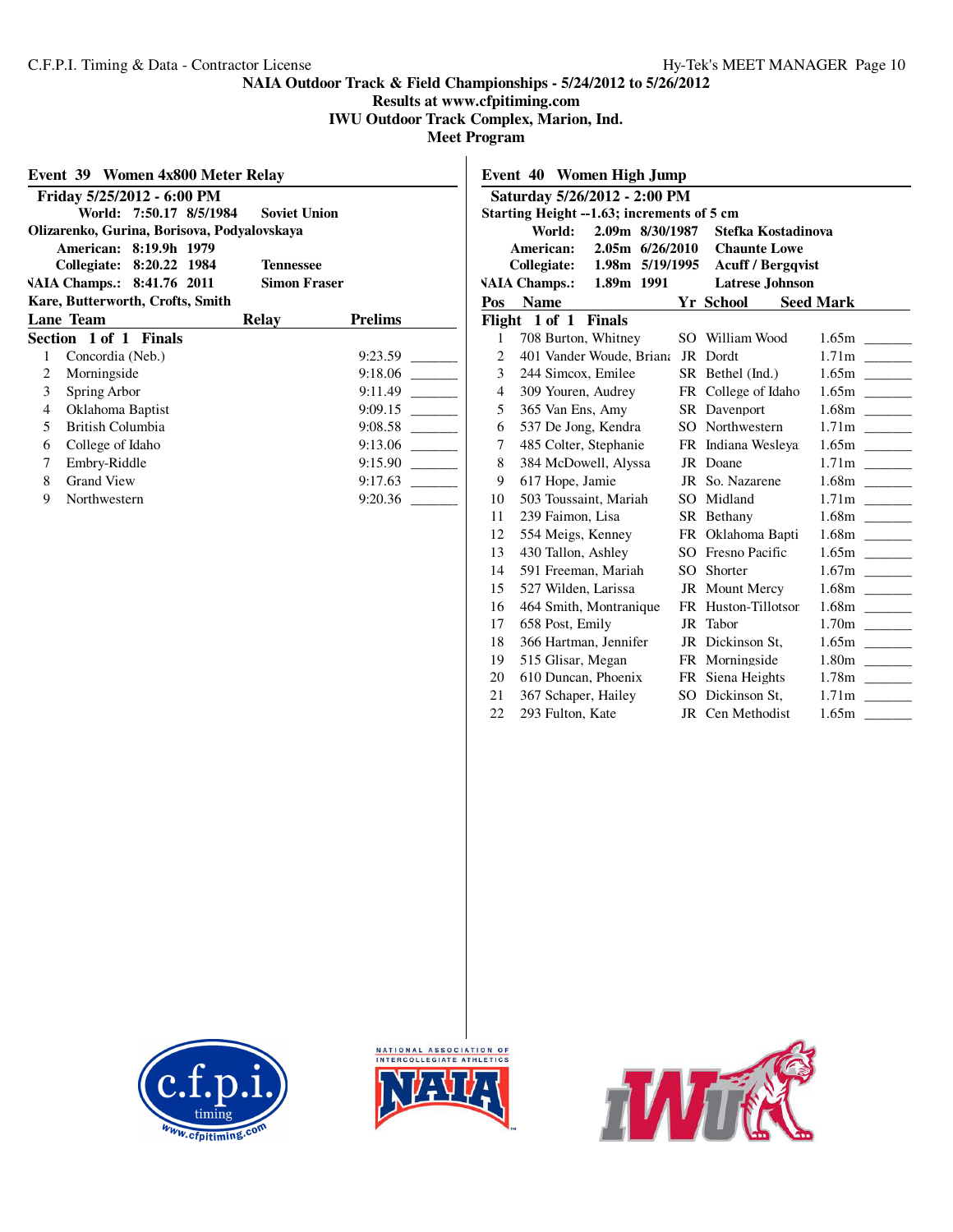**Results at www.cfpitiming.com**

**IWU Outdoor Track Complex, Marion, Ind.**

**Meet Program**

|                |                                             | Thursday 5/24/2012 - 4:00 PM |  |                    |                        |                   |  |
|----------------|---------------------------------------------|------------------------------|--|--------------------|------------------------|-------------------|--|
|                | Starting Height - 3.40; increments of 15 cm |                              |  |                    |                        |                   |  |
|                | World:                                      | 5.06m 8/28/2009              |  |                    | Yelena Isinbayeva      |                   |  |
|                | American: 4.92m 7/6/2008                    |                              |  | Jen Stuczynski     |                        |                   |  |
|                | Collegiate:                                 | 4.60m 5/14/2006              |  |                    | <b>Chelsea Johnson</b> |                   |  |
|                | <b>VAIA Champs.:</b>                        | 4.16m 2000                   |  | Lesa Kubistha      |                        |                   |  |
| Pos            | <b>Name</b>                                 |                              |  | Yr School          |                        | <b>Seed Mark</b>  |  |
| Flight         | 1 of 1                                      | <b>Finals</b>                |  |                    |                        |                   |  |
| 1              | 556 Shaughnessy, Erinn                      |                              |  | FR Oklahoma Bapti  |                        | 3.60m             |  |
| 2              | 685 Nyssen, Tiffanie                        |                              |  | FR Warner Pacific  |                        | 3.50 <sub>m</sub> |  |
| 3              | 297 Bradford, Morgan                        |                              |  | SR Clarke          |                        | 3.60m             |  |
| $\overline{4}$ | 203 Dorko, Alicia                           |                              |  | SO Aquinas         |                        | 3.60 <sub>m</sub> |  |
| 5              | 257 McCahon, Taylor                         |                              |  | SO Biola           |                        | 3.72 <sub>m</sub> |  |
| 6              | 312 Brown, Ashlee                           |                              |  | JR Concordia (Neb. |                        | 3.53 <sub>m</sub> |  |
| 7              | 520 Breuer, Katie                           |                              |  | SR Mount Marty     |                        | 3.65m             |  |
| 8              | 392 Wakefield, Madison                      |                              |  | SO Doane           |                        |                   |  |
| 9              | 697 Frantom, Taylor                         |                              |  | SO Westmont        |                        | 3.51 <sub>m</sub> |  |
| 10             | 241 Carr, Kate                              |                              |  | SO Bethel (Ind.)   |                        | 3.63m             |  |
| 11             | 317 Fegter, Kellie                          |                              |  | JR Concordia (Neb. |                        | 3.53 <sub>m</sub> |  |
| 12             | 557 Shimanek, Evan                          |                              |  | JR Oklahoma Bapti  |                        | 3.73 <sub>m</sub> |  |
| 13             | 614 Stidham, Lenzey                         |                              |  | JR Siena Heights   |                        | 3.66m             |  |
| 14             | 235 Thurbon, Katie                          |                              |  | SO Baker           |                        | 3.76m             |  |
| 15             | 216 Barry, Ferin                            |                              |  | SR Azusa Pacific   |                        | 3.51 <sub>m</sub> |  |
| 16             |                                             |                              |  |                    |                        |                   |  |
| 17<br>18       |                                             |                              |  |                    |                        |                   |  |
| 19             |                                             |                              |  |                    |                        |                   |  |
|                |                                             |                              |  |                    |                        |                   |  |
|                |                                             |                              |  |                    |                        |                   |  |
|                |                                             |                              |  |                    |                        |                   |  |
|                |                                             |                              |  |                    |                        |                   |  |
|                |                                             |                              |  |                    |                        |                   |  |
|                |                                             |                              |  |                    |                        |                   |  |
|                |                                             |                              |  |                    |                        |                   |  |
|                |                                             |                              |  |                    |                        |                   |  |
|                |                                             |                              |  |                    |                        |                   |  |
|                |                                             |                              |  |                    |                        |                   |  |
|                |                                             |                              |  |                    |                        |                   |  |
|                |                                             |                              |  |                    |                        |                   |  |
|                |                                             |                              |  |                    |                        |                   |  |
|                |                                             |                              |  |                    |                        |                   |  |
|                |                                             |                              |  |                    |                        |                   |  |
|                |                                             |                              |  |                    |                        |                   |  |
|                |                                             |                              |  |                    |                        |                   |  |
|                |                                             |                              |  |                    |                        |                   |  |
|                |                                             |                              |  |                    |                        |                   |  |
|                |                                             |                              |  |                    |                        |                   |  |

|                | <b>Event 42 Women Long Jump</b>      |     |                             |                   |
|----------------|--------------------------------------|-----|-----------------------------|-------------------|
|                | Thursday 5/24/2012 - 5:30 PM         |     |                             |                   |
|                | Top 9 advance to final               |     |                             |                   |
|                | World:<br>7.52m 6/11/1988            |     | Galina Chistyakova          |                   |
|                | 7.49m 5/22/1994<br>American:         |     | <b>Jackie Joyner-Kersee</b> |                   |
|                | <b>Collegiate:</b><br>6.99m 5/4/1985 |     | <b>Jackie Joyner-Kersee</b> |                   |
|                | <b>VAIA Champs.:</b><br>6.70m 2007   |     | <b>Ruky Abdulai</b>         |                   |
| Pos            | <b>Name</b>                          |     | Yr School                   | <b>Seed Mark</b>  |
| Flight         | 1 of 3<br><b>Finals</b>              |     |                             |                   |
| 1              | 288 Beasley, Tiosha                  |     | JR Campbellsville           |                   |
| $\overline{c}$ | 540 Hutson, Karen                    |     | FR Northwestern             |                   |
| 3              | 711 Rolland, Devinn                  |     | FR Xavier-Louisian          |                   |
| $\overline{4}$ | 658 Post, Emily                      | JR  | Tabor                       |                   |
| 5              | 524 Kapande, Mwale                   |     | <b>JR</b> Mount Mercy       |                   |
| 6              | 482 Watley, Ashley                   |     | FR Indiana Tech             | 5.70m             |
| 7              | 229 VanWinkle, Megan                 |     | SO Azusa Pacific            |                   |
| 8              | 401 Vander Woude, Briana             | JR  | Dordt                       | 6.01 <sub>m</sub> |
| 9              |                                      |     |                             |                   |
| 10             | 369 Williams, Brianny                |     | JR Dickinson St.            |                   |
| 11             |                                      |     |                             |                   |
|                | Flight 2 of 3 Finals                 |     |                             |                   |
| 1              | 604 Stewartson, Ashlie               |     | SR Shorter                  | 5.63m             |
| $\overline{c}$ | 503 Toussaint, Mariah                | SO. | Midland                     | 5.69m             |
| 3              | 691 Nation, Latanya                  |     | <b>SR</b> Wayland Baptist   |                   |
| $\overline{4}$ | 402 Vander Zee, Crystal              |     | SR Dordt                    |                   |
| 5              | 693 Sheppard, Shykilia               |     | SO Wayland Baptist          | 5.76m             |
| 6              | 595 Holden, Porsche                  |     | SO Shorter                  |                   |
| 7              | 589 Daley, Tamala                    | JR  | Shorter                     |                   |
| 8              | 566 Carman, Rachel                   |     | SO Olivet Nazarene          |                   |
| 9              | 578 Honea, Lindsay                   |     | SO Point Loma               |                   |
| 10             | 240 Gallardo, Courtney               |     | SR Bethany                  | 5.50m             |
| 11             |                                      |     |                             |                   |
|                | Flight 3 of 3 Finals                 |     |                             |                   |
| 1              | 366 Hartman, Jennifer                | JR  | Dickinson St.               |                   |
| 2              | 483 Watt, Emaryne                    |     | JR Indiana Tech             |                   |
| 3              | 363 Payne, Hannah                    |     | FR Davenport                |                   |
| $\overline{4}$ | 688 Grant, Bianca                    |     | SR Wayland Baptist          | 5.87m             |
| 5              | 479 Tatum, Cora                      |     | SO Indiana Tech             |                   |
| 6              | 514 Cooperwood, Neeia                |     | FR Morningside              |                   |
| 7              | 294 Garrigus, Shelby                 |     | JR Cen Methodist            |                   |
| 8              | 276 Fails, Yachi                     | JR  | CSU San Marco               |                   |
| 9              | 477 Murray, Stacia                   |     | SO Indiana Tech             |                   |
| 10             |                                      |     |                             |                   |

 $\overline{\phantom{a}}$   $\overline{\phantom{a}}$   $\overline{\phantom{a}}$   $\overline{\phantom{a}}$   $\overline{\phantom{a}}$   $\overline{\phantom{a}}$   $\overline{\phantom{a}}$   $\overline{\phantom{a}}$   $\overline{\phantom{a}}$   $\overline{\phantom{a}}$   $\overline{\phantom{a}}$   $\overline{\phantom{a}}$   $\overline{\phantom{a}}$   $\overline{\phantom{a}}$   $\overline{\phantom{a}}$   $\overline{\phantom{a}}$   $\overline{\phantom{a}}$   $\overline{\phantom{a}}$ 





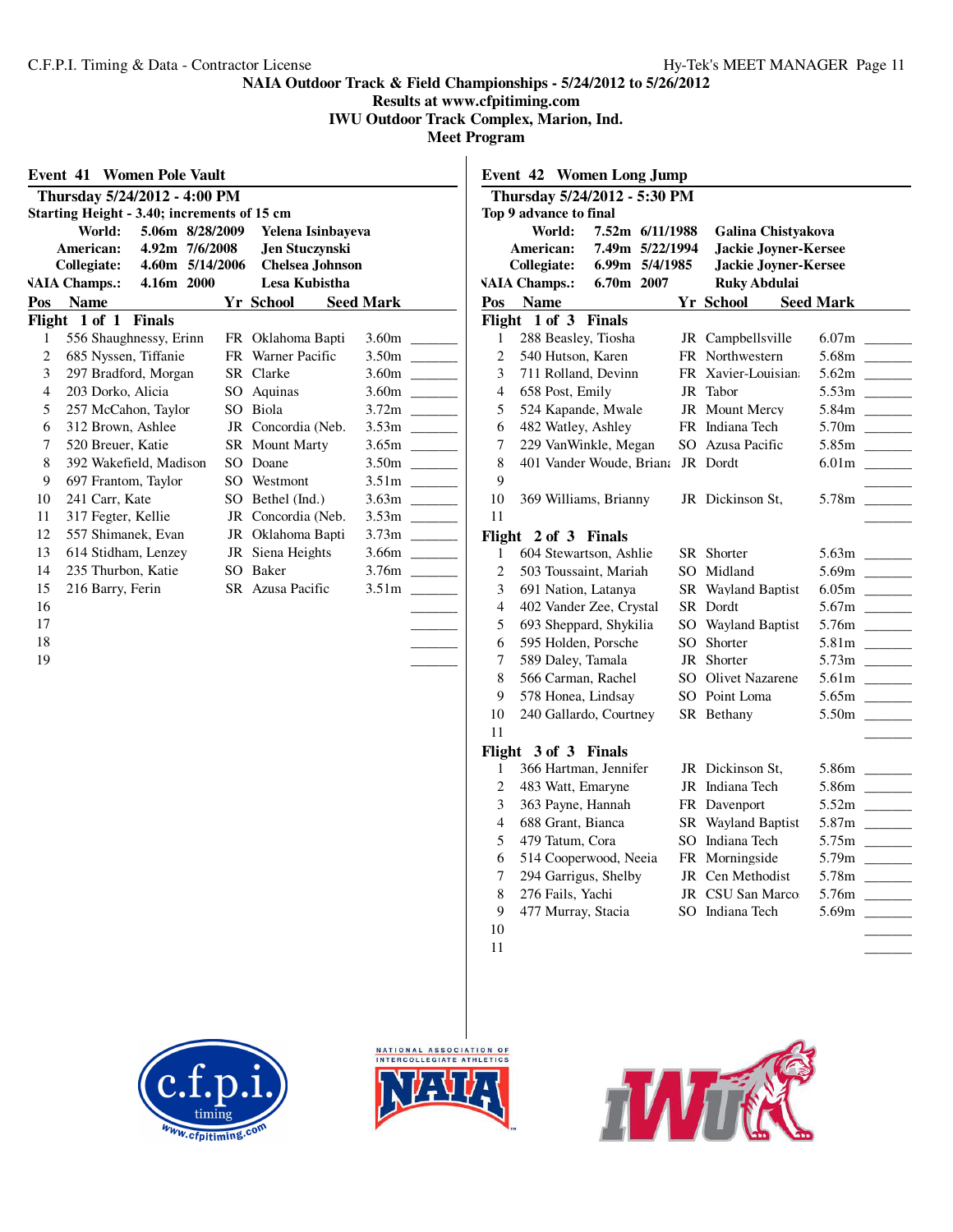**Results at www.cfpitiming.com**

**IWU Outdoor Track Complex, Marion, Ind.**

|                | <b>Event 43 Women Triple Jump</b> |                         |      |                          |                  |
|----------------|-----------------------------------|-------------------------|------|--------------------------|------------------|
|                | Friday 5/25/2012 - 5:30 PM        |                         |      |                          |                  |
|                | Top 9 advance to final            |                         |      |                          |                  |
|                |                                   | World: 15.50m 8/10/1995 |      | <b>Inessa Kravets</b>    |                  |
|                | American:                         | 14.45m 7/11/2004        |      | <b>Tiombé Hurd</b>       |                  |
|                | Collegiate:                       | 14.25m 3/8/1997         |      | <b>Lee/Williams</b>      |                  |
|                | <b>VAIA Champs.:</b>              | 13.30m 1997             |      | <b>Yvette French</b>     |                  |
| Pos            | <b>Name</b>                       |                         |      | Yr School                | <b>Seed Mark</b> |
|                | Flight $1$ of $2$                 | <b>Finals</b>           |      |                          |                  |
| 1              | 597 Lake, Zandra                  |                         |      | FR Shorter               | 11.76m           |
| $\overline{c}$ | 292 Barajas, Rebeca               |                         |      | SR Cen Methodist         |                  |
| 3              | 477 Murray, Stacia                |                         |      | SO Indiana Tech          |                  |
| $\overline{4}$ | 521 VanDenBerg, Abbey             |                         |      | FR Mount Marty           |                  |
| 5              | 461 Figeuroa, Alyssa              |                         |      | SO Houghton              |                  |
| 6              | 321 Pearson, Jericca              |                         |      | FR Concordia (Neb.       |                  |
| 7              | 366 Hartman, Jennifer             |                         |      | JR Dickinson St.         | 11.52m           |
| 8              | 691 Nation, Latanya               |                         |      | SR Wayland Baptist       |                  |
| 9              | 379 Gordon, Raenecia              |                         |      | SO Doane                 |                  |
| 10             | 387 Myers, Allycia                |                         |      | JR Doane                 |                  |
| 11             | 431 Tuivanuavou, Milika           |                         |      | <b>SR</b> Fresno Pacific |                  |
|                | Flight 2 of 2 Finals              |                         |      |                          |                  |
| 1              | 427 Butenschoen, Nicole           |                         |      | JR Fresno Pacific        |                  |
| $\overline{c}$ | 276 Fails, Yachi                  |                         | JR   | CSU San Marco:           |                  |
| 3              | 398 Sikkema, Christy              |                         | SO.  | Dordt                    |                  |
| 4              | 658 Post, Emily                   |                         | JR   | Tabor                    |                  |
| 5              | 606 Woods, Dominique              |                         |      | SR Shorter               |                  |
| 6              | 271 Templeton, Erin               |                         | JR   | <b>British Columbia</b>  |                  |
| 7              | 589 Daley, Tamala                 |                         | JR   | Shorter                  |                  |
| 8              | 291 Mulligan, Kathleen            |                         |      | FR Carroll               |                  |
| 9              | 482 Watley, Ashley                |                         |      | FR Indiana Tech          |                  |
| 10             | 402 Vander Zee, Crystal           |                         | SR - | Dordt                    |                  |
| 11             | 288 Beasley, Tiosha               |                         |      | JR Campbellsville        | 11.89m           |

|                                                                                                | <b>Event 44 Women Shot Put</b>             |    |                               |        |  |  |
|------------------------------------------------------------------------------------------------|--------------------------------------------|----|-------------------------------|--------|--|--|
|                                                                                                | Friday 5/25/2012 - 1:00 PM                 |    |                               |        |  |  |
|                                                                                                | Top 9 advance to final                     |    |                               |        |  |  |
|                                                                                                | World:<br>22.63m 6/7/1987                  |    | Natalya Lisovskaya            |        |  |  |
|                                                                                                | American:<br>20.18m 6/25/1988              |    | Pagel / Camarena-Williams     |        |  |  |
| Collegiate:<br><b>Meg Ritchie</b><br>18.99m 1983<br>Vivian Chukwuemeka<br><b>VAIA Champs.:</b> |                                            |    |                               |        |  |  |
|                                                                                                | 18.17m 2002                                |    |                               |        |  |  |
|                                                                                                | Pos Name                                   |    | Yr School Seed Mark           |        |  |  |
|                                                                                                | Flight 1 of 3<br><b>Finals</b>             |    |                               |        |  |  |
| 1                                                                                              | 261 Cockerill, Tara                        |    | JR Briar Cliff                |        |  |  |
| $\overline{2}$                                                                                 | 376 Collins, Whitney                       |    | SR Doane                      |        |  |  |
| 3                                                                                              | 332 Dixson, Gabriella                      |    | JR Concordia (Ore.)           | 14.36m |  |  |
| $\overline{4}$                                                                                 | 712 Carlock, Shaylee                       | JR | York                          |        |  |  |
| 5<br>6                                                                                         | 385 Meissner, Kelsee                       |    | SR Doane                      |        |  |  |
| 7                                                                                              | 431 Tuivanuavou, Milika                    |    | <b>SR</b> Fresno Pacific      |        |  |  |
| 8                                                                                              | 316 Erdmann, Brittany                      |    | FR Concordia (Neb.            | 14.49m |  |  |
| 9                                                                                              | 454 Griffith, Abby                         |    | JR Hastings<br>JR St. Ambrose |        |  |  |
|                                                                                                | 646 Streu, Mandy                           |    |                               |        |  |  |
| 1                                                                                              | Flight 2 of 3 Finals<br>223 Luna, Kathleen |    | SR Azusa Pacific              |        |  |  |
| $\overline{2}$                                                                                 | 243 Green, Cinnamin                        |    | FR Bethel (Ind.)              |        |  |  |
| 3                                                                                              | 439 Siaosi, Florida                        |    | JR Graceland                  |        |  |  |
| $\overline{4}$                                                                                 | 324 Rich, Katie                            |    | SO Concordia (Neb.            |        |  |  |
| 5                                                                                              | 389 Payne, Jessica                         |    | FR Doane                      |        |  |  |
| 6                                                                                              | 444 Higgins, Megan                         |    | SR Grand View                 |        |  |  |
| 7                                                                                              | 618 Williams, Kalicia                      |    | FR So. Nazarene               |        |  |  |
| 8                                                                                              | 232 Nelson, Stephanie                      |    | SO Baker                      |        |  |  |
| 9                                                                                              | 657 Honn, Tynan                            | JR | Tabor                         |        |  |  |
|                                                                                                | Flight 3 of 3 Finals                       |    |                               |        |  |  |
| 1                                                                                              | 449 Veiock, Val                            |    | FR Grand View                 |        |  |  |
| $\overline{2}$                                                                                 | 607 Byron, Taylor                          |    | SO Siena Heights              |        |  |  |
| 3                                                                                              | 651 Rimington, Chelsea                     |    | JR St. Francis                |        |  |  |
| $\overline{4}$                                                                                 | 456 Maag, Jennifer                         |    | FR Hastings                   |        |  |  |
| 5                                                                                              | 315 Eickemeyer, Lauren                     |    | SR Concordia (Neb.            |        |  |  |
| 6                                                                                              | 344 Xavier, Kayla                          |    | SR Concordia (Ore.)           |        |  |  |
| 7                                                                                              | 572 Conditt, Kassie                        |    | SO Oregon Tech                | 13.53m |  |  |
| 8                                                                                              | 453 Gowen, McKayla                         |    | FR Hastings                   | 13.87m |  |  |





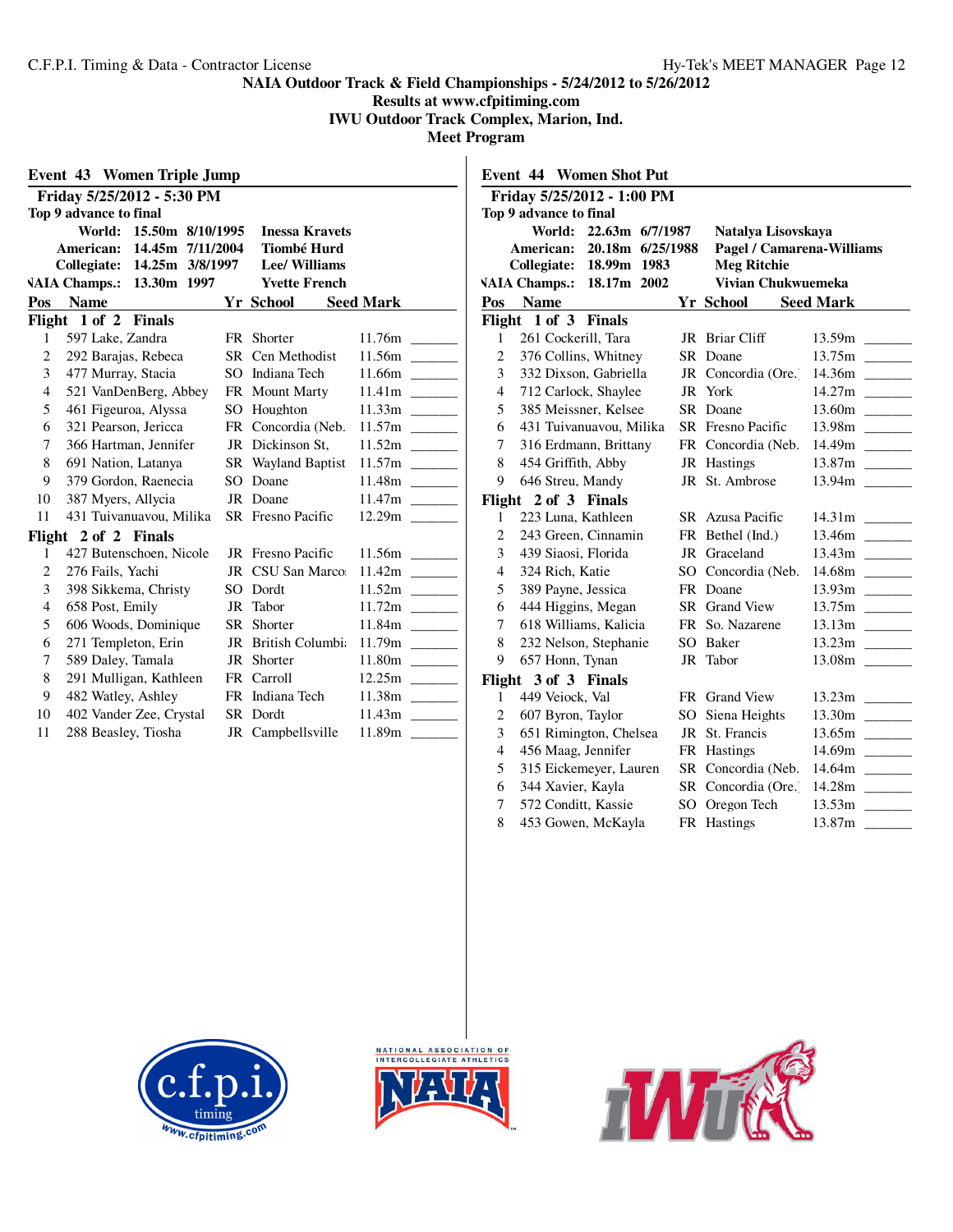**Results at www.cfpitiming.com**

**IWU Outdoor Track Complex, Marion, Ind.**

|                        | <b>Event 45 Women Discus Throw</b>  |    |                          |                                                                                                       |  |  |
|------------------------|-------------------------------------|----|--------------------------|-------------------------------------------------------------------------------------------------------|--|--|
|                        | Saturday 5/26/2012 - 3:00 PM        |    |                          |                                                                                                       |  |  |
| Top 9 advance to final |                                     |    |                          |                                                                                                       |  |  |
|                        | World: 76.80m 7/9/1988              |    | <b>Gabriele Reinsch</b>  |                                                                                                       |  |  |
|                        | American:<br>67.67m 3/14/2007       |    | <b>Suzy Powell</b>       |                                                                                                       |  |  |
|                        | Collegiate:<br>67.48m 4/26/1981     |    | <b>Meg Ritchie</b>       |                                                                                                       |  |  |
|                        | 58.69m 2008<br><b>VAIA Champs.:</b> |    | <b>Anne Hess</b>         |                                                                                                       |  |  |
| Pos                    | <b>Name</b>                         |    | <b>Yr School</b>         | <b>Seed Mark</b>                                                                                      |  |  |
|                        | Flight $1$ of $2$<br><b>Finals</b>  |    |                          |                                                                                                       |  |  |
| 1                      | 439 Siaosi, Florida                 |    | JR Graceland             | 43.25m                                                                                                |  |  |
| 2                      | 561 Brown, Makenzie                 |    | FR Okla, Christian       | 44.43m                                                                                                |  |  |
| 3                      | 420 Woodard, Reta                   |    | SO Embry-Riddle          | 43.58m<br><b>Contract</b>                                                                             |  |  |
| $\overline{4}$         | 295 Klusmeyer, Kelly                |    | FR Cen Methodist         | 44.22m                                                                                                |  |  |
| 5                      | 645 Schwamman, Calsey               |    | FR St. Ambrose           | 43.48m                                                                                                |  |  |
| 6                      | 493 Smith, Paige                    |    | JR Indiana Wesleya       |                                                                                                       |  |  |
| 7                      | 332 Dixson, Gabriella               |    | JR Concordia (Ore.)      | 54.59m                                                                                                |  |  |
| 8                      | 381 Henry, Carly                    |    | FR Doane                 |                                                                                                       |  |  |
| 9                      | 624 Mason, Hannah                   |    | JR Southern Oregor       |                                                                                                       |  |  |
| 10                     | 437 Lyons, Ashley                   |    | SO Friends               | 42.69m<br><b>Contract Contract</b>                                                                    |  |  |
| 11                     | 449 Veiock, Val                     |    | FR Grand View            | 44.20m                                                                                                |  |  |
|                        | Flight 2 of 2 Finals                |    |                          |                                                                                                       |  |  |
| 1                      | 209 Smith, Emily                    |    | JR Aquinas               |                                                                                                       |  |  |
| $\overline{c}$         | 344 Xavier, Kayla                   |    | SR Concordia (Ore.)      |                                                                                                       |  |  |
| 3                      | 651 Rimington, Chelsea              | JR | St. Francis              |                                                                                                       |  |  |
| $\overline{4}$         | 380 Henderson, Ashton               | JR | Doane                    |                                                                                                       |  |  |
| 5                      | 323 Retzlaff, Sara                  |    | SR Concordia (Neb.       |                                                                                                       |  |  |
| 6                      | 342 Wentz, Breezy                   |    | SR Concordia (Ore.)      | 44.69m                                                                                                |  |  |
| 7                      | 496 Roemmich, Kayla                 | JR | Jamestown                | 42.49m<br>$\mathcal{L}^{\mathcal{L}}$ and $\mathcal{L}^{\mathcal{L}}$ and $\mathcal{L}^{\mathcal{L}}$ |  |  |
| 8                      | 456 Maag, Jennifer                  |    | FR Hastings              | 44.88m                                                                                                |  |  |
| 9                      | 245 Bradley, Erin                   |    | SO Bethel (Kan.)         | 44.25m                                                                                                |  |  |
| 10                     | 431 Tuivanuavou, Milika             |    | <b>SR</b> Fresno Pacific | 43.66m                                                                                                |  |  |
| 11                     | 565 Blucker, Amy                    |    | FR Olivet Nazarene       | 42.88m                                                                                                |  |  |

|                | <b>Event 46 Women Hammer Throw</b>  |                  |                       |                                          |
|----------------|-------------------------------------|------------------|-----------------------|------------------------------------------|
|                | Thursday 5/24/2012 - 10:00 AM       |                  |                       |                                          |
|                | Top 9 advance to final              |                  |                       |                                          |
|                | World:                              | 79.42m 5/29/2011 | <b>Betty Heidler</b>  |                                          |
|                | American: 73.87m 6/25/2005          |                  | <b>Erin Gilreath</b>  |                                          |
|                | Collegiate:                         | 72.94m 4/13/2007 | <b>Jenny Dahlgren</b> |                                          |
|                | <b>VAIA Champs.:</b><br>61.48m 2009 |                  | <b>Aubrey Baxter</b>  |                                          |
| Pos            | <b>Name</b>                         |                  | Yr School             | <b>Seed Mark</b>                         |
|                | Flight 1 of 2 Finals                |                  |                       |                                          |
| 1              | 441 Camp, Lauryn                    |                  | SR Grand View         | 49.25m                                   |
| $\overline{c}$ | 298 Demmer, Brittany                | SO.              | Clarke                |                                          |
| 3              | 386 Mondt, Haley                    |                  | SR Doane              |                                          |
| $\overline{4}$ | 454 Griffith, Abby                  |                  | JR Hastings           |                                          |
| 5              | 223 Luna, Kathleen                  |                  | SR Azusa Pacific      | 48.44m                                   |
| 6              | 313 Crouse, Jamie                   | $SO_{-}$         | Concordia (Neb.       | 53.35m $\frac{1}{\sqrt{1-\frac{1}{2}}}\$ |
| 7              | 225 Robusto, Jordan                 |                  | SR Azusa Pacific      |                                          |
| 8              | 420 Woodard, Reta                   |                  | SO Embry-Riddle       | 54.98m                                   |
| 9              | 314 Denton, Marlee                  |                  | SR Concordia (Neb.    |                                          |
| 10             | 332 Dixson, Gabriella               |                  | JR Concordia (Ore.)   | 54.65m                                   |
|                | Flight 2 of 2 Finals                |                  |                       |                                          |
| 1              | 227 Smith, Cheri                    |                  | JR Azusa Pacific      |                                          |
| 2              | 489 Lee, Victoria                   |                  | SR Indiana Wesleva    |                                          |
| 3              | 333 Kenady, Sharayah                | JR               | Concordia (Ore.)      | 57.98m                                   |
| $\overline{4}$ | 608 Cavins, Nichole                 |                  | SR Siena Heights      | 48.83m                                   |
| 5              | 209 Smith, Emily                    |                  | JR Aquinas            |                                          |
| 6              | 323 Retzlaff, Sara                  |                  | SR Concordia (Neb.    | 53.78m                                   |
| 7              | 296 Morrow, Melissa                 |                  | SR Cen Methodist      | 48.55m                                   |
| 8              | 385 Meissner, Kelsee                |                  | SR Doane              |                                          |
| 9              | 607 Byron, Taylor                   | SO               | Siena Heights         |                                          |
| 10             | 376 Collins, Whitney                |                  | SR Doane              |                                          |
| 11             | 364 Robertson, Talitha              |                  | SR Davenport          | 52.81m                                   |





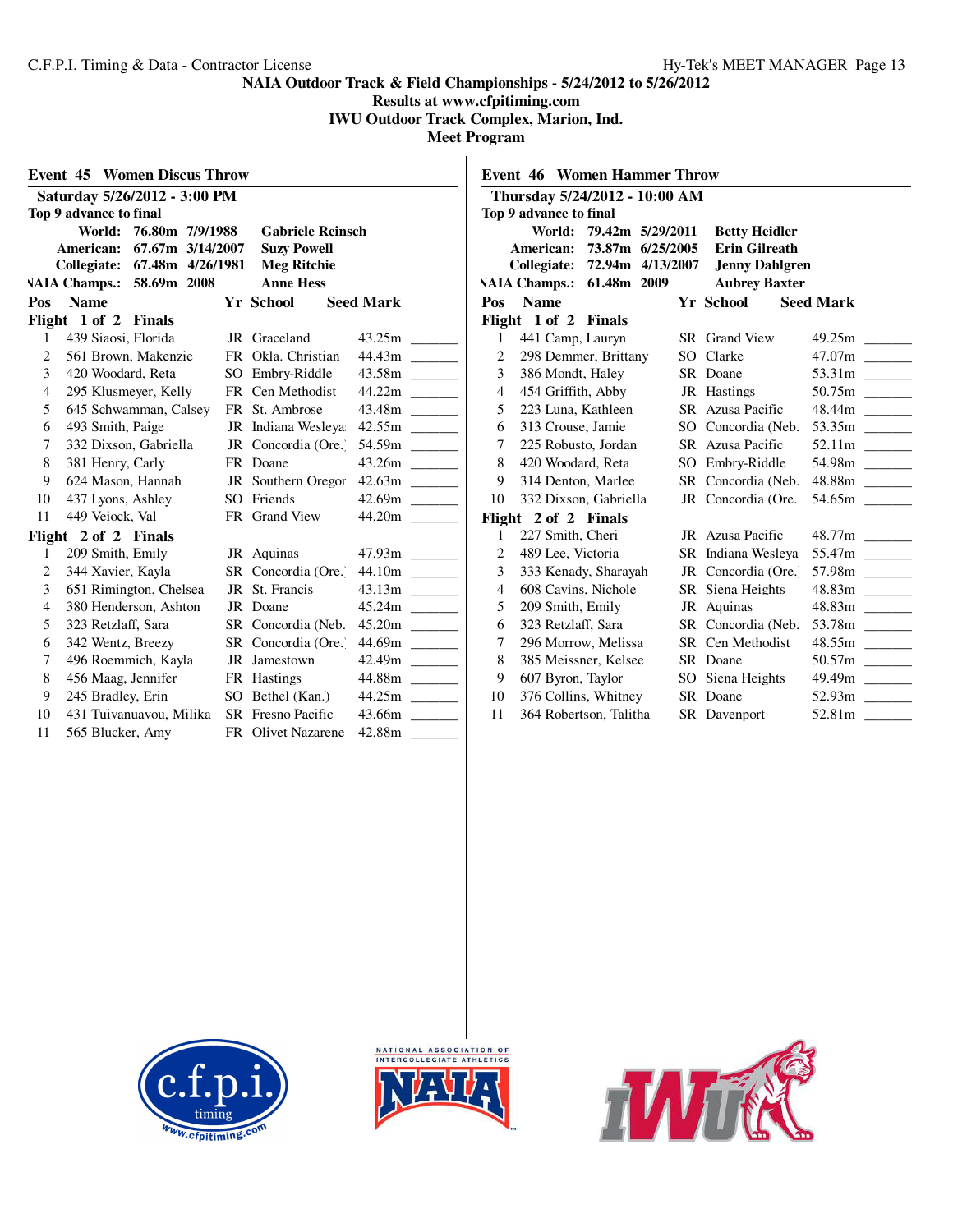**Results at www.cfpitiming.com IWU Outdoor Track Complex, Marion, Ind.**

**Meet Program**

 $\overline{\phantom{a}}$ 

| <b>Women Javelin Throw</b><br>Event 47 |                                     |           |                       |                                                                                                                                                                                                                                                                                                                                                                                                                                                                                      |  |  |  |
|----------------------------------------|-------------------------------------|-----------|-----------------------|--------------------------------------------------------------------------------------------------------------------------------------------------------------------------------------------------------------------------------------------------------------------------------------------------------------------------------------------------------------------------------------------------------------------------------------------------------------------------------------|--|--|--|
|                                        | Thursday 5/24/2012 - 3:00 PM        |           |                       |                                                                                                                                                                                                                                                                                                                                                                                                                                                                                      |  |  |  |
|                                        | Top 9 advance to final              |           |                       |                                                                                                                                                                                                                                                                                                                                                                                                                                                                                      |  |  |  |
|                                        | World:<br>72.28m 9/13/2008          |           | Barbora Špotáková     |                                                                                                                                                                                                                                                                                                                                                                                                                                                                                      |  |  |  |
|                                        | 66.67m 6/25/2010<br>American:       |           | <b>Kara Patterson</b> |                                                                                                                                                                                                                                                                                                                                                                                                                                                                                      |  |  |  |
|                                        | Collegiate:<br>61.82m 6/13/2003     |           | Irina Kharun          |                                                                                                                                                                                                                                                                                                                                                                                                                                                                                      |  |  |  |
|                                        | <b>VAIA Champs.:</b><br>56.09m 2010 |           | <b>Liz Gleadle</b>    |                                                                                                                                                                                                                                                                                                                                                                                                                                                                                      |  |  |  |
| Pos                                    | <b>Name</b>                         |           | Yr School             | <b>Seed Mark</b>                                                                                                                                                                                                                                                                                                                                                                                                                                                                     |  |  |  |
| Flight                                 | 1 of 3<br><b>Finals</b>             |           |                       |                                                                                                                                                                                                                                                                                                                                                                                                                                                                                      |  |  |  |
| 1                                      | 383 Lawver, Karmen                  |           | JR Doane              | 42.07m                                                                                                                                                                                                                                                                                                                                                                                                                                                                               |  |  |  |
| $\overline{c}$                         | 232 Nelson, Stephanie               | SO        | Baker                 |                                                                                                                                                                                                                                                                                                                                                                                                                                                                                      |  |  |  |
| 3                                      | 338 Nojima, Aria                    | SR        | Concordia (Ore.)      | 47.03m<br>$\sim 10^{11}$ m $^{-1}$                                                                                                                                                                                                                                                                                                                                                                                                                                                   |  |  |  |
| $\overline{4}$                         | 659 Van Ranken, Samanth             | <b>SR</b> | Tabor                 | 41.47m                                                                                                                                                                                                                                                                                                                                                                                                                                                                               |  |  |  |
| 5                                      | 574 Cox, Courtney                   | SR.       | Ottawa                | 39.65m                                                                                                                                                                                                                                                                                                                                                                                                                                                                               |  |  |  |
| 6                                      | 445 Jensen, Devon                   | JR        | Grand View            | 42.01m<br>$\sim 10^{11}$ m $^{-1}$                                                                                                                                                                                                                                                                                                                                                                                                                                                   |  |  |  |
| 7                                      | 289 Benjamin, Tiana                 |           | SO Campbellsville     |                                                                                                                                                                                                                                                                                                                                                                                                                                                                                      |  |  |  |
| 8                                      | 636 Zentner, Allyssa                |           | JR Southwestern       |                                                                                                                                                                                                                                                                                                                                                                                                                                                                                      |  |  |  |
| 9                                      | 497 Segerholm, Beth                 | JR        | Jamestown             | 39.53m                                                                                                                                                                                                                                                                                                                                                                                                                                                                               |  |  |  |
| 10                                     |                                     |           |                       |                                                                                                                                                                                                                                                                                                                                                                                                                                                                                      |  |  |  |
| 11                                     |                                     |           |                       |                                                                                                                                                                                                                                                                                                                                                                                                                                                                                      |  |  |  |
|                                        | Flight $2$ of $3$<br><b>Finals</b>  |           |                       |                                                                                                                                                                                                                                                                                                                                                                                                                                                                                      |  |  |  |
| 1                                      | 613 Nordby, Brianna                 |           | SO Siena Heights      | 40.64m                                                                                                                                                                                                                                                                                                                                                                                                                                                                               |  |  |  |
| $\overline{c}$                         | 573 Swanson, Joelle                 |           | FR Oregon Tech        | 41.49m<br>$\frac{1}{2} \left( \frac{1}{2} \right) \left( \frac{1}{2} \right) \left( \frac{1}{2} \right) \left( \frac{1}{2} \right) \left( \frac{1}{2} \right) \left( \frac{1}{2} \right) \left( \frac{1}{2} \right) \left( \frac{1}{2} \right) \left( \frac{1}{2} \right) \left( \frac{1}{2} \right) \left( \frac{1}{2} \right) \left( \frac{1}{2} \right) \left( \frac{1}{2} \right) \left( \frac{1}{2} \right) \left( \frac{1}{2} \right) \left( \frac{1}{2} \right) \left( \frac$ |  |  |  |
| 3                                      | 237 Morland, Chelsea                |           | JR Benedictine        | 39.38m                                                                                                                                                                                                                                                                                                                                                                                                                                                                               |  |  |  |
| 4                                      | 542 Stevens, Elizabeth              | SR -      | Northwestern          | 40.05m                                                                                                                                                                                                                                                                                                                                                                                                                                                                               |  |  |  |
| 5                                      | 563 Ostlund, Kathryn                |           | FR Okla. Christian    | 41.67m                                                                                                                                                                                                                                                                                                                                                                                                                                                                               |  |  |  |
| 6                                      | 368 Schulz, Kim                     |           | SO Dickinson St.      |                                                                                                                                                                                                                                                                                                                                                                                                                                                                                      |  |  |  |
| 7                                      | 523 Higgins, Jenna                  |           | JR Mount Mercy        |                                                                                                                                                                                                                                                                                                                                                                                                                                                                                      |  |  |  |
| 8                                      | 698 Hempy, Kristin                  |           | SR Westmont           | 41.49m                                                                                                                                                                                                                                                                                                                                                                                                                                                                               |  |  |  |
| 9                                      | 263 Ausman, Christine               |           | FR British Columbia   | 42.36m                                                                                                                                                                                                                                                                                                                                                                                                                                                                               |  |  |  |
| 10                                     |                                     |           |                       |                                                                                                                                                                                                                                                                                                                                                                                                                                                                                      |  |  |  |
| 11                                     |                                     |           |                       |                                                                                                                                                                                                                                                                                                                                                                                                                                                                                      |  |  |  |
|                                        | Flight 3 of 3 Finals                |           |                       |                                                                                                                                                                                                                                                                                                                                                                                                                                                                                      |  |  |  |
| 1                                      | 498 Stewart, Kayla                  |           | SO Lewis-Clark        | 40.17m                                                                                                                                                                                                                                                                                                                                                                                                                                                                               |  |  |  |
| $\overline{c}$                         | 410 Randall, Brooke                 |           | JR Eastern Oregon     | 45.48m<br>$\sim 10^{11}$ m $^{-1}$                                                                                                                                                                                                                                                                                                                                                                                                                                                   |  |  |  |
| 3                                      | 236 Wolken, Katelyn                 |           | SO Baker              | 41.45m                                                                                                                                                                                                                                                                                                                                                                                                                                                                               |  |  |  |
| 4                                      | 502 Hauser, Julia                   | SO.       | Midland               | 39.69m                                                                                                                                                                                                                                                                                                                                                                                                                                                                               |  |  |  |
| 5                                      | 677 Volanti, Amber                  |           | SO Valley City        | 45.70m<br>$\sim 10^{-10}$                                                                                                                                                                                                                                                                                                                                                                                                                                                            |  |  |  |
| 6                                      | 380 Henderson, Ashton               |           | JR Doane              |                                                                                                                                                                                                                                                                                                                                                                                                                                                                                      |  |  |  |
| 7                                      | 409 Murchison, Jamie                |           | FR Eastern Oregon     | 41.28m                                                                                                                                                                                                                                                                                                                                                                                                                                                                               |  |  |  |
| 8                                      | 576 Harris, Courtney                | JR        | Ottawa                | 39.25m                                                                                                                                                                                                                                                                                                                                                                                                                                                                               |  |  |  |
| 9                                      | 609 Choszczyk, Morgan               |           | SR Siena Heights      | 39.42m                                                                                                                                                                                                                                                                                                                                                                                                                                                                               |  |  |  |
| 10                                     |                                     |           |                       |                                                                                                                                                                                                                                                                                                                                                                                                                                                                                      |  |  |  |
| 11                                     |                                     |           |                       |                                                                                                                                                                                                                                                                                                                                                                                                                                                                                      |  |  |  |
|                                        |                                     |           |                       |                                                                                                                                                                                                                                                                                                                                                                                                                                                                                      |  |  |  |

# **Event 48 Heptathlon: #4 Women 200 Meter Dash**

| Thursday 5/24/2012 - 10:30 AM |                          |     |                     |                  |  |  |
|-------------------------------|--------------------------|-----|---------------------|------------------|--|--|
|                               | <b>Lane Name</b>         |     | Yr School           | <b>Seed Time</b> |  |  |
|                               | Section 1 of 2 Finals    |     |                     |                  |  |  |
| 1                             |                          |     |                     |                  |  |  |
| $\overline{c}$                | 311 Ramey, Emily         |     | JR Concordia (Cal.) | NT               |  |  |
| 3                             | 224 Nash, Emily          |     | SR Azusa Pacific    | NT               |  |  |
| 4                             | 292 Barajas, Rebeca      |     | SR Cen Methodist    | NT               |  |  |
| 5                             | 351 Green, Brittany      |     | FR Cornerstone      | NT               |  |  |
| 6                             | 491 Morgan, Kyla         | SO. | Indiana Wesleya     | NT               |  |  |
| 7                             | 222 Leslie, Breanna      |     | JR Azusa Pacific    | NT               |  |  |
| 8                             | 408 Moore, Kimmy         |     | SR Eastern Oregon   | NT               |  |  |
| 9                             |                          |     |                     |                  |  |  |
|                               | Section 2 of 2 Finals    |     |                     |                  |  |  |
| 1                             |                          |     |                     |                  |  |  |
| 2                             | 401 Vander Woude, Briana |     | JR Dordt            | NT               |  |  |
| 3                             | 578 Honea, Lindsay       | SO  | Point Loma          | NT               |  |  |
| 4                             | 698 Hempy, Kristin       |     | SR Westmont         | NT               |  |  |
| 5                             | 377 DeVries, Erin        |     | FR Doane            | NT               |  |  |
| 6                             | 542 Stevens, Elizabeth   |     | SR Northwestern     | NT               |  |  |
| 7                             | 229 VanWinkle, Megan     | SO  | Azusa Pacific       | NT               |  |  |
| 8                             | 579 Waldhuber, Natalija  |     | JR Point Loma       | NT               |  |  |
| 9                             | 322 Pomerenke, Lydia     |     | SO Concordia (Neb.  | NT               |  |  |





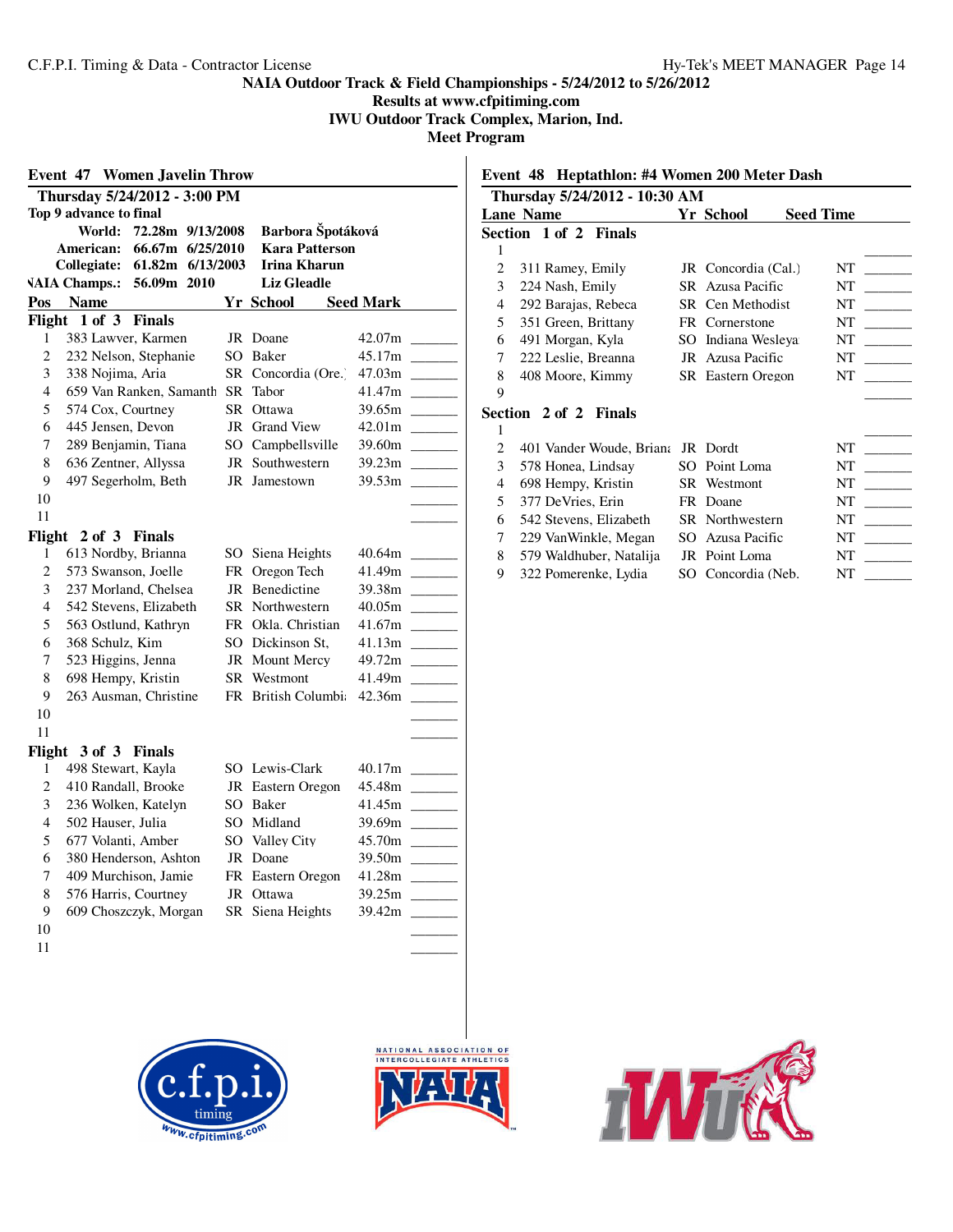**Results at www.cfpitiming.com**

**IWU Outdoor Track Complex, Marion, Ind.**

**Meet Program**

|                  | Event 48 Heptathlon: #7 Women 800 Meter Run |     |                          |                  |
|------------------|---------------------------------------------|-----|--------------------------|------------------|
|                  | Friday 5/25/2012 - 10:30 AM                 |     |                          |                  |
| <b>Lane Name</b> |                                             |     | Yr School                | <b>Seed Time</b> |
|                  | Section 1 of 1<br><b>Finals</b>             |     |                          |                  |
| 1                | 401 Vander Woude, Briana                    |     | JR Dordt                 | NT               |
| 2                | 222 Leslie, Breanna                         | JR  | Azusa Pacific            | NT               |
| 3                | 229 VanWinkle, Megan                        | SO. | Azusa Pacific            | NT               |
| 4                | 351 Green, Brittany                         |     | FR Cornerstone           | NT               |
| 5                | 224 Nash, Emily                             |     | SR Azusa Pacific         | NT               |
| 6                | 408 Moore, Kimmy                            |     | <b>SR</b> Eastern Oregon | NT               |
| 7                | 377 DeVries, Erin                           |     | FR Doane                 | NT               |
| 8                | 698 Hempy, Kristin                          |     | SR Westmont              | NT               |
| 9                | 579 Waldhuber, Natalija                     |     | JR Point Loma            | NT               |
| 10               | 491 Morgan, Kyla                            | SO. | Indiana Wesleya          | NT               |
| 11               | 322 Pomerenke, Lydia                        | SO  | Concordia (Neb.          | NT               |
| 12               | 311 Ramey, Emily                            |     | JR Concordia (Cal.)      | NT               |
| 13               | 292 Barajas, Rebeca                         |     | SR Cen Methodist         | NT               |
| 14               | 578 Honea, Lindsay                          |     | SO Point Loma            | NT               |
| 15               | 542 Stevens, Elizabeth                      |     | SR Northwestern          | NT               |
| 16               |                                             |     |                          |                  |
| 17               |                                             |     |                          |                  |
| 18               |                                             |     |                          |                  |
| 19               |                                             |     |                          |                  |
| 20               |                                             |     |                          |                  |

# **Event 48 Heptathlon: #1 Women 100 Meter Hurdles**

| Thursday 5/24/2012 - 10:30 AM                     |  |                    |    |  |  |  |
|---------------------------------------------------|--|--------------------|----|--|--|--|
| <b>Seed Time</b><br><b>Lane Name</b><br>Yr School |  |                    |    |  |  |  |
| Section 1 of 4 Finals                             |  |                    |    |  |  |  |
|                                                   |  |                    |    |  |  |  |
|                                                   |  |                    |    |  |  |  |
| 3                                                 |  |                    |    |  |  |  |
| 401 Vander Woude, Brian: JR Dordt<br>4            |  |                    | NT |  |  |  |
| 5                                                 |  |                    |    |  |  |  |
| 322 Pomerenke, Lydia<br>6                         |  | SO Concordia (Neb. | NT |  |  |  |
|                                                   |  |                    |    |  |  |  |
| 8<br>698 Hempy, Kristin                           |  | SR Westmont        | NT |  |  |  |
| 9                                                 |  |                    |    |  |  |  |

|                | Section 2 of 4 Finals(Event 48 Heptathlon: #1 Women 100 |                     |                   |
|----------------|---------------------------------------------------------|---------------------|-------------------|
| 1              |                                                         |                     |                   |
| $\overline{c}$ | 351 Green, Brittany                                     | FR Cornerstone      | NT                |
| 3              |                                                         |                     |                   |
| $\overline{4}$ | 542 Stevens, Elizabeth                                  | SR Northwestern     | NT                |
| 5              |                                                         |                     |                   |
| 6              | 222 Leslie, Breanna                                     | JR Azusa Pacific    | NT                |
| 7              |                                                         |                     |                   |
| 8<br>9         | 229 VanWinkle, Megan                                    | SO Azusa Pacific    | NT                |
|                | Section 3 of 4 Finals                                   |                     |                   |
| 1              |                                                         |                     |                   |
| $\overline{c}$ | 408 Moore, Kimmy                                        | SR Eastern Oregon   | NT                |
| 3              |                                                         |                     |                   |
| 4              | 491 Morgan, Kyla                                        | SO Indiana Wesleya  | NT                |
| 5              |                                                         |                     |                   |
| 6              | 224 Nash, Emily                                         | SR Azusa Pacific    | NT                |
| 7              |                                                         |                     |                   |
| 8              | 311 Ramey, Emily                                        | JR Concordia (Cal.) | NT                |
| 9              |                                                         |                     |                   |
|                | Section 4 of 4 Finals                                   |                     |                   |
| 1              |                                                         |                     |                   |
| 2              | 377 DeVries, Erin                                       | FR Doane            | NT FOR THE STREET |
| 3              |                                                         |                     |                   |
| 4<br>5         | 292 Barajas, Rebeca                                     | SR Cen Methodist    | NT                |
| 6              | 579 Waldhuber, Natalija                                 | JR Point Loma       | NT                |
| 7              |                                                         |                     |                   |
| 8              | 578 Honea, Lindsay                                      | SO Point Loma       | NT                |
| 9              |                                                         |                     |                   |





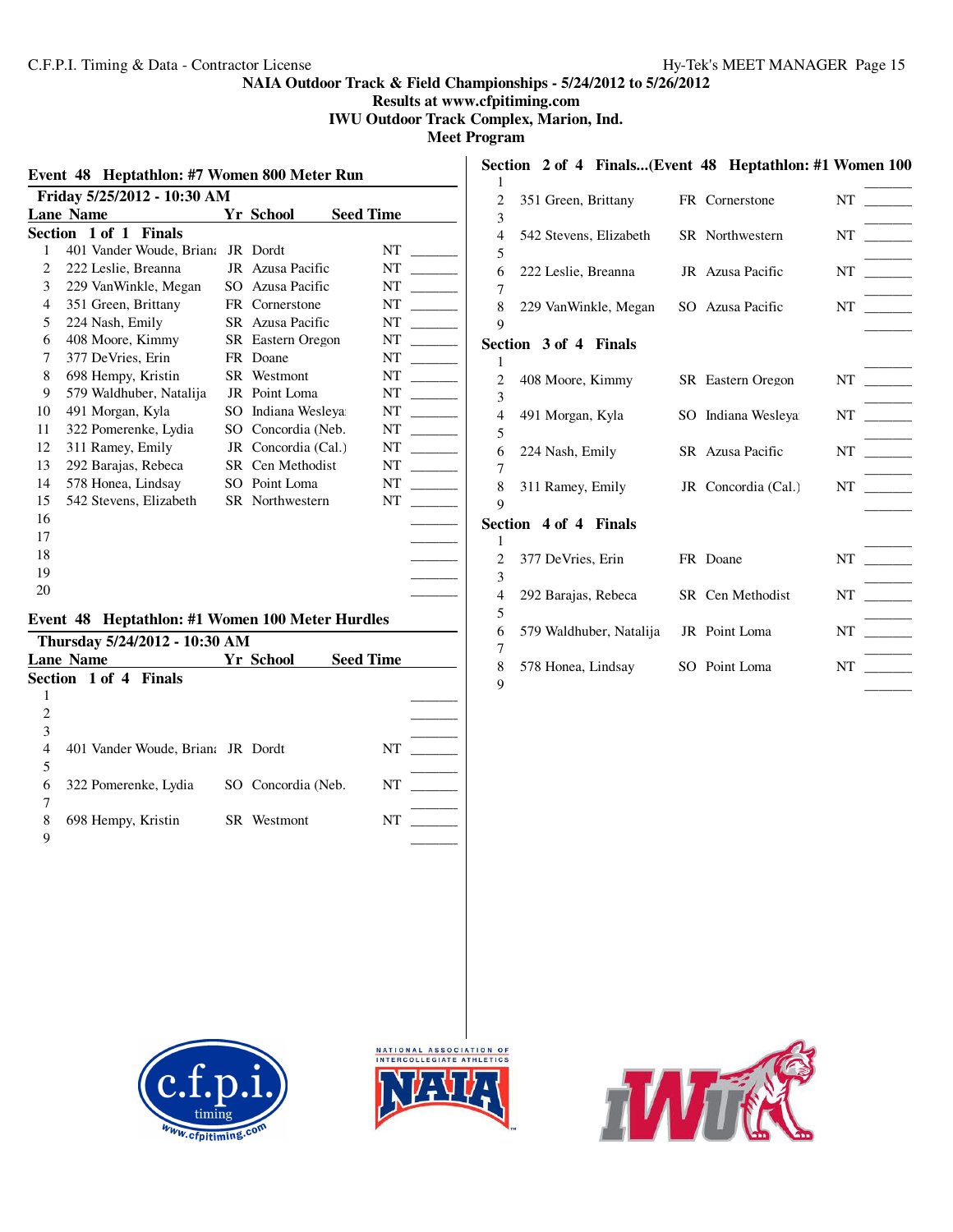**Results at www.cfpitiming.com**

**IWU Outdoor Track Complex, Marion, Ind.**

**Meet Program**

|                         | Event 48 Heptathlon: #2 Women High Jump |                     |                                                                                                                                                                                                                                                                                                                                                                                                                             |                | Event 48 He         |
|-------------------------|-----------------------------------------|---------------------|-----------------------------------------------------------------------------------------------------------------------------------------------------------------------------------------------------------------------------------------------------------------------------------------------------------------------------------------------------------------------------------------------------------------------------|----------------|---------------------|
|                         | Thursday 5/24/2012 - 10:30 AM           |                     |                                                                                                                                                                                                                                                                                                                                                                                                                             |                | <b>Friday 5/25/</b> |
| Pos                     | <b>Name</b>                             | Yr School           | <b>Seed Mark</b>                                                                                                                                                                                                                                                                                                                                                                                                            |                | Pos Name            |
|                         | Flight 1 of 2 Finals                    |                     |                                                                                                                                                                                                                                                                                                                                                                                                                             |                | Flight 1 of 1       |
| 1                       | 222 Leslie, Breanna                     | JR Azusa Pacific    | NH                                                                                                                                                                                                                                                                                                                                                                                                                          | 1              | 542 Steve           |
| $\overline{c}$          | 401 Vander Woude, Brian: JR Dordt       |                     | NH<br><b>Contract Contract</b>                                                                                                                                                                                                                                                                                                                                                                                              | $\overline{c}$ | 292 Bara            |
| $\overline{\mathbf{3}}$ | 292 Barajas, Rebeca                     | SR Cen Methodist    |                                                                                                                                                                                                                                                                                                                                                                                                                             | $\mathfrak 3$  | 351 Gree            |
| $\overline{4}$          | 229 VanWinkle, Megan                    | SO Azusa Pacific    | NH<br>$\frac{1}{1-\frac{1}{1-\frac{1}{1-\frac{1}{1-\frac{1}{1-\frac{1}{1-\frac{1}{1-\frac{1}{1-\frac{1}{1-\frac{1}{1-\frac{1}{1-\frac{1}{1-\frac{1}{1-\frac{1}{1-\frac{1}{1-\frac{1}{1-\frac{1}{1-\frac{1}{1-\frac{1}{1-\frac{1}{1-\frac{1}{1-\frac{1}{1-\frac{1}{1-\frac{1}{1-\frac{1}{1-\frac{1}{1-\frac{1}{1-\frac{1}{1-\frac{1}{1-\frac{1}{1-\frac{1}{1-\frac{1}{1-\frac{1}{1-\frac{1}{1-\frac{1}{1-\frac{1}{1-\frac{1$ | $\overline{4}$ | 698 Hem             |
| 5                       | 377 DeVries, Erin                       | FR Doane            | NH<br>$\sim$ 100 $\mu$                                                                                                                                                                                                                                                                                                                                                                                                      | $\sqrt{5}$     | 224 Nash            |
| 6                       |                                         |                     |                                                                                                                                                                                                                                                                                                                                                                                                                             | 6              | 579 Wald            |
| $\boldsymbol{7}$        |                                         |                     |                                                                                                                                                                                                                                                                                                                                                                                                                             | 7              | 578 Hone            |
| $\,8\,$                 |                                         |                     |                                                                                                                                                                                                                                                                                                                                                                                                                             | $\,8\,$        | 222 Lesli           |
| 9                       |                                         |                     |                                                                                                                                                                                                                                                                                                                                                                                                                             | 9              | 491 Morg            |
| $10\,$                  |                                         |                     |                                                                                                                                                                                                                                                                                                                                                                                                                             | 10             | 401 Vand            |
| 11                      |                                         |                     |                                                                                                                                                                                                                                                                                                                                                                                                                             | 11             | 408 Moor            |
| 12                      |                                         |                     |                                                                                                                                                                                                                                                                                                                                                                                                                             | 12             | 322 Pome            |
| 13                      |                                         |                     |                                                                                                                                                                                                                                                                                                                                                                                                                             | 13             | 229 VanV            |
| 14                      |                                         |                     |                                                                                                                                                                                                                                                                                                                                                                                                                             | 14             | 311 Ramo            |
| 15                      |                                         |                     |                                                                                                                                                                                                                                                                                                                                                                                                                             | 15             | 377 DeVi            |
| 16                      |                                         |                     |                                                                                                                                                                                                                                                                                                                                                                                                                             | 16             |                     |
|                         | Flight 2 of 2 Finals                    |                     |                                                                                                                                                                                                                                                                                                                                                                                                                             |                |                     |
| 1                       | 322 Pomerenke, Lydia                    | SO Concordia (Neb.  | NH<br>$\sim$ 100 $\mu$                                                                                                                                                                                                                                                                                                                                                                                                      |                | Event 48 He         |
| $\overline{c}$          | 351 Green, Brittany                     | FR Cornerstone      | NH                                                                                                                                                                                                                                                                                                                                                                                                                          |                | Thursday 5/2        |
| 3                       | 542 Stevens, Elizabeth                  | SR Northwestern     | $\mathcal{L}^{\text{max}}$<br>NH                                                                                                                                                                                                                                                                                                                                                                                            | Pos            | <b>Name</b>         |
| 4                       | 578 Honea, Lindsay                      | SO Point Loma       | NH<br>$\frac{1}{1}$                                                                                                                                                                                                                                                                                                                                                                                                         |                | Flight 1 of 1       |
| 5                       | 408 Moore, Kimmy                        | SR Eastern Oregon   | NH<br>$\sim 10^{11}$ m $^{-1}$                                                                                                                                                                                                                                                                                                                                                                                              | $\mathbf{1}$   | 579 Wald            |
| 6                       | 491 Morgan, Kyla                        | SO Indiana Wesleya  | NH<br>$\mathcal{L}^{\text{max}}$ . The set of $\mathcal{L}^{\text{max}}$                                                                                                                                                                                                                                                                                                                                                    | $\overline{c}$ | 311 Ramo            |
| $\boldsymbol{7}$        | 224 Nash, Emily                         | SR Azusa Pacific    |                                                                                                                                                                                                                                                                                                                                                                                                                             | $\mathfrak{Z}$ | 401 Vand            |
| 8                       | 579 Waldhuber, Natalija                 | JR Point Loma       | NH<br>$\mathcal{L}^{\text{max}}$ and $\mathcal{L}^{\text{max}}$                                                                                                                                                                                                                                                                                                                                                             | $\overline{4}$ | 222 Lesli           |
| 9                       | 311 Ramey, Emily                        | JR Concordia (Cal.) | NH<br>$\mathcal{L}^{\text{max}}(\mathcal{L}^{\text{max}})$                                                                                                                                                                                                                                                                                                                                                                  | 5              | 351 Gree            |
| 10                      | 698 Hempy, Kristin                      | SR Westmont         | NH                                                                                                                                                                                                                                                                                                                                                                                                                          | 6              | 377 DeVi            |
| 11                      |                                         |                     |                                                                                                                                                                                                                                                                                                                                                                                                                             | 7              | 408 Moor            |
| 12                      |                                         |                     |                                                                                                                                                                                                                                                                                                                                                                                                                             | 8              | 698 Hem             |
| 13                      |                                         |                     |                                                                                                                                                                                                                                                                                                                                                                                                                             | 9              | 229 VanV            |
| 14                      |                                         |                     |                                                                                                                                                                                                                                                                                                                                                                                                                             | 10             | 322 Pome            |
| 15                      |                                         |                     |                                                                                                                                                                                                                                                                                                                                                                                                                             | 11             | 224 Nash            |
| 16                      |                                         |                     |                                                                                                                                                                                                                                                                                                                                                                                                                             | 12             | 491 Morg            |
|                         |                                         |                     |                                                                                                                                                                                                                                                                                                                                                                                                                             | 13             | 292 Bara            |
|                         |                                         |                     |                                                                                                                                                                                                                                                                                                                                                                                                                             | 14             | 542 Steve           |
|                         |                                         |                     |                                                                                                                                                                                                                                                                                                                                                                                                                             | 15             | 578 Hone            |
|                         |                                         |                     |                                                                                                                                                                                                                                                                                                                                                                                                                             | 16             |                     |
|                         |                                         |                     |                                                                                                                                                                                                                                                                                                                                                                                                                             |                |                     |
|                         |                                         |                     |                                                                                                                                                                                                                                                                                                                                                                                                                             |                |                     |
|                         |                                         |                     |                                                                                                                                                                                                                                                                                                                                                                                                                             |                |                     |

# **Event 48 Heptathlon: #5 Women Long Jump**

|     | Friday 5/25/2012 - 10:30 AM            |    |                        |                                |
|-----|----------------------------------------|----|------------------------|--------------------------------|
| Pos | <b>Name</b>                            |    | Yr School              | <b>Seed Mark</b>               |
|     | Flight 1 of 1 Finals                   |    |                        |                                |
| 1   | 542 Stevens, Elizabeth                 |    | <b>SR</b> Northwestern | ND                             |
| 2   | 292 Barajas, Rebeca                    |    | SR Cen Methodist       | ND                             |
| 3   | 351 Green, Brittany                    |    | FR Cornerstone         | ND                             |
| 4   | 698 Hempy, Kristin                     |    | SR Westmont            | ND                             |
| 5   | 224 Nash, Emily                        |    | SR Azusa Pacific       | ND                             |
| 6   | 579 Waldhuber, Natalija                |    | JR Point Loma          | ND                             |
| 7   | 578 Honea, Lindsay                     |    | SO Point Loma          | ND<br><b>Contract Contract</b> |
| 8   | 222 Leslie, Breanna                    |    | JR Azusa Pacific       | ND                             |
| 9   | 491 Morgan, Kyla                       |    | SO Indiana Wesleya     | ND                             |
| 10  | 401 Vander Woude, Briana               |    | JR Dordt               | ND                             |
| 11  | 408 Moore, Kimmy                       |    | SR Eastern Oregon      | ND                             |
| 12  | 322 Pomerenke, Lydia                   | SO | Concordia (Neb.        | ND                             |
| 13  | 229 VanWinkle, Megan                   |    | SO Azusa Pacific       | ND                             |
| 14  | 311 Ramey, Emily                       |    | JR Concordia (Cal.)    | ND                             |
| 15  | 377 DeVries, Erin                      |    | FR Doane               | ND                             |
| 16  |                                        |    |                        |                                |
|     | Event 48 Heptathlon: #3 Women Shot Put |    |                        |                                |

|     | Thursday 5/24/2012 - 10:30 AM |     |                          |                  |
|-----|-------------------------------|-----|--------------------------|------------------|
| Pos | <b>Name</b>                   |     | Yr School                | <b>Seed Mark</b> |
|     | Flight 1 of 1 Finals          |     |                          |                  |
| 1   | 579 Waldhuber, Natalija       |     | JR Point Loma            | ND               |
| 2   | 311 Ramey, Emily              |     | JR Concordia (Cal.)      | ND.              |
| 3   | 401 Vander Woude, Briana      |     | JR Dordt                 | ND               |
| 4   | 222 Leslie, Breanna           |     | JR Azusa Pacific         | ND               |
| 5   | 351 Green, Brittany           |     | FR Cornerstone           | ND               |
| 6   | 377 DeVries, Erin             |     | FR Doane                 | ND               |
| 7   | 408 Moore, Kimmy              |     | <b>SR</b> Eastern Oregon | ND               |
| 8   | 698 Hempy, Kristin            |     | SR Westmont              | ND               |
| 9   | 229 VanWinkle, Megan          | SO. | Azusa Pacific            | ND               |
| 10  | 322 Pomerenke, Lydia          |     | SO Concordia (Neb.       | ND               |
| 11  | 224 Nash, Emily               |     | SR Azusa Pacific         | ND               |
| 12  | 491 Morgan, Kyla              |     | SO Indiana Wesleya       | ND               |
| 13  | 292 Barajas, Rebeca           |     | SR Cen Methodist         | ND               |
| 14  | 542 Stevens, Elizabeth        |     | SR Northwestern          | ND               |
| 15  | 578 Honea, Lindsay            |     | SO Point Loma            | ND               |
| 16  |                               |     |                          |                  |





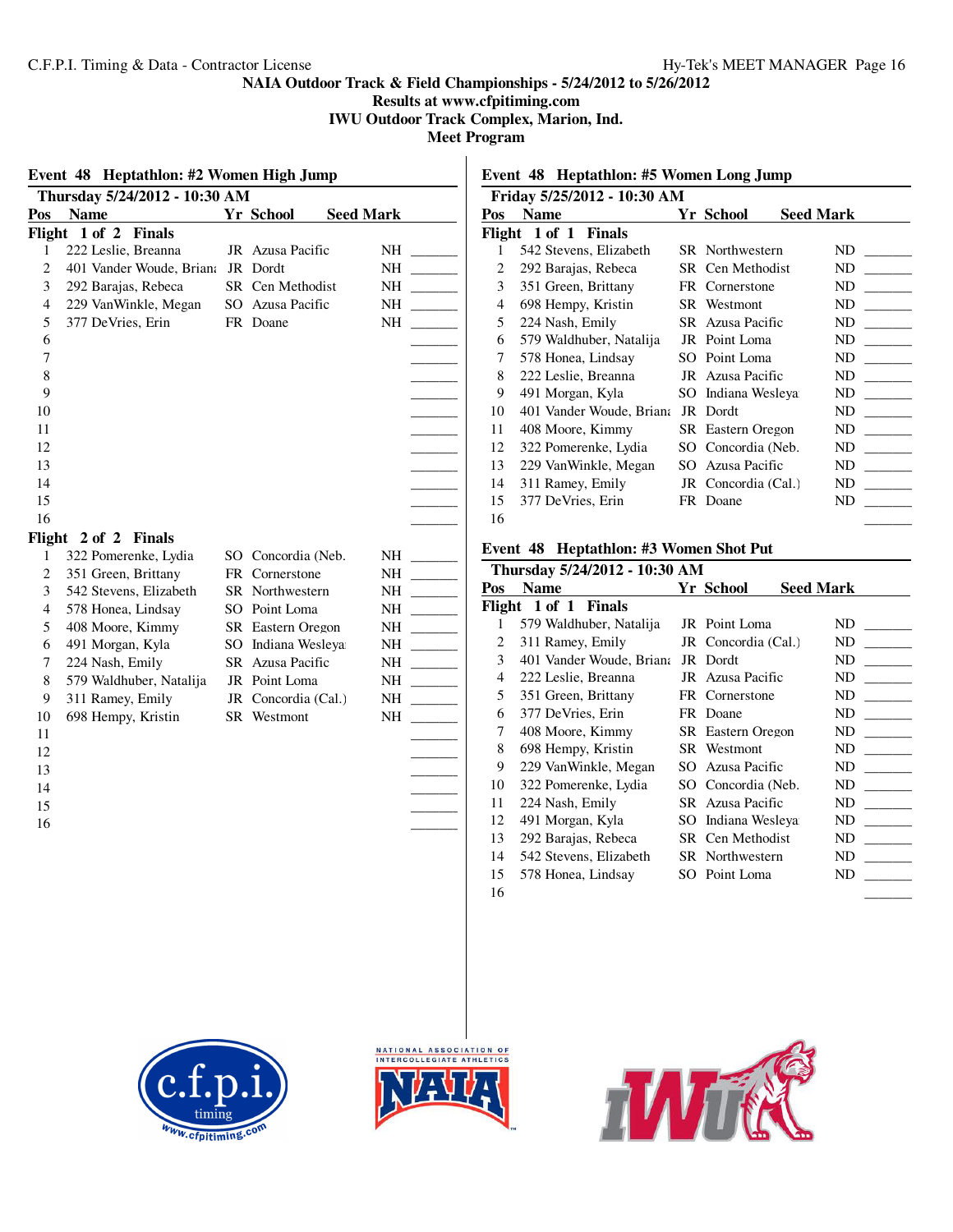**Results at www.cfpitiming.com IWU Outdoor Track Complex, Marion, Ind.**

**Meet Program**

|     | Event 48 Heptathlon: #6 Women Javelin Throw |     |                          |                  |  |  |  |  |
|-----|---------------------------------------------|-----|--------------------------|------------------|--|--|--|--|
|     | Friday 5/25/2012 - 10:30 AM                 |     |                          |                  |  |  |  |  |
| Pos | <b>Name</b>                                 |     | Yr School                | <b>Seed Mark</b> |  |  |  |  |
|     | Flight 1 of 1 Finals                        |     |                          |                  |  |  |  |  |
| 1   | 292 Barajas, Rebeca                         |     | SR Cen Methodist         | ND               |  |  |  |  |
| 2   | 322 Pomerenke, Lydia                        |     | SO Concordia (Neb.       | ND               |  |  |  |  |
| 3   | 578 Honea, Lindsay                          | SO  | Point Loma               | ND               |  |  |  |  |
| 4   | 229 VanWinkle, Megan                        | SO. | Azusa Pacific            | ND               |  |  |  |  |
| 5   | 224 Nash, Emily                             |     | SR Azusa Pacific         | ND               |  |  |  |  |
| 6   | 377 DeVries, Erin                           |     | FR Doane                 | ND               |  |  |  |  |
| 7   | 542 Stevens, Elizabeth                      |     | <b>SR</b> Northwestern   | ND               |  |  |  |  |
| 8   | 408 Moore, Kimmy                            |     | <b>SR</b> Eastern Oregon | ND               |  |  |  |  |
| 9   | 579 Waldhuber, Natalija                     |     | JR Point Loma            | ND               |  |  |  |  |
| 10  | 401 Vander Woude, Briana                    |     | JR Dordt                 | ND               |  |  |  |  |
| 11  | 491 Morgan, Kyla                            | SO. | Indiana Wesleya          | ND               |  |  |  |  |
| 12  | 311 Ramey, Emily                            |     | JR Concordia (Cal.)      | ND               |  |  |  |  |
| 13  | 351 Green, Brittany                         |     | FR Cornerstone           | ND               |  |  |  |  |
| 14  | 698 Hempy, Kristin                          |     | SR Westmont              | ND               |  |  |  |  |
| 15  | 222 Leslie, Breanna                         |     | JR Azusa Pacific         | ND               |  |  |  |  |
| 16  |                                             |     |                          |                  |  |  |  |  |

# **Event 36 Women 5000 Meter Race Walk**

|    | Friday 5/25/2012 - 1:40 PM  |                       |                  |  |
|----|-----------------------------|-----------------------|------------------|--|
|    | VAIA Champs.: 25:11.56 2010 | Nicola Evangelista    |                  |  |
|    | <b>Lane Name</b>            | Yr School             | <b>Seed Time</b> |  |
|    | Section 1 of 1 Finals       |                       |                  |  |
| 1  | 412 Bonk, Nicole            | JR Embry-Riddle       | 25:34.70         |  |
| 2  | 499 Brickson, Reini         | SO Lindsey Wilson     | 27:08.62         |  |
| 3  | 349 Brown, Janelle          | <b>SR</b> Cornerstone | 25:22.88         |  |
| 4  | 653 Mancha, Mercedes        | JR St. Xavier         | 27:46.00         |  |
| 5  | 353 Lawrence, Monica        | SO Cornerstone        | 27:40.70         |  |
| 6  |                             |                       |                  |  |
| 7  |                             |                       |                  |  |
| 8  |                             |                       |                  |  |
| 9  |                             |                       |                  |  |
| 10 |                             |                       |                  |  |
| 11 |                             |                       |                  |  |
| 12 |                             |                       |                  |  |
| 13 |                             |                       |                  |  |
| 14 |                             |                       |                  |  |
| 15 |                             |                       |                  |  |
|    |                             |                       |                  |  |
|    |                             |                       |                  |  |

| Event 1                 | <b>Men 100 Meter Dash</b>                          |                |                |    |                           |                  |                          |
|-------------------------|----------------------------------------------------|----------------|----------------|----|---------------------------|------------------|--------------------------|
|                         | 18 Advance: Top 4 Each Heat plus Next 6 Best Times |                |                |    |                           |                  |                          |
|                         | Thursday 5/24/2012 - 3:50 PM                       |                |                |    |                           |                  |                          |
|                         | World:                                             |                | 9.58 8/16/2009 |    | <b>Usain Bolt</b>         |                  |                          |
|                         | American:                                          |                | 9.69 9/20/2009 |    | <b>Tyson Gay</b>          |                  |                          |
|                         | Collegiate:                                        |                | 9.89 6/10/2011 |    | Ngoni Makusha             |                  |                          |
|                         | <b>VAIA Champs.:</b>                               | 10.05 1992     |                |    | Davidson Ezinwa           |                  |                          |
|                         | <b>Lane Name</b>                                   |                |                |    | Yr School                 | <b>Seed Time</b> |                          |
|                         | Heat 1 of 3 Prelims                                |                |                |    |                           |                  |                          |
| 1                       |                                                    |                |                |    |                           |                  |                          |
| $\overline{c}$          | 1060 Robinson, Leon                                |                |                |    | JR Embry-Riddle           | 10.43            |                          |
| 3                       | 1197 Hammack, Brandon                              |                |                |    | JR Northwestern           | 10.65            |                          |
| 4                       | 1273 Huntley, Allen                                |                |                |    | JR Shorter                | 10.43            |                          |
| 5                       | 1275 Moon, Bradley                                 |                |                | SO | Shorter                   | 10.73            |                          |
| 6                       | 1019 Lawrence, Brijesh                             |                |                |    | JR Doane                  | 10.12            | $\overline{\phantom{a}}$ |
| $\overline{7}$          | 1159 Walters, David                                |                |                |    | JR Langston               | 10.56            |                          |
| 8                       | 1333 Williams, Sheldon                             |                |                |    | JR Southern-NO            | 10.56            |                          |
| 9                       |                                                    |                |                |    |                           |                  |                          |
|                         | Heat $2$ of $3$                                    | <b>Prelims</b> |                |    |                           |                  |                          |
| 1                       |                                                    |                |                |    |                           |                  |                          |
| $\overline{c}$          |                                                    |                |                |    |                           |                  |                          |
| 3                       | 1009 Simmons, Tobyus                               |                |                |    | FR Dillard                | 10.59            |                          |
| $\overline{4}$          | 1287 Wilson, Kirk                                  |                |                | JR | Shorter                   | 10.31            |                          |
| 5                       | 1438 Green, Gabriel                                |                |                |    | JR William Penn           | 10.58            |                          |
| 6                       | 1160 Young, Clyde                                  |                |                |    | SR Langston               | 10.47            |                          |
| 7                       | 1345 Siler, Colton                                 |                |                |    | SR Southwestern           | 10.52            |                          |
| 8                       | 837 McClain, Remontay                              |                |                |    | FR Azusa Pacific          | 10.28            |                          |
| 9                       |                                                    |                |                |    |                           |                  |                          |
|                         | Heat 3 of 3 Prelims                                |                |                |    |                           |                  |                          |
| 1                       |                                                    |                |                |    |                           |                  |                          |
| $\overline{c}$          |                                                    |                |                |    |                           |                  |                          |
| 3                       | 1285 Talton, Nigel                                 |                |                |    | JR Shorter                | 10.57            |                          |
| $\overline{\mathbf{4}}$ | 855 Murphy, Jamal                                  |                |                |    | SR Bacone                 | 10.37            |                          |
| 5                       | 887 Acheampong, Sam                                |                |                |    | SR Briar Cliff            | 10.45            |                          |
| 6                       | 818 Kilpatrick, Justin                             |                |                |    | FR Ashford                | 10.62            |                          |
| 7                       | 834 Keene, Zachary                                 |                |                |    | SR Azusa Pacific          | 10.53            |                          |
| 8                       | 1428 Turner, Gregory                               |                |                |    | <b>JR</b> Wayland Baptist | 10.24            |                          |
| 9                       |                                                    |                |                |    |                           |                  |                          |





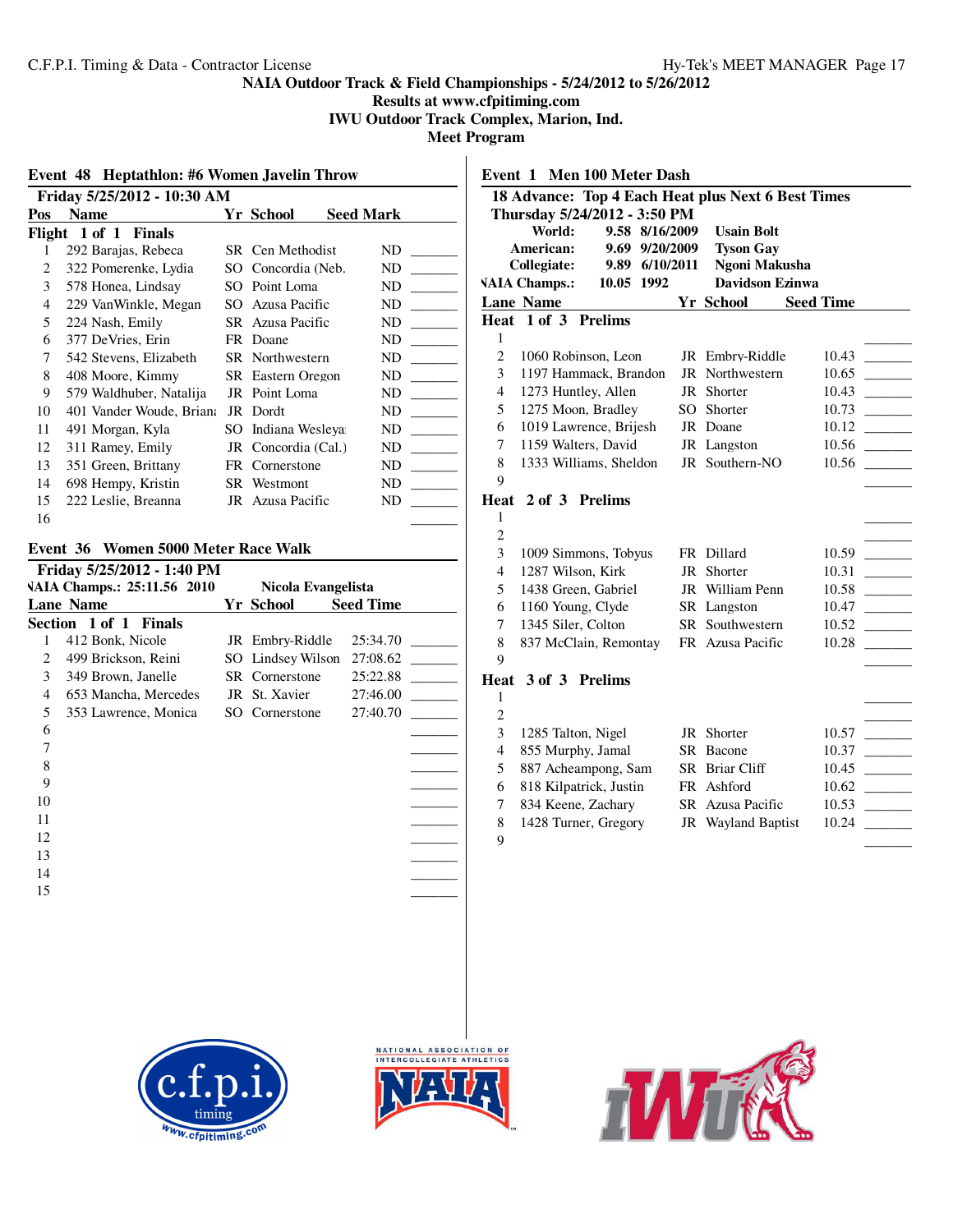**Results at www.cfpitiming.com**

**IWU Outdoor Track Complex, Marion, Ind.**

**Meet Program**

| Event 1        | Men 100 Meter Dash                                                   |                |                |                                                   |                |
|----------------|----------------------------------------------------------------------|----------------|----------------|---------------------------------------------------|----------------|
|                |                                                                      |                |                | 9 Advance: Top 3 Each Heat plus Next 3 Best Times |                |
|                | Friday 5/25/2012 - 2:50 PM                                           |                |                |                                                   |                |
|                | World:                                                               |                | 9.58 8/16/2009 | <b>Usain Bolt</b>                                 |                |
|                | American:                                                            |                | 9.69 9/20/2009 | <b>Tyson Gay</b>                                  |                |
|                | <b>Collegiate:</b>                                                   |                | 9.89 6/10/2011 | Ngoni Makusha                                     |                |
|                | <b>VAIA Champs.:</b>                                                 | 10.05 1992     |                | <b>Davidson Ezinwa</b>                            |                |
|                | <b>Lane Name</b>                                                     |                |                | <b>Yr School</b>                                  | <b>Prelims</b> |
|                | Heat 1 of 2 Semis                                                    |                |                |                                                   |                |
| $\mathbf{1}$   | 1009 Simmons, Tobyus                                                 |                |                | FR Dillard                                        | 11.23          |
| $\overline{c}$ | 1060 Robinson, Leon                                                  |                |                | JR Embry-Riddle                                   | 10.96          |
| 3              | 1333 Williams, Sheldon                                               |                |                | JR Southern-NO                                    | 10.88          |
| 4              | 887 Acheampong, Sam                                                  |                |                | SR Briar Cliff                                    | 10.98          |
| 5              | 1160 Young, Clyde                                                    |                |                | SR Langston                                       | 10.72          |
| 6              | 1285 Talton, Nigel                                                   |                |                | JR Shorter                                        | 10.95          |
| 7              | 1287 Wilson, Kirk                                                    |                |                | JR Shorter                                        | 10.77          |
| 8              | 1428 Turner, Gregory                                                 |                |                | JR Wayland Baptist                                | 11.05          |
| 9              | 1197 Hammack, Brandon                                                |                |                | JR Northwestern                                   | 11.13          |
|                | Heat 2 of 2 Semis                                                    |                |                |                                                   |                |
| $\mathbf{1}$   | 1438 Green, Gabriel                                                  |                |                | JR William Penn                                   | 11.19          |
| $\overline{c}$ | 1275 Moon, Bradley                                                   |                |                | SO Shorter                                        | 10.93          |
| 3              | 855 Murphy, Jamal                                                    |                |                | SR Bacone                                         | 11.00          |
| 4              | 837 McClain, Remontay                                                |                |                | FR Azusa Pacific                                  | 10.72          |
| 5              | 1019 Lawrence, Brijesh                                               |                |                | JR Doane                                          | 10.51          |
| 6              | 1273 Huntley, Allen                                                  |                |                | JR Shorter                                        | 10.67          |
| 7              | 1159 Walters, David                                                  |                |                | JR Langston                                       | 10.78          |
| 8              | 1345 Siler, Colton                                                   |                |                | SR Southwestern                                   | 11.05          |
| 9              | 834 Keene, Zachary                                                   |                |                | SR Azusa Pacific                                  | 11.17          |
|                | Event 1 Men 100 Meter Dash                                           |                |                |                                                   |                |
|                | Friday 5/25/2012 - 5:00 PM                                           |                |                |                                                   |                |
|                | World:                                                               |                | 9.58 8/16/2009 | <b>Usain Bolt</b>                                 |                |
|                | American:                                                            |                | 9.69 9/20/2009 | <b>Tyson Gay</b>                                  |                |
|                | Collegiate:                                                          |                | 9.89 6/10/2011 | Ngoni Makusha                                     |                |
|                | $\mathbf{H} \mathbf{H} \mathbf{H}$ and $\mathbf{H}$ and $\mathbf{H}$ | $10.05$ $1002$ |                | $D_1$ , $D_2$ , $D_3$ , $D_4$ , $D_5$             |                |

|   | 10.05 1992<br><b>Davidson Ezinwa</b><br><b>VAIA Champs.:</b> |  |                           |              |  |
|---|--------------------------------------------------------------|--|---------------------------|--------------|--|
|   | <b>Lane Name</b>                                             |  | Yr School                 | <b>Semis</b> |  |
|   | Section 1 of 1 Finals                                        |  |                           |              |  |
|   | 1285 Talton, Nigel                                           |  | JR Shorter                | 10.68        |  |
| 2 | 855 Murphy, Jamal                                            |  | SR Bacone                 | 10.60        |  |
| 3 | 1019 Lawrence, Brijesh                                       |  | JR Doane                  | 10.53        |  |
| 4 | 1273 Huntley, Allen                                          |  | JR Shorter                | 10.49        |  |
| 5 | 837 McClain, Remontay                                        |  | FR Azusa Pacific          | 10.47        |  |
| 6 | 1287 Wilson, Kirk                                            |  | JR Shorter                | 10.54        |  |
| 7 | 1428 Turner, Gregory                                         |  | <b>JR</b> Wayland Baptist | 10.57        |  |
| 8 | 887 Acheampong, Sam                                          |  | SR Briar Cliff            | 10.60        |  |
| 9 | 1160 Young, Clyde                                            |  | SR Langston               | 10.62        |  |





|                | Event 2 Men 200 Meter Dash                         |          |                          |                                                                                                      |
|----------------|----------------------------------------------------|----------|--------------------------|------------------------------------------------------------------------------------------------------|
|                | 18 Advance: Top 4 Each Heat plus Next 6 Best Times |          |                          |                                                                                                      |
|                | Thursday 5/24/2012 - 6:10 PM                       |          |                          |                                                                                                      |
|                | World:<br>19.19 8/20/2009                          |          | <b>Usain Bolt</b>        |                                                                                                      |
|                | American:<br>19.32                                 | 8/1/1996 | <b>Michael Johnson</b>   |                                                                                                      |
|                | Collegiate:<br>19.69 5/25/2007                     |          | <b>Walter Dix</b>        |                                                                                                      |
|                | <b>VAIA Champs.:</b><br>20.57 1985                 |          | <b>Innocent Egbunike</b> |                                                                                                      |
|                | <b>Lane Name</b>                                   |          | Yr School Seed Time      |                                                                                                      |
| Heat           | 1 of 3 Prelims                                     |          |                          |                                                                                                      |
| 1              |                                                    |          |                          |                                                                                                      |
| $\mathfrak{2}$ | 940 Williams, Trey                                 |          | JR Concordia (Cal.)      | 21.61                                                                                                |
| 3              | 1216 Frye, Justin                                  | SR       | Oklahoma Bapti           | 21.45                                                                                                |
| $\overline{4}$ | 1438 Green, Gabriel                                | JR       | William Penn             | 21.55                                                                                                |
| 5              | 855 Murphy, Jamal                                  | SR       | Bacone                   | 21.45                                                                                                |
| 6              | 1060 Robinson, Leon                                |          | JR Embry-Riddle          | 21.21                                                                                                |
| 7              | 1428 Turner, Gregory                               | JR       | <b>Wayland Baptist</b>   | 20.33                                                                                                |
| 8              | 1245 Anderson, Clarence                            |          | SR Ottawa                | 21.00                                                                                                |
| 9              |                                                    |          |                          |                                                                                                      |
| Heat           | 2 of 3 Prelims                                     |          |                          |                                                                                                      |
| 1              |                                                    |          |                          |                                                                                                      |
| $\overline{c}$ | 1155 Koger, Julius                                 |          | SR Langston              | 21.63                                                                                                |
| 3              |                                                    |          |                          |                                                                                                      |
| $\overline{4}$ | 1012 Busby, Chris                                  |          | JR Doane                 | 21.36                                                                                                |
| 5              | 1182 Meeks, DeWain                                 |          | JR Missouri Baptist      | 21.34                                                                                                |
| 6              | 995 White, Damacious                               |          | SO Davenport             | 21.54                                                                                                |
| 7              | 927 Sherman, Ryan                                  | $SO^-$   | Cen Methodist            | 21.64                                                                                                |
| 8              | 1333 Williams, Sheldon                             | JR       | Southern-NO              | 21.46                                                                                                |
| 9              | 837 McClain, Remontay                              |          | FR Azusa Pacific         | 20.79                                                                                                |
| Heat           | 3 of 3 Prelims                                     |          |                          |                                                                                                      |
| 1              |                                                    |          |                          |                                                                                                      |
| $\overline{c}$ | 1287 Wilson, Kirk                                  |          | JR Shorter               | 20.98                                                                                                |
| 3              | 1008 neely, darius                                 | FR       | Dillard                  | 21.54<br>$\mathcal{L}^{\mathcal{L}}$ and $\mathcal{L}^{\mathcal{L}}$ and $\mathcal{L}^{\mathcal{L}}$ |
| $\overline{4}$ | 942 Cartier, John                                  | SO       | Concordia (Neb.          | 21.46                                                                                                |
| 5              | 1019 Lawrence, Brijesh                             |          | JR Doane                 | 20.62                                                                                                |
| 6              | 1059 Ray, Bryan                                    |          | JR Embry-Riddle          | 21.38<br>$\mathcal{L}^{\text{max}}_{\text{max}}$ , and $\mathcal{L}^{\text{max}}_{\text{max}}$       |
| 7              | 1350 Gray, Dewayne                                 | JR       | Spring Arbor             | 21.64                                                                                                |
| 8              | 1119 Army, David                                   |          | JR Indiana Tech          | 21.63                                                                                                |

9 1131 Paige, Dontaey SO Indiana Tech 21.31

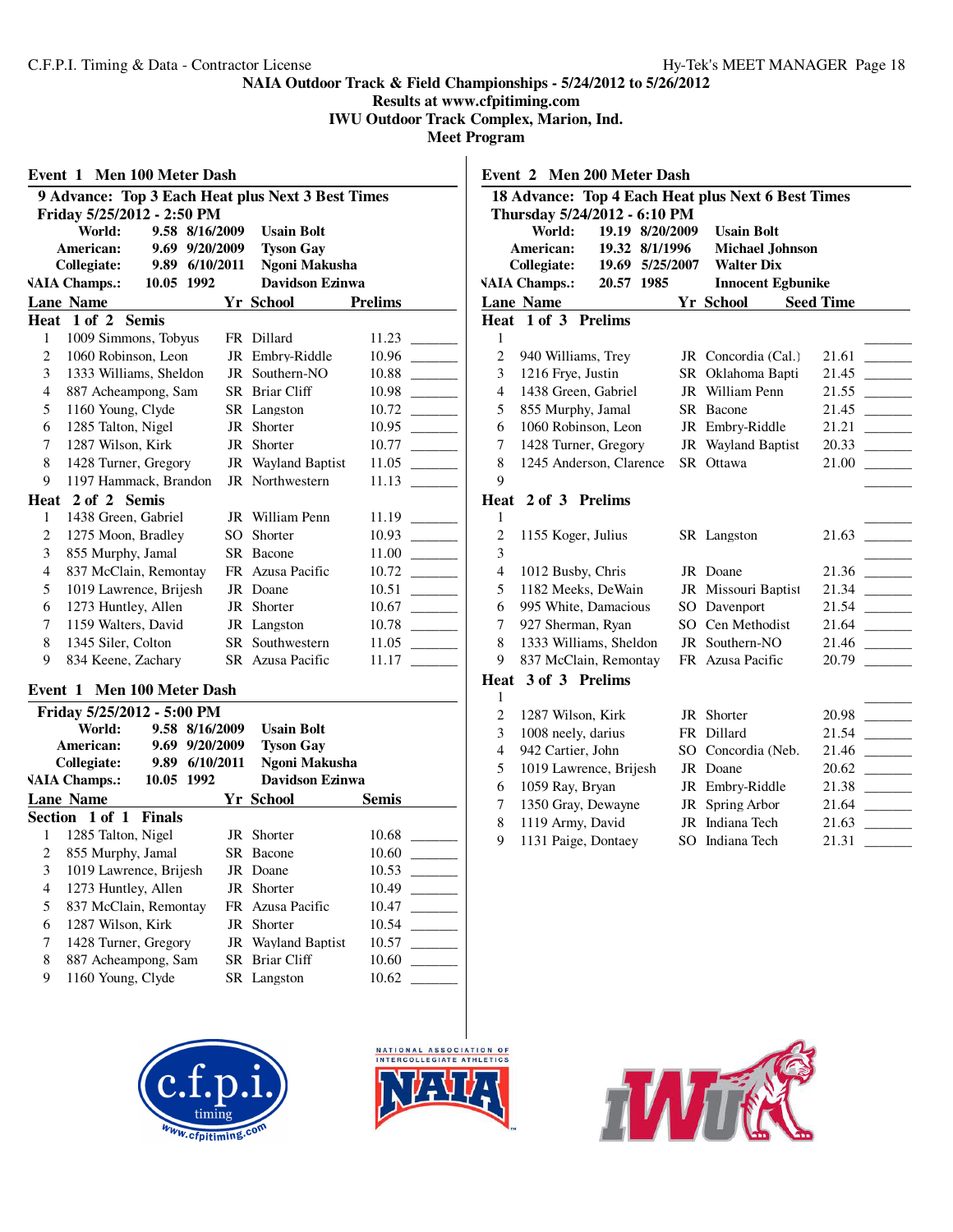**Results at www.cfpitiming.com IWU Outdoor Track Complex, Marion, Ind.**

**Meet Program**

|   | Event 2 Men 200 Meter Dash                        |                 |                          |                |
|---|---------------------------------------------------|-----------------|--------------------------|----------------|
|   | 9 Advance: Top 3 Each Heat plus Next 3 Best Times |                 |                          |                |
|   | Saturday 5/26/2012 - 3:30 PM                      |                 |                          |                |
|   | World:                                            | 19.19 8/20/2009 | <b>Usain Bolt</b>        |                |
|   | American:                                         | 19.32 8/1/1996  | <b>Michael Johnson</b>   |                |
|   | Collegiate:                                       | 19.69 5/25/2007 | <b>Walter Dix</b>        |                |
|   | <b>VAIA Champs.:</b><br>20.57 1985                |                 | <b>Innocent Egbunike</b> |                |
|   | <b>Lane Name</b>                                  |                 | Yr School                | <b>Prelims</b> |
|   | Heat 1 of 2 Semis                                 |                 |                          |                |
| 1 | 1012 Busby, Chris                                 |                 | JR Doane                 | 22.39          |
| 2 | 1008 neely, darius                                | FR              | Dillard                  | 22.14          |
| 3 | 1287 Wilson, Kirk                                 | JR              | Shorter                  | 21.94          |
| 4 | 837 McClain, Remontay                             |                 | FR Azusa Pacific         | 21.88          |
| 5 | 1019 Lawrence, Brijesh                            |                 | JR Doane                 | 21.69          |
| 6 | 1182 Meeks, DeWain                                |                 | JR Missouri Baptist      | 21.74          |
| 7 | 1350 Gray, Dewayne                                |                 | JR Spring Arbor          | 21.82          |
| 8 | 1060 Robinson, Leon                               |                 | JR Embry-Riddle          | 22.07          |
| 9 | 1438 Green, Gabriel                               |                 | JR William Penn          | 22.18          |
|   | Heat 2 of 2 Semis                                 |                 |                          |                |
| 1 | 995 White, Damacious                              |                 | SO Davenport             | 22.37          |
| 2 | 942 Cartier, John                                 |                 | SO Concordia (Neb.       | 22.12          |
| 3 | 1333 Williams, Sheldon                            |                 | JR Southern-NO           | 21.90          |
| 4 | 1131 Paige, Dontaey                               | SO.             | Indiana Tech             | 21.71          |
| 5 | 1245 Anderson, Clarence                           | <b>SR</b>       | Ottawa                   | 21.56          |
| 6 | 1428 Turner, Gregory                              | JR              | Wayland Baptist          | 21.60          |
| 7 | 855 Murphy, Jamal                                 |                 | SR Bacone                | 21.86          |
| 8 | 927 Sherman, Ryan                                 |                 | SO Cen Methodist         | 22.22          |
| 9 | 1216 Frye, Justin                                 |                 | SR Oklahoma Bapti        | 22.35          |

|                | 18 Advance: Top 4 Each Heat plus Next 6 Best Times                                                                                                                      |                                                                                                |                  |
|----------------|-------------------------------------------------------------------------------------------------------------------------------------------------------------------------|------------------------------------------------------------------------------------------------|------------------|
|                | Thursday 5/24/2012 - 3:10 PM<br>World:<br>43.18 8/26/1999<br>American:<br>43.18 8/26/1999<br>44.00 6/6/1992<br><b>Collegiate:</b><br><b>VAIA Champs.:</b><br>45.07 1986 | <b>Michael Johnson</b><br><b>Michael Johnson</b><br><b>Quincy Watts</b><br><b>Devon Morris</b> |                  |
|                | <b>Lane Name</b>                                                                                                                                                        | Yr School                                                                                      | <b>Seed Time</b> |
|                | Heat 1 of 3 Prelims                                                                                                                                                     |                                                                                                |                  |
| 1              |                                                                                                                                                                         |                                                                                                |                  |
| $\overline{c}$ | 1416 Booker, Dewayne                                                                                                                                                    | JR Wayland Baptist                                                                             | 47.98            |
| 3              | 919 Cutler, Benjamin                                                                                                                                                    | SO Carroll                                                                                     | 47.59            |
| 4              | 1004 ezzard, Jevonte                                                                                                                                                    | FR Dillard                                                                                     | 48.37            |
| 5              | 1420 Howard, Durawn                                                                                                                                                     | JR Wayland Baptist                                                                             | 47.39            |
| 6              | 1158 Smith, Brandon                                                                                                                                                     | JR Langston                                                                                    | 48.41            |
| 7              | 1417 Davis, Jerry-Lee                                                                                                                                                   | SR Wayland Baptist                                                                             | 47.30            |
| 8              | 1178 Harris, Fitzroy                                                                                                                                                    | SO Milligan                                                                                    | 47.70            |
| 9              | 1321 Olander, Jonz                                                                                                                                                      | SO Southern Oregor                                                                             | 47.92            |
|                | Heat 2 of 3 Prelims                                                                                                                                                     |                                                                                                |                  |
| 1              |                                                                                                                                                                         |                                                                                                |                  |
| $\overline{c}$ | 853 Ivy, Brian                                                                                                                                                          | SR Bacone                                                                                      | 47.98            |
| 3              | 1418 Dolphus, Lorenzo                                                                                                                                                   | SO Wayland Baptist                                                                             | 47.70            |
| $\overline{4}$ | 942 Cartier, John                                                                                                                                                       | SO Concordia (Neb.                                                                             | 47.58            |
| 5              | 940 Williams, Trey                                                                                                                                                      | JR Concordia (Cal.)                                                                            | 48.07            |
| 6              | 860 Gathright, Jeremy                                                                                                                                                   | JR Baker                                                                                       | 47.92            |
| 7              | 1290 Dawson, Doug                                                                                                                                                       | JR Siena Heights                                                                               | 47.44            |
| 8              | 1397 Devers, Marcus                                                                                                                                                     | FR Trinity Chr                                                                                 | 48.42            |
| 9              | 1063 Carter, Dredame                                                                                                                                                    | SR Florida Memoria                                                                             | 47.27            |
|                | Heat 3 of 3 Prelims                                                                                                                                                     |                                                                                                |                  |
| 1              |                                                                                                                                                                         |                                                                                                |                  |
| $\overline{c}$ | 1443 Zink, Bryn                                                                                                                                                         | FR William Wood                                                                                | 48.07            |
| 3              | 989 Blehm, Alex                                                                                                                                                         | SO Davenport                                                                                   | 47.51            |
| 4              | 1304 Vernon-Reynolds, G SR Soka                                                                                                                                         |                                                                                                | 47.89            |
| 5              | 1270 Fair, Malik                                                                                                                                                        | JR Shorter                                                                                     | 47.75            |
| 6              | 1269 Dameron, Randall                                                                                                                                                   | JR Shorter                                                                                     | 46.85            |
| 7              | 1039 Pfeifle. Nic                                                                                                                                                       | JR Dordt                                                                                       | 47.56            |
| 8              | 1121 Barnes, Austen                                                                                                                                                     | SO Indiana Tech                                                                                | 48.07            |

 $\overline{\phantom{a}1}$ 





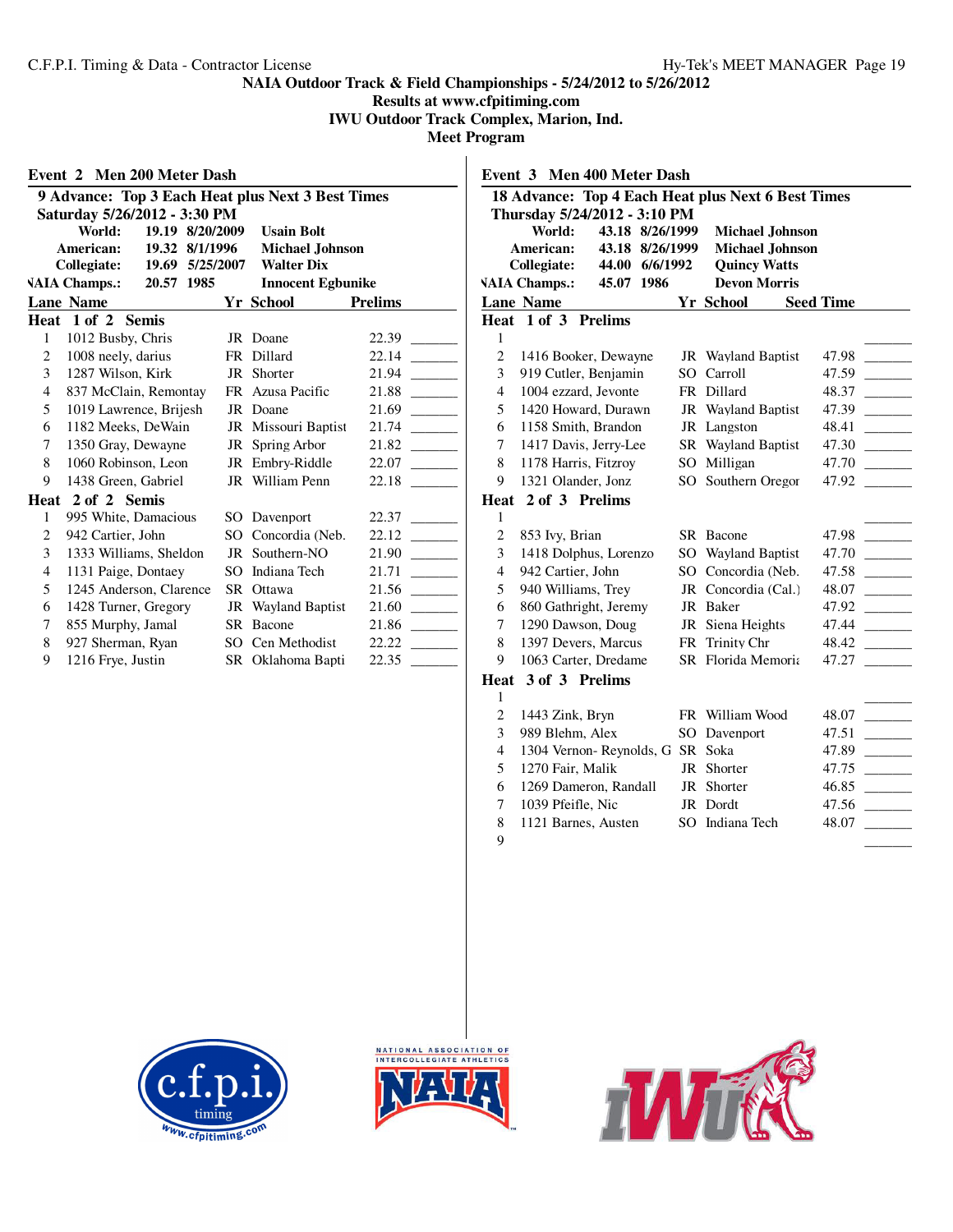**Results at www.cfpitiming.com**

**IWU Outdoor Track Complex, Marion, Ind. Meet Program**

| Event 3 Men 400 Meter Dash |                                                   |     |                           |         |  |
|----------------------------|---------------------------------------------------|-----|---------------------------|---------|--|
|                            | 9 Advance: Top 3 Each Heat plus Next 3 Best Times |     |                           |         |  |
|                            | Friday 5/25/2012 - 3:10 PM                        |     |                           |         |  |
|                            | World:<br>43.18 8/26/1999                         |     | <b>Michael Johnson</b>    |         |  |
|                            | American:<br>8/26/1999<br>43.18                   |     | <b>Michael Johnson</b>    |         |  |
|                            | Collegiate:<br>44.00<br>6/6/1992                  |     | <b>Quincy Watts</b>       |         |  |
|                            | <b>VAIA Champs.:</b><br>1986<br>45.07             |     | <b>Devon Morris</b>       |         |  |
|                            | <b>Lane Name</b>                                  |     | Yr School                 | Prelims |  |
|                            | Heat 1 of 2 Semis                                 |     |                           |         |  |
| 1                          | 940 Williams, Trey                                |     | JR Concordia (Cal.)       | 48.82   |  |
| 2                          | 1004 ezzard, Jevonte                              |     | FR Dillard                | 47.68   |  |
| 3                          | 1420 Howard, Durawn                               |     | JR Wayland Baptist        | 47.54   |  |
| 4                          | 989 Blehm, Alex                                   | SO. | Davenport                 | 47.92   |  |
| 5                          | 1416 Booker, Dewayne                              |     | <b>JR</b> Wayland Baptist | 47.32   |  |
| 6                          | 1269 Dameron, Randall                             | JR  | Shorter                   | 47.49   |  |
| 7                          | 1178 Harris, Fitzroy                              | SO  | Milligan                  | 47.53   |  |
| 8                          | 1418 Dolphus, Lorenzo                             | SO. | Wayland Baptist           | 48.10   |  |
| 9                          | 1321 Olander, Jonz                                |     | SO Southern Oregor        | 47.88   |  |
| Heat                       | 2 of 2 Semis                                      |     |                           |         |  |
| 1                          | 1121 Barnes, Austen                               | SO. | Indiana Tech              | 48.48   |  |
| 2                          | 919 Cutler, Benjamin                              | SO. | Carroll                   | 47.60   |  |
| 3                          | 1304 Vernon-Reynolds, G                           |     | SR Soka                   | 48.03   |  |
| 4                          | 1417 Davis, Jerry-Lee                             | SR. | Wayland Baptist           | 47.50   |  |
| 5                          | 1063 Carter, Dredame                              |     | <b>SR</b> Florida Memoria | 46.72   |  |
| 6                          | 942 Cartier, John                                 | SO. | Concordia (Neb.           | 47.26   |  |
| 7                          | 860 Gathright, Jeremy                             |     | JR Baker                  | 47.81   |  |
| 8                          | 1039 Pfeifle, Nic                                 | JR  | Dordt                     | 48.12   |  |
| 9                          | 1270 Fair, Malik                                  |     | JR Shorter                | 48.20   |  |

# **Event 3 Men 400 Meter Dash**

|                | Saturday 5/26/2012 - 4:20 PM       |    |                           |              |
|----------------|------------------------------------|----|---------------------------|--------------|
|                | World:<br>43.18<br>8/26/1999       |    | <b>Michael Johnson</b>    |              |
|                | American:<br>8/26/1999<br>43.18    |    | <b>Michael Johnson</b>    |              |
|                | 6/6/1992<br>44.00<br>Collegiate:   |    | <b>Quincy Watts</b>       |              |
|                | 45.07 1986<br><b>VAIA Champs.:</b> |    | <b>Devon Morris</b>       |              |
|                | <b>Lane Name</b>                   |    | <b>Yr School</b>          | <b>Semis</b> |
|                | Section 1 of 1 Finals              |    |                           |              |
|                | 1039 Pfeifle, Nic                  |    | JR Dordt                  | 47.34        |
| $\mathfrak{D}$ | 989 Blehm, Alex                    |    | SO Davenport              | 46.94        |
| 3              | 1416 Booker, Dewayne               |    | <b>JR</b> Wayland Baptist | 46.90        |
| 4              | 1420 Howard, Durawn                |    | <b>JR</b> Wayland Baptist | 46.90        |
| 5              | 1269 Dameron, Randall              |    | JR Shorter                | 46.45        |
| 6              | 1063 Carter, Dredame               |    | SR Florida Memoria        | 46.77        |
| 7              | 1417 Davis, Jerry-Lee              |    | SR Wayland Baptist        | 47.02        |
| 8              | 1304 Vernon-Reynolds, G            |    | SR Soka                   | 47.14        |
| 9              | 860 Gathright, Jeremy              | JR | Baker                     | 47.25        |
|                |                                    |    |                           |              |





|                | Event 4 Men 800 Meter Run                          |    |                                             |                    |  |  |  |
|----------------|----------------------------------------------------|----|---------------------------------------------|--------------------|--|--|--|
|                | 18 Advance: Top 4 Each Heat plus Next 6 Best Times |    |                                             |                    |  |  |  |
|                | Thursday 5/24/2012 - 4:30 PM                       |    |                                             |                    |  |  |  |
|                | World:<br>1:41.01 8/29/2010                        |    | <b>David Rudisha</b>                        |                    |  |  |  |
|                | American:<br>1:42.60 8/28/1985                     |    | <b>Johnny Gray</b>                          |                    |  |  |  |
|                | Collegiate:<br>1:44.55 5/4/1996                    |    | <b>Julius Achon</b><br><b>Kenneth Koech</b> |                    |  |  |  |
|                | <b>VAIA Champs.:</b><br>1:46.10 1999               |    |                                             |                    |  |  |  |
|                | <b>Lane Name</b>                                   |    | Yr School                                   | <b>Seed Time</b>   |  |  |  |
| 1              | Heat 1 of 3 Prelims<br>1442 Williams, Jon          |    | JR William Wood                             |                    |  |  |  |
| $\overline{c}$ | 1190 Lopez, Samuel                                 |    | SO Mount Marty                              | 1:53.75<br>1:53.18 |  |  |  |
| 3              | 1204 Kosgei, Joshua                                |    | SO Northwood                                | 1:50.54            |  |  |  |
| $\overline{4}$ | 952 Brown, Jasen                                   |    | JR Concordia (Ore.)                         | 1:52.28            |  |  |  |
| 5              |                                                    |    |                                             |                    |  |  |  |
| 6              | 923 Solly, Troy                                    |    | SO Carroll                                  | 1:52.34            |  |  |  |
| 7              | 1227 Kisorio, Silas                                |    | SR Okla. Christian                          | 1:51.27            |  |  |  |
| 8              | 1436 Shiney, Matt                                  |    | JR Westmont                                 | 1:52.86            |  |  |  |
| 9              | 1163 McLaughlin, Pauric                            |    | FR Lewis-Clark                              | 1:53.85            |  |  |  |
|                | Heat 2 of 3 Prelims                                |    |                                             |                    |  |  |  |
| 1              | 1314 Battaglia, Matt                               |    | JR Southern Oregor                          | 1:50.22            |  |  |  |
| $\overline{c}$ | 857 Whyde, Michael                                 |    | FR Bacone                                   | 1:54.33            |  |  |  |
| 3              | 1025 Ronoh, Edwin                                  |    | SR Doane                                    | 1:52.77            |  |  |  |
| $\overline{4}$ | 1096 Hornung, Andrew                               |    | JR Great Falls                              | 1:52.75            |  |  |  |
| 5              | 1027 Scholl, Jens                                  |    | JR Doane                                    | 1:54.22            |  |  |  |
| 6              | 1040 Tholen, Ryan                                  |    | JR Dordt                                    | 1:52.13            |  |  |  |
| $\overline{7}$ | 983 Kelly, Brendan                                 |    | SO Cumberlands                              | 1:51.46            |  |  |  |
| 8              | 1206 Rodarte, Aaron                                |    | JR Northwood                                | 1:53.47            |  |  |  |
| 9              | 1224 Barrientez, Brayden                           |    | JR Okla. Christian                          | 1:53.63            |  |  |  |
| Heat           | 3 of 3 Prelims                                     |    |                                             |                    |  |  |  |
| 1              | 926 Manring, Lucas                                 |    | SR Cen Methodist                            | 1:50.37            |  |  |  |
| $\overline{2}$ | 984 Lopez, Aundreas                                | JR | Cumberlands                                 | 1:52.82            |  |  |  |
| 3              | 1098 Price, Travis                                 | JR | <b>Great Falls</b>                          | 1:52.15            |  |  |  |
| $\overline{4}$ | 1099 Sliwa, Jimmy                                  |    | SR Great Falls                              | 1:53.20            |  |  |  |
| 5              | 1430 Kieffer, Eric                                 |    | JR Webber                                   | 1:54.19            |  |  |  |
| 6              | 1171 Purdy, Daniel                                 |    | FR Marian                                   | 1:53.65            |  |  |  |
| 7              | 931 Hampton, Nick                                  |    | JR College of Idaho                         | 1:52.72            |  |  |  |
| 8              | 1259 Spencer, Matt                                 |    | SR Rio Grande                               | 1:54.40            |  |  |  |
| 9              | 961 Pena, Cory                                     |    | SR Concordia (Ore.)                         | 1:51.44            |  |  |  |

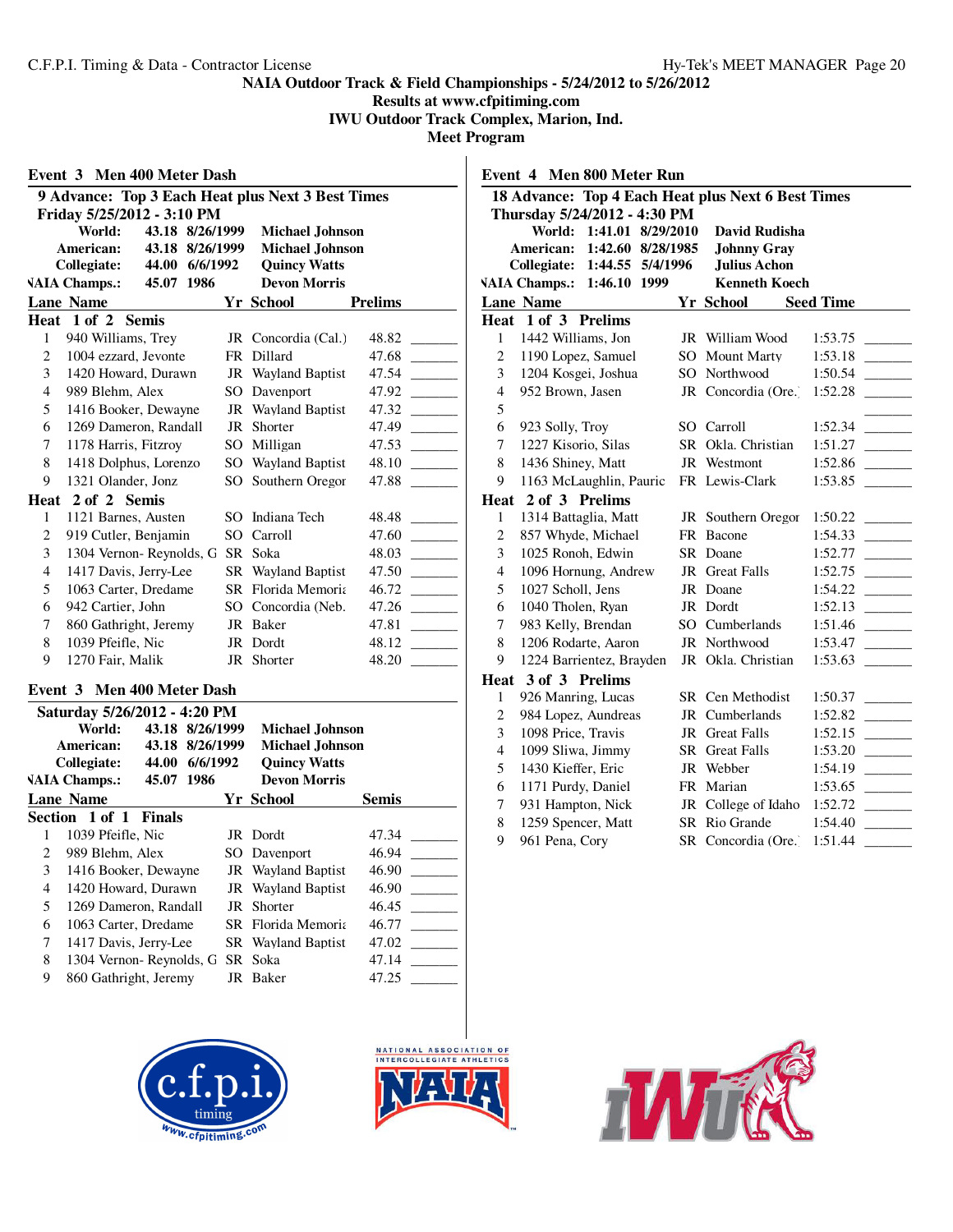**Results at www.cfpitiming.com IWU Outdoor Track Complex, Marion, Ind.**

|                                           | Event 4 Men 800 Meter Run                   |              |                          |                                                   |                |  |  |
|-------------------------------------------|---------------------------------------------|--------------|--------------------------|---------------------------------------------------|----------------|--|--|
|                                           |                                             |              |                          | 9 Advance: Top 3 Each Heat plus Next 3 Best Times |                |  |  |
|                                           | Friday 5/25/2012 - 3:35 PM                  |              |                          |                                                   |                |  |  |
| World: 1:41.01 8/29/2010<br>David Rudisha |                                             |              |                          |                                                   |                |  |  |
|                                           | American:                                   |              | 1:42.60 8/28/1985        | <b>Johnny Gray</b>                                |                |  |  |
|                                           | <b>Collegiate:</b>                          | 1:46.10 1999 | 1:44.55 5/4/1996         | Julius Achon<br><b>Kenneth Koech</b>              |                |  |  |
|                                           | <b>VAIA Champs.:</b>                        |              |                          |                                                   |                |  |  |
|                                           | <b>Lane Name</b><br>Heat 1 of 2 Semis       |              |                          | <b>Yr School</b>                                  | <b>Prelims</b> |  |  |
| 1                                         | 1099 Sliwa, Jimmy                           |              |                          | <b>SR</b> Great Falls                             | 1:55.29        |  |  |
| 2                                         | 1096 Hornung, Andrew                        |              |                          | JR Great Falls                                    | 1:54.31        |  |  |
| 3                                         | 952 Brown, Jasen                            |              | JR                       | Concordia (Ore.)                                  | 1:54.74        |  |  |
| $\overline{4}$                            | 1430 Kieffer, Eric                          |              |                          | JR Webber                                         | 1:54.39        |  |  |
| 5                                         | 1025 Ronoh, Edwin                           |              |                          | SR Doane                                          | 1:53.37        |  |  |
| 6                                         | 1314 Battaglia, Matt                        |              |                          | JR Southern Oregor                                | 1:53.54        |  |  |
| 7                                         | 961 Pena, Cory                              |              |                          | SR Concordia (Ore.)                               | 1:54.52        |  |  |
| 8                                         | 1436 Shiney, Matt                           |              |                          | JR Westmont                                       | 1:54.82        |  |  |
| 9                                         | 923 Solly, Troy                             |              |                          | SO Carroll                                        | 1:55.18        |  |  |
| Heat                                      | 2 of 2 Semis                                |              |                          |                                                   |                |  |  |
| 1                                         | 1442 Williams, Jon                          |              |                          | JR William Wood                                   | 1:55.31        |  |  |
| $\mathbf{2}$                              | 931 Hampton, Nick                           |              |                          | JR College of Idaho                               | 1:54.59        |  |  |
| 3                                         | 983 Kelly, Brendan                          |              |                          | SO Cumberlands                                    | 1:54.02        |  |  |
| $\overline{4}$                            | 1227 Kisorio, Silas                         |              |                          | SR Okla, Christian                                | 1:54.54        |  |  |
| 5                                         | 1204 Kosgei, Joshua                         |              |                          | SO Northwood                                      | 1:53.76        |  |  |
| 6                                         | 926 Manring, Lucas                          |              |                          | SR Cen Methodist                                  | 1:54.36        |  |  |
| $\tau$                                    | 1040 Tholen, Ryan                           |              |                          | JR Dordt                                          | 1:53.76        |  |  |
| 8                                         | 1098 Price, Travis                          |              |                          | <b>JR</b> Great Falls                             | 1:54.58        |  |  |
| 9                                         | 1259 Spencer, Matt                          |              |                          | SR Rio Grande                                     | 1:54.75        |  |  |
|                                           | Event 4 Men 800 Meter Run                   |              |                          |                                                   |                |  |  |
|                                           | Saturday 5/26/2012 - 4:40 PM                |              |                          |                                                   |                |  |  |
|                                           |                                             |              | World: 1:41.01 8/29/2010 | David Rudisha                                     |                |  |  |
|                                           | American:                                   |              | 1:42.60 8/28/1985        | <b>Johnny Gray</b>                                |                |  |  |
|                                           | Collegiate:                                 |              | 1:44.55 5/4/1996         | Julius Achon                                      |                |  |  |
|                                           | VAIA Champs.: 1:46.10 1999<br>Kenneth Koech |              |                          |                                                   |                |  |  |

| VALA Спашрэ    1.70.10   1777 |                       |  | іхліпсін тубсті       |              |  |  |
|-------------------------------|-----------------------|--|-----------------------|--------------|--|--|
| <b>Lane Name</b>              |                       |  | Yr School             | <b>Semis</b> |  |  |
|                               | Section 1 of 1 Finals |  |                       |              |  |  |
|                               | 1096 Hornung, Andrew  |  | <b>JR</b> Great Falls | 1:53.04      |  |  |
| 2                             | 1025 Ronoh, Edwin     |  | SR Doane              | 1:52.42      |  |  |
| 3                             | 1430 Kieffer, Eric    |  | JR Webber             | 1:52.04      |  |  |
| 4                             | 1314 Battaglia, Matt  |  | JR Southern Oregor    | 1:51.95      |  |  |
| 5                             | 1204 Kosgei, Joshua   |  | SO Northwood          | 1:51.35      |  |  |
| 6                             | 952 Brown, Jasen      |  | JR Concordia (Ore.)   | 1:51.88      |  |  |
| 7                             | 1227 Kisorio, Silas   |  | SR Okla. Christian    | 1:52.14      |  |  |
| 8                             | 926 Manring, Lucas    |  | SR Cen Methodist      | 1:52.37      |  |  |
| 9                             | 1436 Shiney, Matt     |  | JR Westmont           | 1:52.97      |  |  |
|                               |                       |  |                       |              |  |  |





|                | Men 1500 Meter Run<br>Event 5 |                          |  |     |                                                    |                                                    |  |
|----------------|-------------------------------|--------------------------|--|-----|----------------------------------------------------|----------------------------------------------------|--|
|                |                               |                          |  |     | 12 Advance: Top 3 Each Heat plus Next 3 Best Times |                                                    |  |
|                | Thursday 5/24/2012 - 1:55 PM  |                          |  |     |                                                    |                                                    |  |
|                |                               | World: 3:26.00 7/14/1998 |  |     | Hicham El Guerrouj                                 |                                                    |  |
|                | American:                     | 3:29.30 8/28/2005        |  |     | <b>Bernard Lagat</b>                               |                                                    |  |
|                | Collegiate:                   | 3:35.30 6/6/1981         |  |     | <b>Sydney Maree</b>                                |                                                    |  |
|                | <b>VAIA Champs.:</b>          | 3:43.00 2001             |  |     | <b>Alexis Sharangabo</b>                           |                                                    |  |
|                | <b>Lane Name</b>              |                          |  |     | <b>Yr School</b>                                   | <b>Seed Time</b>                                   |  |
|                | Heat 1 of 3 Prelims           |                          |  |     |                                                    |                                                    |  |
| 1              | 1368 Yost, Adam               |                          |  |     | SR St. Francis                                     | 3:56.49                                            |  |
| $\overline{c}$ | 930 Bolin, Dominic            |                          |  |     | JR College of Idaho                                | 3:53.95                                            |  |
| 3              | 1415 Boen, Hildon             |                          |  | JR  | <b>Wayland Baptist</b>                             | 3:53.22                                            |  |
| 4              | 1224 Barrientez, Brayden      |                          |  | JR  | Okla. Christian                                    | 3:49.94                                            |  |
| 5              | 1369 Baker, David             |                          |  |     | SR St. Louis Pharm                                 | 3:54.35                                            |  |
| 6              | 1265 Liston, Brad             |                          |  |     | SO Shawnee State                                   | 3:52.54                                            |  |
| 7              | 1227 Kisorio, Silas           |                          |  |     | SR Okla. Christian                                 | 3:49.86                                            |  |
| 8              | 1262 Harrison, Ben            |                          |  |     | JR Savannah A&D                                    | 3:56.39                                            |  |
| 9              | 1317 Hixon, Jared             |                          |  |     | FR Southern Oregor                                 | 3:54.00                                            |  |
| 10             | 910 Jensen, Ryan              |                          |  |     | SO CSU San Marco                                   | 3:54.35                                            |  |
| 11             |                               |                          |  |     |                                                    |                                                    |  |
| Heat           | 2 of 3 Prelims                |                          |  |     |                                                    |                                                    |  |
| 1              | 922 Peliska, Taylor           |                          |  |     | SO Carroll                                         | 3:56.57                                            |  |
| $\overline{c}$ | 916 Tackett, Easton           |                          |  |     | FR CSU San Marco                                   | 3:54.25<br><b>Contract Contract</b>                |  |
| 3              | 1303 Widner, Zaccheaus        |                          |  |     | SO Siena Heights                                   | 3:54.14                                            |  |
| 4              | 1299 Rodriguez, Jesiah        |                          |  |     | SR Siena Heights                                   | 3:53.63<br><b>Contract Contract</b>                |  |
| 5              | 985 Coy, Andy                 |                          |  | JR  | Dakota State                                       | 3:56.55                                            |  |
| 6              | 1263 Koetsenruijter, Tom      |                          |  |     | FR Savannah A&D                                    | 3:55.92                                            |  |
| 7              | 1230 Mesta, Nathan            |                          |  |     | SR Okla. Christian                                 | 3:52.29                                            |  |
| 8              | 1236 Gallagher, Ethan         |                          |  |     | SO Olivet Nazarene                                 | 3:55.29                                            |  |
| 9              | 1279 Perez, Carlos            |                          |  |     | JR Shorter                                         | 3:51.67                                            |  |
| 10             | 1421 Kithuka, Kennedy         |                          |  |     | JR Wayland Baptist                                 | 3:45.96                                            |  |
| 11             | 1405 Barela, Cameron          |                          |  |     | FR Vanguard                                        | 3:53.65                                            |  |
| Heat           | 3 of 3 Prelims                |                          |  |     |                                                    |                                                    |  |
| 1              | 898 Huebsch, Tim              |                          |  |     | JR British Columbi                                 | 3:55.01                                            |  |
| $\overline{c}$ | 1313 Avila, Eric              |                          |  |     | FR Southern Oregor                                 | 3:48.46                                            |  |
| 3              | 912 Lyon, Daniel              |                          |  |     | JR CSU San Marco                                   | 3:50.90<br>$\mathcal{L}^{\text{max}}_{\text{max}}$ |  |
| 4              | 1432 Bradford, Evan           |                          |  |     | SO Westmont                                        | 3:56.52                                            |  |
| 5              | 897 Bruchet, Luc              |                          |  |     | SO British Columbi                                 | 3:53.60                                            |  |
| 6              | 902 Smith, Jordan             |                          |  |     | SR British Columbi                                 | 3:54.25                                            |  |
| 7              | 1260 Mireles, Cesar           |                          |  |     | SR Rocky Mountain                                  | 3:53.79                                            |  |
| 8              | 924 Vaughan, Ben              |                          |  |     | FR Carroll                                         | 3:56.35                                            |  |
| 9              | 909 Stephens, Alex            |                          |  |     | SO Bryan                                           | 3:54.12                                            |  |
| 10             | 1217 Godwin, Adam             |                          |  | SO  | Oklahoma Bapti                                     | 3:52.44                                            |  |
| 11             | 1085 Sterk, Randy             |                          |  | SR. | Grace                                              | 3:56.65                                            |  |

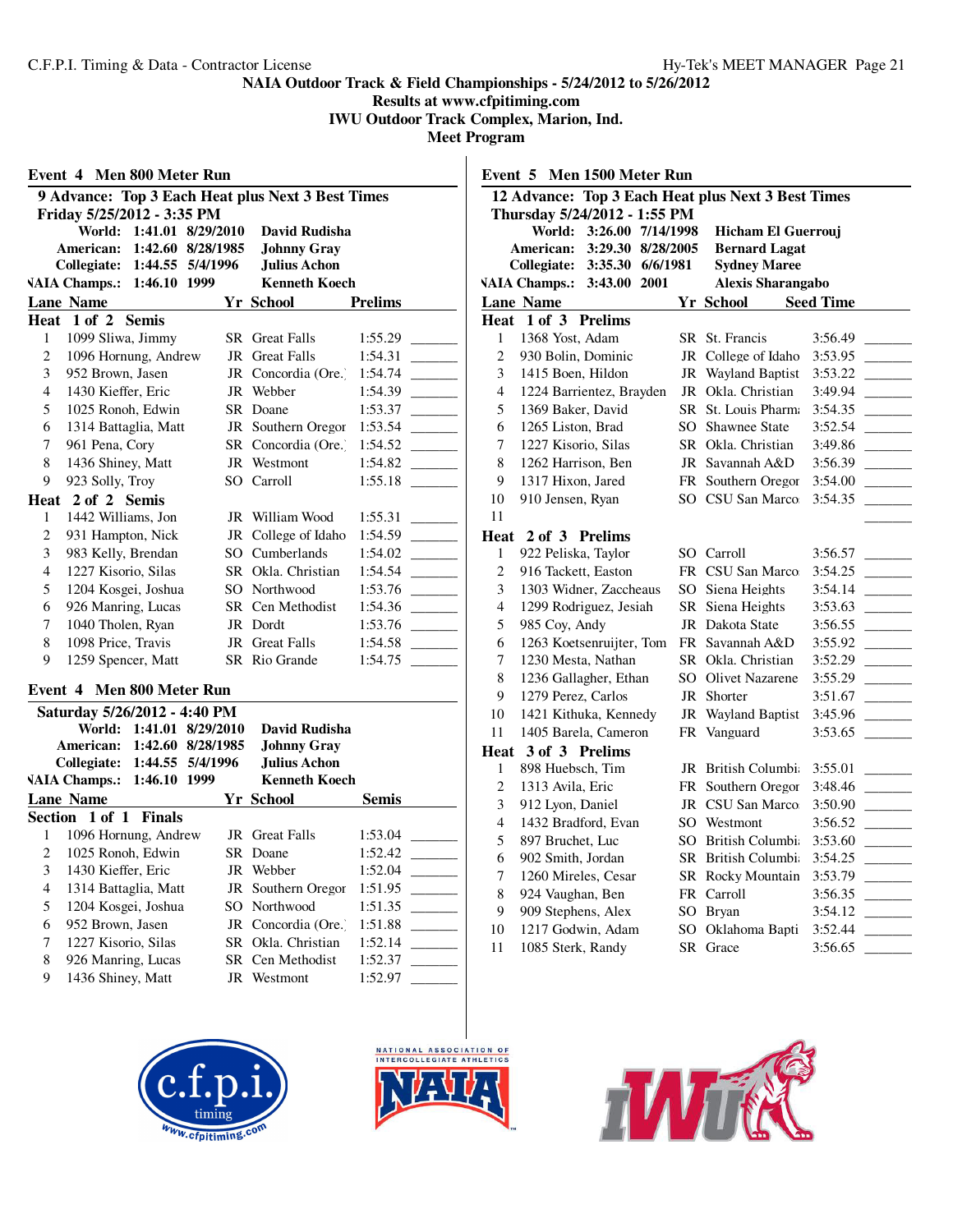**Results at www.cfpitiming.com**

**IWU Outdoor Track Complex, Marion, Ind. Meet Program**

| Event 5 Men 1500 Meter Run |                               |                           |  |    |                                                    |                  |
|----------------------------|-------------------------------|---------------------------|--|----|----------------------------------------------------|------------------|
|                            | Saturday 5/26/2012 - 3:10 PM  |                           |  |    |                                                    |                  |
|                            | World:                        | 3:26.00 7/14/1998         |  |    | Hicham El Guerrouj                                 |                  |
|                            | American:                     | 3:29.30 8/28/2005         |  |    | <b>Bernard Lagat</b>                               |                  |
|                            | Collegiate: 3:35.30 6/6/1981  |                           |  |    | <b>Sydney Maree</b>                                |                  |
|                            | VAIA Champs.: 3:43.00 2001    |                           |  |    | <b>Alexis Sharangabo</b>                           |                  |
|                            | <b>Lane Name</b>              |                           |  |    | <b>Yr School</b>                                   | <b>Prelims</b>   |
|                            | Section 1 of 1                | <b>Finals</b>             |  |    |                                                    |                  |
| 1                          | 1217 Godwin, Adam             |                           |  |    | SO Oklahoma Bapti                                  | 3:52.27          |
| $\overline{c}$             | 1227 Kisorio, Silas           |                           |  |    | SR Okla, Christian                                 | 3:55.66          |
| 3                          | 897 Bruchet, Luc              |                           |  |    | SO British Columbia                                | 3:54.19          |
| 4                          | 912 Lyon, Daniel              |                           |  |    | JR CSU San Marco:                                  | 3:52.27          |
| 5                          | 1415 Boen, Hildon             |                           |  |    | JR Wayland Baptist                                 | 3:55.87          |
| 6                          | 985 Coy, Andy                 |                           |  |    | JR Dakota State                                    | 3:59.52          |
| 7                          | 1224 Barrientez, Brayden      |                           |  |    | JR Okla. Christian                                 | 3:56.02          |
| 8                          | 1421 Kithuka, Kennedy         |                           |  |    | JR Wayland Baptist                                 | 3:59.45          |
| 9                          | 1313 Avila, Eric              |                           |  |    | FR Southern Oregor                                 | 3:52.38          |
| 10                         | 1260 Mireles, Cesar           |                           |  |    | SR Rocky Mountain                                  | 3:52.84          |
| 11                         | 902 Smith, Jordan             |                           |  |    | SR British Columbi:                                | 3:54.40          |
| 12                         | 1299 Rodriguez, Jesiah        |                           |  |    | SR Siena Heights                                   | 3:59.86          |
| Event 6                    |                               | Men 5000 Meter Run        |  |    |                                                    |                  |
|                            |                               |                           |  |    | 16 Advance: Top 6 Each Heat plus Next 4 Best Times |                  |
|                            | Friday 5/25/2012 - 7:30 PM    |                           |  |    |                                                    |                  |
|                            |                               | World: 12:37.35 5/31/2004 |  |    | <b>Kenenisa Bekele</b>                             |                  |
|                            | American: 12:53.60 7/22/2011  |                           |  |    | <b>Bernard Lagat</b>                               |                  |
|                            | Collegiate: 13:08.4h 4/8/1978 |                           |  |    | <b>Henry Rono</b>                                  |                  |
|                            | VAIA Champs.: 13:41.81 1993   |                           |  |    | <b>Julius Randich</b>                              |                  |
|                            | <b>Lane Name</b>              |                           |  |    | Yr School                                          | <b>Seed Time</b> |
|                            | Heat 1 of 2 Prelims           |                           |  |    |                                                    |                  |
| 1                          | 1057 Kirwa, Evans             |                           |  |    | SR Embry-Riddle                                    | 14:02.99         |
| 2                          | 1162 Marks, Dave              |                           |  |    | JR Lewis-Clark                                     | 14:36.24         |
| 3                          | 933 Hunt, Jason               |                           |  |    | JR College of Idaho 14:54.31                       |                  |
| 4                          | 1392 Gilbertson, John         |                           |  |    | <b>JR</b> The Masters                              | 13:56.56         |
| 5                          | 886 Lowe, Matt                |                           |  |    | JR Brescia                                         | 14:43.58         |
| 6                          | 1366 Smith, Sean              |                           |  |    | JR St. Francis                                     | 14:29.06         |
| 7                          | 1361 Blaszczyk, Michael       |                           |  |    | SO St. Francis                                     | 14:44.37         |
| 8                          |                               |                           |  |    |                                                    |                  |
| 9                          | 956 Landstrom, Andrew         |                           |  |    | SO Concordia (Ore. 14:37.13                        |                  |
| 10                         | 1161 Glad, Cody               |                           |  |    | FR Lewis-Clark                                     | 14:57.90         |
| 11                         | 1267 Wysocki, Blake           |                           |  |    | <b>JR</b> Shawnee State                            | 14:49.31         |
| 12                         | 1264 Linkous, Josh            |                           |  | SR | <b>Shawnee State</b>                               | 14:52.10         |

# 13 836 Magut, Abendego SR Azusa Pacific 14:28.17 \_

|  |  | Heat 2 of 2 Prelims(Event 6 Men 5000 Meter Run) |
|--|--|-------------------------------------------------|

|    | 899 Hunt, Theo        | JR British Columbi 14:57.41  |                              |
|----|-----------------------|------------------------------|------------------------------|
| 2  | 1427 Taragon, Edward  | JR Wayland Baptist 14:10.85  |                              |
| 3  | 1382 Bryan, Isaac     | SR Taylor                    | 14:49.71                     |
| 4  | 1394 Pizzo, Anthony   | JR The Masters               | 14:03.57                     |
| 5  | 1233 Dale, Mitchell   | SO Olivet Nazarene 14:45.27  |                              |
| 6  | 1421 Kithuka, Kennedy | JR Wayland Baptist 13:28.61  |                              |
| 7  | 1044 Bragg, Brian     | SR Eastern Oregon 14:38.38   |                              |
| 8  | 954 Foubert, Ben      | SO Concordia (Ore. 14:40.92) |                              |
| 9  | 1440 Meyer, Ryan      | JR William Wood              | 14:55.73                     |
| 10 | 936 Montgomery, Greg  |                              | JR College of Idaho 14:31.53 |
| 11 | 1365 Rizzo, Phil      | JR St. Francis               | 14:46.84                     |
| 12 | 1266 Schroeder, Adam  | SO Shawnee State             | 14:51.60                     |
| 13 | 1086 Mebrahtu, Yonas  | SR Graceland                 | 14:31.79                     |

# **Event 6 Men 5000 Meter Run**

|                                                     | Saturday 5/26/2012 - 5:35 PM  |        |                              |                |  |  |
|-----------------------------------------------------|-------------------------------|--------|------------------------------|----------------|--|--|
| World: 12:37.35 5/31/2004<br><b>Kenenisa Bekele</b> |                               |        |                              |                |  |  |
|                                                     | American: 12:53.60 7/22/2011  |        | <b>Bernard Lagat</b>         |                |  |  |
|                                                     | Collegiate: 13:08.4h 4/8/1978 |        | <b>Henry Rono</b>            |                |  |  |
|                                                     | VAIA Champs.: 13:41.81 1993   |        | <b>Julius Randich</b>        |                |  |  |
|                                                     | <b>Lane Name</b>              |        | Yr School                    | <b>Prelims</b> |  |  |
|                                                     | Section 1 of 1 Finals         |        |                              |                |  |  |
| 1                                                   | 1427 Taragon, Edward          |        | JR Wayland Baptist 15:19.10  |                |  |  |
| 2                                                   | 1365 Rizzo, Phil              | JR     | St. Francis                  | 15:18.89       |  |  |
| 3                                                   | 1392 Gilbertson, John         |        | JR The Masters               | 15:24.43       |  |  |
| 4                                                   | 1266 Schroeder, Adam          |        | SO Shawnee State 15:28.07    |                |  |  |
| 5                                                   | 886 Lowe, Matt                |        | JR Brescia                   | 15:24.63       |  |  |
| 6                                                   | 1044 Bragg, Brian             |        | SR Eastern Oregon            | 15:19.74       |  |  |
| 7                                                   | 1057 Kirwa, Evans             |        | SR Embry-Riddle              | 15:23.81       |  |  |
| 8                                                   | 936 Montgomery, Greg          |        | JR College of Idaho 15:19.26 |                |  |  |
| 9                                                   | 1161 Glad, Cody               |        | FR Lewis-Clark               | 15:24.56       |  |  |
| 10                                                  | 1394 Pizzo, Anthony           |        | JR The Masters               | 15:22.17       |  |  |
| 11                                                  | 1233 Dale, Mitchell           | $SO^-$ | Olivet Nazarene 15:20.81     |                |  |  |
| 12                                                  | 899 Hunt, Theo                |        | JR British Columbi: 15:26.20 |                |  |  |
| 13                                                  | 1366 Smith, Sean              |        | JR St. Francis               | 15:24.23       |  |  |
| 14                                                  | 1421 Kithuka, Kennedy         |        | JR Wayland Baptist 15:18.96  |                |  |  |
| 15                                                  | 1162 Marks, Dave              |        | JR Lewis-Clark               | 15:24.25       |  |  |
| 16                                                  | 836 Magut, Abendego           |        | SR Azusa Pacific             | 15:24.61       |  |  |





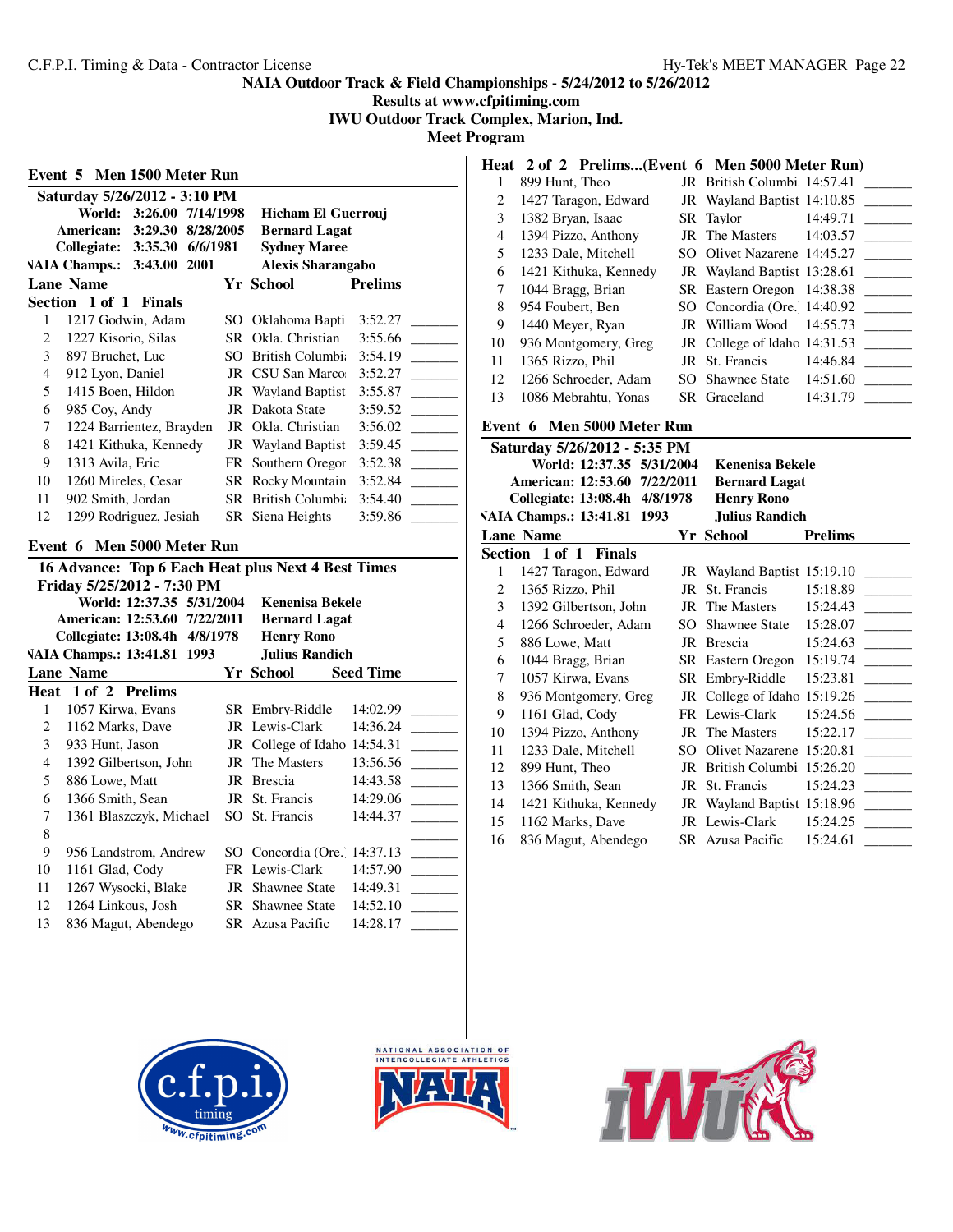# **Results at www.cfpitiming.com**

**IWU Outdoor Track Complex, Marion, Ind.**

|                         | Event 7 Men 10000 Meter Run    |                              |                  |                | Event 8 M          |
|-------------------------|--------------------------------|------------------------------|------------------|----------------|--------------------|
|                         | Thursday 5/24/2012 - 9:20 PM   |                              |                  |                | Saturday 5         |
|                         | World: 26:17.53 8/26/2005      | <b>Kenenisa Bekele</b>       |                  |                | Worl               |
|                         | American: 27:13.98 5/4/2001    | Meb Keflezighi               |                  |                | America            |
|                         | Collegiate: 27:33.58 4/29/2007 | <b>Galen Rupp</b>            |                  |                | <b>VAIA Champs</b> |
|                         | VAIA Champs.: 28:16.95 1993    | <b>Julius Randich</b>        |                  |                | <b>Lane Name</b>   |
|                         | <b>Lane Name</b>               | Yr School                    | <b>Seed Time</b> |                | Section 1 of       |
|                         | Section 1 of 1 Finals          |                              |                  | 1              | 104 Joh            |
| 1                       | 1044 Bragg, Brian              | SR Eastern Oregon            | 30:48.10         | $\overline{c}$ | 121 Ric            |
| $\overline{c}$          | 1086 Mebrahtu, Yonas           | SR Graceland                 | 30:32.17         | 3              | 143 No             |
| 3                       | 1421 Kithuka, Kennedy          | JR Wayland Baptist 28:18.97  |                  | $\overline{4}$ | 141 Mc             |
| $\overline{\mathbf{4}}$ | 283 Sorenson, Ryan             | SR Southern Oregor 30:47.80  |                  | 5              | 139 An             |
| 5                       | 1440 Meyer, Ryan               | JR William Wood              | 30:57.93         | 6              | 145 Avi            |
| 6                       | 1097 Jimenez, Rigoberto        | JR Great Falls               | 30:49.33         | $\overline{7}$ | 127 Ell            |
| 7                       | 1231 Njonjo, Geoffrey          | JR Okla. Christian 30:24.21  |                  | 8              | 140 Brt            |
| 8                       | 1057 Kirwa, Evans              | SR Embry-Riddle              | 30:24.43         | 9              | 153 Lin            |
| 9                       | 134 Tubei, Daniel              | JR Park U.                   | 30:31.62         | 10             | 283 Sor            |
| 10                      | 128 McWilliams, David          | JR Okla. Christian           | 30:55.55         | 11             | 115 Cej            |
| 11                      | 126 Baker, Cordell             | JR Oklahoma Bapti 29:53.71   |                  | 12             | 119 Zui            |
| 12                      | 1427 Taragon, Edward           | JR Wayland Baptist 29:08.45  |                  | 13             | 106 Fat            |
| 13                      | 1278 Ogwaro, Oscar             | SR Shorter                   | 29:15.38         | 14             | 162 Nel            |
| 14                      | 932 Hugill, Andrew             | JR College of Idaho 31:12.55 |                  | 15             | 152 Ko             |
| 15                      |                                |                              |                  | 16             | 108 Sm             |
| 16                      |                                |                              |                  | 17             | 130 Fis            |
| 17                      |                                |                              |                  | 18             | 122 Sta            |
| 18                      |                                |                              |                  | 19             | 112 Per            |
| 19                      |                                |                              |                  | 20             | 107 Ch             |
| 20                      |                                |                              |                  | 21             | 123 Ell            |
| 21                      |                                |                              |                  | 22             | 149 Do             |
| 22                      |                                |                              |                  | 23             | 146 All            |
| 23                      |                                |                              |                  | 24             | 150 Mc             |
| 24                      |                                |                              |                  | 25             | 118 Tor            |
| 25                      |                                |                              |                  | 26             | 132 Mi             |
| 26                      |                                |                              |                  | 27             | 124 Leo            |
| 27                      |                                |                              |                  | 28             | 105 Ke             |
| 28                      |                                |                              |                  | 29             | 111 Ma             |
|                         |                                |                              |                  | 30             | 116 Nei            |
|                         |                                |                              |                  | 31             | 102 Me             |
|                         |                                |                              |                  | 32<br>33       | 133 Ch<br>117 Sm   |
|                         |                                |                              |                  | 34             | 134 Tul            |
|                         |                                |                              |                  | 35             | 110 Co             |
|                         |                                |                              |                  | 37             | 135 Co             |
|                         |                                |                              |                  | 38             | 126 Bal            |
|                         |                                |                              |                  | 39             | 131 Ga             |
|                         |                                |                              |                  | 40             | 103 Poy            |
|                         |                                |                              |                  | 41             | 154 Joh            |
|                         |                                |                              |                  | 42             | 120 Gro            |
|                         |                                |                              |                  |                |                    |

| <b>Men Marathon</b><br>Event 8 |                                       |          |                                                       |  |  |  |  |  |
|--------------------------------|---------------------------------------|----------|-------------------------------------------------------|--|--|--|--|--|
|                                | Saturday 5/26/2012 - 6:00 AM          |          |                                                       |  |  |  |  |  |
|                                | World::03:59.00 9/28/2008             |          | <b>Haile Gebrselassie</b>                             |  |  |  |  |  |
|                                | American::05:38.00 4/14/2002          |          | <b>Khalid Khannouchi</b>                              |  |  |  |  |  |
|                                | VAIA Champs.::21:08.22 1985           |          | <b>James Cairns</b>                                   |  |  |  |  |  |
|                                | <b>Lane Name</b>                      |          | <b>Seed Time</b><br>Yr School                         |  |  |  |  |  |
|                                | Section 1 of 1<br><b>Finals</b>       |          |                                                       |  |  |  |  |  |
| 1                              | 104 Johnson, Jeffrey                  |          | 1:14:21.15<br>SO Berea                                |  |  |  |  |  |
| 2                              | 121 Richards, David                   | SO.      | Houghton<br>1:14:01.00                                |  |  |  |  |  |
| 3                              | 143 Norby, Tyler                      | JR       | St. Ambrose<br>1:14:12.00                             |  |  |  |  |  |
| $\overline{4}$                 | 141 McNinch, Colton                   |          | SO Southwestern<br>1:10:18.24                         |  |  |  |  |  |
| 5                              | 139 Anders, Eric                      |          | SO Southwestern<br>1:14:30.24                         |  |  |  |  |  |
| 6                              | 145 Avilez, Cameron                   |          | FR St. Mary<br>1:11:57.00                             |  |  |  |  |  |
| 7                              | 127 Ellis, Nathan                     |          | JR Oklahoma Baptil:11:42.24                           |  |  |  |  |  |
| 8                              | 140 Bruton, Trey                      | $SO_{-}$ | Southwestern<br>1:14:45.24                            |  |  |  |  |  |
| 9                              | 153 Lindemulder, Ryan                 | JR       | Trinity Chr<br>1:14:11.00                             |  |  |  |  |  |
| 10                             | 283 Sorenson, Ryan                    | SR       | Southern Oregon : 12:05.00                            |  |  |  |  |  |
| 11<br>12                       | 115 Ceja, Javier<br>119 Zunie, Thomas | SR       | Friends<br>1:07:54.00<br>SR Haskell Indian 1:13:00.00 |  |  |  |  |  |
| 13                             | 106 Fausey, Harrison                  | SR       | Bethel (Ind.)<br>1:14:28.00                           |  |  |  |  |  |
| 14                             | 162 Nelson, Western                   | JR       | CSU San Marcol:11:34.00                               |  |  |  |  |  |
| 15                             | 152 Koutavas, Chris                   | SO       | <b>Trinity Chr</b><br>1:14:15.00                      |  |  |  |  |  |
| 16                             | 108 Smith, Tim                        | JR       | British Columbil:11:44.90                             |  |  |  |  |  |
| 17                             | 130 Fisher, James                     |          | SO Olivet Nazarenel:11:49.00                          |  |  |  |  |  |
| 18                             | 122 Stayton, Hunter                   |          | JR Kansas Wesleval:14:56.00                           |  |  |  |  |  |
| 19                             | 112 Penning, Nic                      |          | JR Dakota State<br>1:13:56.24                         |  |  |  |  |  |
| 20                             | 107 Christensen, Collin               |          | JR Biola<br>1:11:01.00                                |  |  |  |  |  |
| 21                             | 123 Ellis, Austin                     |          | SR Milligan<br>1:12:02.00                             |  |  |  |  |  |
| 22                             | 149 Downer, Josiah                    | SR       | The Masters<br>1:12:40.00                             |  |  |  |  |  |
| 23                             | 146 Allen, Joel                       | FR       | Tabor<br>1:13:11.24                                   |  |  |  |  |  |
| 24                             | 150 McAlister, Camden                 | JR       | The Masters<br>1:12:51.00                             |  |  |  |  |  |
| 25                             | 118 Tonui, Philiph                    | JR       | Hannibal-LaGral:11:28.00                              |  |  |  |  |  |
| 26                             | 132 Minor, Scott                      | SO       | Oregon Tech<br>1:13:44.94                             |  |  |  |  |  |
| 27                             | 124 Leonard, Matt                     | JR       | Missouri Valley1:12:02.00                             |  |  |  |  |  |
| 28                             | 105 Kenney, Scott                     | SO.      | 1:14:51.50<br>Berea                                   |  |  |  |  |  |
| 29                             | 111 Mabe, Travis                      |          | 1:11:17.24<br>JR Cornerstone                          |  |  |  |  |  |
| 30                             | 116 Neidlinger, Daniel                |          | SR Friends<br>1:11:20.00                              |  |  |  |  |  |
| 31                             | 102 Meyer, Brian                      |          | SO Ashford<br>1:12:05.00                              |  |  |  |  |  |
| 32                             | 133 Chelulei, Thomas                  |          | SO Park U.<br>1:08:41.00                              |  |  |  |  |  |
| 33                             | 117 Smeltzer, Jordan                  | FR       | Goshen<br>1:12:25.50                                  |  |  |  |  |  |
| 34                             | 134 Tubei, Daniel                     | JR       | Park U.<br>1:08:12.00                                 |  |  |  |  |  |
| 35                             | 110 Courtright, Jared                 | JR       | 1:11:04.24<br>Cornerstone                             |  |  |  |  |  |
| 37                             | 135 Cooley, Patrick                   | SR       | Savannah A&D1:14:11.00                                |  |  |  |  |  |
| 38                             | 126 Baker, Cordell                    | JR       | Oklahoma Baptil:11:42.24                              |  |  |  |  |  |
| 39                             | 131 Garlitz, Kirby                    | SO       | Oregon Tech<br>1:13:45.14                             |  |  |  |  |  |
| 40                             | 103 Powers, Doug                      | SR       | Ashford<br>1:12:57.00                                 |  |  |  |  |  |
| 41                             | 154 Johnson, Matt                     | JR       | Vanguard<br>1:11:31.44                                |  |  |  |  |  |
| 42                             | 120 Groff, Austin                     | FR       | Houghton<br>1:14:15.00                                |  |  |  |  |  |
|                                |                                       |          |                                                       |  |  |  |  |  |





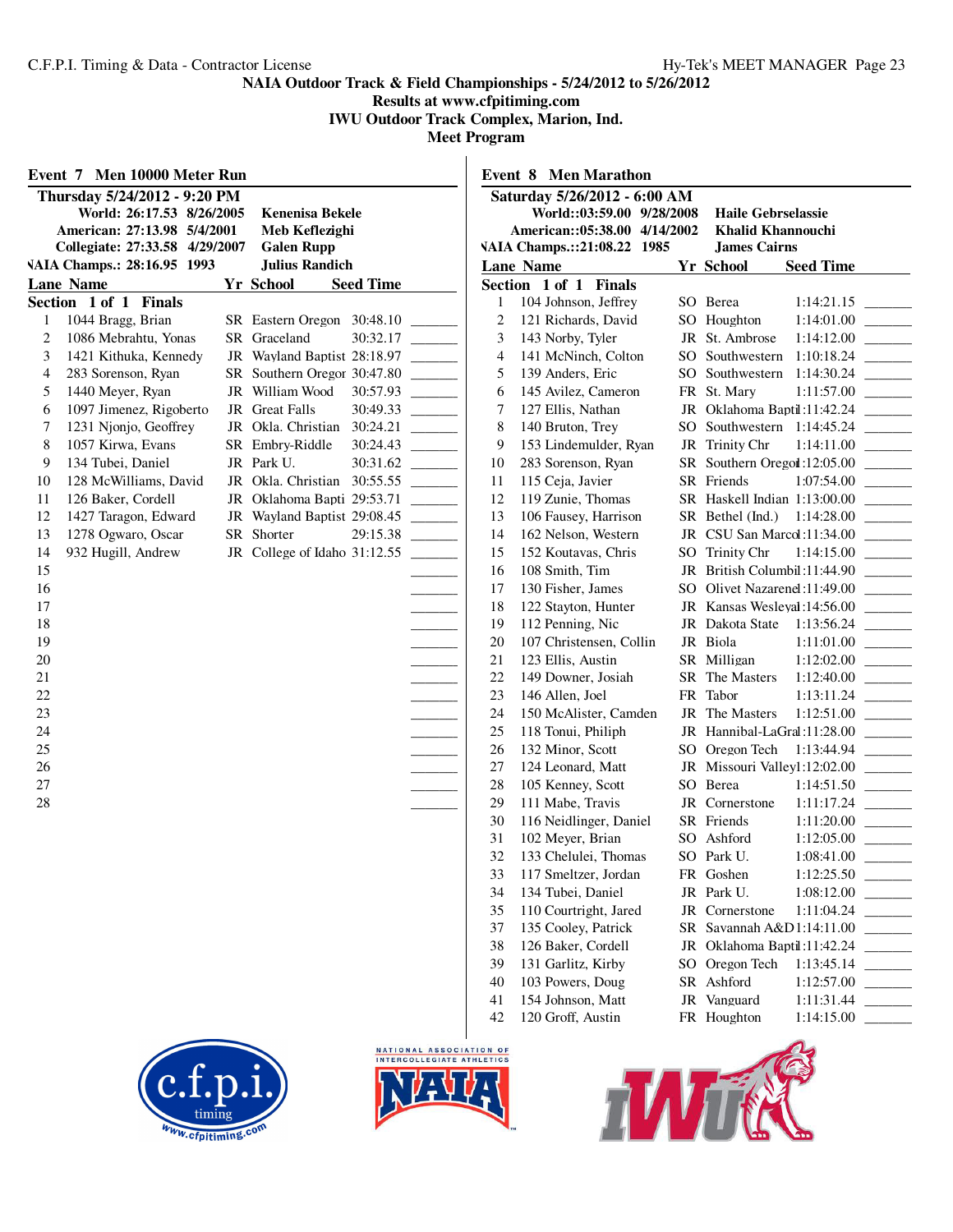**Results at www.cfpitiming.com**

# **IWU Outdoor Track Complex, Marion, Ind.**

**Meet Program**

| Section 1 of 1 Finals |  |  |
|-----------------------|--|--|
|                       |  |  |

| 43  | 125 Rader, Bryant     | <b>JR</b> Mount Mercy 1:12:11.24 |            |  |
|-----|-----------------------|----------------------------------|------------|--|
|     |                       |                                  |            |  |
| 44  | 113 Frazier, Alex     | SR Embry-Riddle 1:13:06.00       |            |  |
| 45  | 128 McWilliams, David | JR Okla. Christian 1:09:41.00    |            |  |
| 46  | 129 Zarazua, Joseph   | SR Okla. Christian 1:11:59.00    |            |  |
| 47  | 151 Tockstein, Tyler  | SO The Masters                   | 1:14:49.00 |  |
| 48  | 138 Adelman, Frank    | JR Southwestern                  | 1:10:18.24 |  |
| 49  | 136 Smith, Brett      | SO Siena Heights $1:12:50.00$    |            |  |
| 50  | 142 Burk, Bryan       | JR Spring Arbor                  | 1:12:06.00 |  |
| 51  | 147 Heil, Jacob       | JR Tabor                         | 1:14:31.24 |  |
| 52  | 114 Jacobs, Austin    | SR Evangel                       | 1:10:06.00 |  |
| 53. | 144 Sherwood, Josh    | SR St. Ambrose                   | 1:13:14.24 |  |
| 54  | 155 Lange, Oliver     | SO Westminster                   | 1:11:33.00 |  |
| 55  | 148 Garcia, Ramiro    | SO Texas Wesleyan1:13:25.00      |            |  |
|     |                       |                                  |            |  |

# **Event 9 Men 110 Meter Hurdles**

| 18 Advance: Top 3 Each Heat plus Next 6 Best Times |                                    |                 |                          |                                                      |  |
|----------------------------------------------------|------------------------------------|-----------------|--------------------------|------------------------------------------------------|--|
|                                                    | Thursday 5/24/2012 - 2:40 PM       |                 |                          |                                                      |  |
|                                                    | World:                             | 12.87 6/12/2008 | <b>Dayron Robles</b>     |                                                      |  |
|                                                    | American:<br>12.89                 | 7/16/2010       | <b>David Oliver</b>      |                                                      |  |
|                                                    | Collegiate:                        | 13.00 5/6/1979  | Renaldo Nehemiah         |                                                      |  |
|                                                    | <b>VAIA Champs.:</b><br>13.74 2003 |                 |                          | <b>Dominique DeGrammont</b>                          |  |
|                                                    | <b>Lane Name</b>                   |                 | Yr School                | <b>Seed Time</b>                                     |  |
|                                                    | Heat 1 of 4 Prelims                |                 |                          |                                                      |  |
| 1                                                  |                                    |                 |                          |                                                      |  |
| $\overline{c}$                                     | 869 Burns, Robby                   |                 | SR Bethel (Ind.)         | 14.83                                                |  |
| 3                                                  | 1298 Moore, Logan                  |                 | SO Siena Heights         | 14.44                                                |  |
| $\overline{4}$                                     | 1016 Housh, Sam                    |                 | SO Doane                 | 14.52                                                |  |
| 5                                                  | 1376 Eastman, Dominick             |                 | JR Tabor                 | 14.17                                                |  |
| 6                                                  | 1413 South, Garrett                |                 | <b>JR</b> Warner Pacific | 15.10                                                |  |
| 7                                                  | 1148 Smith, Jake                   |                 | FR Indiana Wesleya       | 14.91                                                |  |
| 8                                                  | 1142 Lipiec, Andy                  |                 | JR Indiana Wesleya       | 14.60                                                |  |
| 9                                                  | 1407 Xavier, Alex                  |                 | FR Warner                | 14.72                                                |  |
|                                                    | Heat 2 of 4 Prelims                |                 |                          |                                                      |  |
| $\mathbf{1}$                                       |                                    |                 |                          |                                                      |  |
| $\overline{c}$                                     | 1327 Stevens, Sullivan             |                 | SO Southern Oregor       | 14.59                                                |  |
| 3                                                  | 859 Anderson, JL                   |                 | SR Baker                 | 14.80                                                |  |
| $\overline{\mathcal{L}}$                           | 1383 McGregor, Kevin               |                 | SO Taylor                | 14.98                                                |  |
| 5                                                  | 1166 Mhlanga, Takudzwa             |                 | FR Lindsey Wilson        | 15.00                                                |  |
| 6                                                  | 1252 McCord. Theodore              |                 | FR Park U.               | 14.75                                                |  |
| 7                                                  | 998 Magstadt, Nathan               |                 | SO Dickinson St,         | 14.34                                                |  |
| 8                                                  | 1225 Garrett, Renaldo              |                 | JR Okla. Christian       | 14.60                                                |  |
| 9                                                  | 1272 Holmes, Trebor                |                 | SO Shorter               | 14.33                                                |  |
| Heat                                               | 3 of 4 Prelims                     |                 |                          |                                                      |  |
| 1                                                  |                                    |                 |                          |                                                      |  |
| $\overline{c}$                                     | 918 Randles, P.J.                  |                 | SO Campbellsville        | 14.92                                                |  |
| 3                                                  | 867 Riemann, Johannes              |                 | FR Bethany               | 15.07                                                |  |
| $\overline{4}$                                     | 1160 Young, Clyde                  |                 | SR Langston              | 14.24                                                |  |
| 5                                                  | 831 Correia, Javen                 |                 | JR Azusa Pacific         | 14.60                                                |  |
|                                                    |                                    |                 |                          | NATIONAL ASSOCIATION OF<br>INTERCOLLEGIATE ATHLETICS |  |

| 6 1094 Westerkamp, Pete                      | SR Grand View     | 14.81 |  |
|----------------------------------------------|-------------------|-------|--|
| 7 1220 Johnson, Airick                       | SO Oklahoma Bapti | 14.40 |  |
| 8 946 Hinckfoot, Benjamin SO Concordia (Neb. |                   | 14.54 |  |

9 1355 Morrison, Tony SR St. Ambrose 14.72



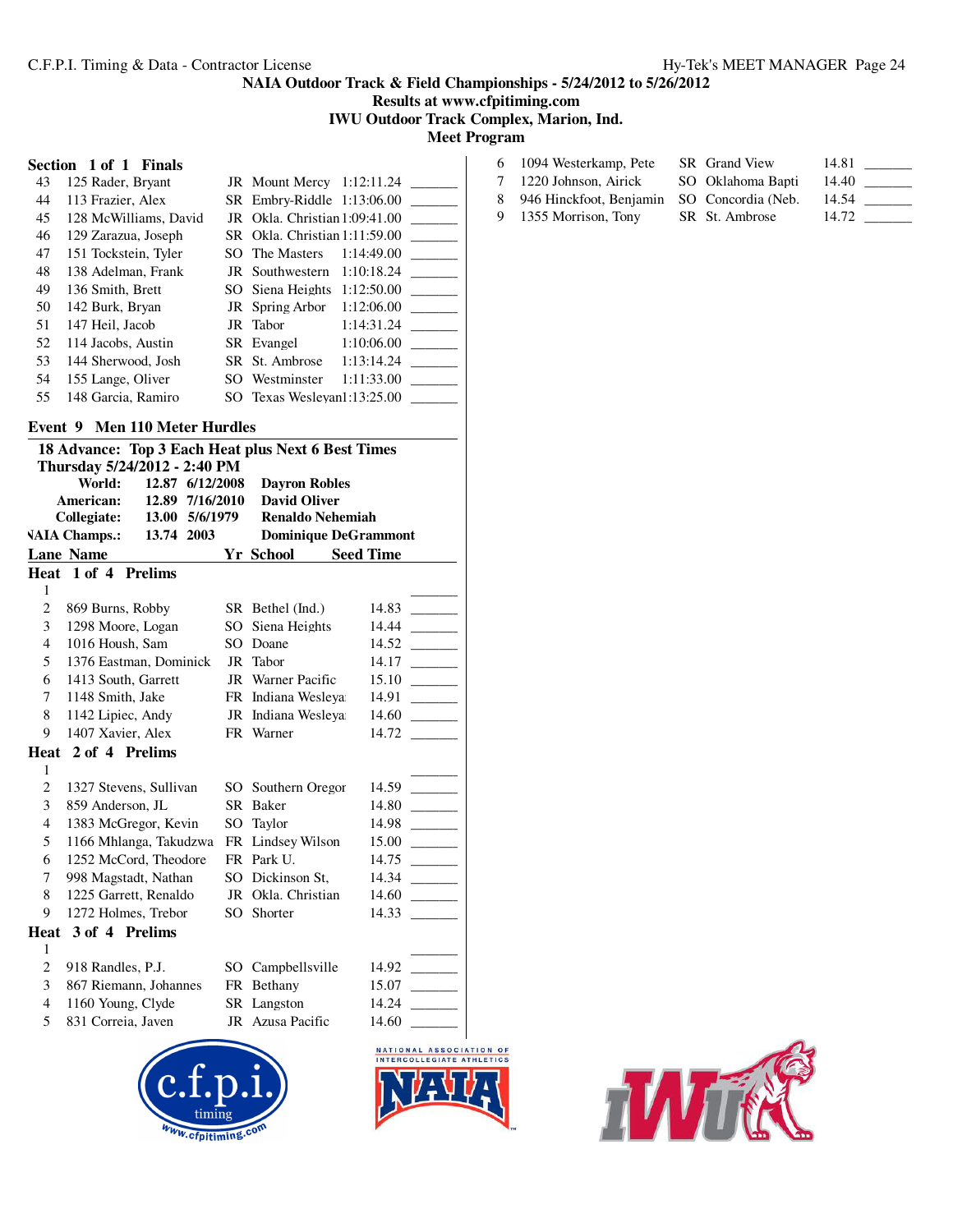# **Results at www.cfpitiming.com**

**IWU Outdoor Track Complex, Marion, Ind.**

**Meet Program**

#### **Heat 4 of 4 Prelims**

| $\mathcal{D}_{\mathcal{L}}$ | 1184 Leonard, Jon                    | JR Missouri Valley | 14.86 |
|-----------------------------|--------------------------------------|--------------------|-------|
| 3                           | 816 Awah, Christian                  | JR Ashford         | 14.62 |
| 4                           | 844 Smith, Cedrique                  | JR Azusa Pacific   | 13.78 |
| 5                           | 1110 Walker-Reese, Javon FR Hastings |                    | 14.65 |
| 6                           | 1151 Roemmich, Trent                 | SO Jamestown       | 14.88 |
|                             | 1149 Brown, Keith                    | FR Iowa Wesleyan   | 14.51 |
| 8                           | 1169 Maxey, Taylor                   | JR Marian          | 14.46 |
| 9                           |                                      |                    |       |

#### **Event 9 Men 110 Meter Hurdles**

| 9 Advance: Top 3 Each Heat plus Next 3 Best Times |                            |                |           |     |                             |                |  |
|---------------------------------------------------|----------------------------|----------------|-----------|-----|-----------------------------|----------------|--|
|                                                   | Friday 5/25/2012 - 1:00 PM |                |           |     |                             |                |  |
|                                                   | World:                     | 12.87          | 6/12/2008 |     | <b>Dayron Robles</b>        |                |  |
|                                                   | American:                  | 12.89          | 7/16/2010 |     | <b>David Oliver</b>         |                |  |
|                                                   | Collegiate:                | 13.00 5/6/1979 |           |     | <b>Renaldo Nehemiah</b>     |                |  |
|                                                   | <b>VAIA Champs.:</b>       | 13.74 2003     |           |     | <b>Dominique DeGrammont</b> |                |  |
|                                                   | <b>Lane Name</b>           |                |           |     | Yr School                   | <b>Prelims</b> |  |
| Heat                                              | $1$ of $2$                 | <b>Semis</b>   |           |     |                             |                |  |
| 1                                                 | 1149 Brown, Keith          |                |           |     | FR Iowa Wesleyan            | 14.82          |  |
| 2                                                 | 1252 McCord, Theodore      |                |           |     | FR Park U.                  | 14.69          |  |
| 3                                                 | 831 Correia, Javen         |                |           |     | JR Azusa Pacific            | 14.47          |  |
| $\overline{4}$                                    | 1327 Stevens, Sullivan     |                |           |     | SO Southern Oregor          | 14.42          |  |
| 5                                                 | 1160 Young, Clyde          |                |           |     | SR Langston                 | 14.31          |  |
| 6                                                 | 844 Smith, Cedrique        |                |           |     | JR Azusa Pacific            | 14.32          |  |
| $\tau$                                            | 1169 Maxey, Taylor         |                |           |     | JR Marian                   | 14.46          |  |
| 8                                                 | 1142 Lipiec, Andy          |                |           |     | JR Indiana Wesleya          | 14.49          |  |
| 9                                                 | 1094 Westerkamp, Pete      |                |           |     | SR Grand View               | 14.75          |  |
| Heat                                              | 2 of 2 Semis               |                |           |     |                             |                |  |
| 1                                                 | 1407 Xavier, Alex          |                |           |     | FR Warner                   | 14.79          |  |
| 2                                                 | 946 Hinckfoot, Benjamin    |                |           | SO  | Concordia (Neb.             | 14.69          |  |
| 3                                                 | 998 Magstadt, Nathan       |                |           | SO  | Dickinson St.               | 14.44          |  |
| 4                                                 | 1376 Eastman, Dominick     |                |           | JR. | Tabor                       | 14.23          |  |
| 5                                                 | 1298 Moore, Logan          |                |           | SO  | Siena Heights               | 14.13          |  |
| 6                                                 | 1272 Holmes, Trebor        |                |           | SO. | Shorter                     | 14.32          |  |
| 7                                                 | 1220 Johnson, Airick       |                |           | SO. | Oklahoma Bapti              | 14.46          |  |
| 8                                                 | 816 Awah, Christian        |                |           | JR  | Ashford                     | 14.57          |  |
| 9                                                 | 1413 South, Garrett        |                |           |     | JR Warner Pacific           | 14.78          |  |
|                                                   |                            |                |           |     |                             |                |  |

# **Event 9 Men 110 Meter Hurdles Friday 5/25/2012 - 4:40 PM World: 12.87 6/12/2008 Dayron Robles American: 12.89 7/16/2010 David Oliver Collegiate: 13.00 5/6/1979 Renaldo Nehemiah NAIA Champs.: 13.74 2003 Dominique DeGrammont Lane Name Yr School Semis Section 1 of 1 Finals** 1 831 Correia, Javen JR Azusa Pacific 14.62 \_\_\_\_\_\_\_\_\_ 2 1169 Maxey, Taylor JR Marian 3 998 Magstadt, Nathan SO Dickinson St, 14.40 \_\_\_\_\_\_\_\_\_ 4 1160 Young, Clyde SR Langston 14.24 \_\_\_\_\_\_\_\_\_ 5 844 Smith, Cedrique JR Azusa Pacific 14.07 \_\_\_\_\_\_ 6 1298 Moore, Logan SO Siena Heights 14.25 \_\_\_\_\_\_\_\_\_ 7 1272 Holmes, Trebor SO Shorter 14.30 \_\_\_\_\_\_\_\_\_ 8 1327 Stevens, Sullivan SO Southern Oregon 14.47 \_\_\_\_\_\_\_\_\_\_\_\_\_\_\_\_\_\_\_\_\_\_\_\_\_\_\_\_\_\_\_ 9 816 Awah, Christian JR Ashford 14.61 **Event 10 Men 400 Meter Hurdles 18 Advance: Top 3 Each Heat plus Next 6 Best Times Thursday 5/24/2012 - 5:35 PM World: 46.78 8/6/1992 Kevin Young American: 46.78 8/6/1992 Kevin Young Collegiate: 47.56 6/11/2005 Kerron Clement NAIA Champs.: 49.51 2005 Pat Brown Lane Name Seed Time Seed Time Heat 1 of 4 Prelims**  $1$   $\overline{\phantom{a}}$   $\overline{\phantom{a}}$   $\overline{\phantom{a}}$   $\overline{\phantom{a}}$   $\overline{\phantom{a}}$   $\overline{\phantom{a}}$   $\overline{\phantom{a}}$   $\overline{\phantom{a}}$   $\overline{\phantom{a}}$   $\overline{\phantom{a}}$   $\overline{\phantom{a}}$   $\overline{\phantom{a}}$   $\overline{\phantom{a}}$   $\overline{\phantom{a}}$   $\overline{\phantom{a}}$   $\overline{\phantom{a}}$   $\overline{\phantom{a}}$   $\overline{\phantom{a}}$  2 814 Uecker-Herman, Cale SR Aquinas 54.59 3 1256 Morrow, Edward JR Point Loma 53.48 4 1088 Adger, Bryce SO Grand View 53.90 5 962 Ratliff, James JR Concordia (Ore.) 52.99 6 830 Clark, Kyle SR Azusa Pacific 52.69 \_\_\_\_\_\_\_\_\_ 7 844 Smith, Cedrique JR Azusa Pacific 54.26 \_\_\_\_\_\_\_\_\_ 8 972 Duerksen, Adam SR Cornerstone 54.41 9 \_\_\_\_\_\_\_\_\_ **Heat 2 of 4 Prelims**  $1$ 2 1133 Ruth, D'Quan FR Indiana Tech 53.60 3 1064 Brinson, John FR Fresno Pacific 53.51 4 823 Miller, Jeremy FR Ashford 54.28 \_\_\_\_\_\_\_\_\_ 5 980 Versen, Ryan SO Cornerstone 52.82 \_\_\_\_\_\_\_ 6 1074 Taylor, Lewis SO Friends 54.74 \_\_\_\_\_\_\_\_\_ 7 974 Klumpp, John SR Cornerstone 54.73 \_\_\_\_\_\_\_\_\_ 8 963 Reeher, Jordan FR Concordia (Ore.) 52.87 9 848 Birdens, Emmanuel SO Bacone 54.30 \_\_\_\_\_\_\_\_\_



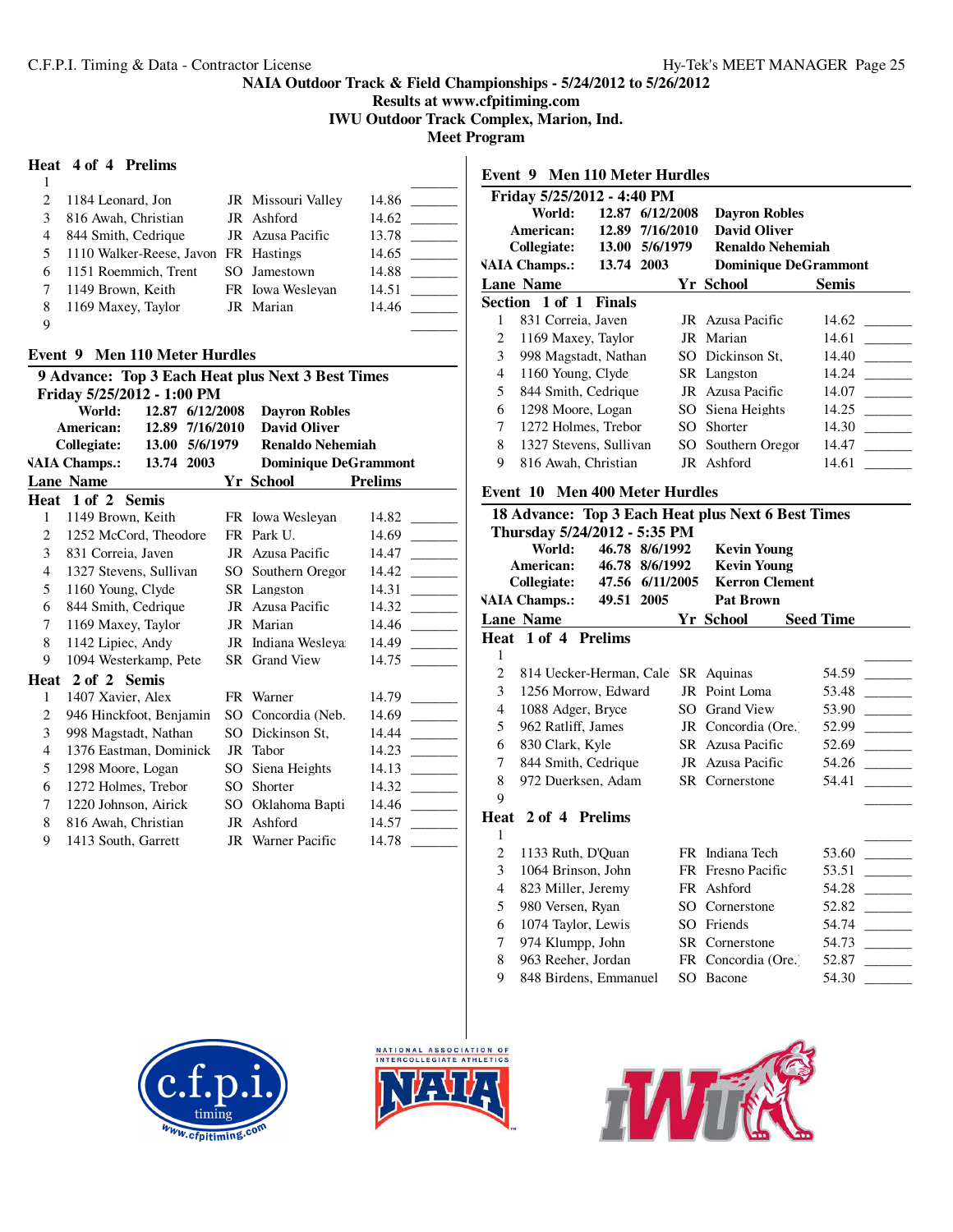**Results at www.cfpitiming.com**

**IWU Outdoor Track Complex, Marion, Ind.**

**Meet Program**

# **Heat 3 of 4 Prelims**

| 1 |                       |    |                      |       |
|---|-----------------------|----|----------------------|-------|
| 2 | 1132 Reynard, Brandon |    | JR Indiana Tech      | 53.07 |
| 3 | 1094 Westerkamp, Pete |    | <b>SR</b> Grand View | 54.56 |
| 4 | 1084 Speckman, Zach   |    | FR Grace             | 54.42 |
| 5 | 1252 McCord, Theodore |    | FR Park U.           | 53.96 |
| 6 | 1218 Harlan, Ross     |    | SR Oklahoma Bapti    | 52.55 |
| 7 | 833 Henry, Tanner     | FR | Azusa Pacific        | 54.21 |
| 8 | 1255 Lewis, Sean      |    | JR Point Loma        | 53.44 |
| 9 |                       |    |                      |       |
|   |                       |    |                      |       |
|   | Heat 4 of 4 Prelims   |    |                      |       |
|   |                       |    |                      |       |
| 2 | 832 Ezell, Slater     |    | JR Azusa Pacific     | 53.27 |
| 3 | 1212 Caster, Henry    |    | SO Oklahoma Bapti    | 54.45 |
| 4 | 934 Hurd, Michael     |    | FR College of Idaho  | 53.21 |
| 5 | 1181 Hines, Junior    |    | JR Missouri Baptist  | 51.69 |
| 6 | 998 Magstadt, Nathan  |    | SO Dickinson St.     | 54.11 |
| 7 | 1151 Roemmich, Trent  | SO | Jamestown            | 54.12 |

 $\qquad \qquad \qquad$ 

#### **Event 10 Men 400 Meter Hurdles**

| 9 Advance: Top 3 Each Heat plus Next 3 Best Times |                                      |  |                 |  |                                   |                |
|---------------------------------------------------|--------------------------------------|--|-----------------|--|-----------------------------------|----------------|
|                                                   | Friday 5/25/2012 - 5:35 PM<br>World: |  | 46.78 8/6/1992  |  |                                   |                |
|                                                   | American:                            |  | 46.78 8/6/1992  |  | Kevin Young<br><b>Kevin Young</b> |                |
|                                                   | Collegiate:                          |  | 47.56 6/11/2005 |  | <b>Kerron Clement</b>             |                |
|                                                   | <b>VAIA Champs.:</b>                 |  | 49.51 2005      |  | <b>Pat Brown</b>                  |                |
|                                                   | <b>Lane Name</b>                     |  |                 |  | Yr School                         | <b>Prelims</b> |
|                                                   | Heat 1 of 2 Semis                    |  |                 |  |                                   |                |
| 1                                                 | 941 Becker, Jonathon                 |  |                 |  | SO Concordia (Neb.                | 54.92          |
| 2                                                 | 1133 Ruth, D'Ouan                    |  |                 |  | FR Indiana Tech                   | 54.22          |
| 3                                                 | 980 Versen, Ryan                     |  |                 |  | SO Cornerstone                    | 53.92          |
| $\overline{4}$                                    | 1218 Harlan, Ross                    |  |                 |  | SR Oklahoma Bapti                 | 53.51          |
| 5                                                 | 1181 Hines, Junior                   |  |                 |  | JR Missouri Baptist               | 53.14          |
| 6                                                 | 1256 Morrow, Edward                  |  |                 |  | JR Point Loma                     | 53.42          |
| 7                                                 | 848 Birdens, Emmanuel                |  |                 |  | SO Bacone                         | 53.90          |
| 8                                                 | 934 Hurd, Michael                    |  |                 |  | FR College of Idaho               | 54.16          |
| 9                                                 | 832 Ezell, Slater                    |  |                 |  | <b>JR</b> Azusa Pacific           | 54.33          |

# **Heat 2 of 2 Semis...(Event 10 Men 400 Meter Hurdles)**

|    | 972 Duerksen, Adam     | <b>SR</b> Cornerstone | 54.87                             |
|----|------------------------|-----------------------|-----------------------------------|
|    | 1064 Brinson, John     | FR Fresno Pacific     | 53.99                             |
| 3  | 1132 Reynard, Brandon  | JR Indiana Tech       | 53.81<br><b>Contract Contract</b> |
|    | 4 998 Magstadt, Nathan | SO Dickinson St.      | 53.28                             |
| 5. | 1255 Lewis, Sean       | JR Point Loma         | 53.01                             |
| 6  | 963 Reeher, Jordan     | FR Concordia (Ore.)   | 53.85                             |
|    | 830 Clark, Kyle        | SR Azusa Pacific      | 54.04                             |
| 8  | 844 Smith, Cedrique    | JR Azusa Pacific      | 54.29                             |
| 9  | 1151 Roemmich, Trent   | SO Jamestown          | 54.36                             |

# **Event 10 Men 400 Meter Hurdles**

|   | Saturday 5/26/2012 - 4:00 PM |                 |                       |              |  |  |  |
|---|------------------------------|-----------------|-----------------------|--------------|--|--|--|
|   | World:                       | 46.78 8/6/1992  | <b>Kevin Young</b>    |              |  |  |  |
|   | American:                    | 46.78 8/6/1992  | <b>Kevin Young</b>    |              |  |  |  |
|   | Collegiate:                  | 47.56 6/11/2005 | <b>Kerron Clement</b> |              |  |  |  |
|   | <b>VAIA Champs.:</b>         | 49.51 2005      | <b>Pat Brown</b>      |              |  |  |  |
|   | <b>Lane Name</b>             |                 | Yr School             | <b>Semis</b> |  |  |  |
|   | Section 1 of 1 Finals        |                 |                       |              |  |  |  |
| 1 | 934 Hurd, Michael            |                 | FR College of Idaho   | 52.89        |  |  |  |
| 2 | 980 Versen, Ryan             |                 | SO Cornerstone        | 52.50        |  |  |  |
| 3 | 1218 Harlan, Ross            |                 | SR Oklahoma Bapti     | 52.22        |  |  |  |
| 4 | 832 Ezell, Slater            |                 | JR Azusa Pacific      | 52.08        |  |  |  |
| 5 | 1181 Hines, Junior           |                 | JR Missouri Baptist   | 51.23        |  |  |  |
| 6 | 1255 Lewis, Sean             |                 | JR Point Loma         | 51.78        |  |  |  |
| 7 | 998 Magstadt, Nathan         |                 | SO Dickinson St.      | 52.47        |  |  |  |
| 8 | 1132 Reynard, Brandon        |                 | JR Indiana Tech       | 52.66        |  |  |  |
| 9 | 963 Reeher, Jordan           |                 | FR Concordia (Ore.)   | 52.80        |  |  |  |





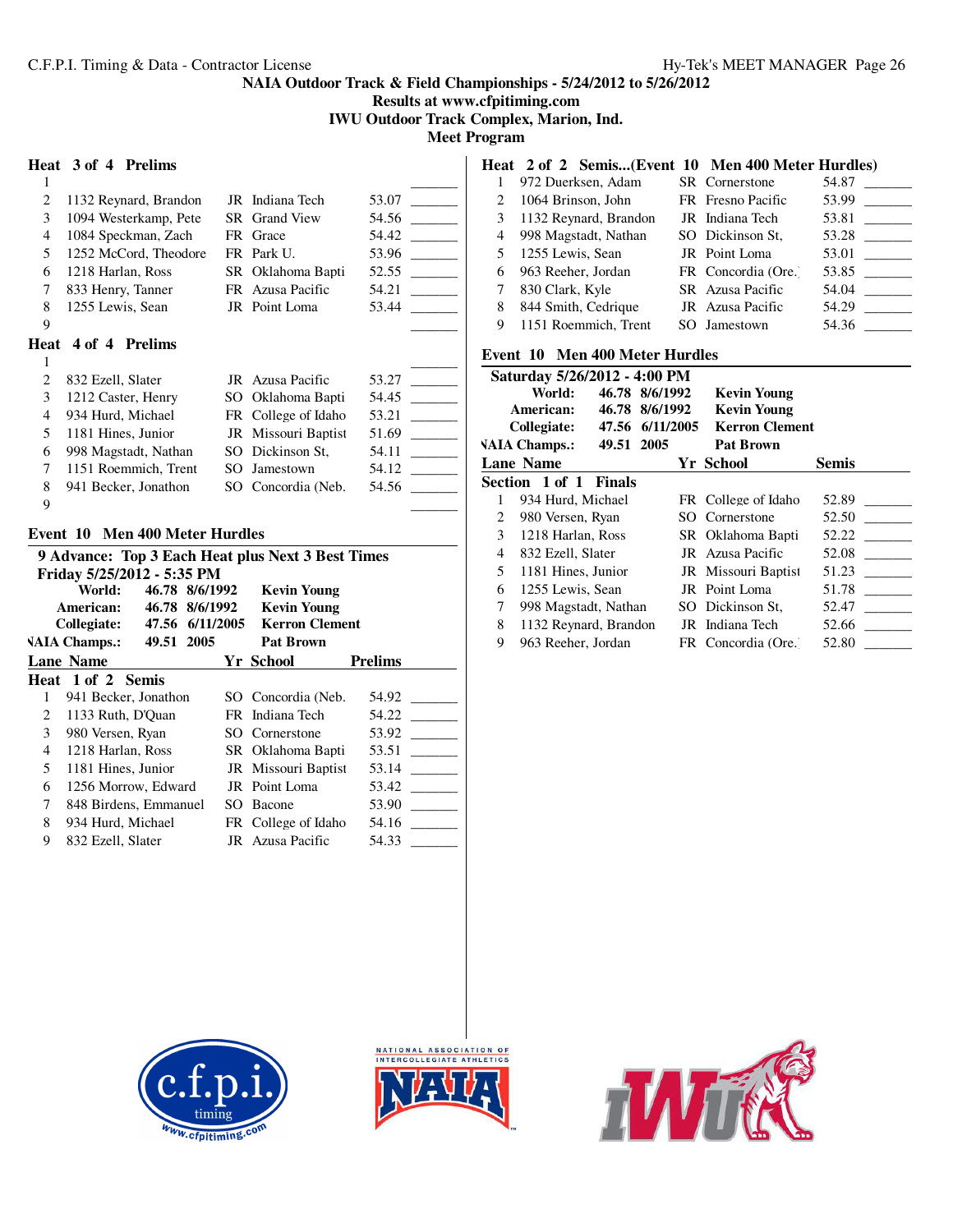# **Results at www.cfpitiming.com**

**IWU Outdoor Track Complex, Marion, Ind.**

**Meet Program**  $\overline{\phantom{a}}$ 

|                | 14 Advance: Top 5 Each Heat plus Next 4 Best Times                                                        |                        |                                                                   |                  |
|----------------|-----------------------------------------------------------------------------------------------------------|------------------------|-------------------------------------------------------------------|------------------|
|                | Thursday 5/24/2012 - 8:00 PM<br>World:<br>7:53.63 9/3/2004<br>American:<br>8:08.82<br>Collegiate: 8:05.4h | 7/14/2006<br>5/13/1978 | <b>Saïf Shaheen</b><br><b>Daniel Lincoln</b><br><b>Henry Rono</b> |                  |
|                | <b>VAIA Champs.:</b><br>8:40.03 2007                                                                      |                        | <b>David Cheromei</b>                                             |                  |
|                | <b>Lane Name</b>                                                                                          |                        | Yr School                                                         | <b>Seed Time</b> |
|                | Heat 1 of 2 Prelims                                                                                       |                        |                                                                   |                  |
| $\mathbf{1}$   | 1188 Ehlers, Garret                                                                                       |                        | SO Morningside                                                    | 9:13.79          |
| $\overline{c}$ | 1391 Eller, David                                                                                         | SO.                    | The Masters                                                       | 9:20.46          |
| 3              | 1045 Coxen, Kody                                                                                          |                        | JR Eastern Oregon                                                 | 9:25.34          |
| $\overline{4}$ | 900 Kent, Justin                                                                                          |                        | SO British Columbia                                               | 9:14.43          |
| 5              | 1194 Porter, Matt                                                                                         |                        | JR Northwest U.                                                   | 9:26.81          |
| 6              | 1389 Crichton, Matthew                                                                                    |                        | SO The Masters                                                    | 9:26.20          |
| $\overline{7}$ | 1047 Updike, Isaac                                                                                        |                        | SO Eastern Oregon                                                 | 9:06.33          |
| 8              | 1429 Barron, Gabriel                                                                                      |                        | FR Webber                                                         | 9:27.77          |
| 9              | 907 Hatfield, Connor                                                                                      |                        | FR Bryan                                                          | 9:20.23          |
| 10             | 1320 McIntyre, Scott                                                                                      |                        | SR Southern Oregor                                                | 9:07.72          |
| 11             | 1284 Sorenson, Daniel                                                                                     |                        | JR Shorter                                                        | 8:50.48          |
| 12             |                                                                                                           |                        |                                                                   |                  |
| Heat           | 2 of 2 Prelims                                                                                            |                        |                                                                   |                  |
| $\mathbf{1}$   | 1069 Gurley, Michael                                                                                      |                        | JR Friends                                                        | 9:26.68          |
| $\overline{c}$ | 973 Falland, Louis                                                                                        |                        | SO Cornerstone                                                    | 9:17.30          |
| 3              | 883 Horchler, Kevin                                                                                       |                        | FR Biola                                                          | 9:24.12          |
| $\overline{4}$ | 1318 Johnstone, James                                                                                     |                        | SR Southern Oregor                                                | 8:59.84          |
| 5              | 1215 Ellis, Neal                                                                                          |                        | JR Oklahoma Bapti                                                 | 9:28.55          |
| 6              | 986 Fideler, Matt                                                                                         |                        | SR Dakota State                                                   | 9:11.41          |
| $\overline{7}$ | 1278 Ogwaro, Oscar                                                                                        |                        | SR Shorter                                                        | 8:58.84          |
| 8              | 906 Harper, Bryson                                                                                        |                        | SR Brvan                                                          | 9:10.45          |
| 9              | 1433 Kemp, Nathan                                                                                         |                        | SR Westmont                                                       | 9:23.22          |
| 10             | 1352 Mills, Kameron                                                                                       |                        | SO Spring Arbor                                                   | 9:28.61          |
| 11             | 1325 Sherman, David                                                                                       |                        | JR Southern Oregon                                                | 9:26.44          |
| 12             | 1319 McCaffrey, Dennis                                                                                    |                        | SR Southern Oregor                                                | 9:19.93          |

| Event 11 Men 3000 Meter Steeplechase |                                                       |                   |                        |                                                                                                        |  |  |  |  |
|--------------------------------------|-------------------------------------------------------|-------------------|------------------------|--------------------------------------------------------------------------------------------------------|--|--|--|--|
|                                      | Saturday 5/26/2012 - 2:20 PM                          |                   |                        |                                                                                                        |  |  |  |  |
|                                      | World: 7:53.63 9/3/2004                               |                   | <b>Saïf Shaheen</b>    |                                                                                                        |  |  |  |  |
|                                      | American:                                             | 8:08.82 7/14/2006 | <b>Daniel Lincoln</b>  |                                                                                                        |  |  |  |  |
|                                      | Collegiate:<br>8:05.4h 5/13/1978<br><b>Henry Rono</b> |                   |                        |                                                                                                        |  |  |  |  |
|                                      | <b>VAIA Champs.:</b><br>8:40.03 2007                  |                   | <b>David Cheromei</b>  |                                                                                                        |  |  |  |  |
|                                      | <b>Lane Name</b>                                      |                   | Yr School              | <b>Prelims</b>                                                                                         |  |  |  |  |
|                                      | Section 1 of 1 Finals                                 |                   |                        |                                                                                                        |  |  |  |  |
| 1                                    | 1318 Johnstone, James                                 |                   | SR Southern Oregor     | 9:27.84                                                                                                |  |  |  |  |
| $\overline{c}$                       | 906 Harper, Bryson                                    |                   | SR Bryan               | 9:32.51                                                                                                |  |  |  |  |
| 3                                    | 1047 Updike, Isaac                                    |                   | SO Eastern Oregon      | 9:38.50<br>$\mathcal{L}^{\text{max}}_{\text{max}}$                                                     |  |  |  |  |
| $\overline{4}$                       | 1433 Kemp, Nathan                                     |                   | SR Westmont            | 9:38.22                                                                                                |  |  |  |  |
| 5                                    | 973 Falland, Louis                                    |                   | SO Cornerstone         | 9:34.65                                                                                                |  |  |  |  |
| 6                                    | 900 Kent, Justin                                      |                   | SO British Columbi     | 9:29.35                                                                                                |  |  |  |  |
| $\tau$                               | 1320 McIntyre, Scott                                  |                   | SR Southern Oregor     | 9:29.26                                                                                                |  |  |  |  |
| 8                                    | 1284 Sorenson, Daniel                                 |                   | JR Shorter             | 9:24.28                                                                                                |  |  |  |  |
| 9                                    | 986 Fideler, Matt                                     |                   | <b>SR</b> Dakota State | 9:32.10                                                                                                |  |  |  |  |
| 10                                   | 1188 Ehlers, Garret                                   |                   | SO Morningside         | 9:25.54                                                                                                |  |  |  |  |
| 11                                   | 907 Hatfield, Connor                                  |                   | FR Bryan               | 9:29.32<br><b>Contract Contract</b>                                                                    |  |  |  |  |
| 12                                   | 1045 Coxen, Kody                                      |                   | JR Eastern Oregon      | 9:28.11<br>$\mathcal{L}^{\text{max}}$ and $\mathcal{L}^{\text{max}}$                                   |  |  |  |  |
| 13                                   | 1278 Ogwaro, Oscar                                    |                   | SR Shorter             | 9:33.03<br>$\mathcal{L}^{\mathcal{L}}$ and $\mathcal{L}^{\mathcal{L}}$ and $\mathcal{L}^{\mathcal{L}}$ |  |  |  |  |
| 14                                   | 1319 McCaffrey, Dennis                                |                   | SR Southern Oregor     | 9:32.98                                                                                                |  |  |  |  |
|                                      | Event 13 Men 4x100 Meter Relay                        |                   |                        |                                                                                                        |  |  |  |  |
|                                      | 18 Advance: Top 4 Each Heat plus Next 6 Best Times    |                   |                        |                                                                                                        |  |  |  |  |
|                                      | Thursday 5/24/2012 - 1:20 PM                          |                   |                        |                                                                                                        |  |  |  |  |
|                                      | World:                                                | 37.04 9/4/2011    | <b>Jamaica</b>         |                                                                                                        |  |  |  |  |
|                                      | Carter, Frater, Blake, Bolt                           |                   |                        |                                                                                                        |  |  |  |  |
|                                      | American:<br>Marsh, Burrell, Mitchell, Lewis          | 37.40 8/8/1992    | <b>National Team</b>   |                                                                                                        |  |  |  |  |
|                                      | Collegiate:                                           | 38.04 6/5/1998    | <b>TCU</b>             |                                                                                                        |  |  |  |  |
|                                      | Howard, Holloway, Williams, Spencer                   |                   |                        |                                                                                                        |  |  |  |  |
|                                      | 39.40 2005<br><b>VAIA Champs.:</b>                    |                   | Lindenwood, MO         |                                                                                                        |  |  |  |  |
|                                      | Walker, Rodgers, Johnson, Triggs                      |                   |                        |                                                                                                        |  |  |  |  |

|   | waiku, Kougurs, Jonnson, Triggs |       |                  |
|---|---------------------------------|-------|------------------|
|   | <b>Lane Team</b>                | Relay | <b>Seed Time</b> |
|   | Heat 1 of 3 Prelims             |       |                  |
|   |                                 |       |                  |
|   | Dillard                         |       | 41.63            |
| 3 | Southern-NO                     |       | 41.84            |
| 4 | Doane                           |       | 40.78            |
|   | Briar Cliff                     |       | 41.93            |
| 6 | Dordt                           |       | 41.79            |
|   | Langston                        |       | 40.79            |
| 8 | Southwestern                    |       | 41.63            |
| 9 |                                 |       |                  |





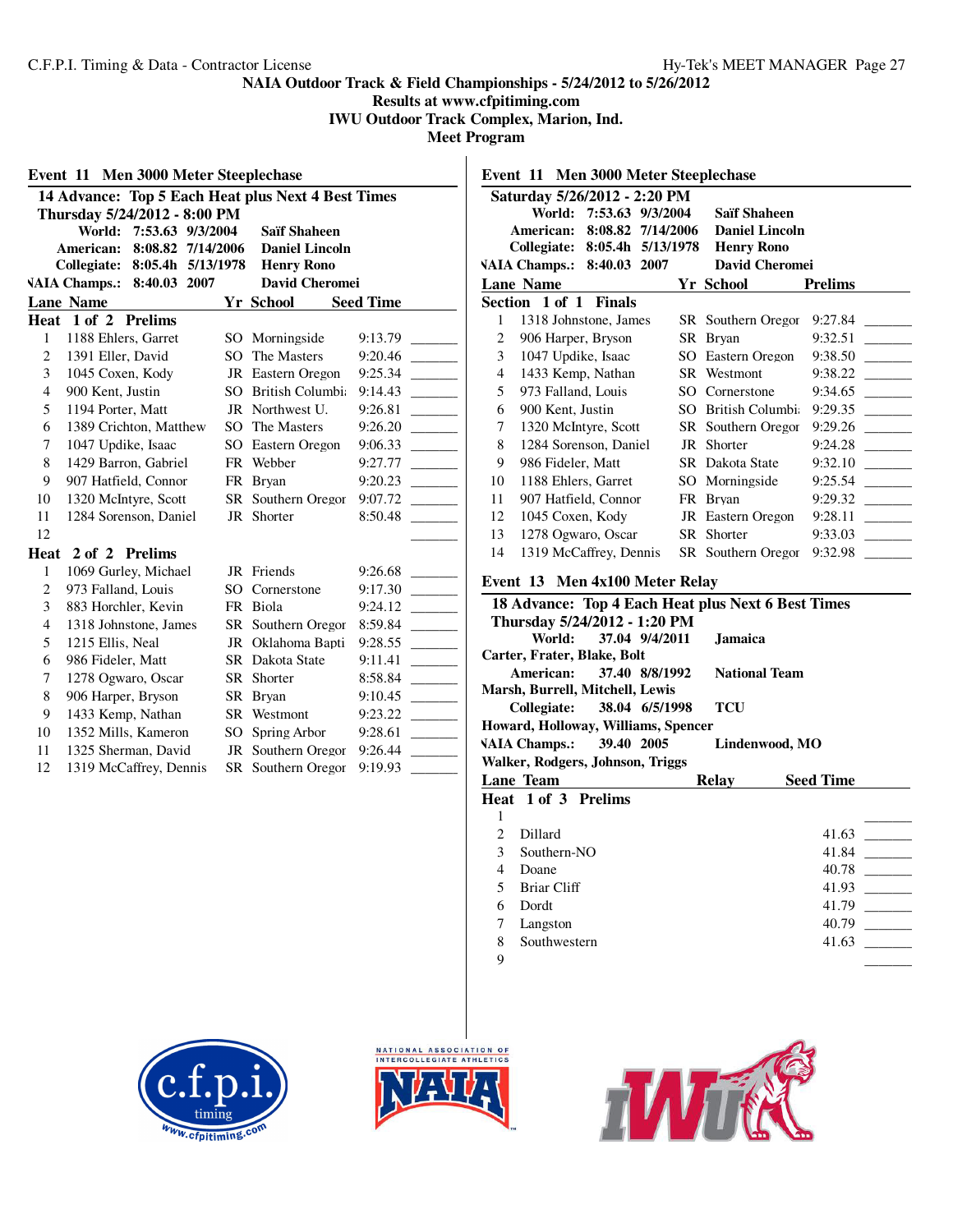**Results at www.cfpitiming.com**

**IWU Outdoor Track Complex, Marion, Ind.**

**Meet Program**

# **Heat 2 of 3 Prelims**

|                | Heat 2 of 3 Prelims    |       |
|----------------|------------------------|-------|
| 1              |                        |       |
| $\overline{c}$ | Davenport              | 41.54 |
| 3              | Ashford                | 41.79 |
| 4              | <b>Wayland Baptist</b> | 40.45 |
| 5              | Warner Pacific         | 41.91 |
| 6              | Azusa Pacific          | 41.26 |
| 7              | Spring Arbor           | 41.85 |
| 8              | Ottawa                 | 41.67 |
| 9              |                        |       |
|                | Heat 3 of 3 Prelims    |       |
| 1              |                        |       |
| 2              | Aquinas                | 41.32 |
| 3              | Shorter                | 40.22 |
| 4              | Embry-Riddle           | 41.37 |
| 5              | Southern Oregon        | 41.75 |
| 6              | Bethel (Tenn.)         | 41.88 |
| 7              | So. Nazarene           | 41.89 |
| 8              | Indiana Tech           | 41.72 |
| 9              |                        |       |
|                |                        |       |

# **Event 13 Men 4x100 Meter Relay**

|                                            | 9 Advance: Top 3 Each Heat plus Next 3 Best Times |                |                      |                |  |  |  |  |
|--------------------------------------------|---------------------------------------------------|----------------|----------------------|----------------|--|--|--|--|
|                                            | Friday 5/25/2012 - 4:05 PM                        |                |                      |                |  |  |  |  |
|                                            | World:                                            | 37.04 9/4/2011 | <b>Jamaica</b>       |                |  |  |  |  |
|                                            | Carter, Frater, Blake, Bolt                       |                |                      |                |  |  |  |  |
|                                            | American:                                         | 37.40 8/8/1992 | <b>National Team</b> |                |  |  |  |  |
| Marsh, Burrell, Mitchell, Lewis            |                                                   |                |                      |                |  |  |  |  |
| 38.04 6/5/1998<br>TCU<br>Collegiate:       |                                                   |                |                      |                |  |  |  |  |
| Howard, Holloway, Williams, Spencer        |                                                   |                |                      |                |  |  |  |  |
| VAIA Champs.: 39.40 2005<br>Lindenwood, MO |                                                   |                |                      |                |  |  |  |  |
| Walker, Rodgers, Johnson, Triggs           |                                                   |                |                      |                |  |  |  |  |
|                                            | <b>Lane Team</b>                                  |                | Relay                | <b>Prelims</b> |  |  |  |  |
|                                            | Heat 1 of 2 Semis                                 |                |                      |                |  |  |  |  |
| 1                                          | Warner Pacific                                    |                |                      | 41.93          |  |  |  |  |
| $\overline{2}$                             | Southern Oregon                                   |                |                      | 41.73          |  |  |  |  |
| $\mathfrak{Z}$                             | Bethel (Tenn.)                                    |                |                      | 41.50          |  |  |  |  |
| 4                                          | Langston                                          |                |                      | 40.87          |  |  |  |  |
| 5                                          | Shorter                                           |                |                      | 40.23          |  |  |  |  |
| 6                                          | Wayland Baptist                                   |                |                      | 40.86          |  |  |  |  |
| 7                                          | Davenport                                         |                |                      | 41.24          |  |  |  |  |
| 8                                          | Aquinas                                           |                |                      | 41.63          |  |  |  |  |
| 9                                          | Briar Cliff                                       |                |                      | 41.93          |  |  |  |  |
|                                            |                                                   |                |                      |                |  |  |  |  |

# **Heat 2 of 2 Semis...(Event 13 Men 4x100 Meter Relay)**<br>1 Ashford 42.35 1 Ashford 2 Dillard 41.77 \_\_\_\_\_\_\_\_\_ 3 Dordt 41.56 \_\_\_\_\_\_\_\_\_ 4 Indiana Tech 41.48 \_\_\_\_\_\_\_\_\_ 5 Doane 40.49 \_\_\_\_\_\_\_\_\_ 6 Azusa Pacific 7 Southwestern 41.04 \_\_\_\_\_\_\_\_\_ 8 Ottawa 41.60 \_\_\_\_\_\_\_\_\_ 9 Embry-Riddle 41.81 \_\_\_\_\_\_\_\_\_

#### **Event 13 Men 4x100 Meter Relay**

| Saturday 5/26/2012 - 2:50 PM        |                      |                            |  |  |
|-------------------------------------|----------------------|----------------------------|--|--|
| World: 37.04 9/4/2011               | <b>Jamaica</b>       |                            |  |  |
| Carter, Frater, Blake, Bolt         |                      |                            |  |  |
| American: 37.40 8/8/1992            | <b>National Team</b> |                            |  |  |
| Marsh, Burrell, Mitchell, Lewis     |                      |                            |  |  |
| Collegiate: 38.04 6/5/1998          | TCU                  |                            |  |  |
| Howard, Holloway, Williams, Spencer |                      |                            |  |  |
| VAIA Champs.: 39.40 2005            | Lindenwood, MO       |                            |  |  |
| Walker, Rodgers, Johnson, Triggs    |                      |                            |  |  |
| Lane Team                           | <b>Relay</b>         | <b>Semis</b>               |  |  |
| Section 1 of 1 Finals               |                      |                            |  |  |
| Wayland Baptist<br>1                |                      | 41.09                      |  |  |
| $2 \Delta$ animage                  |                      | $\Delta$ $\Omega$ $\Omega$ |  |  |

|   | <b>Wayland Baptist</b> | 41.09 |
|---|------------------------|-------|
| 2 | Aquinas                | 40.92 |
| 3 | Bethel (Tenn.)         | 40.87 |
| 4 | Langston               | 40.83 |
|   | Shorter                | 39.75 |
| 6 | Azusa Pacific          | 40.81 |
|   | Southwestern           | 41.30 |
| 8 | Ottawa                 | 41.44 |
| 9 | Davenport              | 40.98 |





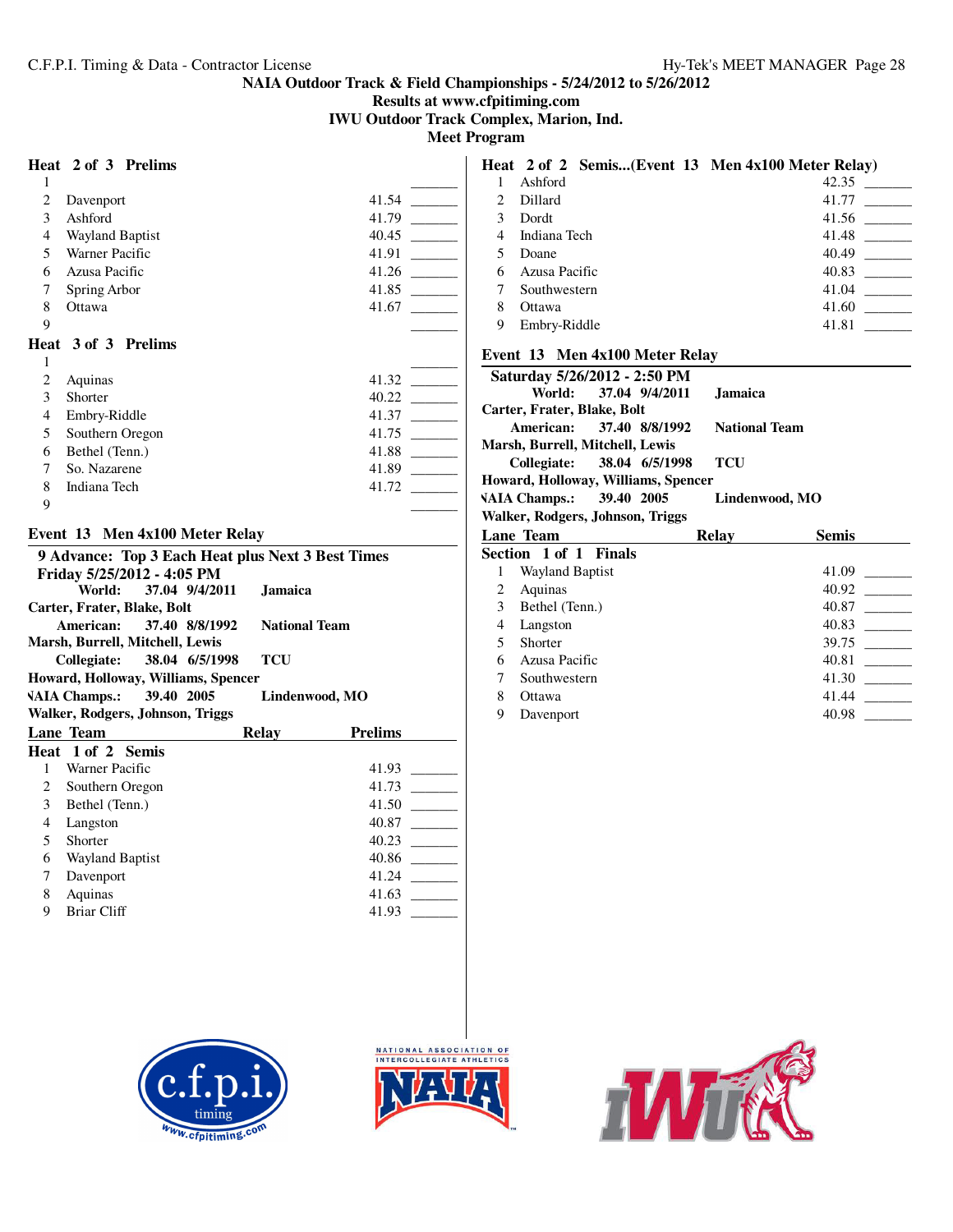**Results at www.cfpitiming.com**

**IWU Outdoor Track Complex, Marion, Ind.**

**Meet Program**

|                | Event 14 Men 4x400 Meter Relay                                       |            |                                 |                            |
|----------------|----------------------------------------------------------------------|------------|---------------------------------|----------------------------|
|                | 9 Advance: Top 2 Each Heat plus Next 3 Best Times                    |            |                                 |                            |
|                | Friday 5/25/2012 - 8:35 PM                                           |            |                                 |                            |
|                | World: 2:54.29 8/22/1993                                             | <b>USA</b> |                                 |                            |
|                | Watts, Valmon, Reynolds, Johnson                                     |            |                                 |                            |
|                | American: 2:54.20 7/22/1998<br>Young, Pettigrew, Washington, Johnson |            | <b>National Team</b>            |                            |
|                | Collegiate: 2:59.59 6/11/2005                                        | <b>LSU</b> |                                 |                            |
|                | Dardar, Willie, Brazell, Carter                                      |            |                                 |                            |
|                | VAIA Champs.: 3:05.40 1981                                           |            | <b>Mississippi Valley State</b> |                            |
|                | Sloan, Sanders, Dixon, White                                         |            |                                 |                            |
|                | Lane Team                                                            | Relay      | <b>Seed Time</b>                |                            |
|                | Heat 1 of 3 Prelims                                                  |            |                                 |                            |
| 1              |                                                                      |            |                                 |                            |
| $\overline{c}$ | Oklahoma Baptist                                                     |            |                                 |                            |
| 3              | Langston                                                             |            |                                 |                            |
| 4              | Concordia (Ore.)                                                     |            |                                 |                            |
| 5              | Dillard                                                              |            |                                 |                            |
| 6              | Wayland Baptist                                                      |            |                                 |                            |
| $\tau$         | Azusa Pacific                                                        |            | 3:16.74                         | $\sim$ 100 $\mu$           |
| 8              | <b>Olivet Nazarene</b>                                               |            | 3:15.14                         |                            |
| 9              |                                                                      |            |                                 |                            |
| 1              | Heat 2 of 3 Prelims                                                  |            |                                 |                            |
| 2              |                                                                      |            |                                 |                            |
| 3              | Southwestern                                                         |            | 3:15.67                         | $\mathcal{L}^{\text{max}}$ |
| 4              | Siena Heights                                                        |            | 3:12.29                         | $\sim$ 100 $\mu$           |
| 5              | So. Nazarene                                                         |            |                                 |                            |
| 6              | Southern Oregon                                                      |            | 3:15.12                         | <b>Contract Contract</b>   |
| $\overline{7}$ | Cornerstone                                                          |            | 3:14.11                         |                            |
| 8              | Embry-Riddle                                                         |            | 3:16.46                         |                            |
| 9              |                                                                      |            |                                 |                            |
|                | Heat 3 of 3 Prelims                                                  |            |                                 |                            |
| 1              |                                                                      |            |                                 |                            |
| $\overline{c}$ |                                                                      |            |                                 |                            |
| 3              | Southern-NO                                                          |            |                                 |                            |
| $\overline{4}$ | Tabor                                                                |            |                                 |                            |
| 5              | Indiana Tech                                                         |            | 3:12.31                         | <u> The Common</u>         |
| 6              | Bacone                                                               |            | 3:15.00                         |                            |
| 7              | Shorter                                                              |            | 3:12.74                         | $\sim 10^{11}$ m $^{-1}$   |
| 8              | Dordt                                                                |            | 3:15.06                         |                            |
| 9              |                                                                      |            |                                 |                            |

|                | Event 14 Men 4x400 Meter Relay        |              |                                                   |                                                                                       |
|----------------|---------------------------------------|--------------|---------------------------------------------------|---------------------------------------------------------------------------------------|
|                | Saturday 5/26/2012 - 6:05 PM          |              |                                                   |                                                                                       |
|                | World: 2:54.29 8/22/1993              | <b>USA</b>   |                                                   |                                                                                       |
|                | Watts, Valmon, Reynolds, Johnson      |              |                                                   |                                                                                       |
|                | American: 2:54.20 7/22/1998           |              | <b>National Team</b>                              |                                                                                       |
|                | Young, Pettigrew, Washington, Johnson |              |                                                   |                                                                                       |
|                | Collegiate: 2:59.59 6/11/2005         | LSU          |                                                   |                                                                                       |
|                | Dardar, Willie, Brazell, Carter       |              |                                                   |                                                                                       |
|                | VAIA Champs.: 3:05.40 1981            |              | <b>Mississippi Valley State</b>                   |                                                                                       |
|                | Sloan, Sanders, Dixon, White          |              |                                                   |                                                                                       |
|                | <b>Lane Team</b>                      | <b>Relay</b> | <b>Prelims</b>                                    |                                                                                       |
|                | Section 1 of 1 Finals                 |              |                                                   |                                                                                       |
| 1              | Concordia (Ore.)                      |              | 3:13.28                                           |                                                                                       |
| $\overline{c}$ | Oklahoma Baptist                      |              | 3:12.39                                           |                                                                                       |
| 3              | Southwestern                          |              | 3:13.52                                           | <b>Contract Contract</b>                                                              |
| $\overline{4}$ | Dordt                                 |              | 3:13.95                                           |                                                                                       |
| 5              | Dillard                               |              | 3:11.87                                           | $\mathcal{L}^{\text{max}}_{\text{max}}$                                               |
| 6              | Siena Heights                         |              | 3:12.74                                           | $\mathcal{L}^{\text{max}}_{\text{max}}$ , and $\mathcal{L}^{\text{max}}_{\text{max}}$ |
| 7              | <b>Wayland Baptist</b>                |              | 3:12.27                                           | $\mathcal{L}(\mathcal{L}^{\mathcal{L}})$ and $\mathcal{L}^{\mathcal{L}}$              |
| 8              | Indiana Tech                          |              | 3:14.31                                           | $\frac{1}{2}$                                                                         |
| 9              | <b>Olivet Nazarene</b>                |              | 3:12.91                                           |                                                                                       |
|                |                                       |              |                                                   |                                                                                       |
|                | Event 15 Men 4x800 Meter Relay        |              |                                                   |                                                                                       |
|                |                                       |              | 9 Advance: Top 2 Each Heat plus Next 3 Best Times |                                                                                       |
|                | Thursday 5/24/2012 - 7:00 PM          |              |                                                   |                                                                                       |
|                | World: 7:02.43 8/25/2006              | Kenya        |                                                   |                                                                                       |
|                | American: 7:02.82 8/25/2006           |              | <b>National Team</b>                              |                                                                                       |
|                | Collegiate: 7:08.96 1984              |              | <b>Arizona State</b>                              |                                                                                       |
|                | VAIA Champs.: 7:26.13 2004            |              | <b>Azusa Pacific</b>                              |                                                                                       |
|                | Reid, Franz, Lindsey, Shaw            |              |                                                   |                                                                                       |
|                | <b>Lane Team</b>                      | <b>Relay</b> | <b>Seed Time</b>                                  |                                                                                       |
|                | Heat 1 of 3 Prelims                   |              |                                                   |                                                                                       |
| 1              |                                       |              |                                                   |                                                                                       |
| $\overline{c}$ |                                       |              |                                                   |                                                                                       |
| 3              | Embry-Riddle                          |              | 7:46.13                                           |                                                                                       |
| $\overline{4}$ | Oklahoma Baptist                      |              | 7:42.06                                           | $\sim$ 100 $\sim$                                                                     |
| 5              | Indiana Wesleyan                      |              | 7:45.34                                           | <b>Contract Contract</b>                                                              |
| 6              | Dordt                                 |              | 7:46.33                                           |                                                                                       |
| 7              | College of Idaho                      |              | 7:45.14                                           |                                                                                       |
| 8              | Aquinas                               |              | 7:43.48                                           |                                                                                       |







9 \_\_\_\_\_\_\_\_\_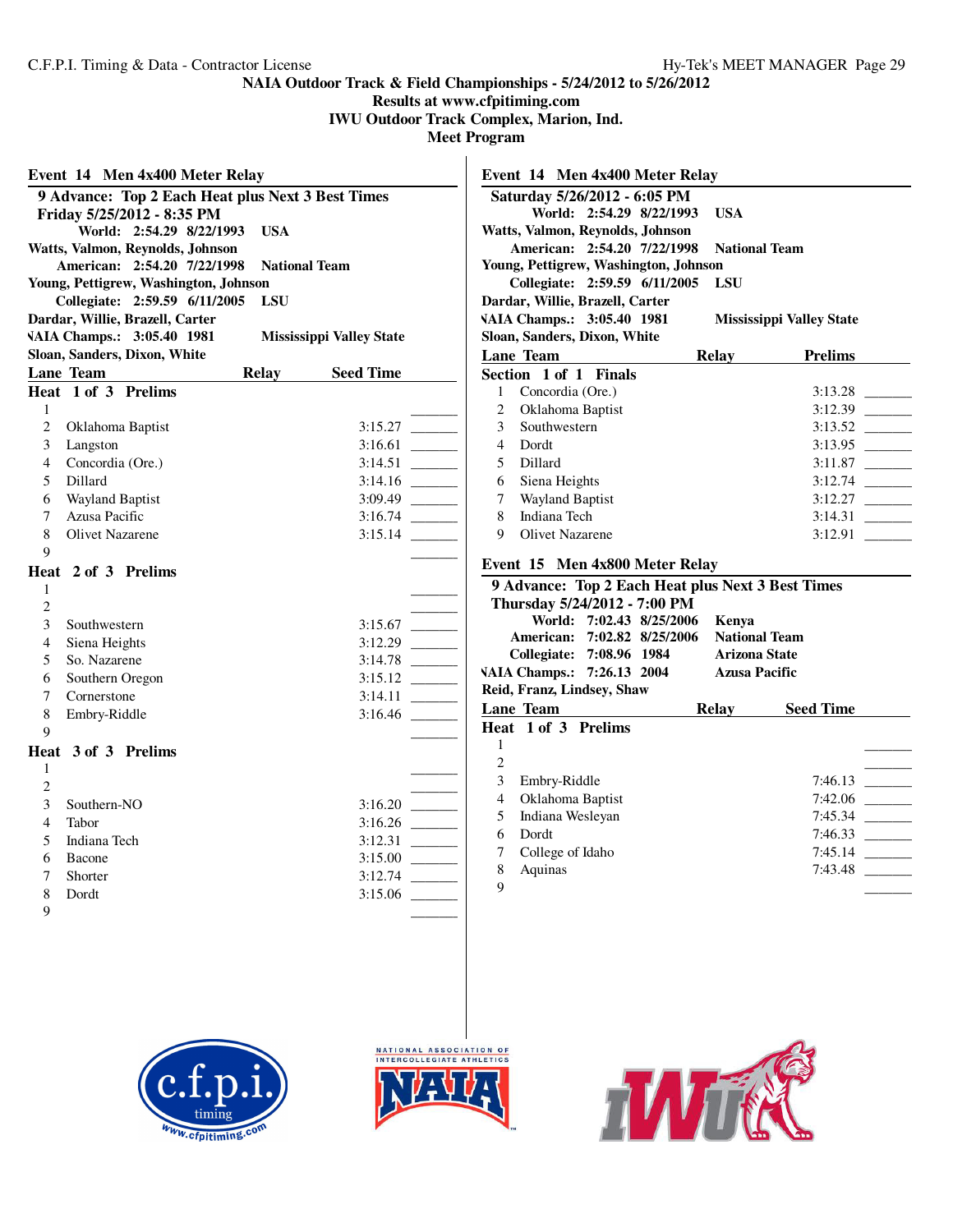**Results at www.cfpitiming.com**

**IWU Outdoor Track Complex, Marion, Ind.**

**Meet Program**

## **Heat 2 of 3 Prelims**

| $\mathbf{1}$   |                                   |                   |                                              |                |
|----------------|-----------------------------------|-------------------|----------------------------------------------|----------------|
| $\overline{c}$ |                                   |                   |                                              |                |
| 3              | <b>Trinity Chr</b>                |                   |                                              | 7:45.43        |
| $\overline{4}$ | Southwestern                      |                   |                                              | 7:43.50        |
| 5              | <b>Wayland Baptist</b>            |                   |                                              | 7:42.03        |
| 6              | Tabor                             |                   |                                              | 7:44.65        |
| 7              | <b>Grand View</b>                 |                   |                                              | 7:47.10        |
| 8              | Grace                             |                   |                                              | 7:45.74        |
| 9              |                                   |                   |                                              |                |
|                | Heat 3 of 3 Prelims               |                   |                                              |                |
| 1              |                                   |                   |                                              |                |
| $\mathbf{2}$   | Taylor                            |                   |                                              | 7:44.17        |
| 3              | Shorter                           |                   |                                              | 7:40.50        |
| 4              | St. Francis                       |                   |                                              | 7:48.96        |
| 5              | <b>British Columbia</b>           |                   |                                              | 7:45.48        |
| 6              | Concordia (Neb.)                  |                   |                                              | 7:47.44        |
| $\tau$         | Northwestern                      |                   |                                              | 7:44.30        |
| 8              | CSU San Marcos                    |                   |                                              | 7:45.64        |
| 9              |                                   |                   |                                              |                |
|                |                                   |                   |                                              |                |
|                | Event 15 Men 4x800 Meter Relay    |                   |                                              |                |
|                | Friday 5/25/2012 - 6:20 PM        |                   |                                              |                |
|                | World: 7:02.43 8/25/2006          |                   | Kenya                                        |                |
|                | American:                         | 7:02.82 8/25/2006 | <b>National Team</b><br><b>Arizona State</b> |                |
|                | Collegiate: 7:08.96 1984          |                   | <b>Azusa Pacific</b>                         |                |
|                | VAIA Champs.: 7:26.13 2004        |                   |                                              |                |
|                | Reid, Franz, Lindsey, Shaw        |                   |                                              |                |
|                | <b>Lane Team</b><br><b>Finals</b> |                   | Relay                                        | <b>Prelims</b> |
|                | Section 1 of 1                    |                   |                                              |                |
| 1              | Wayland Baptist                   |                   |                                              | 7:45.19        |
| $\overline{2}$ | Oklahoma Baptist                  |                   |                                              | 7:43.20        |
| 3              | Trinity Chr                       |                   |                                              | 7:44.43        |
| 4              | Southwestern                      |                   |                                              | 7:44.12        |
| 5              | Embry-Riddle                      |                   |                                              | 7:41.29        |
| 6              | Shorter                           |                   |                                              | 7:44.01        |
| 7              | Aquinas                           |                   |                                              | 7:41.30        |

| World:                  |                                                                                                                                                                                               | <b>Javier Sotomayor</b>                                                                                                                                                                                                                                                                                                                                                                                                                     |                                                                                                                                                                                                                                                                                                                                                                                                                                                         |
|-------------------------|-----------------------------------------------------------------------------------------------------------------------------------------------------------------------------------------------|---------------------------------------------------------------------------------------------------------------------------------------------------------------------------------------------------------------------------------------------------------------------------------------------------------------------------------------------------------------------------------------------------------------------------------------------|---------------------------------------------------------------------------------------------------------------------------------------------------------------------------------------------------------------------------------------------------------------------------------------------------------------------------------------------------------------------------------------------------------------------------------------------------------|
| American:               |                                                                                                                                                                                               |                                                                                                                                                                                                                                                                                                                                                                                                                                             |                                                                                                                                                                                                                                                                                                                                                                                                                                                         |
| Collegiate:             |                                                                                                                                                                                               | <b>Hollis Conway</b>                                                                                                                                                                                                                                                                                                                                                                                                                        |                                                                                                                                                                                                                                                                                                                                                                                                                                                         |
|                         |                                                                                                                                                                                               |                                                                                                                                                                                                                                                                                                                                                                                                                                             |                                                                                                                                                                                                                                                                                                                                                                                                                                                         |
| <b>Name</b>             |                                                                                                                                                                                               |                                                                                                                                                                                                                                                                                                                                                                                                                                             | <b>Seed Mark</b>                                                                                                                                                                                                                                                                                                                                                                                                                                        |
| 1 of 1<br><b>Finals</b> |                                                                                                                                                                                               |                                                                                                                                                                                                                                                                                                                                                                                                                                             |                                                                                                                                                                                                                                                                                                                                                                                                                                                         |
|                         |                                                                                                                                                                                               |                                                                                                                                                                                                                                                                                                                                                                                                                                             |                                                                                                                                                                                                                                                                                                                                                                                                                                                         |
|                         |                                                                                                                                                                                               |                                                                                                                                                                                                                                                                                                                                                                                                                                             |                                                                                                                                                                                                                                                                                                                                                                                                                                                         |
|                         |                                                                                                                                                                                               |                                                                                                                                                                                                                                                                                                                                                                                                                                             |                                                                                                                                                                                                                                                                                                                                                                                                                                                         |
|                         | JR                                                                                                                                                                                            | Tabor                                                                                                                                                                                                                                                                                                                                                                                                                                       |                                                                                                                                                                                                                                                                                                                                                                                                                                                         |
|                         |                                                                                                                                                                                               |                                                                                                                                                                                                                                                                                                                                                                                                                                             | 2.11m                                                                                                                                                                                                                                                                                                                                                                                                                                                   |
|                         |                                                                                                                                                                                               |                                                                                                                                                                                                                                                                                                                                                                                                                                             |                                                                                                                                                                                                                                                                                                                                                                                                                                                         |
|                         |                                                                                                                                                                                               |                                                                                                                                                                                                                                                                                                                                                                                                                                             |                                                                                                                                                                                                                                                                                                                                                                                                                                                         |
|                         | JR                                                                                                                                                                                            |                                                                                                                                                                                                                                                                                                                                                                                                                                             | 2.06m<br><b>Contract Contract</b>                                                                                                                                                                                                                                                                                                                                                                                                                       |
|                         |                                                                                                                                                                                               |                                                                                                                                                                                                                                                                                                                                                                                                                                             | 2.06 <sub>m</sub><br><b>Contract Contract</b>                                                                                                                                                                                                                                                                                                                                                                                                           |
|                         |                                                                                                                                                                                               |                                                                                                                                                                                                                                                                                                                                                                                                                                             |                                                                                                                                                                                                                                                                                                                                                                                                                                                         |
|                         |                                                                                                                                                                                               |                                                                                                                                                                                                                                                                                                                                                                                                                                             | 2.14m<br><b>Contract Contract</b>                                                                                                                                                                                                                                                                                                                                                                                                                       |
|                         |                                                                                                                                                                                               |                                                                                                                                                                                                                                                                                                                                                                                                                                             |                                                                                                                                                                                                                                                                                                                                                                                                                                                         |
|                         |                                                                                                                                                                                               |                                                                                                                                                                                                                                                                                                                                                                                                                                             |                                                                                                                                                                                                                                                                                                                                                                                                                                                         |
|                         |                                                                                                                                                                                               |                                                                                                                                                                                                                                                                                                                                                                                                                                             |                                                                                                                                                                                                                                                                                                                                                                                                                                                         |
|                         |                                                                                                                                                                                               |                                                                                                                                                                                                                                                                                                                                                                                                                                             |                                                                                                                                                                                                                                                                                                                                                                                                                                                         |
|                         |                                                                                                                                                                                               |                                                                                                                                                                                                                                                                                                                                                                                                                                             |                                                                                                                                                                                                                                                                                                                                                                                                                                                         |
|                         |                                                                                                                                                                                               |                                                                                                                                                                                                                                                                                                                                                                                                                                             |                                                                                                                                                                                                                                                                                                                                                                                                                                                         |
| 1125 Gary, Herb         |                                                                                                                                                                                               |                                                                                                                                                                                                                                                                                                                                                                                                                                             | 2.10 <sub>m</sub><br><b>Contract Contract</b>                                                                                                                                                                                                                                                                                                                                                                                                           |
|                         | FR                                                                                                                                                                                            | Bacone                                                                                                                                                                                                                                                                                                                                                                                                                                      | 2.06m<br><b>Contract Contract</b>                                                                                                                                                                                                                                                                                                                                                                                                                       |
| 827 Smith, Austin       | JR                                                                                                                                                                                            | Ashford                                                                                                                                                                                                                                                                                                                                                                                                                                     |                                                                                                                                                                                                                                                                                                                                                                                                                                                         |
|                         |                                                                                                                                                                                               | Concordia (Ore.)                                                                                                                                                                                                                                                                                                                                                                                                                            | 2.06m<br>$\mathcal{L}^{\text{max}}_{\text{max}}$ , and $\mathcal{L}^{\text{max}}_{\text{max}}$                                                                                                                                                                                                                                                                                                                                                          |
| 884 Smith, Jordan       |                                                                                                                                                                                               | Biola                                                                                                                                                                                                                                                                                                                                                                                                                                       |                                                                                                                                                                                                                                                                                                                                                                                                                                                         |
|                         | SO                                                                                                                                                                                            |                                                                                                                                                                                                                                                                                                                                                                                                                                             |                                                                                                                                                                                                                                                                                                                                                                                                                                                         |
|                         |                                                                                                                                                                                               | Morningside                                                                                                                                                                                                                                                                                                                                                                                                                                 |                                                                                                                                                                                                                                                                                                                                                                                                                                                         |
|                         | SR                                                                                                                                                                                            | McPherson                                                                                                                                                                                                                                                                                                                                                                                                                                   |                                                                                                                                                                                                                                                                                                                                                                                                                                                         |
| 893 Pagels, Clay        | JR                                                                                                                                                                                            | <b>Briar Cliff</b>                                                                                                                                                                                                                                                                                                                                                                                                                          |                                                                                                                                                                                                                                                                                                                                                                                                                                                         |
| 1138 Brown, Nick        | SR                                                                                                                                                                                            | Indiana Wesleya                                                                                                                                                                                                                                                                                                                                                                                                                             |                                                                                                                                                                                                                                                                                                                                                                                                                                                         |
|                         |                                                                                                                                                                                               |                                                                                                                                                                                                                                                                                                                                                                                                                                             | 2.08m<br>$\mathcal{L}^{\mathcal{L}}$ and $\mathcal{L}^{\mathcal{L}}$ and $\mathcal{L}^{\mathcal{L}}$                                                                                                                                                                                                                                                                                                                                                    |
|                         | <b>VAIA Champs.:</b><br>Flight<br>1104 Duncan, Tye<br>1105 Gamble, Jon<br>1254 Hester, Jeff<br>917 Talley, Greg<br>1119 Army, David<br>852 Davis, Mark<br>958 Moore, Ethan<br>1189 Gass, Ryan | Event 16 Men High Jump<br>Friday 5/25/2012 - 6:00 PM<br>2.40m 8/7/1991<br>2.38m 6/3/1989<br>2.22m 2006<br>1152 Sutton, Caleb<br>SO.<br>1373 Chippeaux, Ryan<br>1253 Timm, Austen<br>1078 Jones, Samuel<br>806 Helminiak, Ryan<br>1046 Haynie, Robbie<br>1191 Lopour, Trevor<br>1174 Sharp, Garrett<br>1169 Maxey, Taylor<br>1199 Huseman, Matt<br>1172 Sullivan, Jacob<br>1144 Mikell, Darrian<br>1175 Toney, Derrick<br>996 Knebel, Andrew | Starting Height - 1.98; increments of 5 cm<br>2.45m 7/27/1993<br><b>Charles Austin</b><br><b>Mike Mason</b><br>Yr School<br>JR Hastings<br>JR Hastings<br>Judson<br>SR Point Loma<br>SR Point Loma<br>JR Goshen<br>Aquinas<br>CSU San Marco<br>JR<br>JR Indiana Tech<br>SR Eastern Oregon<br>JR Mount Marty<br>SO McPherson<br>JR Marian<br>SO Northwestern<br>SR Marian<br>Indiana Tech<br>FR<br>JR<br>JR<br>Indiana Wesleya<br>FR<br>SO Dickinson St. |



CSU San Marcos 7:44.66 \_\_\_\_\_\_\_\_\_

9 Concordia (Neb.)



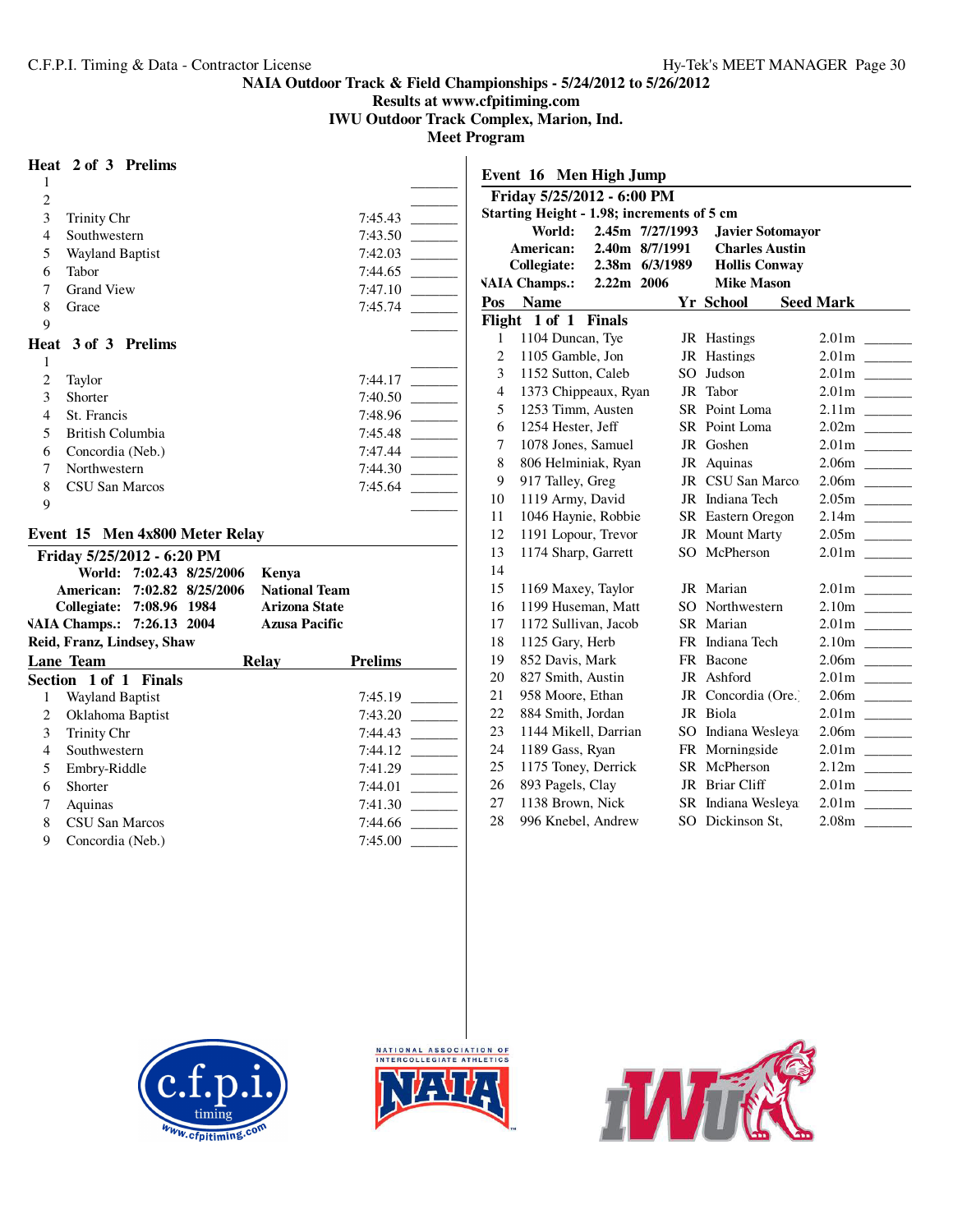**Results at www.cfpitiming.com**

**IWU Outdoor Track Complex, Marion, Ind. Meet Program**

|                                             | <b>Event 17 Men Pole Vault</b>                   |     |                          |                                    |  |  |  |  |  |  |
|---------------------------------------------|--------------------------------------------------|-----|--------------------------|------------------------------------|--|--|--|--|--|--|
|                                             | Saturday 5/26/2012 - 1:00 PM                     |     |                          |                                    |  |  |  |  |  |  |
| Starting Height - 4.60; increments of 15 cm |                                                  |     |                          |                                    |  |  |  |  |  |  |
|                                             | 6.14m 7/31/1994<br>World:<br><b>Sergey Bubka</b> |     |                          |                                    |  |  |  |  |  |  |
|                                             | American:<br>6.04m 6/8/2008                      |     | <b>Brad Walker</b>       |                                    |  |  |  |  |  |  |
|                                             | Collegiate: 5.98m 5/25/1996                      |     | <b>Lawrence</b> Johnson  |                                    |  |  |  |  |  |  |
|                                             | VAIA Champs.: 5.56m 1982                         |     | <b>Billy Olson</b>       |                                    |  |  |  |  |  |  |
| Pos                                         | <b>Name</b>                                      |     | Yr School                | <b>Seed Mark</b>                   |  |  |  |  |  |  |
|                                             | Flight 1 of 1 Finals                             |     |                          |                                    |  |  |  |  |  |  |
| 1                                           | 1055 Holdsworth, Adam                            |     | JR Embry-Riddle          | 4.81 <sub>m</sub>                  |  |  |  |  |  |  |
| 2                                           | 1353 Rogers, Jeremy                              | JR  | Spring Arbor             | 4.80m                              |  |  |  |  |  |  |
| 3                                           | 1046 Haynie, Robbie                              |     | <b>SR</b> Eastern Oregon | 5.26m                              |  |  |  |  |  |  |
| 4                                           | 1239 Michell, Brian                              |     | FR Olivet Nazarene       | 4.76m                              |  |  |  |  |  |  |
| 5                                           | 1001 Williams, Johnpaul                          |     | SO Dickinson St.         | 4.85m                              |  |  |  |  |  |  |
| 6                                           | 1300 Schurr, Chris                               |     | JR Siena Heights         | 4.90 <sub>m</sub>                  |  |  |  |  |  |  |
| 7                                           | 1309 Piatt, Michael                              | SO. | So. Nazarene             | 4.70 <sub>m</sub>                  |  |  |  |  |  |  |
| 8                                           | 1061 Willett, Monte                              |     | JR Embry-Riddle          |                                    |  |  |  |  |  |  |
| 9                                           | 1296 Leaders, Matt                               | SO. | Siena Heights            | 4.80m                              |  |  |  |  |  |  |
| 10                                          | 1029 Teten, Nathan                               |     | JR Doane                 | 4.82m<br><u> 1989 - Andrea Sta</u> |  |  |  |  |  |  |
| 11                                          | 881 Calkins, Alex                                |     | JR Biola                 | 4.80m                              |  |  |  |  |  |  |
| 12                                          | 803 Gerard, Jordan                               |     | FR Aquinas               |                                    |  |  |  |  |  |  |
| 13                                          | 1208 Bassler, Blaine                             |     | JR Oklahoma Bapti        | 5.00m                              |  |  |  |  |  |  |
| 14                                          | 1130 Morales, Igor                               | JR. | Indiana Tech             | 4.80m                              |  |  |  |  |  |  |
| 15                                          | 1128 Ladd, Chris                                 |     | SR Indiana Tech          | 4.70 <sub>m</sub>                  |  |  |  |  |  |  |
| 16                                          | 1291 Depalma, Richard                            |     | FR Siena Heights         | 4.90m                              |  |  |  |  |  |  |
| 17                                          | 1222 Peffer, Andy                                |     | SO Oklahoma Bapti        | 5.03 <sub>m</sub>                  |  |  |  |  |  |  |
| 18                                          | 921 Padden, Easton                               | SO. | Carroll                  | 5.10m<br><b>Contract Contract</b>  |  |  |  |  |  |  |
| 19                                          | 1349 Canfield, Tim                               |     | FR Spring Arbor          | 4.72 <sub>m</sub>                  |  |  |  |  |  |  |
| 20                                          | 821 Malone, Mike                                 |     | FR Ashford               | 4.70m                              |  |  |  |  |  |  |

|                | Friday 5/25/2012 - 1:00 PM |                 |     |                          |                   |
|----------------|----------------------------|-----------------|-----|--------------------------|-------------------|
|                | Top 9 advance to final     |                 |     |                          |                   |
|                | World:                     | 8.95m 8/30/1991 |     | <b>Mike Powell</b>       |                   |
|                | American:                  | 8.95m 8/30/1991 |     | <b>Mike Powell</b>       |                   |
|                | Collegiate: 8.74m 4/2/1994 |                 |     | <b>Erick Walder</b>      |                   |
|                | <b>VAIA Champs.:</b>       | 8.09m 1974      |     | Joshua Owusu             |                   |
|                | Pos Name                   |                 |     | Yr School                | <b>Seed Mark</b>  |
|                | Flight 1 of 2 Finals       |                 |     |                          |                   |
| 1              | 860 Gathright, Jeremy      |                 |     | JR Baker                 | 7.23 <sub>m</sub> |
| $\overline{2}$ | 866 Autrey, Ira            |                 |     | SR Bethany               | 7.23m             |
| 3              | 1065 Dejongh, Ethan        |                 |     | <b>SR</b> Fresno Pacific |                   |
| $\overline{4}$ | 891 Harshman, Bryce        |                 |     | JR Briar Cliff           |                   |
| 5              | 1183 Davis, Tyler          |                 |     | FR Missouri Valley       |                   |
| 6              | 858 Wiley, Emanuel         |                 |     | SR Bacone                |                   |
| 7              |                            |                 |     |                          |                   |
| 8              | 958 Moore, Ethan           |                 |     | JR Concordia (Ore.       |                   |
| 9              | 1109 Taylor, Ronnie        |                 |     | SR Hastings              |                   |
| 10             | 1295 Hopson, Ryan          |                 |     | JR Siena Heights         |                   |
|                | Flight 2 of 2 Finals       |                 |     |                          |                   |
| 1              | 1439 Wilson, Jalen         |                 |     | FR William Penn          |                   |
| $\overline{2}$ | 1344 Rodgers, Kevin        |                 |     | SR Southwestern          |                   |
| 3              | 868 Boyd, Calen            |                 |     | SR Bethel (Ind.)         |                   |
| $\overline{4}$ | 1228 Marshall, Tracy       |                 |     | JR Okla. Christian       |                   |
| 5              | 1144 Mikell, Darrian       |                 |     | SO Indiana Wesleya       |                   |
| 6              | 1117 Lemons, Josiah        |                 |     | FR Indiana East          |                   |
| 7              | 1272 Holmes, Trebor        |                 | SO. | Shorter                  |                   |
| 8              | 1118 Muncie, Brandon       |                 |     | FR Indiana East          |                   |
| 9              | 938 Harkins, Bryan         |                 |     | JR Concordia (Cal.)      |                   |
| 10             | 1066 Vollmer, Eugene       |                 |     | <b>JR</b> Fresno Pacific | 7.49m             |





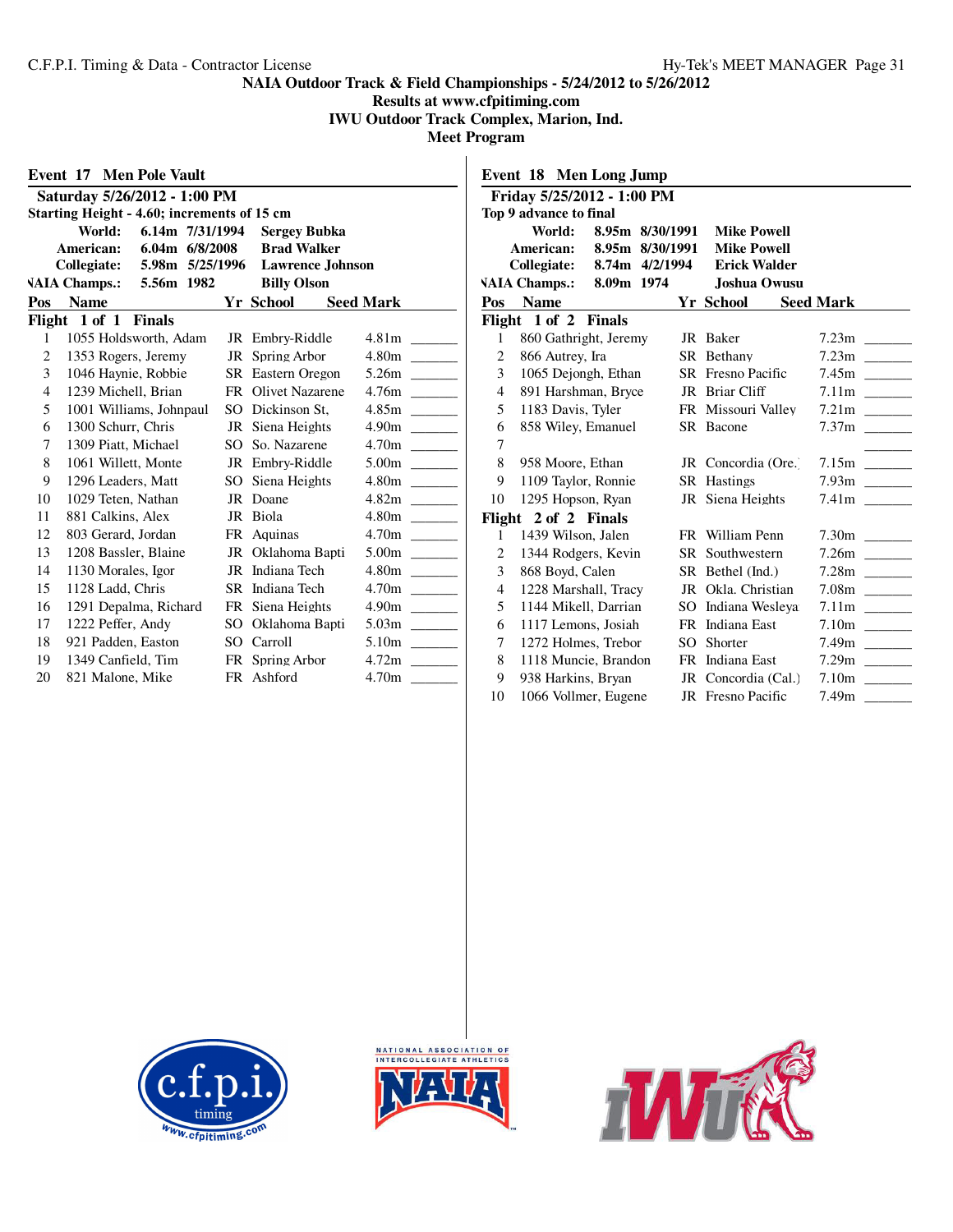**Results at www.cfpitiming.com IWU Outdoor Track Complex, Marion, Ind.**

|                              | Event 19 Men Triple Jump                           |  |                              |                  |        |                |                        | <b>Event 20 Men Shot Put</b> |  |                                   |                  |        |
|------------------------------|----------------------------------------------------|--|------------------------------|------------------|--------|----------------|------------------------|------------------------------|--|-----------------------------------|------------------|--------|
| Saturday 5/26/2012 - 1:30 PM |                                                    |  | Saturday 5/26/2012 - 1:00 PM |                  |        |                |                        |                              |  |                                   |                  |        |
|                              | Top 9 advance to final                             |  |                              |                  |        |                | Top 9 advance to final |                              |  |                                   |                  |        |
|                              | World: 18.29m 8/7/1995                             |  | Jonathan Edwards             |                  |        |                |                        | World: 23.12m 5/20/1990      |  | <b>Randy Barnes</b>               |                  |        |
|                              | American: 18.09m 7/27/1996                         |  | <b>Kenny Harrison</b>        |                  |        |                |                        | American: 23.13m 5/20/1990   |  | <b>Randy Barnes</b>               |                  |        |
|                              | Collegiate: 17.57m 6/5/1982                        |  | <b>Keith Connor</b>          |                  |        |                |                        | Collegiate: 22.00m 6/3/1995  |  | John Godina                       |                  |        |
|                              | VAIA Champs.: 16.32m 1981                          |  | <b>Cary Tyler</b>            |                  |        |                |                        | VAIA Champs.: 20.06m 2000    |  | <b>Steve Ercegovac</b>            |                  |        |
|                              | Pos Name                                           |  | <b>Yr School</b>             | <b>Seed Mark</b> |        |                | Pos Name               |                              |  | Yr School                         | <b>Seed Mark</b> |        |
|                              | Flight 1 of 3 Finals                               |  |                              |                  |        |                | Flight 1 of 3 Finals   |                              |  |                                   |                  |        |
| $\mathbf{1}$                 | 1066 Vollmer, Eugene                               |  | JR Fresno Pacific            |                  |        | $\mathbf{1}$   | 1010 Bartlett, Kyle    |                              |  | SO Doane                          |                  |        |
| 2                            | 1014 Evans, Byron                                  |  | SO Doane                     |                  |        | $\overline{c}$ | 1404 Moore, Darien     |                              |  | JR Valley City                    |                  |        |
| 3                            | 1295 Hopson, Ryan                                  |  | JR Siena Heights             |                  |        | 3              | 969 Whalen, Eric       |                              |  | SR Concordia (Ore.)               |                  |        |
| 4                            | 1017 Hubbert, Brian                                |  | SO Doane                     |                  |        | $\overline{4}$ | 959 Moses, Nate        |                              |  | JR Concordia (Ore.                |                  |        |
| 5                            | 928 Archer, Andre                                  |  | SR College of Idaho          |                  |        | 5              | 957 Lantz, Anthony     |                              |  | SR Concordia (Ore.)               |                  |        |
| 6                            | 892 Hollamon, Cory                                 |  | FR Briar Cliff               |                  |        | 6              | 1020 Lindsley, Zack    |                              |  | SO Doane                          |                  |        |
| 7                            | 1268 Cherfils, Sadrac                              |  | JR Shorter                   |                  |        | 7              |                        | 1013 Carmichael, Dillon      |  | SO Doane                          |                  |        |
| 8                            | 824 Panchol, Emmanuel                              |  | SO Ashford                   |                  |        | 8              | 949 Rodine, Derek      |                              |  | SR Concordia (Neb. 15.69m _______ |                  |        |
| 9                            | 1152 Sutton, Caleb                                 |  | SO Judson                    |                  |        | 9              | 960 Osorio, Ismael     |                              |  | SO Concordia (Ore. 15.86m ______  |                  |        |
| $10\,$                       |                                                    |  |                              |                  |        |                | Flight 2 of 3 Finals   |                              |  |                                   |                  |        |
| 11                           |                                                    |  |                              |                  |        | 1              |                        | 1067 Benning, Quentin        |  | SR Friends                        |                  |        |
|                              | Flight 2 of 3 Finals                               |  |                              |                  |        | $\overline{c}$ | 1240 Reisinger, Joe    |                              |  | JR Olivet Nazarene                |                  |        |
| 1                            | 1065 Dejongh, Ethan                                |  | <b>SR</b> Fresno Pacific     |                  |        | 3              | 872 Ponce, Michael     |                              |  | FR Bethel (Ind.)                  |                  |        |
| 2                            | 953 Djuricic, Branko                               |  | SR Concordia (Ore.)          |                  |        | $\overline{4}$ |                        | 1441 Stockton, Anthony       |  | JR William Wood                   |                  |        |
| 3                            | 1226 Jackson, Brandon                              |  | SR Okla. Christian           | 14.60m           |        | 5              | 1093 Wells, Tyler      |                              |  | <b>SR</b> Grand View              |                  | 17.56m |
| $\overline{4}$               | 1223 Scarborough, Ty                               |  | SR Oklahoma Bapti            |                  |        | 6              |                        | 999 Schmidkunz, Tyler        |  | SR Dickinson St,                  |                  |        |
| 5                            | 858 Wiley, Emanuel                                 |  | SR Bacone                    |                  |        | 7              | 1111 Weber, Cody       |                              |  | <b>SR</b> Hastings                |                  |        |
| 6                            |                                                    |  |                              |                  |        | 8              | 939 McCurry, Caleb     |                              |  | JR Concordia (Cal.) 16.62m        |                  |        |
| $\tau$                       | 1435 Rowan, Shane                                  |  | FR Westmont                  |                  |        | 9              | 1134 Abney, Kyle       |                              |  | JR Indiana Wesleya 17.37m         |                  |        |
| 8                            | 1370 Pankey, Brian                                 |  | FR St. Louis Pharma          |                  |        |                | Flight 3 of 3 Finals   |                              |  |                                   |                  |        |
| 9                            | 1024 Parnell, Mauro                                |  | JR Doane                     |                  |        | 1              |                        | 1444 Aragon, Andrew          |  | JR York                           |                  |        |
| 10                           |                                                    |  |                              |                  |        | $\overline{c}$ | 950 Rojas, Jose        |                              |  | FR Concordia (Neb.                |                  |        |
| 11                           |                                                    |  |                              |                  |        | 3              | 1323 Perry, Max        |                              |  | SR Southern Oregor 17.74m         |                  |        |
|                              | Flight 3 of 3 Finals                               |  |                              |                  |        | $\overline{4}$ | 1107 Roberts, Justin   |                              |  | SO Hastings                       |                  |        |
| 1                            | 988 Fossum, Derik                                  |  | SR Dakota Wesleyar 14.60m    |                  |        | 5              | 1246 Brown, Max        |                              |  | JR Ottawa                         |                  |        |
| $\mathfrak{2}$               | 860 Gathright, Jeremy                              |  | JR Baker                     |                  |        | 6              | 1127 Keller, Chadd     |                              |  | JR Indiana Tech                   |                  |        |
| 3                            |                                                    |  |                              |                  |        | $\overline{7}$ |                        | 1434 MacDonald, Scott        |  | SR Westmont                       |                  |        |
| $\overline{4}$               | 890 Cowan, Augustus                                |  | FR Briar Cliff               |                  | 15.17m | 8              | 1271 Harvey, Robert    |                              |  | SO Shorter                        |                  |        |
| 5                            | 911 Long-Anastasia, Treve JR CSU San Marco: 14.67m |  |                              |                  |        | 9              |                        |                              |  |                                   |                  |        |
| 6                            |                                                    |  |                              |                  |        |                |                        |                              |  |                                   |                  |        |
| $\tau$                       | 868 Boyd, Calen                                    |  | SR Bethel (Ind.)             |                  |        |                |                        |                              |  |                                   |                  |        |
| 8<br>9                       | 878 James, Luke                                    |  | FR Bethel (Tenn.)            |                  |        |                |                        |                              |  |                                   |                  |        |
|                              | 1000 Sundheim, Brady                               |  | SO Dickinson St.             |                  |        |                |                        |                              |  |                                   |                  |        |
| 10                           | 1183 Davis, Tyler                                  |  | FR Missouri Valley           |                  |        |                |                        |                              |  |                                   |                  |        |
| 11                           |                                                    |  |                              |                  |        |                |                        |                              |  |                                   |                  |        |





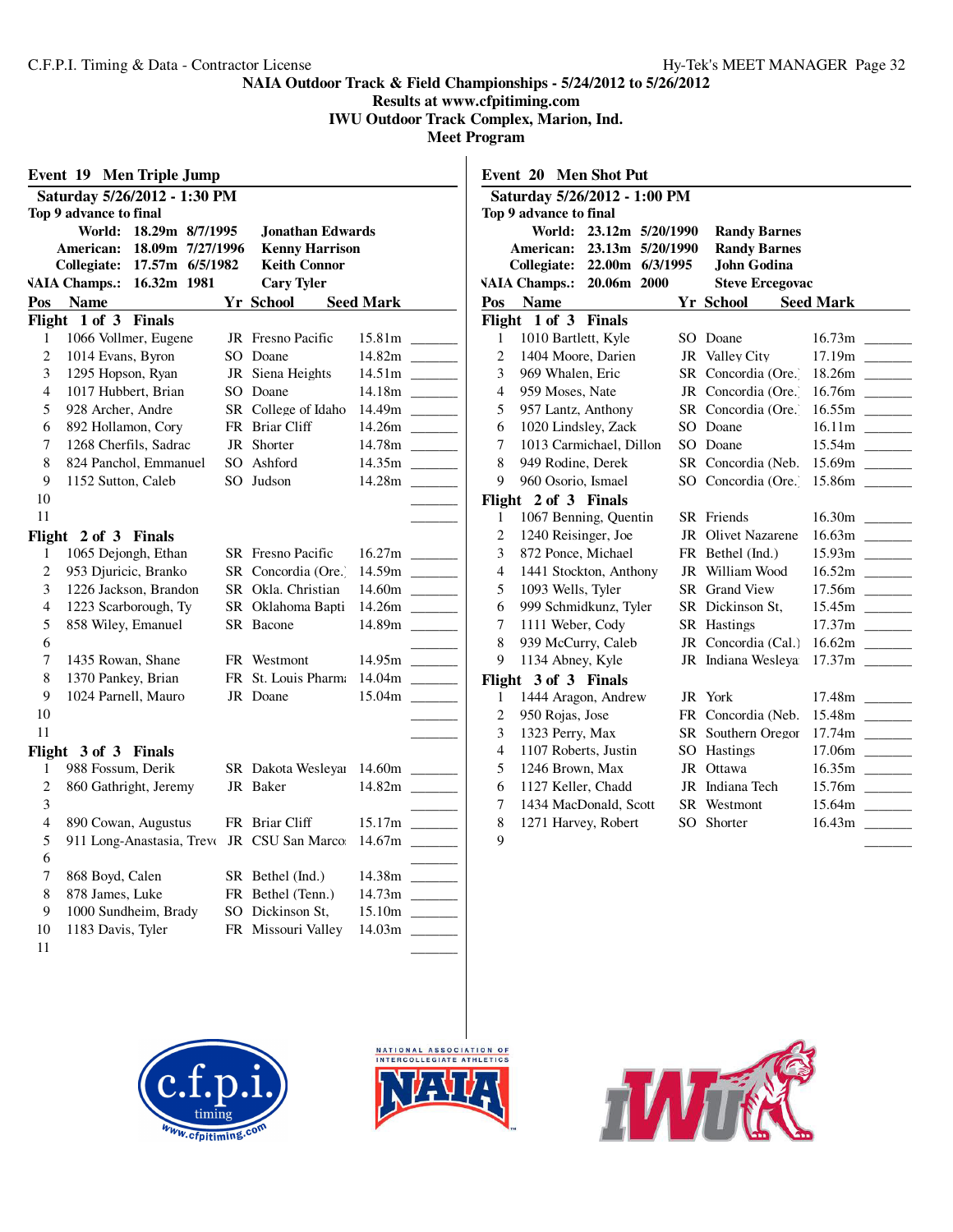**Results at www.cfpitiming.com**

**IWU Outdoor Track Complex, Marion, Ind.**

|                | <b>Event 21 Men Discus Throw</b> |                      |                  |                                                    |                      | <b>Event 22 Men Hammer Throw</b> |  |                                   |                  |  |
|----------------|----------------------------------|----------------------|------------------|----------------------------------------------------|----------------------|----------------------------------|--|-----------------------------------|------------------|--|
|                | Friday 5/25/2012 - 5:00 PM       |                      |                  | Thursday 5/24/2012 - 2:00 PM                       |                      |                                  |  |                                   |                  |  |
|                | Top 9 advance to final           |                      |                  | Top 9 advance to final                             |                      |                                  |  |                                   |                  |  |
|                | World: 74.08m 6/6/1986           | Jurgen Schult        |                  |                                                    |                      | World: 86.74m 8/30/1986          |  | <b>Yuriv Sedvkh</b>               |                  |  |
|                | American: 72.34m 7/7/1981        | <b>Ben Plucknett</b> |                  |                                                    |                      | American: 82.52m 9/7/1996        |  | <b>Lance Deal</b>                 |                  |  |
|                | Collegiate: 67.66m 5/29/2004     | <b>Hannes Hopley</b> |                  | Collegiate: 81.94m 5/19/1995<br><b>Balazs Kiss</b> |                      |                                  |  |                                   |                  |  |
|                | VAIA Champs.: 64.08m 1990        | Ade Olukoju          |                  |                                                    |                      | VAIA Champs.: 70.46m 1992        |  | Per Karlsson                      |                  |  |
| Pos            | <b>Name</b>                      | Yr School            | <b>Seed Mark</b> |                                                    | Pos Name             |                                  |  | Yr School                         | <b>Seed Mark</b> |  |
|                | Flight 1 of 3 Finals             |                      |                  |                                                    | Flight 1 of 3 Finals |                                  |  |                                   |                  |  |
| $\mathbf{1}$   | 960 Osorio, Ismael               | SO Concordia (Ore.)  |                  | 1                                                  | 957 Lantz, Anthony   |                                  |  | SR Concordia (Ore.)               | 54.68m           |  |
| 2              | 1441 Stockton, Anthony           | JR William Wood      |                  | $\overline{c}$                                     | 1404 Moore, Darien   |                                  |  | JR Valley City                    |                  |  |
| 3              | 969 Whalen, Eric                 | SR Concordia (Ore.)  | 47.36m           | 3                                                  |                      | 1103 Armstead, Chance            |  | JR Hastings                       | 54.29m           |  |
| 4              | 1028 Smith, Darin                | SO Doane             |                  | $\overline{4}$                                     |                      | 1328 Tompkins, Tyler             |  | SO Southern Oregor                |                  |  |
| 5              | 1013 Carmichael, Dillon          | SO Doane             |                  | 5                                                  | 1357 Rufus, Danny    |                                  |  | SR St. Ambrose                    | 55.88m           |  |
| 6              | 1111 Weber, Cody                 | SR Hastings          |                  | 6                                                  | 1111 Weber, Cody     |                                  |  | SR Hastings                       | 59.68m           |  |
| 7              | 1360 Barry, Josh                 | SR St. Francis       |                  | $\tau$                                             |                      | 1113 Wickham, Garrett            |  | <b>SR</b> Hastings                | 57.54m           |  |
| 8              | 1446 Allen, James                | FR Indiana Wesleva   |                  | 8                                                  | 955 Johnson, Bo      |                                  |  | JR Concordia (Ore. 59.70m _       |                  |  |
| 9              | 925 Kukal, Jordan                | FR Cen Methodist     |                  | 9                                                  |                      |                                  |  |                                   |                  |  |
| 10             | 1310 Stephens, Jake              | FR So. Nazarene      |                  | 10                                                 |                      |                                  |  |                                   |                  |  |
| 11             | 1123 Diarrassouba, Ninlo         | FR Indiana Tech      | 47.08m           | 11                                                 |                      |                                  |  |                                   |                  |  |
|                | Flight 2 of 3 Finals             |                      |                  |                                                    | Flight 2 of 3 Finals |                                  |  |                                   |                  |  |
| 1              | 1342 Paddock, Chris              | SO Southwestern      |                  | 1                                                  | 1179 Payne, Tanner   |                                  |  | SR Milligan                       |                  |  |
| $\overline{c}$ | 939 McCurry, Caleb               | JR Concordia (Cal.)  |                  | $\mathfrak{2}$                                     | 870 Carlock, Ryan    |                                  |  | JR Bethel (Ind.)                  | 57.38m           |  |
| 3              | 1179 Payne, Tanner               | SR Milligan          |                  | 3                                                  |                      | 1288 Carney, Raymond             |  | JR Siena Heights                  | 53.90m           |  |
| 4              | 1362 Davis, Eric                 | SO St. Francis       | 48.78m           | $\overline{4}$                                     |                      | 1186 Chambers, Jacob             |  | SR Morningside                    | 57.18m           |  |
| 5              | 1018 Krejci, Vince               | SO Doane             | 49.88m           | 5                                                  |                      | 968 Webster, Matthew             |  | SR Concordia (Ore.)               |                  |  |
| 6              | 1093 Wells, Tyler                | SR Grand View        | 47.99m           | 6                                                  | 1164 Murray, John    |                                  |  | FR Lewis-Clark                    |                  |  |
| 7              | 1354 Hoelscher, Jonah            | FR St. Ambrose       |                  | 7                                                  |                      | 1441 Stockton, Anthony           |  | JR William Wood                   | 55.97m           |  |
| 8              | 1240 Reisinger, Joe              | JR Olivet Nazarene   |                  | $\,8\,$                                            | 991 Cogswell, Jason  |                                  |  | SR Davenport                      | 57.59m           |  |
| 9              | 1271 Harvey, Robert              | SO Shorter           |                  | 9                                                  |                      |                                  |  |                                   |                  |  |
| 10             | 955 Johnson, Bo                  | JR Concordia (Ore.)  | 48.30m           | 10                                                 |                      |                                  |  |                                   |                  |  |
| 11             | 1120 Baker, Aaron                | JR Indiana Tech      |                  | 11                                                 |                      |                                  |  |                                   |                  |  |
|                | Flight 3 of 3 Finals             |                      |                  |                                                    | Flight 3 of 3 Finals |                                  |  |                                   |                  |  |
| 1              | 1404 Moore, Darien               | JR Valley City       | 48.58m           | 1                                                  | 1043 Barrett, Trevor |                                  |  | SO Eastern Oregon                 |                  |  |
| 2              | 1127 Keller, Chadd               | JR Indiana Tech      |                  | 2                                                  | 959 Moses, Nate      |                                  |  | JR Concordia (Ore. 57.82m _______ |                  |  |
| 3              | 1294 Hinton, Will                | JR Siena Heights     | 49.08m           | 3                                                  | 949 Rodine, Derek    |                                  |  |                                   |                  |  |
| 4              | 873 Rose, Robert                 | SO Bethel (Ind.)     |                  | $\overline{4}$                                     | 964 Riddle, Adam     |                                  |  | SO Concordia (Ore.) 55.46m        |                  |  |
| 5              | 829 Brad, Beckwith               | SO Azusa Pacific     |                  | 5                                                  | 811 Stachowicz, Joe  |                                  |  | JR Aquinas                        | 55.29m           |  |
| 6              | 1030 Voss, Alvin                 | JR Doane             |                  | 6                                                  | 1323 Perry, Max      |                                  |  | SR Southern Oregor 58.09m         |                  |  |
| 7              | 1072 Nichols, Kirt               | SR Friends           |                  | 7                                                  |                      | 1147 Schortgen, James            |  | SR Indiana Wesleya 59.30m         |                  |  |
| 8              | 1020 Lindsley, Zack              | SO Doane             |                  | 8                                                  |                      | 1112 Wickham, Gabe               |  | <b>SR</b> Hastings                |                  |  |
| 9              | 959 Moses, Nate                  | JR Concordia (Ore.)  | 58.70m           | 9                                                  |                      |                                  |  |                                   |                  |  |
| 10             | 1150 Nelson, Robert              | SR Jamestown         |                  | 10                                                 |                      |                                  |  |                                   |                  |  |
|                |                                  |                      |                  | 11                                                 |                      |                                  |  |                                   |                  |  |





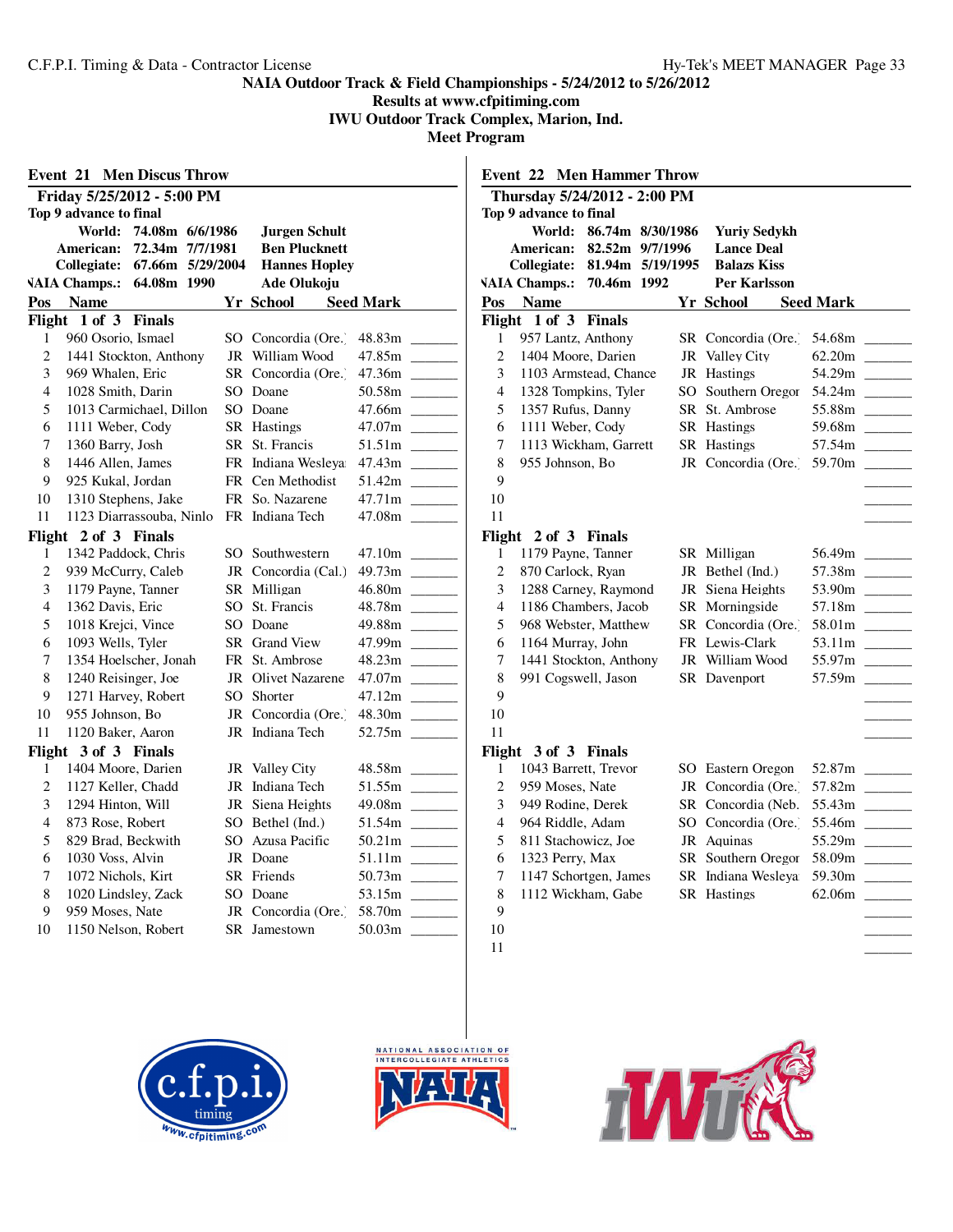**Results at www.cfpitiming.com IWU Outdoor Track Complex, Marion, Ind.**

**Meet Program**

|                |                                   |                 |                            |                  |                                   |                        | Section 2 of 2 Finals(Event 24 Decathlon: #1 Men 100 Met |                     |                                                                                                                                                                                                                                |                                                                              |
|----------------|-----------------------------------|-----------------|----------------------------|------------------|-----------------------------------|------------------------|----------------------------------------------------------|---------------------|--------------------------------------------------------------------------------------------------------------------------------------------------------------------------------------------------------------------------------|------------------------------------------------------------------------------|
|                | <b>Event 23 Men Javelin Throw</b> |                 |                            |                  |                                   |                        |                                                          |                     |                                                                                                                                                                                                                                |                                                                              |
|                | Thursday 5/24/2012 - 6:30 PM      |                 |                            |                  | 2                                 | 1015 Higgins, Brad     |                                                          | SO Doane            | <b>NT</b>                                                                                                                                                                                                                      |                                                                              |
|                | Top 9 advance to final            |                 |                            |                  | 3                                 | 1187 Dougherty, Andy   |                                                          | SO Morningside      | NT                                                                                                                                                                                                                             | $\frac{1}{2}$                                                                |
|                | World: 98.48m 5/25/1996           |                 | <b>Jan Zelezny</b>         |                  | 4                                 | 1292 Derscheid, Travis |                                                          | JR Siena Heights    |                                                                                                                                                                                                                                |                                                                              |
|                | American: 91.29m 6/21/2007        |                 | <b>Breaux Greer</b>        |                  | 5                                 |                        | 820 Ludwikowski, Justin                                  | SR Ashford          | NT                                                                                                                                                                                                                             |                                                                              |
|                | Collegiate: 89.10m 3/24/1990      |                 | <b>Patrik Boden</b>        |                  | 6                                 | 1195 Waltman, Jason    |                                                          | SR Northwest U.     |                                                                                                                                                                                                                                |                                                                              |
|                | VAIA Champs.: 75.46m 1986         |                 | <b>Rick Simoncic</b>       |                  |                                   |                        | 929 Basterrechea, Austin                                 | SO College of Idaho | NT                                                                                                                                                                                                                             | $\begin{array}{c} \begin{array}{c} \hline \end{array} \\ \hline \end{array}$ |
| Pos            | <b>Name</b>                       |                 | <b>Yr School</b>           | <b>Seed Mark</b> | 8                                 | 1046 Haynie, Robbie    |                                                          | SR Eastern Oregon   |                                                                                                                                                                                                                                |                                                                              |
|                | Flight 1 of 2 Finals              |                 |                            |                  | 9                                 | 1254 Hester, Jeff      |                                                          | SR Point Loma       | NT FOR THE STATE OF THE STATE OF THE STATE OF THE STATE OF THE STATE OF THE STATE OF THE STATE OF THE STATE OF THE STATE OF THE STATE OF THE STATE OF THE STATE OF THE STATE OF THE STATE OF THE STATE OF THE STATE OF THE STA |                                                                              |
|                | 969 Whalen, Eric                  |                 | SR Concordia (Ore.) 58.25m |                  |                                   |                        |                                                          |                     |                                                                                                                                                                                                                                |                                                                              |
| 2              | 1087 Stewart, Alex                |                 | SR Graceland               |                  |                                   |                        | Event 24 Decathlon: #5 Men 400 Meter Dash                |                     |                                                                                                                                                                                                                                |                                                                              |
| 3              | 839 Musson, David                 |                 | JR Azusa Pacific           |                  |                                   |                        | Thursday 5/24/2012 - 10:00 AM                            |                     |                                                                                                                                                                                                                                |                                                                              |
| 4              | 920 Haggarty, Brandan             |                 | SO Carroll                 |                  |                                   | Lane Name              |                                                          | Yr School           | <b>Seed Time</b>                                                                                                                                                                                                               |                                                                              |
| 5              | 1043 Barrett, Trevor              |                 | SO Eastern Oregon          |                  | 59.63m                            | Section 1 of 2 Finals  |                                                          |                     |                                                                                                                                                                                                                                |                                                                              |
| 6              | 874 Vanderzwaag, BJ               |                 | SO Bethel (Ind.)           |                  |                                   |                        |                                                          |                     |                                                                                                                                                                                                                                |                                                                              |
| 7              | 1241 Reynolds, Marcus             |                 | <b>JR</b> Olivet Nazarene  |                  | 58.00m<br>$\overline{c}$          | 1195 Waltman, Jason    |                                                          | SR Northwest U.     |                                                                                                                                                                                                                                |                                                                              |
| 8              | 965 Staub, Jesse                  |                 | SR Concordia (Ore.)        |                  | 3                                 |                        | 820 Ludwikowski, Justin                                  | SR Ashford          |                                                                                                                                                                                                                                |                                                                              |
| 9              | 1021 Magrini, Mitch               | SO <sub>2</sub> | Doane                      |                  | 4                                 | 1046 Haynie, Robbie    |                                                          | SR Eastern Oregon   | NT                                                                                                                                                                                                                             | $\frac{1}{2}$                                                                |
| 10             |                                   |                 |                            |                  | 5                                 | 1302 Sullins, Calvin   |                                                          | SO Siena Heights    |                                                                                                                                                                                                                                |                                                                              |
|                | Flight 2 of 2 Finals              |                 |                            |                  | 6                                 |                        | 1437 Thompkins, Adam                                     | SR Westmont         | NT                                                                                                                                                                                                                             | $\frac{1}{1}$                                                                |
|                | 1022 Marvin, Micah                |                 | JR Doane                   |                  | 7                                 | 1293 Donnelon, Nathan  |                                                          | FR Siena Heights    |                                                                                                                                                                                                                                |                                                                              |
| 2              | 865 Orr, David                    |                 | FR Berea                   |                  | 8                                 | 1106 Holmquist, Jake   |                                                          | JR Hastings         |                                                                                                                                                                                                                                |                                                                              |
| 3              | 1173 Rotering, Paul               | SO.             | McPherson                  |                  | 9                                 | 1187 Dougherty, Andy   |                                                          | SO Morningside      | NT NT                                                                                                                                                                                                                          |                                                                              |
| $\overline{4}$ | 1031 Wolfe, Ben                   |                 | SO Doane                   |                  |                                   | Section 2 of 2 Finals  |                                                          |                     |                                                                                                                                                                                                                                |                                                                              |
| 5              | 1023 Nielsen, Andrew              | SO.             | Doane                      |                  | 58.05m<br>1                       |                        |                                                          |                     |                                                                                                                                                                                                                                |                                                                              |
| 6              | 970 Wyland, Tim                   |                 | SR Concordia (Ore.)        |                  | 58.95m<br>2                       | 1254 Hester, Jeff      |                                                          | SR Point Loma       | NT FOR THE STATE OF THE STATE OF THE STATE OF THE STATE OF THE STATE OF THE STATE OF THE STATE OF THE STATE OF THE STATE OF THE STATE OF THE STATE OF THE STATE OF THE STATE OF THE STATE OF THE STATE OF THE STATE OF THE STA |                                                                              |
| 7              | 1193 Fischer, Luke                |                 | JR Northwest U.            |                  | 59.71m<br>3                       | 1292 Derscheid, Travis |                                                          | JR Siena Heights    | <b>NT</b>                                                                                                                                                                                                                      | $\frac{1}{2}$                                                                |
| 8              | 885 Stacy, Peter                  | SO <sub>2</sub> | Biola                      |                  | 4                                 | 1015 Higgins, Brad     |                                                          | SO Doane            | NT                                                                                                                                                                                                                             |                                                                              |
| 9              | 997 Lalim, Tyler                  |                 | JR Dickinson St,           |                  | 57.13m<br>$\overline{\mathbf{5}}$ | 1221 Neal, Caleb       |                                                          | FR Oklahoma Bapti   | NT                                                                                                                                                                                                                             |                                                                              |
| 10             |                                   |                 |                            |                  | 6                                 | 1165 Schmidt, Kale     |                                                          | SO Lewis-Clark      | NT                                                                                                                                                                                                                             |                                                                              |

#### **Event 24 Decathlon: #1 Men 100 Meter Dash**

| Thursday 5/24/2012 - 10:00 AM |                                                   |  |                   |    |  |  |  |  |
|-------------------------------|---------------------------------------------------|--|-------------------|----|--|--|--|--|
|                               | <b>Seed Time</b><br>Yr School<br><b>Lane Name</b> |  |                   |    |  |  |  |  |
|                               | <b>Section 1 of 2 Finals</b>                      |  |                   |    |  |  |  |  |
|                               |                                                   |  |                   |    |  |  |  |  |
|                               | 1002 Willis, Trevor                               |  | SR Dickinson St.  | NT |  |  |  |  |
| 3                             | 1165 Schmidt, Kale                                |  | SO Lewis-Clark    | NT |  |  |  |  |
| 4                             | 1106 Holmquist, Jake                              |  | JR Hastings       | NT |  |  |  |  |
| 5                             | 1221 Neal, Caleb                                  |  | FR Oklahoma Bapti | NT |  |  |  |  |
| 6                             | 1302 Sullins, Calvin                              |  | SO Siena Heights  | NT |  |  |  |  |
|                               | 1293 Donnelon, Nathan                             |  | FR Siena Heights  | NT |  |  |  |  |
| 8                             | 845 Stevick, Casey                                |  | SR Azusa Pacific  | NT |  |  |  |  |
| 9                             | 1437 Thompkins, Adam                              |  | SR Westmont       | NT |  |  |  |  |





# 水成

| 3 1187 Dougherty, Andy   | SO Morningside   | NT |  |
|--------------------------|------------------|----|--|
| 4 1292 Derscheid, Travis | JR Siena Heights | NT |  |

| 5 820 Ludwikowski, Justin SR Ashford           |                          | NT  |
|------------------------------------------------|--------------------------|-----|
| 6 1195 Waltman, Jason                          | SR Northwest U.          | NT  |
| 7 929 Basterrechea, Austin SO College of Idaho |                          | NT. |
| 8 1046 Haynie, Robbie                          | <b>SR</b> Eastern Oregon | NT. |
| 9 1254 Hester, Jeff                            | SR Point Loma            | NT  |

#### **Event 24 Decathlon: #5 Men 400 Meter Dash**

| Thursday 5/24/2012 - 10:00 AM |                          |     |                          |                  |  |  |  |  |
|-------------------------------|--------------------------|-----|--------------------------|------------------|--|--|--|--|
|                               | <b>Lane Name</b>         |     | Yr School                | <b>Seed Time</b> |  |  |  |  |
|                               | Section 1 of 2 Finals    |     |                          |                  |  |  |  |  |
| 1                             |                          |     |                          |                  |  |  |  |  |
| 2                             | 1195 Waltman, Jason      |     | SR Northwest U.          | NT               |  |  |  |  |
| 3                             | 820 Ludwikowski, Justin  | SR. | Ashford                  | NT               |  |  |  |  |
| 4                             | 1046 Haynie, Robbie      |     | <b>SR</b> Eastern Oregon | NT               |  |  |  |  |
| 5                             | 1302 Sullins, Calvin     | SO. | Siena Heights            | NT               |  |  |  |  |
| 6                             | 1437 Thompkins, Adam     |     | SR Westmont              | NT               |  |  |  |  |
| 7                             | 1293 Donnelon, Nathan    |     | FR Siena Heights         | NT               |  |  |  |  |
| 8                             | 1106 Holmquist, Jake     |     | JR Hastings              | NT               |  |  |  |  |
| 9                             | 1187 Dougherty, Andy     |     | SO Morningside           | NT               |  |  |  |  |
|                               | Section 2 of 2 Finals    |     |                          |                  |  |  |  |  |
| 1                             |                          |     |                          |                  |  |  |  |  |
| $\overline{c}$                | 1254 Hester, Jeff        |     | SR Point Loma            | NT               |  |  |  |  |
| 3                             | 1292 Derscheid, Travis   |     | JR Siena Heights         | NT               |  |  |  |  |
| 4                             | 1015 Higgins, Brad       | SО  | Doane                    | <b>NT</b>        |  |  |  |  |
| 5                             | 1221 Neal, Caleb         |     | FR Oklahoma Bapti        | NT               |  |  |  |  |
| 6                             | 1165 Schmidt, Kale       | SO. | Lewis-Clark              | <b>NT</b>        |  |  |  |  |
| 7                             | 1002 Willis, Trevor      |     | SR Dickinson St,         | NT               |  |  |  |  |
| 8                             | 929 Basterrechea, Austin |     | SO College of Idaho      | NT               |  |  |  |  |
| 9                             | 845 Stevick, Casey       |     | SR Azusa Pacific         | NT               |  |  |  |  |
|                               |                          |     |                          |                  |  |  |  |  |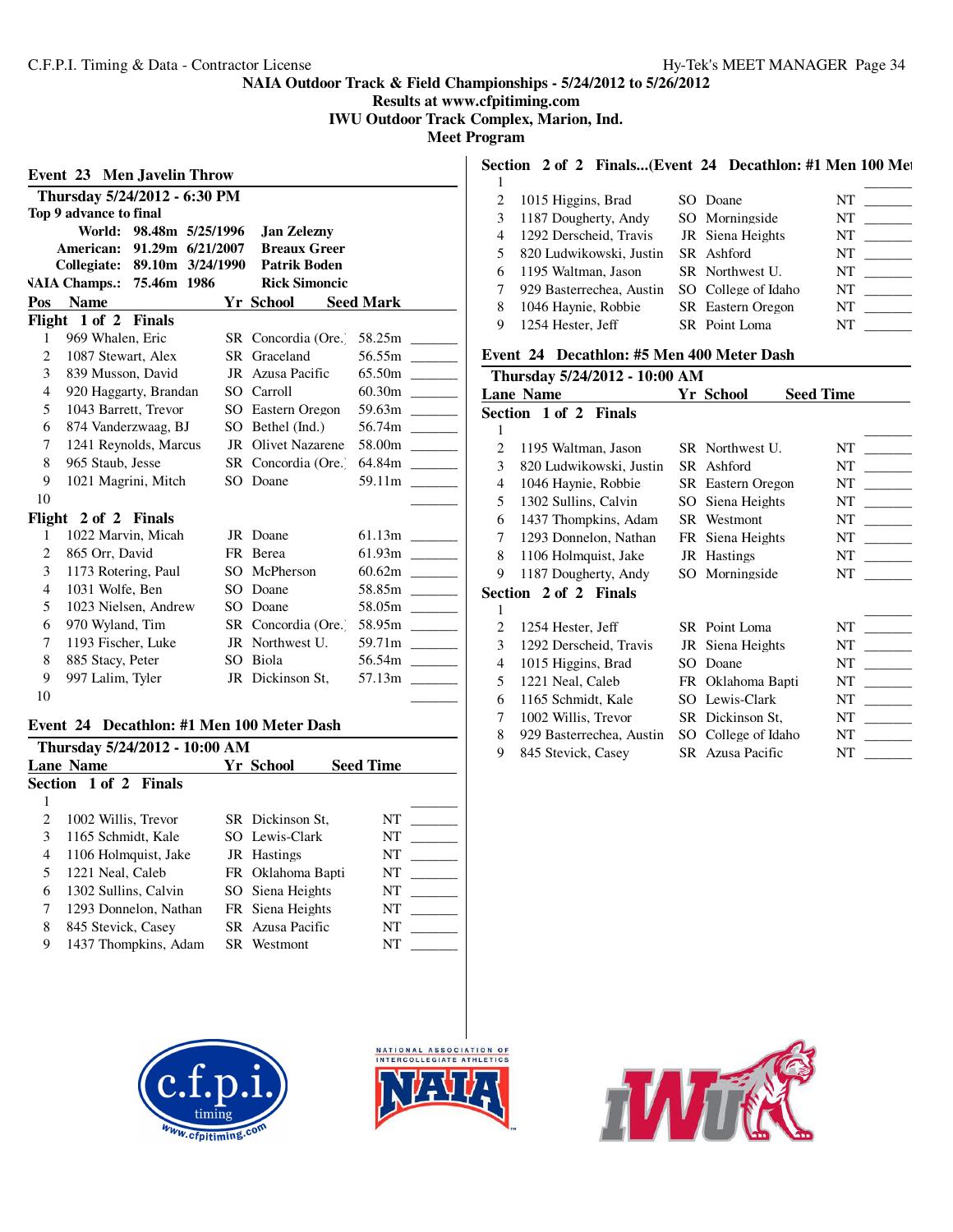**Results at www.cfpitiming.com**

**IWU Outdoor Track Complex, Marion, Ind.**

**Meet Program**

|    | Event 24 Decathlon: #10 Men 1500 Meter Run |  |                          |                                               |        |                        | Section 3 of 4 Finals(Event 24 Decathlon: #6 Men 110 Met |                      |
|----|--------------------------------------------|--|--------------------------|-----------------------------------------------|--------|------------------------|----------------------------------------------------------|----------------------|
|    | Friday 5/25/2012 - 9:30 AM                 |  |                          |                                               |        | 1292 Derscheid, Travis | JR Siena Heights                                         | NT                   |
|    | <b>Lane Name</b>                           |  | <b>Yr School</b>         | <b>Seed Time</b>                              | 3      |                        |                                                          |                      |
|    | Section 1 of 1 Finals                      |  |                          |                                               | 4      | 1302 Sullins, Calvin   | SO Siena Heights                                         | NT                   |
|    | 1046 Haynie, Robbie                        |  | <b>SR</b> Eastern Oregon | NT                                            | 5      |                        |                                                          |                      |
| 2  | 845 Stevick, Casey                         |  | SR Azusa Pacific         | NT                                            | 6      | 1293 Donnelon, Nathan  | FR Siena Heights                                         | NT                   |
| 3  | 1187 Dougherty, Andy                       |  | SO Morningside           | NT                                            | $\tau$ |                        |                                                          |                      |
| 4  | 1002 Willis, Trevor                        |  | SR Dickinson St,         | NT<br>$\mathcal{L}^{\text{max}}_{\text{max}}$ |        | 1002 Willis, Trevor    | SR Dickinson St.                                         | $\sim 10^{11}$<br>NT |
| 5  | 1437 Thompkins, Adam                       |  | SR Westmont              | NT                                            | 9      |                        |                                                          |                      |
| 6  | 1302 Sullins, Calvin                       |  | SO Siena Heights         | NT<br>$\sim$ 100 $\mu$                        |        | Section 4 of 4 Finals  |                                                          |                      |
|    | 1254 Hester, Jeff                          |  | SR Point Loma            | NT                                            |        |                        |                                                          |                      |
| 8  | 1293 Donnelon, Nathan                      |  | FR Siena Heights         | NT                                            |        | 1187 Dougherty, Andy   | SO Morningside                                           | NT                   |
| 9  | 1015 Higgins, Brad                         |  | SO Doane                 | NT                                            | 3      |                        |                                                          |                      |
| 10 | 1292 Derscheid, Travis                     |  | JR Siena Heights         | NT                                            | 4      | 1106 Holmquist, Jake   | JR Hastings                                              | NT                   |
| 11 | 1195 Waltman, Jason                        |  | SR Northwest U.          | NT                                            | 5      |                        |                                                          |                      |
| 12 | 1221 Neal, Caleb                           |  | FR Oklahoma Bapti        | NT                                            | 6      | 1165 Schmidt, Kale     | SO Lewis-Clark                                           | <b>NT</b>            |
| 13 | 1165 Schmidt, Kale                         |  | SO Lewis-Clark           | NT                                            | 7      |                        |                                                          |                      |
| 14 | 820 Ludwikowski, Justin                    |  | SR Ashford               | NT                                            | 8      | 1437 Thompkins, Adam   | SR Westmont                                              | NT                   |
| 15 | 929 Basterrechea, Austin                   |  | SO College of Idaho      | NT                                            | 9      |                        |                                                          |                      |
| 16 | 1106 Holmquist, Jake                       |  | JR Hastings              | NT                                            |        |                        |                                                          |                      |

#### **Event 24 Decathlon: #6 Men 110 Meter Hurdles**

| Friday 5/25/2012 - 9:30 AM |                                              |  |                   |                  |  |  |  |  |
|----------------------------|----------------------------------------------|--|-------------------|------------------|--|--|--|--|
|                            | <b>Lane Name</b>                             |  | Yr School         | <b>Seed Time</b> |  |  |  |  |
|                            | Section 1 of 4 Finals                        |  |                   |                  |  |  |  |  |
| 1                          |                                              |  |                   |                  |  |  |  |  |
| $\overline{c}$             | 845 Stevick, Casey                           |  | SR Azusa Pacific  | NT               |  |  |  |  |
| 3                          |                                              |  |                   |                  |  |  |  |  |
| 4                          | 1046 Haynie, Robbie                          |  | SR Eastern Oregon | NT               |  |  |  |  |
| 5                          |                                              |  |                   |                  |  |  |  |  |
| 6                          | 929 Basterrechea, Austin SO College of Idaho |  |                   | NT               |  |  |  |  |
| 7                          |                                              |  |                   |                  |  |  |  |  |
| 8                          | 820 Ludwikowski, Justin SR Ashford           |  |                   | NT               |  |  |  |  |
| 9                          |                                              |  |                   |                  |  |  |  |  |
|                            | Section 2 of 4 Finals                        |  |                   |                  |  |  |  |  |
|                            |                                              |  |                   |                  |  |  |  |  |
| 2                          | 1195 Waltman, Jason                          |  | SR Northwest U.   | NT               |  |  |  |  |
| 3                          |                                              |  |                   |                  |  |  |  |  |
| 4                          | 1221 Neal, Caleb                             |  | FR Oklahoma Bapti | NT               |  |  |  |  |
| 5                          |                                              |  |                   |                  |  |  |  |  |
| 6                          | 1015 Higgins, Brad                           |  | SO Doane          | NT               |  |  |  |  |
| 7                          |                                              |  |                   |                  |  |  |  |  |
| 8                          | 1254 Hester, Jeff                            |  | SR Point Loma     | NT               |  |  |  |  |
| 9                          |                                              |  |                   |                  |  |  |  |  |

## $\overline{\phantom{a}}$   $\overline{\phantom{a}}$   $\overline{\phantom{a}}$   $\overline{\phantom{a}}$   $\overline{\phantom{a}}$   $\overline{\phantom{a}}$   $\overline{\phantom{a}}$   $\overline{\phantom{a}}$   $\overline{\phantom{a}}$   $\overline{\phantom{a}}$   $\overline{\phantom{a}}$   $\overline{\phantom{a}}$   $\overline{\phantom{a}}$   $\overline{\phantom{a}}$   $\overline{\phantom{a}}$   $\overline{\phantom{a}}$   $\overline{\phantom{a}}$   $\overline{\phantom{a}}$  1292 Derscheid, Travis JR Siena Heights NT \_\_\_\_\_\_\_\_\_  $\overline{\phantom{a}1}$ 4 1302 Sullins, Calvin SO Siena Heights NT \_\_\_\_\_\_\_  $\qquad \qquad \overline{\qquad \qquad }$ 6 1293 Donnelon, Nathan FR Siena Heights NT \_\_\_\_\_\_\_\_\_ 8 1002 Willis, Trevor SR Dickinson St, NT \_  $\overline{\phantom{a}1}$ **Section 4 of 4 Finals**  $\overline{\phantom{a}}$   $\overline{\phantom{a}}$   $\overline{\phantom{a}}$   $\overline{\phantom{a}}$   $\overline{\phantom{a}}$   $\overline{\phantom{a}}$   $\overline{\phantom{a}}$   $\overline{\phantom{a}}$   $\overline{\phantom{a}}$   $\overline{\phantom{a}}$   $\overline{\phantom{a}}$   $\overline{\phantom{a}}$   $\overline{\phantom{a}}$   $\overline{\phantom{a}}$   $\overline{\phantom{a}}$   $\overline{\phantom{a}}$   $\overline{\phantom{a}}$   $\overline{\phantom{a}}$  2 1187 Dougherty, Andy SO Morningside NT \_  $\overline{\phantom{a}1}$ 4 1106 Holmquist, Jake JR Hastings NT \_ 1165 Schmidt, Kale SO Lewis-Clark NT \_\_\_\_\_\_\_\_\_ \_\_\_\_\_\_\_\_\_ 8 1437 Thompkins, Adam SR Westmont NT \_\_\_\_\_\_\_\_\_

#### **Event 24 Decathlon: #4 Men High Jump**

|     | Thursday 5/24/2012 - 10:00 AM |                     |                  |     |
|-----|-------------------------------|---------------------|------------------|-----|
| Pos | <b>Name</b>                   | Yr School           | <b>Seed Mark</b> |     |
|     | Flight 1 of 2 Finals          |                     |                  |     |
| 1   | 1437 Thompkins, Adam          | <b>SR</b> Westmont  |                  | NH  |
| 2   | 1187 Dougherty, Andy          | SO Morningside      |                  | NH  |
| 3   | 929 Basterrechea, Austin      | SO College of Idaho |                  | NH  |
| 4   | 820 Ludwikowski, Justin       | SR Ashford          |                  | NH  |
| 5   | 1106 Holmquist, Jake          | JR Hastings         |                  | NH. |
| 6   | 1221 Neal, Caleb              | FR Oklahoma Bapti   |                  | NH  |
| 7   | 1292 Derscheid, Travis        | JR Siena Heights    |                  | NH  |
| 8   | 1293 Donnelon, Nathan         | FR Siena Heights    |                  | NH  |
| 9   | 1195 Waltman, Jason           | SR Northwest U.     |                  | NH  |
| 10  |                               |                     |                  |     |
| 11  |                               |                     |                  |     |
| 12  |                               |                     |                  |     |
| 13  |                               |                     |                  |     |
| 14  |                               |                     |                  |     |
| 15  |                               |                     |                  |     |





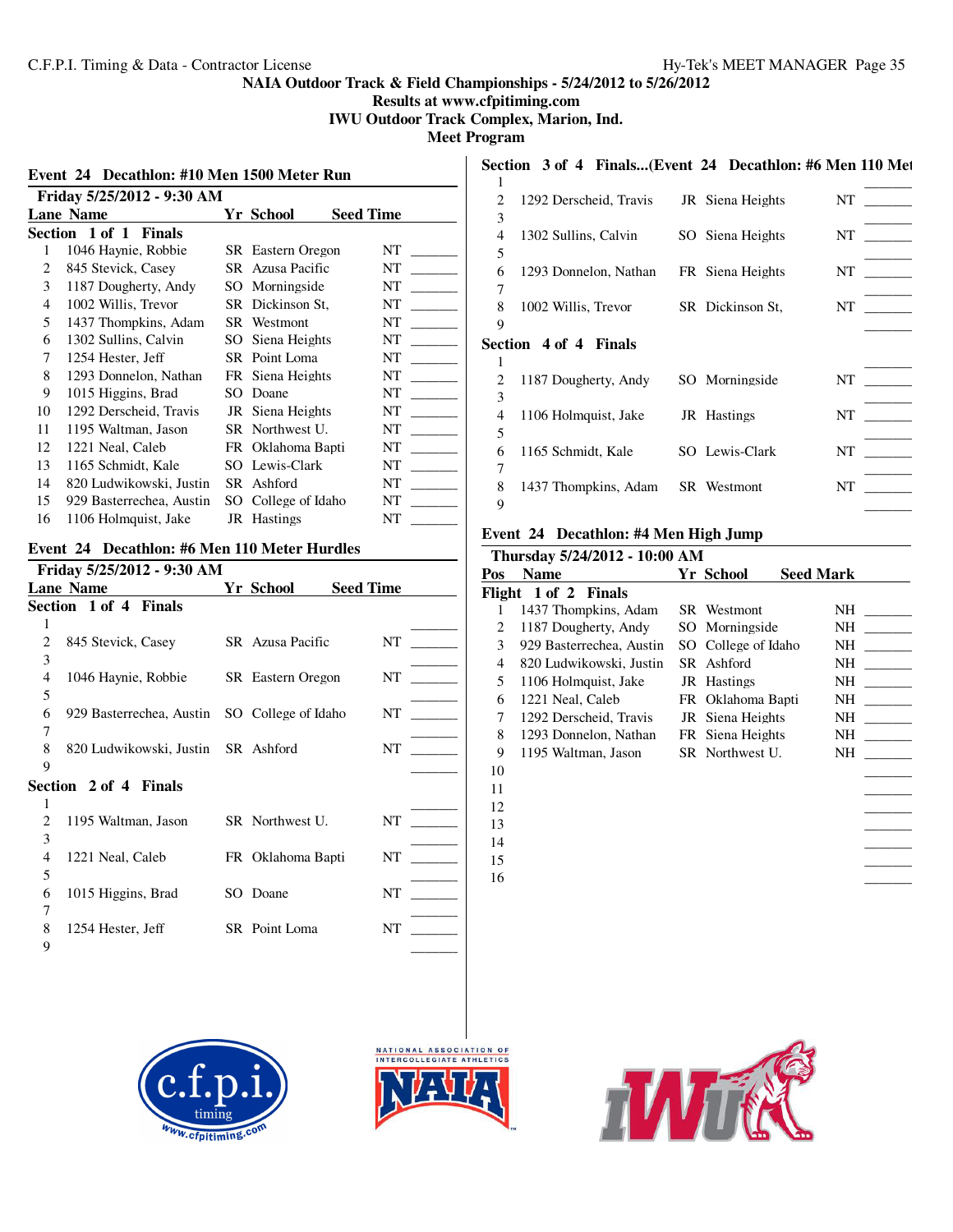**Results at www.cfpitiming.com**

**IWU Outdoor Track Complex, Marion, Ind.**

**Meet Program**

#### **Flight 2 of 2 Finals**

| 1  | 1002 Willis, Trevor  | SR Dickinson St.         | NΗ |
|----|----------------------|--------------------------|----|
| 2  | 1254 Hester, Jeff    | SR Point Loma            | NΗ |
| 3  | 845 Stevick, Casey   | SR Azusa Pacific         | NH |
| 4  | 1302 Sullins, Calvin | SO Siena Heights         | NΗ |
| 5  | 1046 Haynie, Robbie  | <b>SR</b> Eastern Oregon | NΗ |
| 6  | 1015 Higgins, Brad   | SO Doane                 | NH |
| 7  | 1165 Schmidt, Kale   | SO Lewis-Clark           | NΗ |
| 8  |                      |                          |    |
| 9  |                      |                          |    |
| 10 |                      |                          |    |
| 11 |                      |                          |    |
| 12 |                      |                          |    |
| 13 |                      |                          |    |
| 14 |                      |                          |    |
| 15 |                      |                          |    |
| 16 |                      |                          |    |

# **Event 24 Decathlon: #8 Men Pole Vault**

|        | Friday 5/25/2012 - 9:30 AM |     |                          |                  |  |  |  |  |  |
|--------|----------------------------|-----|--------------------------|------------------|--|--|--|--|--|
| Pos    | <b>Name</b>                |     | Yr School                | <b>Seed Mark</b> |  |  |  |  |  |
| Flight | 1 of 1 Finals              |     |                          |                  |  |  |  |  |  |
|        | 820 Ludwikowski, Justin    |     | SR Ashford               | NH               |  |  |  |  |  |
| 2      | 1195 Waltman, Jason        |     | SR Northwest U.          | NH               |  |  |  |  |  |
| 3      | 1165 Schmidt, Kale         |     | SO Lewis-Clark           | NH               |  |  |  |  |  |
| 4      | 1293 Donnelon, Nathan      |     | FR Siena Heights         | NH               |  |  |  |  |  |
| 5      | 1106 Holmquist, Jake       |     | JR Hastings              | NH               |  |  |  |  |  |
| 6      | 1254 Hester, Jeff          |     | SR Point Loma            | NH               |  |  |  |  |  |
| 7      | 1002 Willis, Trevor        |     | SR Dickinson St.         | NΗ               |  |  |  |  |  |
| 8      | 1292 Derscheid, Travis     |     | JR Siena Heights         | NΗ               |  |  |  |  |  |
| 9      | 1046 Haynie, Robbie        |     | <b>SR</b> Eastern Oregon | NΗ               |  |  |  |  |  |
| 10     | 1221 Neal, Caleb           |     | FR Oklahoma Bapti        | NΗ               |  |  |  |  |  |
| 11     | 1015 Higgins, Brad         | SO. | Doane                    | NΗ               |  |  |  |  |  |
| 12     | 845 Stevick, Casey         |     | SR Azusa Pacific         | NH               |  |  |  |  |  |
| 13     | 1437 Thompkins, Adam       |     | SR Westmont              | <b>NH</b>        |  |  |  |  |  |
| 14     | 1302 Sullins, Calvin       | SO. | Siena Heights            | NΗ               |  |  |  |  |  |
| 15     | 1187 Dougherty, Andy       |     | SO Morningside           | NH               |  |  |  |  |  |
| 16     | 929 Basterrechea, Austin   | SO. | College of Idaho         | NΗ               |  |  |  |  |  |
|        |                            |     |                          |                  |  |  |  |  |  |

# **Event 24 Decathlon: #2 Men Long Jump**

|                         | Thursday 5/24/2012 - 10:00 AM |     |                          |                  |  |  |  |  |  |
|-------------------------|-------------------------------|-----|--------------------------|------------------|--|--|--|--|--|
| Pos                     | <b>Name</b>                   |     | Yr School                | <b>Seed Mark</b> |  |  |  |  |  |
| 1 of 1 Finals<br>Flight |                               |     |                          |                  |  |  |  |  |  |
| 1                       | 1187 Dougherty, Andy          |     | SO Morningside           | ND               |  |  |  |  |  |
| 2                       | 1292 Derscheid, Travis        |     | JR Siena Heights         | ND               |  |  |  |  |  |
| 3                       | 1254 Hester, Jeff             |     | SR Point Loma            | ND               |  |  |  |  |  |
| 4                       | 1046 Haynie, Robbie           |     | <b>SR</b> Eastern Oregon | ND               |  |  |  |  |  |
| 5                       | 1437 Thompkins, Adam          |     | SR Westmont              | ND               |  |  |  |  |  |
| 6                       | 1106 Holmquist, Jake          |     | JR Hastings              | ND               |  |  |  |  |  |
| 7                       | 1195 Waltman, Jason           |     | SR Northwest U.          | ND               |  |  |  |  |  |
| 8                       | 1302 Sullins, Calvin          |     | SO Siena Heights         | ND               |  |  |  |  |  |
| 9                       | 845 Stevick, Casey            |     | SR Azusa Pacific         | ND               |  |  |  |  |  |
| 10                      | 820 Ludwikowski, Justin       |     | SR Ashford               | ND               |  |  |  |  |  |
| 11                      | 1165 Schmidt, Kale            |     | SO Lewis-Clark           | ND               |  |  |  |  |  |
| 12                      | 929 Basterrechea, Austin      |     | SO College of Idaho      | ND               |  |  |  |  |  |
| 13                      | 1002 Willis, Trevor           |     | SR Dickinson St.         | ND               |  |  |  |  |  |
| 14                      | 1221 Neal, Caleb              |     | FR Oklahoma Bapti        | ND               |  |  |  |  |  |
| 15                      | 1015 Higgins, Brad            | SO. | Doane                    | ND               |  |  |  |  |  |
| 16                      | 1293 Donnelon, Nathan         |     | FR Siena Heights         | ND               |  |  |  |  |  |

# **Event 24 Decathlon: #3 Men Shot Put**

| Thursday 5/24/2012 - 10:00 AM |                          |  |                     |                  |
|-------------------------------|--------------------------|--|---------------------|------------------|
| Pos                           | <b>Name</b>              |  | Yr School           | <b>Seed Mark</b> |
|                               | Flight 1 of 1 Finals     |  |                     |                  |
| 1                             | 1195 Waltman, Jason      |  | SR Northwest U.     | ND               |
| 2                             | 1015 Higgins, Brad       |  | SO Doane            | ND               |
| 3                             | 820 Ludwikowski, Justin  |  | SR Ashford          | ND               |
| 4                             | 1002 Willis, Trevor      |  | SR Dickinson St,    | ND               |
| 5                             | 1437 Thompkins, Adam     |  | SR Westmont         | ND               |
| 6                             | 1254 Hester, Jeff        |  | SR Point Loma       | ND               |
| 7                             | 929 Basterrechea, Austin |  | SO College of Idaho | ND               |
| 8                             | 1302 Sullins, Calvin     |  | SO Siena Heights    | ND               |
| 9                             | 1292 Derscheid, Travis   |  | JR Siena Heights    | ND               |
| 10                            | 1221 Neal, Caleb         |  | FR Oklahoma Bapti   | ND               |
| 11                            | 845 Stevick, Casey       |  | SR Azusa Pacific    | ND               |
| 12                            | 1187 Dougherty, Andy     |  | SO Morningside      | ND               |
| 13                            | 1165 Schmidt, Kale       |  | SO Lewis-Clark      | ND               |
| 14                            | 1046 Haynie, Robbie      |  | SR Eastern Oregon   | ND               |
| 15                            | 1293 Donnelon, Nathan    |  | FR Siena Heights    | ND               |
| 16                            | 1106 Holmquist, Jake     |  | JR Hastings         | ND               |